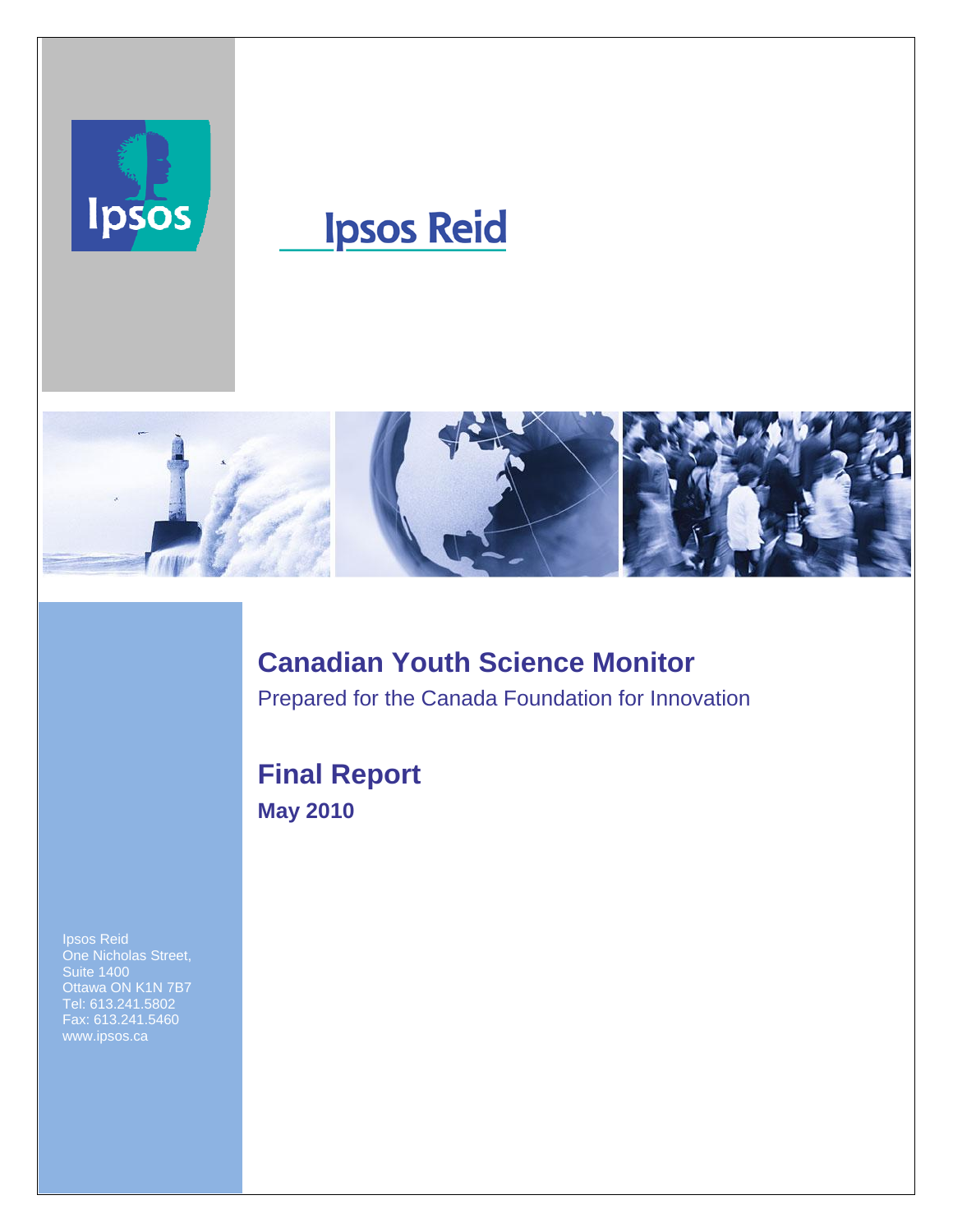# **TABLE OF CONTENTS**

| 2.<br>3.                                                                          |  |
|-----------------------------------------------------------------------------------|--|
|                                                                                   |  |
|                                                                                   |  |
|                                                                                   |  |
|                                                                                   |  |
|                                                                                   |  |
|                                                                                   |  |
|                                                                                   |  |
|                                                                                   |  |
|                                                                                   |  |
|                                                                                   |  |
|                                                                                   |  |
|                                                                                   |  |
|                                                                                   |  |
|                                                                                   |  |
|                                                                                   |  |
| $\overline{4}$ .                                                                  |  |
| 5.                                                                                |  |
|                                                                                   |  |
|                                                                                   |  |
|                                                                                   |  |
|                                                                                   |  |
| Frequency of parental involvement in developmental activities35                   |  |
|                                                                                   |  |
|                                                                                   |  |
|                                                                                   |  |
|                                                                                   |  |
|                                                                                   |  |
|                                                                                   |  |
|                                                                                   |  |
|                                                                                   |  |
|                                                                                   |  |
| Interest in science by parents' highest level of education and household income64 |  |
|                                                                                   |  |
|                                                                                   |  |
|                                                                                   |  |
|                                                                                   |  |
|                                                                                   |  |
|                                                                                   |  |
|                                                                                   |  |



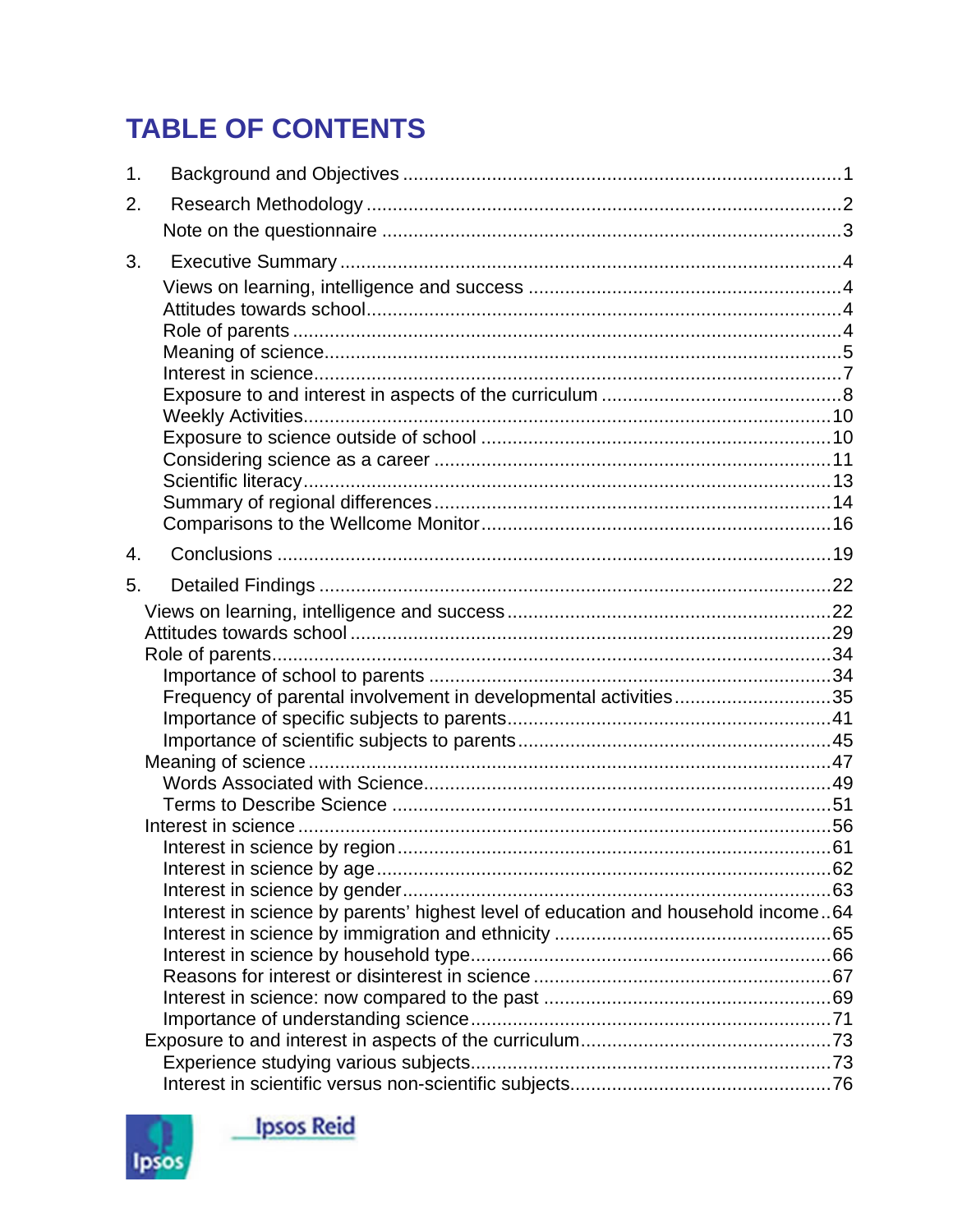| Interest in scientific and non-scientific subjects by gender and age 82 |  |
|-------------------------------------------------------------------------|--|
|                                                                         |  |
|                                                                         |  |
|                                                                         |  |
|                                                                         |  |
|                                                                         |  |
|                                                                         |  |
|                                                                         |  |
|                                                                         |  |
|                                                                         |  |
|                                                                         |  |
|                                                                         |  |
|                                                                         |  |
|                                                                         |  |
|                                                                         |  |

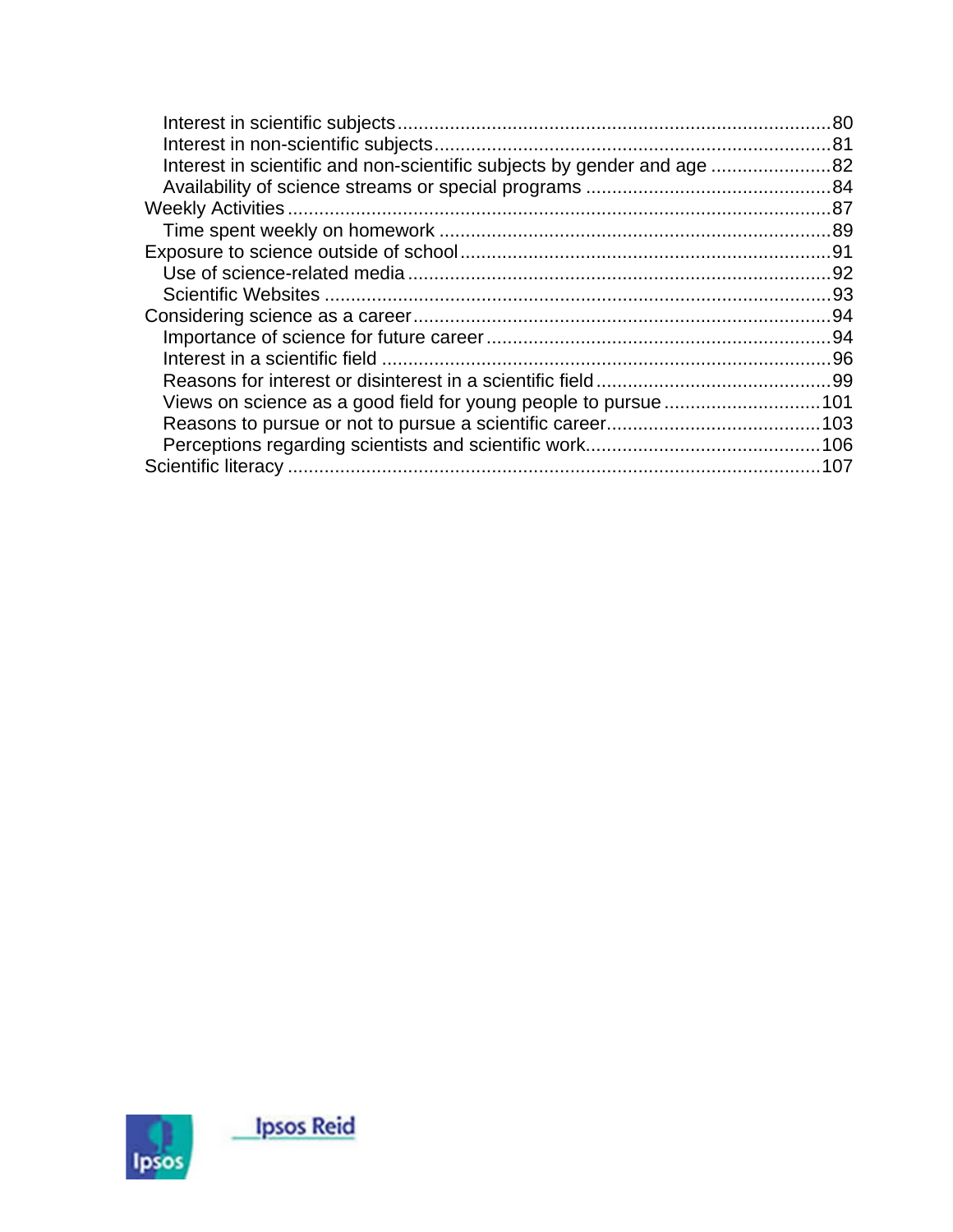### **1. Background and Objectives**

The Canada Foundation for Innovation is an independent corporation created by the Government of Canada, with the mandate to strengthen the capacity of Canadian universities, colleges, research hospitals, and non-profit research institutions to carry out world-class research and technology development that benefits Canadians. Part of this mandate rests on a commitment to science education and literacy amongst Canada's youth, whose relationship with scientific research is vital to the future of science and innovation in Canada.

In order to shed light on the relationship of Canada's youth to science, CFI commissioned Ipsos Reid to conduct a Youth Science Monitor that would examine scientific literacy, understanding of research, the importance of scientific education, and information needs and trust with regard to science amongst Canadian youth. This information will help to inform policy makers, educational institutions, and other stakeholders as they work to encourage scientific advancement in Canada.

This research was inspired by the Wellcome Trust Monitor, a study from the United Kingdom conducted in 2008 that was designed to expand on the existing knowledge base in this area, to enable its more effective use in informing and influencing policy making and public funding decisions. While not a replication of the Wellcome Trust Monitor, the Canadian Youth Science Monitor explores a similar range of issues with an audience of Canadian high-school-aged youth (12 to 18 years old).

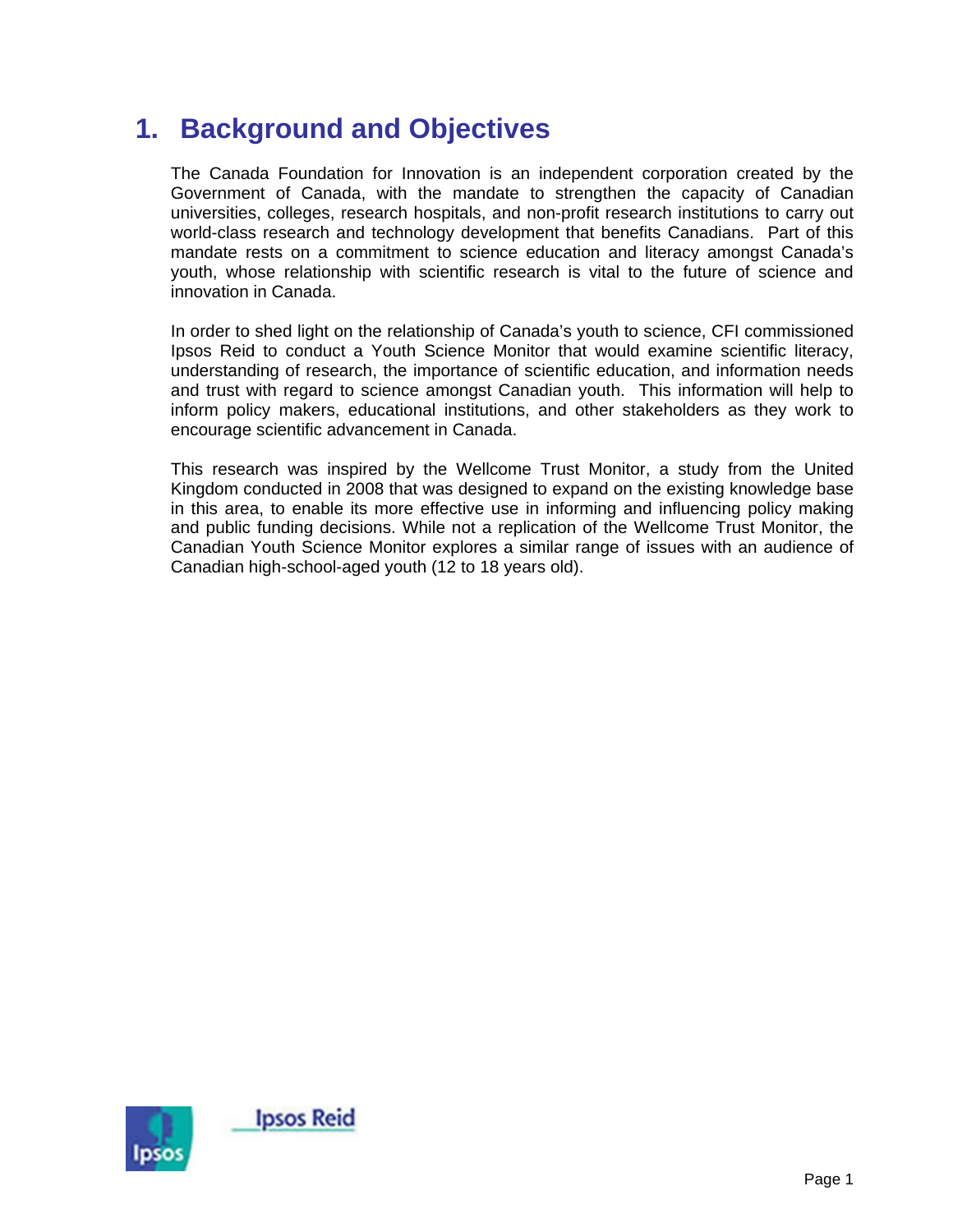# **2. Research Methodology**

The Canadian Youth Science Monitor was conducted as an online survey among n=2,605 Canadian youth 12 to 18 years of age. The respondents were identified among the Ipsos Household Panel. In each case, the respondents' parent or guardian was contacted and asked several demographic questions before permission was asked to have their 12 to 18 year old child complete the full survey. The surveys required approximately 20 minutes to complete and were conducted between January 13 and February 1, 2010.

The sample was stratified by census division and the survey data were weighted to ensure the sample's age and gender composition reflects that of the actual 12-to-18-yearold Canadian population according to Census data.

The table below indicates the sample sizes by region along with the associated margins of error. Please note that statistical margins of error do not formally apply to online surveys, since the panel-based sample is not conducted using probability sampling. The margins of error indicate those that would apply were the survey conducted as a probability samples in which the entire population of Canadian youth 12 to 18 years of age had a theoretically equal opportunity to respond.

| <b>Audience</b>         | <b>Total Sample Size</b> | <b>Associated Margins of Error</b> |
|-------------------------|--------------------------|------------------------------------|
| <b>British Columbia</b> | 325                      | ±5.4                               |
| Alberta                 | 314                      | ±5.5                               |
| Saskatchewan/Manitoba   | 203                      | ±6.9                               |
| Ontario                 | 992                      | ±3.1                               |
| Quebec                  | 567                      | ±4.1                               |
| <b>Atlantic Canada</b>  | 204                      | ±6.9                               |
| <b>Total Canada</b>     | 2,605                    | ±1.9                               |

During this research we identified n=121 respondents not born in Canada and analyse the results of this population throughout the research. Please note that due to the small sample size among this audience, these findings should be interpreted cautiously.

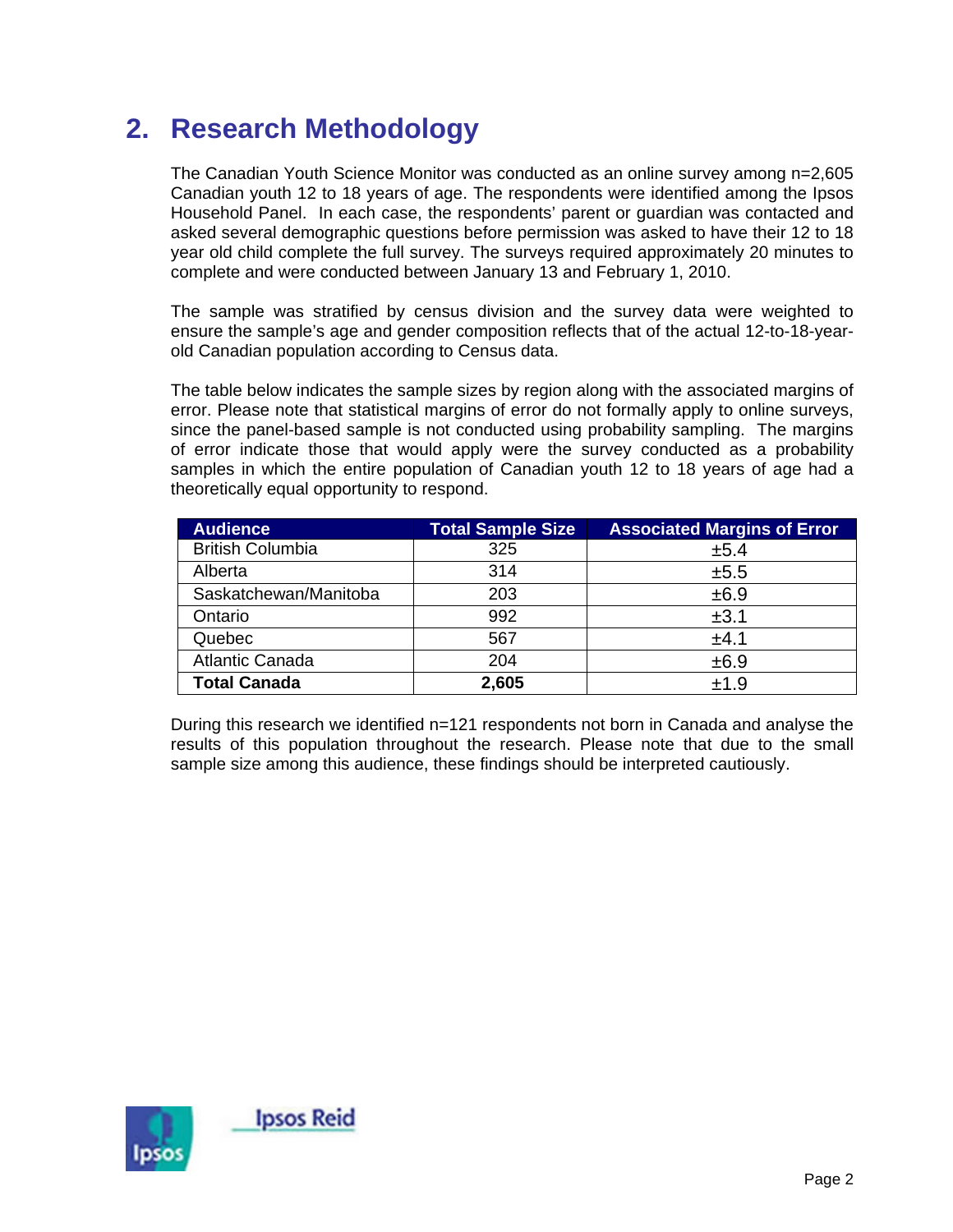#### **Note on the questionnaire**

During the questionnaire respondents were read several statements about science from prominent scientists as follows:

*Here are some ways that other people have described science.* 

*Equipped with his five senses, man explores the universe around him and calls the adventure Science. ~Edwin Powell Hubble, The Nature of Science, 1954* 

*An experiment is a question which science poses to Nature, and a measurement is the recording of Nature's answer. ~Max Planck, Scientific Autobiography and Other Papers, 1949* 

*Science is a way of thinking much more than it is a body of knowledge. ~Carl Sagan, Broca's Brain.1986* 

*At the heart of science lies discovery which involves a change in worldview. ~John Polanyi, Canadian Nobel Laureate (Chemistry)* 

We have indicated whether or not questions were asked after being provided this information throughout the report.

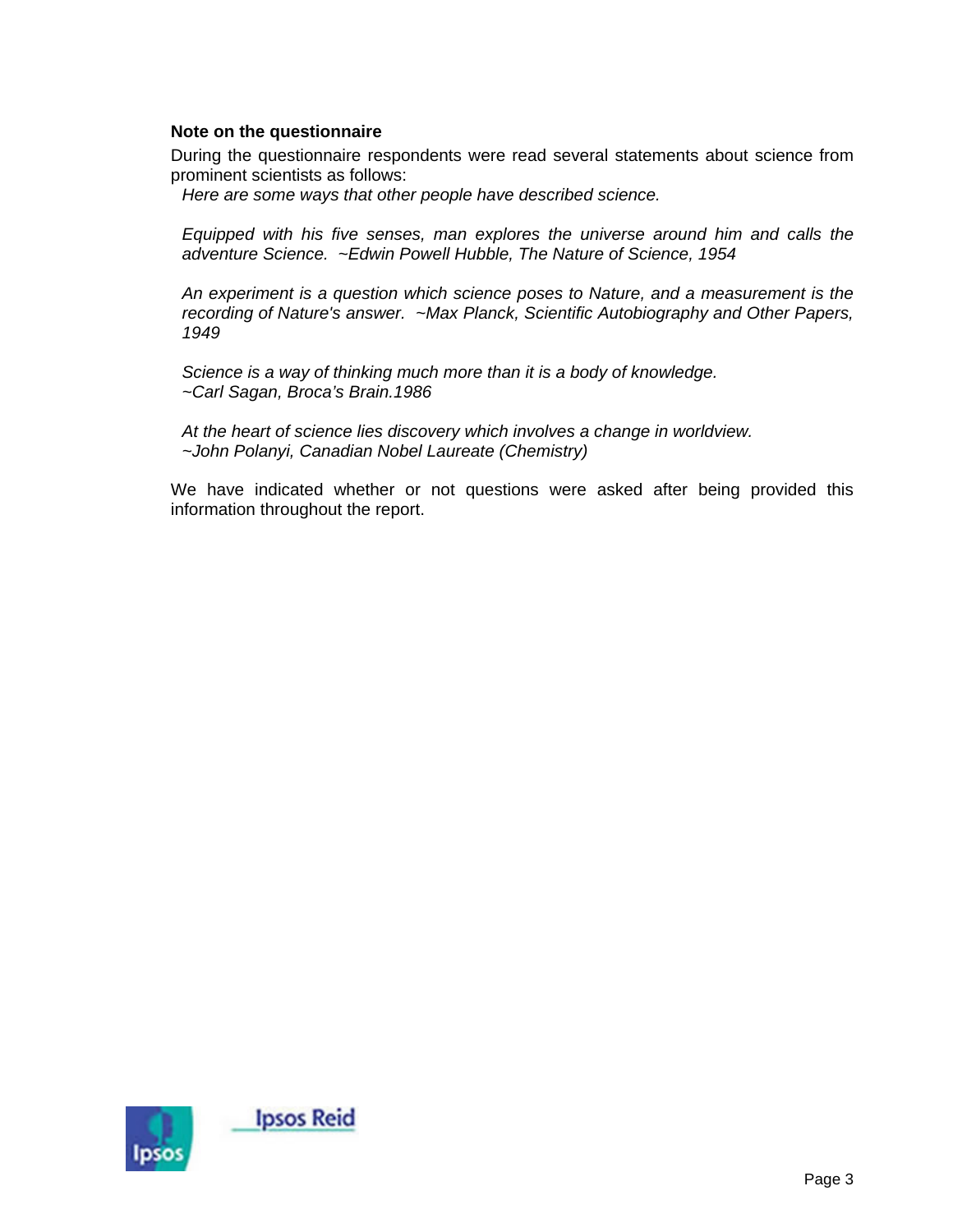# **3. Executive Summary**

#### **Views on learning, intelligence and success**

- Majorities of Canadian youth say they like learning new things (77% agree), consider themselves to be intelligent (78%) and think their friends would say that they are smart (69%). Most are confident that they will be successful in life (75%) and most say they try their best to succeed at whatever they do (73%). A minority (27%) say they are worried about their future.
- Those whose parents are more involved are much more likely to express positive attitudes towards learning and intelligence and are more apt to say they know what they want to do with their lives.

#### **Attitudes towards school**

- Overall, Canadian youth express positive attitudes towards school. Majorities agree that they go to a good school (73%) and that good grades are important to them (70%). With respect to their teachers, most agree their teachers praise their efforts when they work hard (61%) and take time to fully explain things (56%) and, also, that students get along well with teachers in their school.
- While Canadian youth are much more likely to agree than to disagree that they like school (49% agree, 19% disagree), they are more likely to view school as boring than not (38% agree while 30% disagree).

#### **Role of parents**

- Nearly all Canadian youth (99%) say it is important to their parents that they succeed in school (including 80% who say it is very important).
- Canadian youth were asked whether their parents often, sometimes, rarely or never take part in a range of activities related to schooling, future plans, or their work ethic.
- Among the activities tested, majorities of Canadian youth say their parents often ask about what they are learning in school (67%), discuss their child's interests (60%), and check on whether they have done their homework (57%).
- Fewer than half say their parents often discuss their child's future career plans (49%), require their child to do work or chores (46%) or help them to select courses or programs at school (43%). About three in ten (29%) say their parents help with their homework.
- Several statements touch on privileges or limitations from their parents. About one in three says their parents often limit the amount of time they spend going out with friends on school nights (34%). A similar proportion (33%) says their parents give them privileges for good grades. Fewer say their parents often limit the amount of time they spend watching television or playing video games (26% say their parents often do, 34% say their parents never do) or that their parents limit privileges because of poor grades (16% say their parents often do, 45% say their parents never do).
- By grouping respondents who indicate that their parents "often" take part in a certain number of the developmental activities tested, it is possible to create an index of parental involvement as follows:

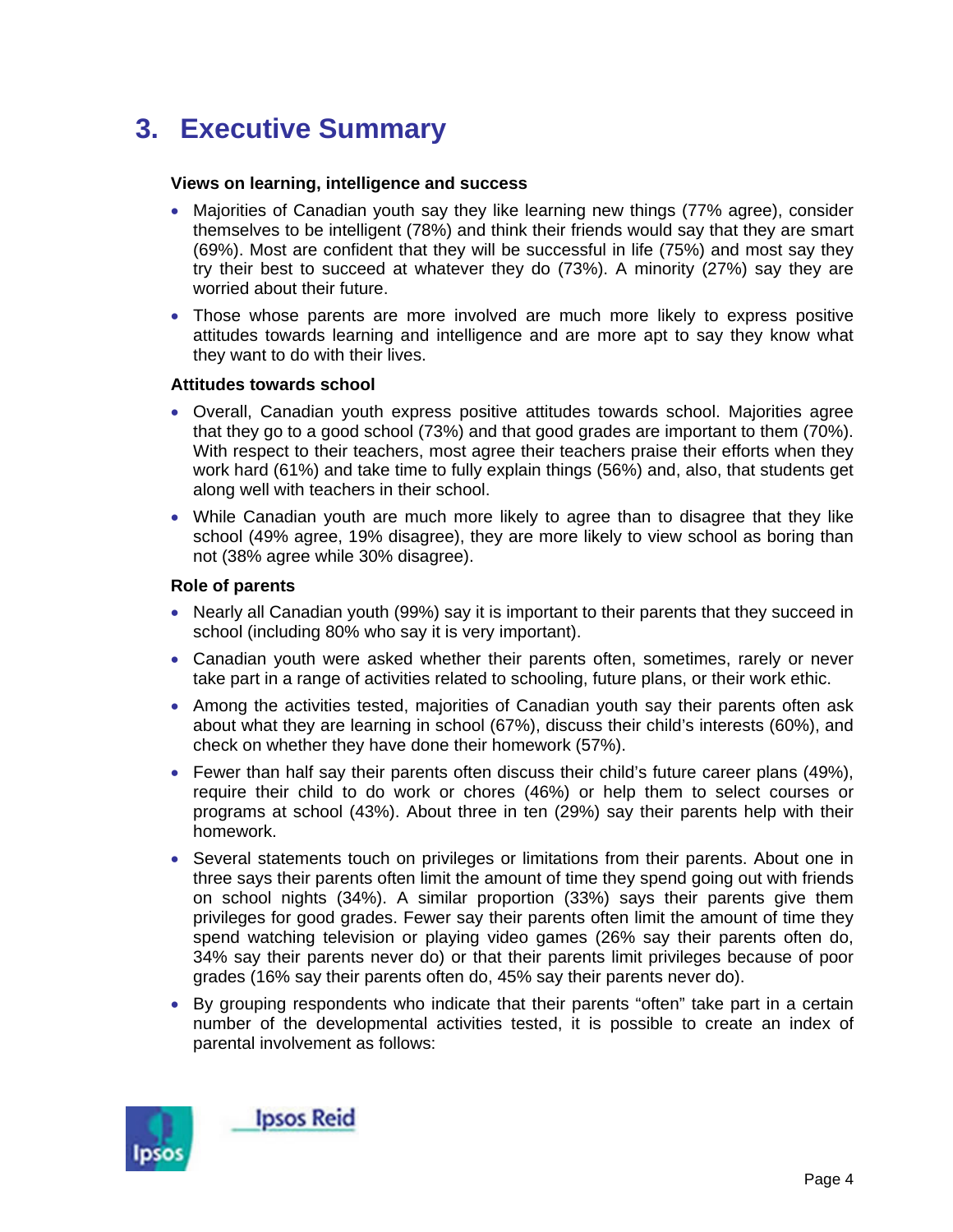- 24% of respondents have parents who are **very involved,** meaning that they often take part in seven or more activities;
- 40% of respondents have parents who are **moderately involved,** meaning that they often take part in four to six activities;
- 31% of respondents have parents who are **less involved,** meaning that they often take part in one to three activities;
- 5% of respondents have parents who are **least involved,** meaning that they often take part in none of the tested activities.
- According to Canadian youth, their parents assign the greatest importance to mathematics (90%), followed distantly by languages (45%) and literature (36%). The emphasis on mathematics is ironic given that the Canadian public is generally poor at math. Nevertheless, this finding is consistent with the Wellcome Trust Monitor which found that British youth also believe that their parents view mathematics as the most important subject to do well in.
- Fewer than one in five thinks any of the other subjects tested are viewed as most important by their parents, including the science courses tested: biology (15%) environmental science (14%), chemistry (12%) and physics (10%).
- By region, residents of Quebec are more likely to believe that their parents consider mathematics and languages to be important, but are much less likely to think that their parents consider literature, biology or chemistry to be important.
- Albertans are notably more likely to believe their parents consider chemistry to be an important subject of study.
- Older respondents (17-18 years) are more likely than younger respondents (12-13 years) to say their parents consider the study of biology, chemistry and physics to be important. The perception that their parents consider biology, chemistry and physics to be important coincides with a greater likelihood to study these subjects and to express interest in them among older students.
- When Canadian youth were asked how important their parents say it is for them to do well in scientific courses generally, nine in ten (90%) say their parents consider their performance in science courses to be either very (47%) or somewhat important (43%).

#### **Meaning of science**

- When asked, using their own words, what they think science means, Canadian youth most often make reference to study, learning or knowledge (43%). One in five says that science has something to do with how things work (21%). Others associate science with the world around us (16%) or with biological life (14%). One in ten mention research or experimenting (11%), while just fewer than one in ten associate science as a way of explaining or understanding why (9%).
- When asked to mention the first words or phrases that come to mind when thinking about science, respondents most often say "experiments" (11%), "boring" (8%), "difficult or hard work" (8%), or "interesting" (6%).
- When asked whether or not several terms describe science, over two in three (68%) agree that the word "important" describes science, while three in five (59%) say "interesting" describes science.



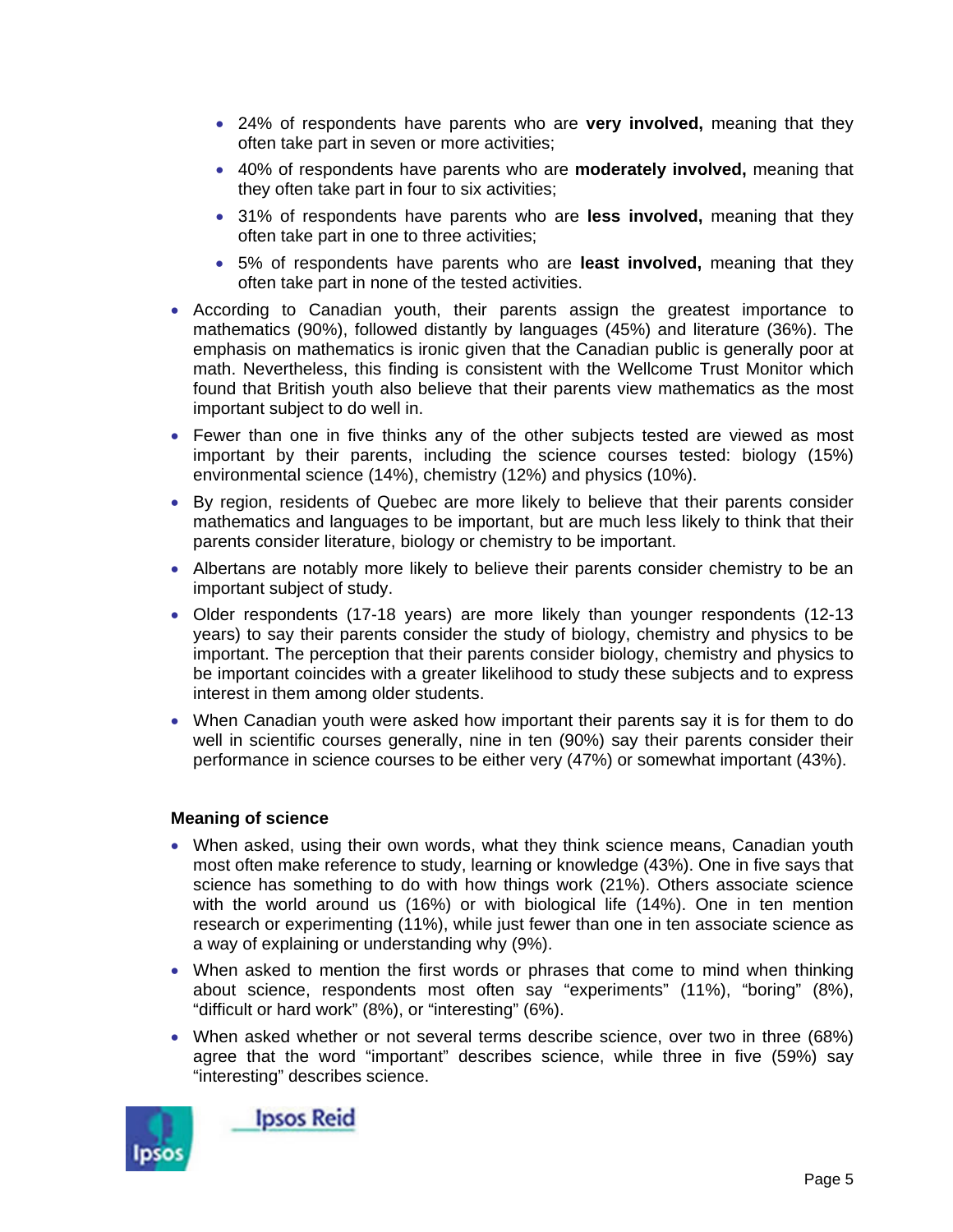- Majorities also say the terms "complicated" (59%) and "difficult" (52%) describe science. Fewer than half say the terms "fun" (46%), "cool" (46%) or "inspiring" (39%) describe science. One in five (22%) say the term "boring" describes science.
- The proportion who agree (on a prompted basis) that science is boring (22%) is 14 percentage points greater than the 8% who volunteer the word "boring" to describe science on an open-ended basis. Meanwhile, the proportion who agrees that science is difficult (52%) exceeds the 8% who volunteer the words "difficult or hard work" to describe science by 44 percentage points.
- These results suggest that while boredom with science is strongly felt among a core segment (particularly the 8% who mention the term on an open-ended basis) this perception is not shared by a broad majority. Meanwhile the notion of science as difficult extends far beyond the 8% who mention it as a top-of-mind association to a majority (52%) who agree on a prompted basis that science is difficult.
- The difference between the two terms also suggests that while "boring" is an inherently negative association, "difficulty" is not. While very few of those who are interested in science would agree that it is boring (7%), nearly half (46%) agree that it is difficult. Even those who are not interested in science are more likely to agree that science is difficult (68%) than to agree that science is boring (52%). While boredom may be a matter of taste, this finding shows that the difficulty of science is accepted by many of those who are interested in science even as it deters those who are not interested.
- Age significantly impacts perceptions of the words that describe science. The perception of science as "interesting," "fun," "cool," and "inspiring" all decline as respondents grow older, while perceptions of science as "complicated," "difficult," and "boring" all increase as respondents grow older. The sense of science as "important" does not greatly change with age.
- The increasing perception of science as "complicated," "difficult," and "boring" as students grow older coincides with the fact that they are more likely to study science subjects such as biology, chemistry and physics as they grow older.
- While this may appear to suggest that an increasingly difficult curriculum is to blame for more negative perceptions of the sciences as students grow older, there is also evidence that more exposure to the sciences in the curriculum tends to result in more positive views. Those who have studied biology, chemistry or physics (who tend to be older students, likely those who have made the choice to pursue scientific study) are less likely than those who have not studied any of these subjects to view science as "difficult," "complicated" or "boring" and are more likely to view science as both "important" and "interesting."
- Similarly, the amount of effort spent on science does not, in itself, appear to prompt negative perceptions of science. For example, those who spend zero hours per week doing math or science homework (20%) are more than twice as likely as those who spend four or more hours a week (8%) to strongly agree that science as "boring."
- Between the genders, it is worth noting that older females (17-18 years) are more likely than older males to view science as "complicated," "difficult," and "boring."

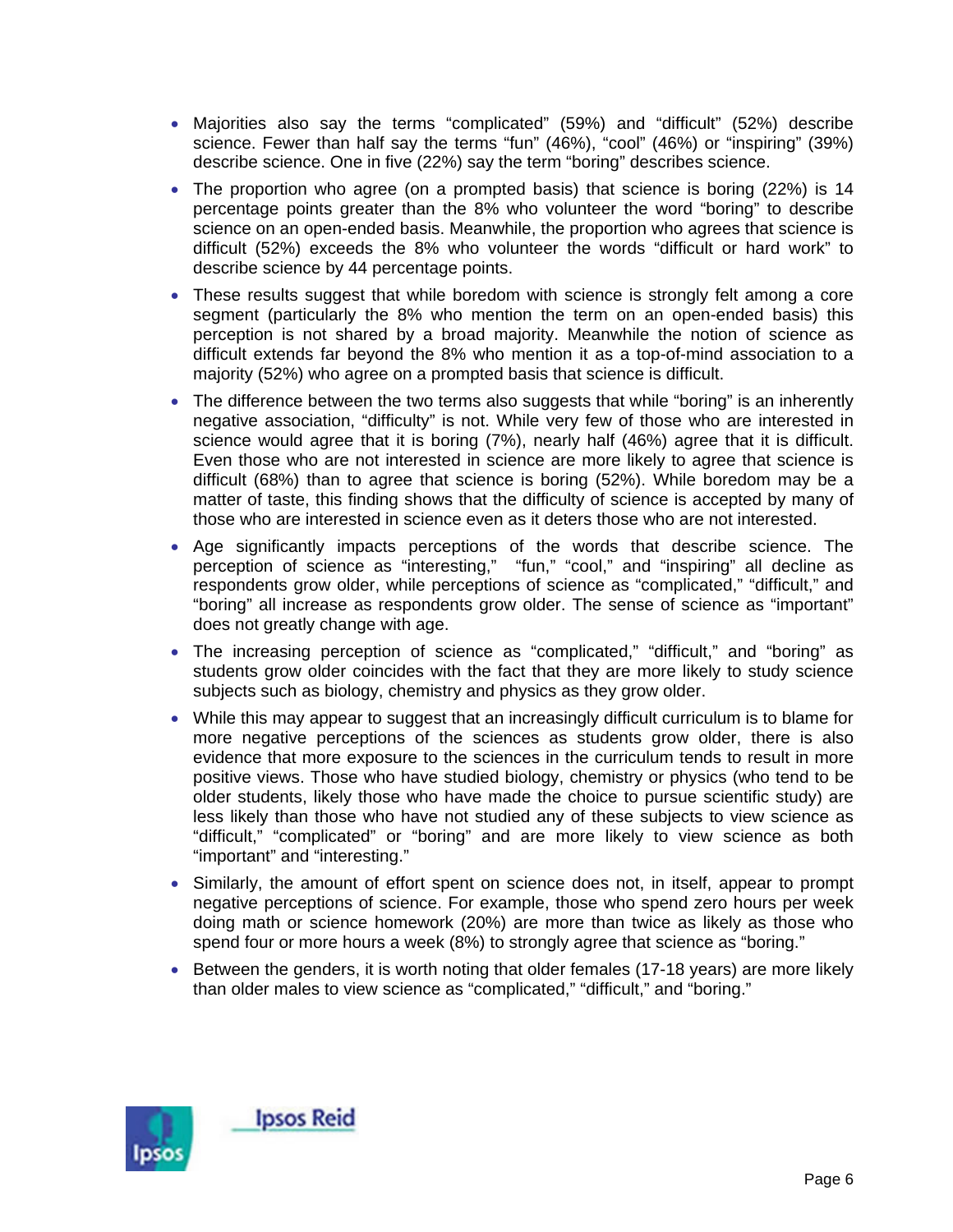#### **Interest in science**

- When asked to rate the level of interest in science of themselves and others, two in three Canadian youth (68%) say that they, personally, are either very (28%) or fairly interested (40%) in science (31% say they are either not very, 22%, or not at all interested, 9%, in science).
- Canadian youth are more likely to think their teachers (85%) are interested in science than to say that they themselves are interested. They are less likely to think their father (62%), mother (59%), friends (49%) or siblings (45%) are interested in science than to say they themselves are interested.
- While similar proportions think their mothers and fathers are at least fairly interested in science, Canadian youth are more likely to say their fathers are *very* interested in science than they are to say that their mothers are very interested (26% compared to 18%). Considering their peers, only five percent describe their friends as *very* interested in science, as compared to their siblings (15%).
- Respondents who indicate that their friends are interested in science are themselves much more likely to be interested in science (87% compared to 68% among all respondents). Similarly, but not to the same extent, respondents who say their mother, father or siblings are interested in science are also more likely to express an interest in science themselves.
- Those who say their teachers are interested in science are not much more likely than average to say they are interested in science (71%). This apparent lack of influence by teachers is attributable to the fact that among Canadian youth the idea that their teachers are interested in science is nearly universal (85% say their teachers are very or fairly interested in science), whereas the perception that family and friends are interested in science is less common.
- While the interest of teachers in science is a given, the quality their teaching is not. Those who feel their teachers take time to fully explain things are 28 percentage points more likely than those who disagree to express an interest in science. Those who say their teachers praise hard work are 17 percentage points more likely than those who say their teachers do not praise hard work to express an interest in science.
- Along with the role of good teachers, parents who are very involved in their children's lives also lead to greater levels of interest in science. Those whose parents are very involved (74%) are much more likely to express an interest in science than are those whose parents are least involved (51%).
- Younger respondents (12 to 13 years of age: 78%) express higher levels of interest in science than do older respondents (17 to 18 years: 58%).
- Interest in science declines more rapidly among females between the ages of 14 to 16 and 17 to 18 (dropping by 11 points) than it does among males between the same age groups (dropping by 6 points). While the decline in interest in science between the ages of 12 to 13 and 17 to 18 is comparable between the genders (a 20 point decline among males and a 19 point decline among females), this finding suggests that declining interest in science may accelerate among females as they grow older.

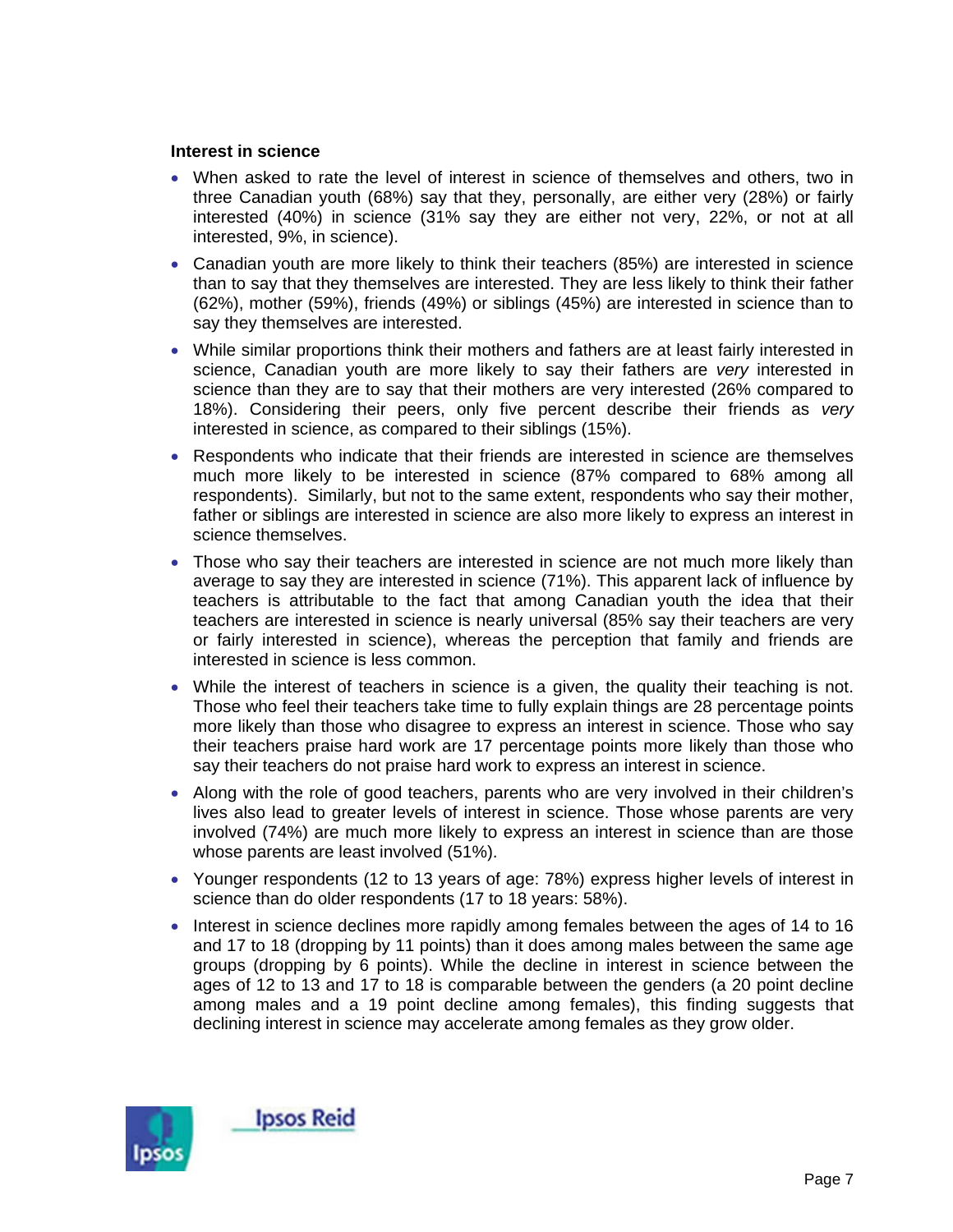- Overall interest in science is significantly lower among respondents whose parents have lower levels of education and income than among those whose parents have higher levels of education and income.
- Respondents who say they were not born in Canada (74%) are more likely than those who say they were born in Canada (67%) to express an interest in science.
- By ethnicity, similar proportions of Caucasians (68%) and non-Caucasians (68%) express interest in science; however, East Asians (75%) are more likely to express an interest in science.
- Respondents living with both parents in a single household (69%) or with both parents in separate households (73%) are more likely than those who live in a single parent household (60%) to express an interest in science.
- Canadian youth who described themselves as very or fairly interested in science most often say they are interested in science because they enjoy learning about the world or about how things work (36%). One in four says it is because they consider science to be cool, fun or interesting (24%). Just over one in ten say simply that they like science (12%), while others say they like experiments, building things or the hands-on activities associated with science (11%).
- Canadian youth who described themselves as not very or not at all interested in science say it is because science is boring or uninteresting (31%), followed by one in four who say science is difficult, complicated or hard to understand (24%). Fewer than one in five say simply that they don't like science (14%).
- Canadian youth are much more likely to say they are more interested in science now than in the past (35%) than to say that they are less interested in science (9%). The majority of Canadian youth believe that their interest in science is about the same now as it was in the past (57%).
- Putting aside their personal interest in science either as a school subject or a future career choice<sup>1</sup>, nearly four in five (78%) consider it to be either very (24%) or fairly important (54%) to have an understanding of science. Fewer than one in five (18%) say it is not very (16%) or not at all important (2%) to have an understanding of science.

#### **Exposure to and interest in aspects of the curriculum**

• When asked whether they had ever studied a variety of subjects commonly taught in school, nearly all respondents say they had studied mathematics (99%) and physical education (99%). Over nine in ten also say they had studied history (94%) and geography (93%), while just fewer than nine in ten say they had studied languages (88%) or art (88%).

 $\overline{\phantom{a}}$  $1$  This question was asked after participants were provided several different quotes describing science.

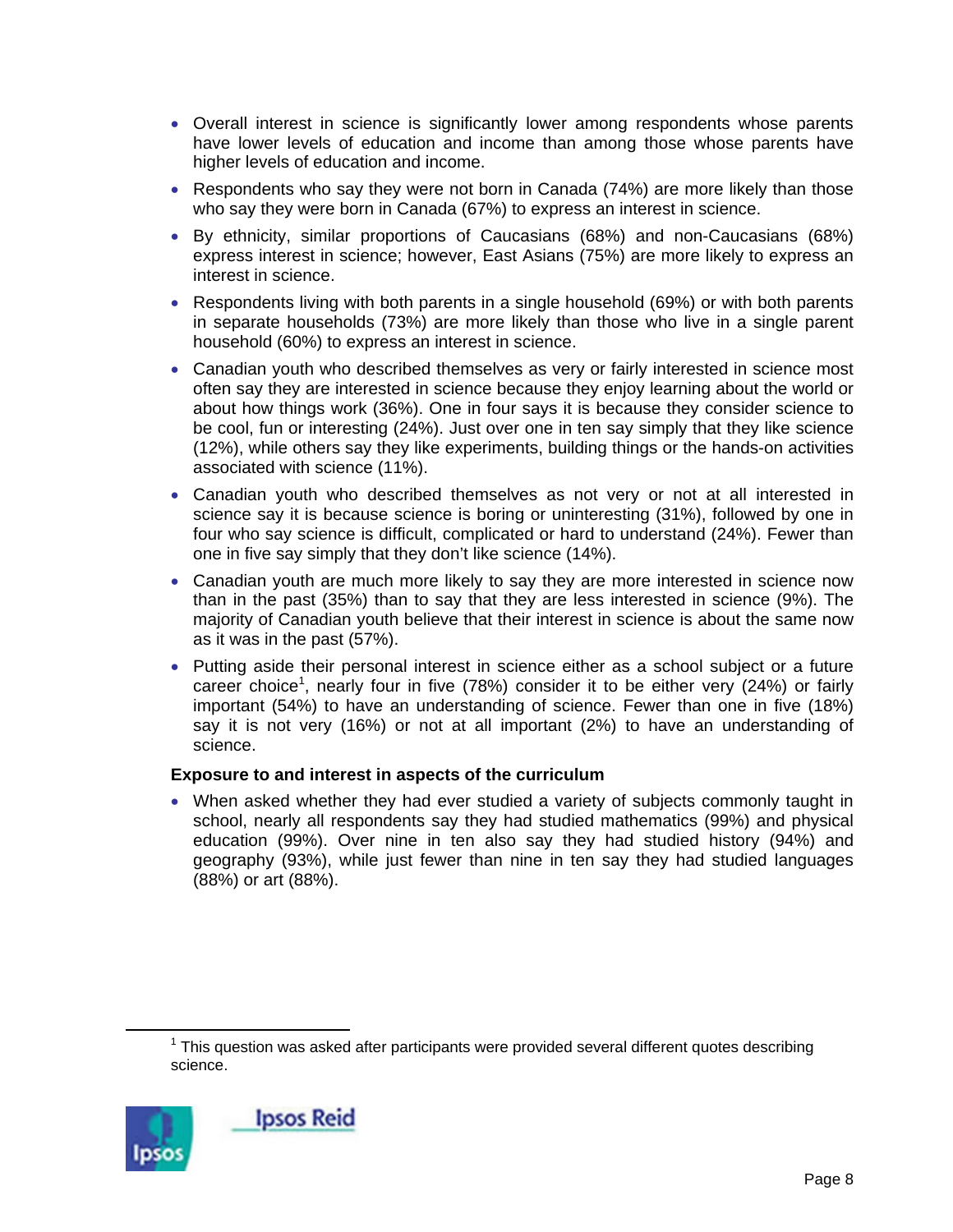Considering scientific courses, three in four say they have studied environmental sciences (76%), while three in five say they have studied biology (60%). Fewer than half say they have studied chemistry (48%) or physics (40%).

- The study of mathematics remains constant (and nearly universal) among each of the three age groups. The study of environmental science is somewhat higher among those 12 to 13 years of age than among older respondents. Meanwhile, the proportions who have studied biology, chemistry and physics increase significantly as respondents grow older.
- On average, over one in three respondents (36%) say they are either very (14%) or somewhat interested (22%) in the five scientific subjects tested.<sup>2</sup> The average expression of interest in the 10 non-scientific subjects tested (37%) is similar to interest in the scientific subjects (36%).
- Interest in the five scientific subjects tested is highest with respect to mathematics (47% very or somewhat interested) and environmental science (44%) followed distantly by biology (35%). Respondents are more likely to express disinterest than interest in chemistry (31% are not interested while 29% are) and physics (33% are not interested compared while 23% are).
- Interest in the scientific subjects tested declines in the same order as experience studying the subjects. Interest is higher with respect to mathematics and environmental science, which respondents are much more likely to say they have studied, than with respect to biology, chemistry or physics which have less often been studied.
- While overall interest in biology, chemistry and physics is lower, those who have studied biology, chemistry or physics are more likely to express interest in each of these subjects than those who have not studied them.
- By subject, interest among males declines across all five scientific subjects tested, including the traditionally male subjects of interest, physics and chemistry. However, males both start out (at 12-13 years of age) and end up (at 17-18 years of age) more interested than females are in both of these subjects. The decline in interest among males in physics is particularly mild (declining by 4 points compared to the 14 point decline in interest among the sciences overall).
- Females are less interested in each of the science subjects tested than males in each of the science subjects apart from biology. At 17 to 18 years of age (39%), females are seven points more interested in biology than they were when they were 12 to 13 years of age (32%). Females are also become slightly more interested in physics, but interest in this subject remains essentially constant (and, as noted, is lower than among males). Excluding biology, interest in the remaining science subjects declines at a similar rate among females (dropping by 12 points) as it does among males (dropping by 15 points).
- When asked whether their school has an optional or special program of study that focuses on science, one in four (25%) say their school does offer such a program, while 75% say their school does not offer a science stream (36%) or don't know whether or not it does (39%).

 $\overline{\phantom{a}}$  2  $2$  Mathematics, environmental science, chemistry, biology and physics.

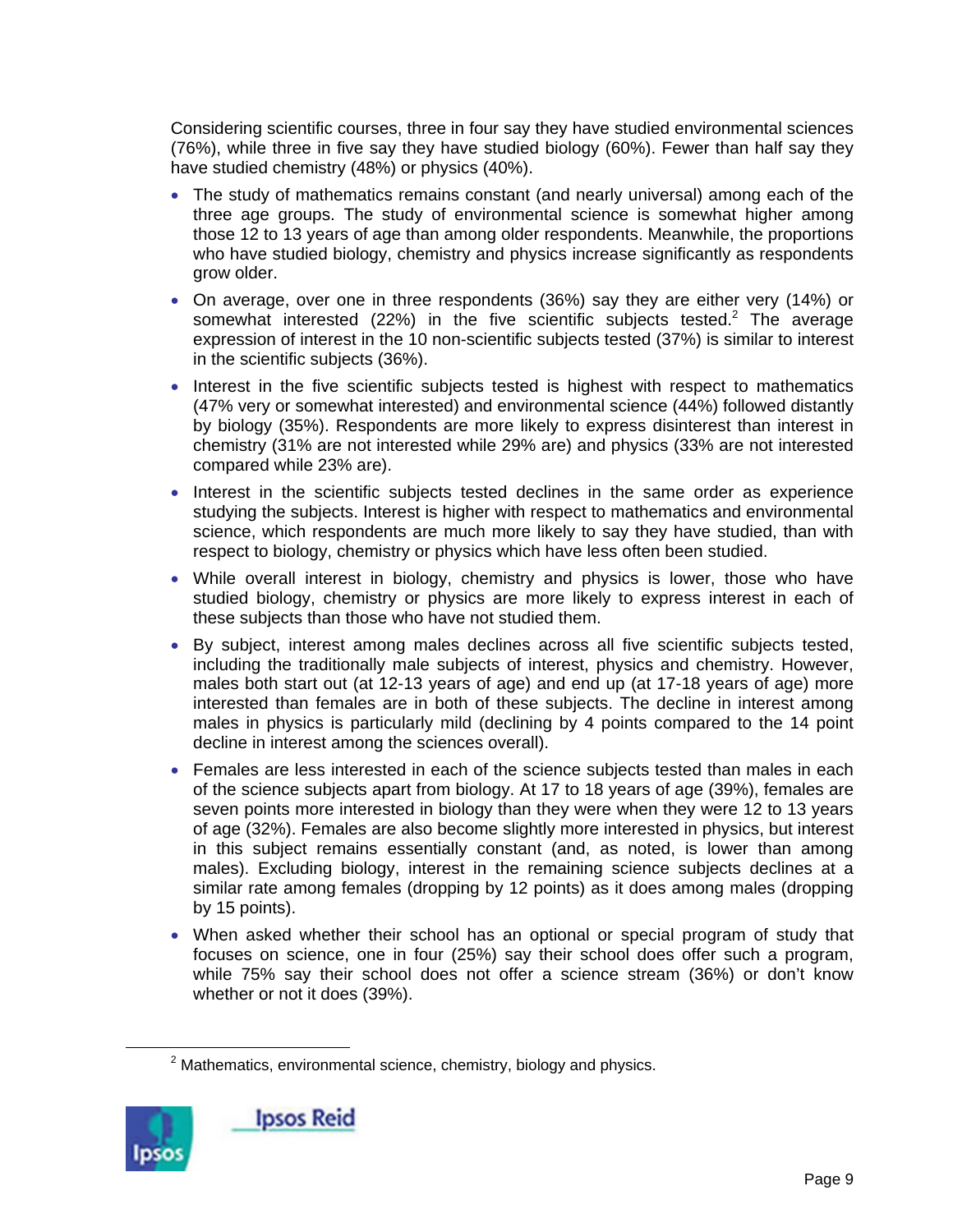- About half of those who say their school offers a specialized science stream (51%) say they either are currently enrolled in the science stream (29%), plan to enroll in it (16%) or would like to enroll but cannot do so (6%). One in three (34%) say they would *not* like to enroll in the science stream offered at their school. Sixteen percent don't know whether or not they would enroll in the science stream offered by their school.
- Among those who say their school does not offer a science stream, or who don't know whether or not it does, just over one in five (22%) say they would plan to enroll in a science stream if it were offered at their school. Just over one in four say they would be interested in it, but probably not enroll (26%), while the same proportion (26%) say they would not be interested and would not enroll in the science stream if offered. An additional one in four (26%) say they don't know.

#### **Weekly Activities**

- Among a list of activities, Canadian youth say they spend the most time sleeping (on average 51.7 hours per week, or 7.4 hours per day) and going to school (30.4 hours per week, or about 6.1 hours per each of the five work days). Apart from the 30.4 hours spent attending school each week, Canadian youth say they spend 8.2 hours per week doing homework or studying.
- Canadian youth spend a substantial amount of time using a computer (13.6 hours), using the Internet (12.2 hours) and text messaging (10.4 hours). They spend 12.5 hours per week listening to music, 11 hours watching TV and 5.2 hours listening to the radio.
- They spend 5.5 hours per week reading books, 2.9 hours getting news online, 1.9 hours reading newspapers offline and 1.9 hours reading magazines offline. They spend 11.5 hours with friends and 3.7 hours talking on the phone.
- They spend 11.3 hours working for pay and 3 hours doing family chores. They spend 6.2 hours doing physical activities.
- When asked how many hours they spend per week doing homework in several different subject areas, Canadian youth say they spend the most time doing homework for mathematics (2.0 hours per week), followed by homework for languages or literature courses (1.6 hours), science courses (1.4 hours), and homework for history, politics and geography courses (1.3 hours).
- Those who are interested in science spend more time doing science homework than those not interested in science (1.7 hours per week versus 0.9 hours among those not interested). This suggests that if the prospect of difficult or hard work deters those who are not interested in the sciences, those who are interested embrace longer hours of study in the subject.
- Older respondents (17-18 years) are more likely than younger respondents (12-13 years) to say they spend four or more hours per week doing homework in the sciences (15% versus 5%) and mathematics (19% versus 11%).

#### **Exposure to science outside of school**

• Among several extra-curricular activities related to science, respondents most often say they had visited a science museum or science centre in the past 12 months (46%). Over one in three say they had visited a zoo (37%) or nature reserve (35%). Three in ten say they attended a science fair (29%), while about one in five say they visited a

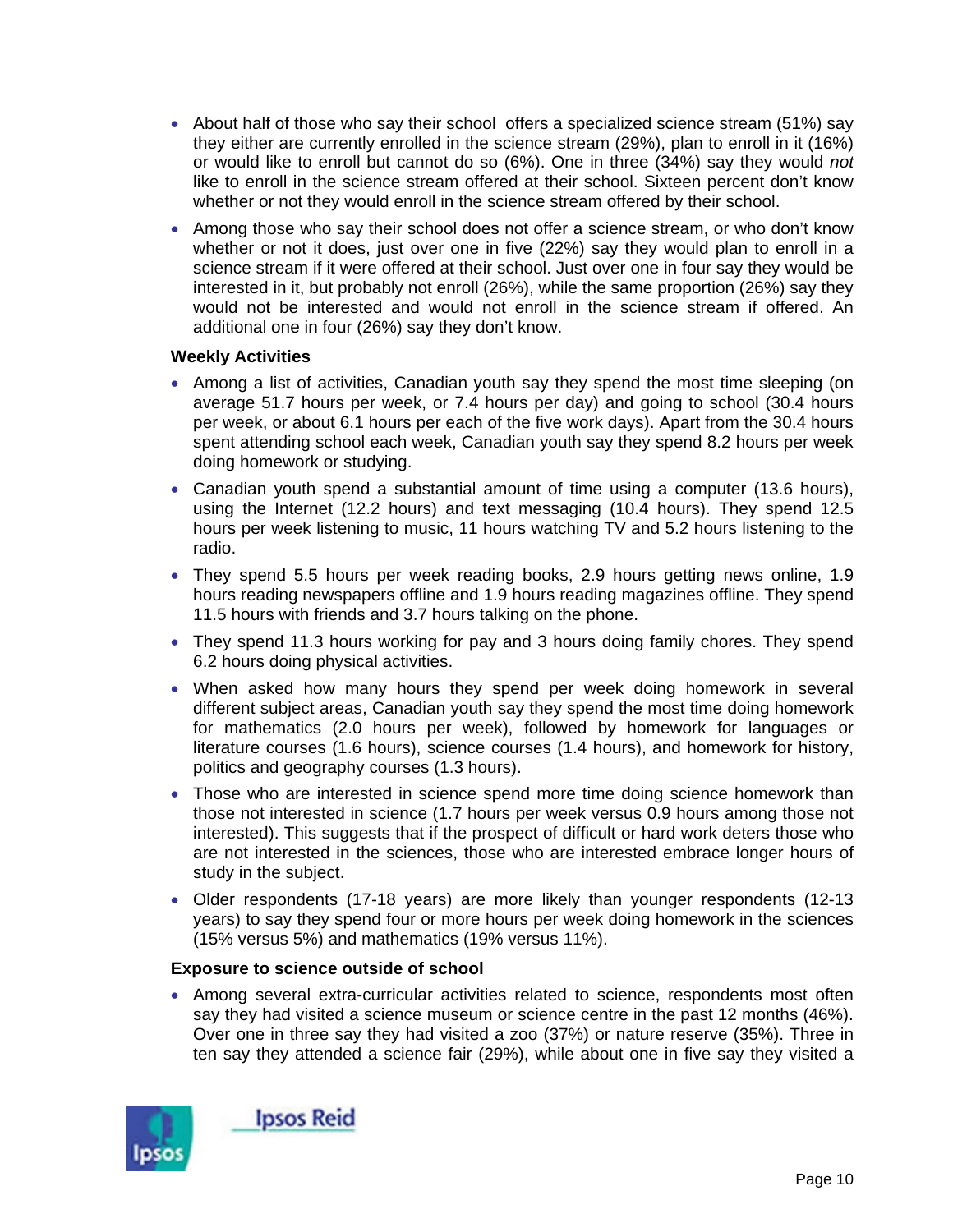working laboratory (20%) or visited a planetarium (18%). Respondents least often say they participated in a science club (11%).

- Those who are interested in science are more likely than those who are not interested to say they have done each of the tested extra-curricular activities related to science at least once in the past 12 months.
- Older respondents (17-18 years) are less likely than younger respondents to say they have visited a science museum, zoo, science fair or planetarium or participated in a science club in the last 12 months than are younger respondents. Males are less likely than females to say they have visited a planetarium, zoo or science fair in the past 12 months.
- When asked how often they use several science-related media, a majority of respondents say they regularly watch a television show related to science (61% say they do so either daily, at least once a week or at least once a month). One in three (34%) say they regularly visit a website to learn about science. Seventeen percent say they read a science magazine regularly.
- Older respondents (17-18 years) and males are more likely than younger respondents and females to say they read watch science related TV shows, visit websites to learn about science and watch television shows related to science.
- When asked on an open-ended basis what website they would visit if they were to use the Internet to learn something about science, respondents most often say they would use Google (24%). The website of the Discovery Channel, also known as the Daily Planet (9%), and Wikipedia (8%) follow in a distant second and third place.
- Younger respondents (12-13 years) are somewhat more likely than older respondents (17-18 years) to say they would visit the website of the Discovery channel (11% versus 7%) or Wikipedia (11% versus 7%). Older respondents are somewhat more likely than younger respondents to say they would use Google (25% versus 20%).

#### **Considering science as a career**

- Respondents were asked how important they think studying science will be to the career they eventually pursue. $3$  Just over half (52%) think studying science will be at least somewhat important to the career they eventually pursue, while two in five (39%) say studying science will not be important to their future career. Canadian youth are much more likely to say that studying science will be very important (24%) to their future career than to think it will not be important at all (13%). One in ten (9%) don't know whether or not the study of science will be important to their future career.
- The perception that science will be important to the career they eventually choose declines dramatically with age (from a high of 57% among those 12 to 13 years of age to 40% among those 17 to 18 years of age).
- The declining perception that science will be important to their future career coincides with both a general decline in interest in science and an increase in certainty with respect to the career they will pursue (which grows from 39% among12 to 13 year olds to 56% among those 17 to 18 years of age). In other words, as respondents become

 $\frac{1}{3}$  $3$  The questions in this section were asked after participants were provided several different quotes describing science.

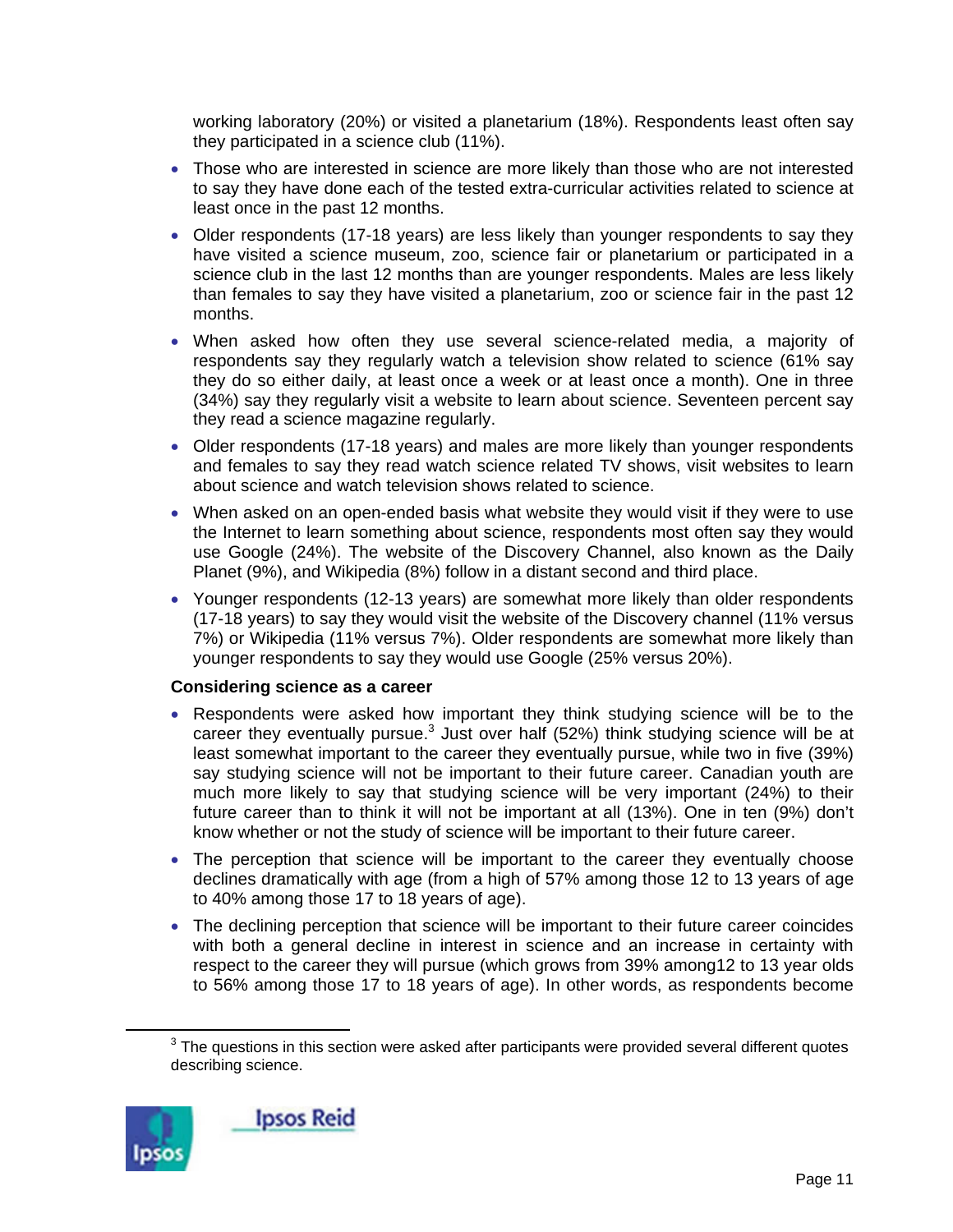more certain of what they plan to do with their lives they become both less interested in science and less apt to view science as an important part of their future plans.

- Despite the fact that most (52%) view science as important to the career they may eventually pursue, Canadian youth are much less apt to prefer a career in science. When asked how interested they would be in working in a scientific field, about two in five Canadian youth (38%) say they would be at least fairly interested, while the majority (53%) says they would not be interested. Those who say they are not at all interested in working in a scientific field (21%) significantly outweigh those who say they are very interested in doing so (15%).
- Similar proportions of males (40%) and females (36%) say they would be either very or fairly interested in pursuing a scientific career. Young males (12-13 years) are much more likely than young females to express an interest in a scientific career (47% versus 38%, respectively. However, interest in a scientific career declines more sharply with age among males than among females. Among males 17 to 18 years old, 33% express interest in a scientific career (representing a decline of 14 percentage points). Among females of the same age, 31% express interest in a scientific career (representing a decline of 7 percentage points).
- Respondents who say they are very or fairly interested in pursuing a scientific career were asked why. On this basis, one in five (22%) say that science is a pre-requisite to the career they hope to pursue. Fourteen percent say that while the study of science may interest them, what they ultimately expect to pursue as a career may differ. Thirteen percent say they are interested in pursuing a scientific field because it's fun, cool or interesting to them, while 10 percent say it is because they enjoy learning about the world or about how things work. Just fewer than one in ten (8%) say they have not decided what they want to do in the future.
- Respondents who are not very or not at all interested in pursuing a scientific career say it is because they prefer a subject or field of interest other than science (44%). Others say it is because they don't like science (15%) or find it to be boring or uninteresting (14%). Only six percent say it is because they find science to be too difficult, complicated or hard to understand.
- Although only two in five (38%) of Canadian youth say they themselves are interested in a scientific career, the majority (62%) think that science would be a good field for young people to go into as a career. Very few (4%) say science would not be a good field to go into, while one in three (34%) say they don't know.
- While interest in pursuing a scientific career declines with age, there is no similar decline in the view that science is a good field for young people to pursue.
- Females (66%) are more likely than males (57%) to say that science would be a good field to go into as a career.
- Respondents who consider science a good field for young people to go into were asked which of several reasons provided best explains why. Among the possible reasons provided, these respondents most often indicate that a scientific career provides opportunities to make new discoveries (74%). About two in three selected the notions that a scientific field offers lots of different types of jobs (69%), is interesting (65%) or provides an opportunity to make a useful contribution to society (65%). About three in five opt for the reason that a scientific career is well paid (59%). Fewer than half indicate that a scientific career would be a good field to enter because it is



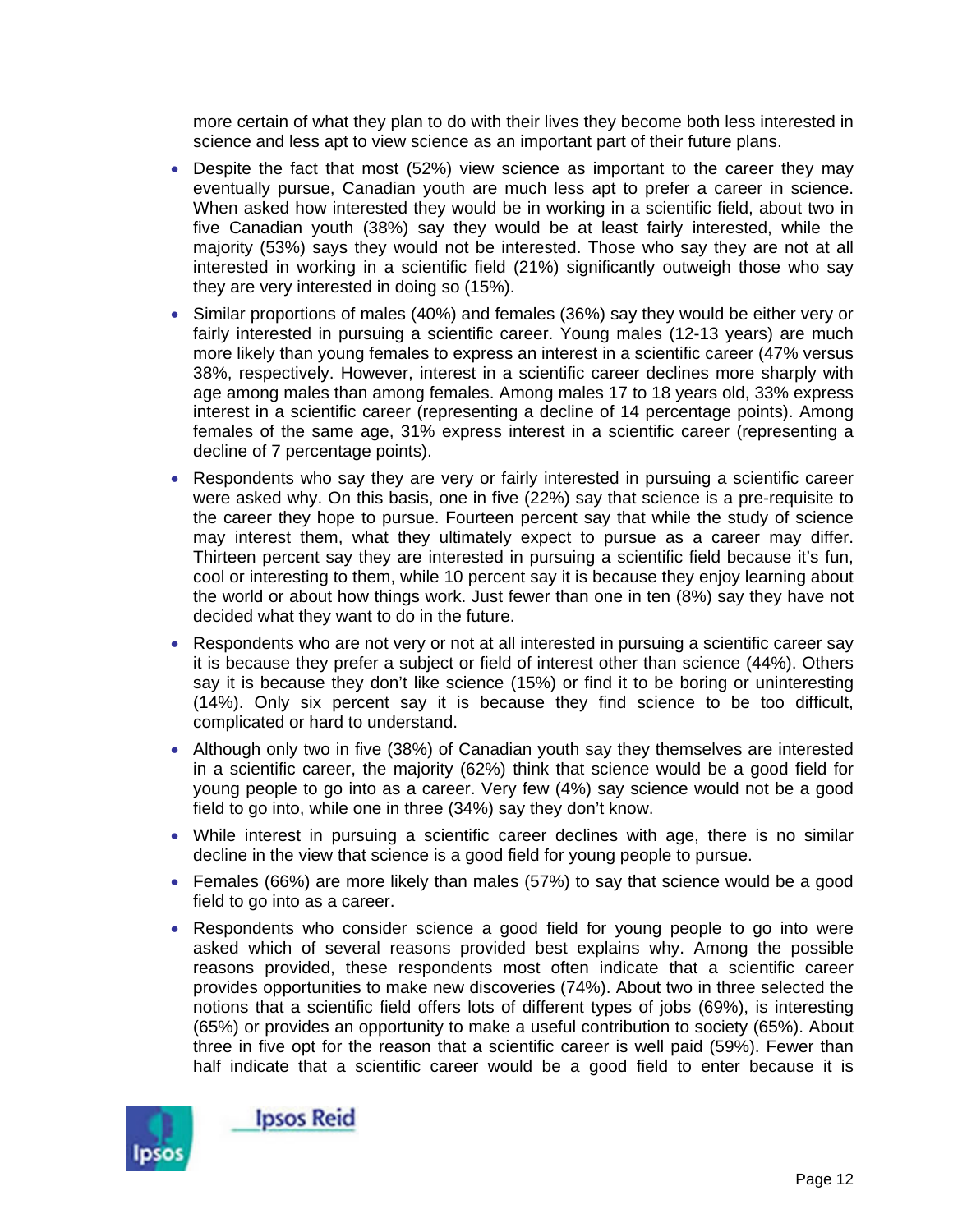personally satisfying (44%) or because it is a well-respected, high-status career (42%). The notions that a scientific career affords a good work-life balance (28%) or offers job security (24%) rank lowest among the list of reasons for pursuing a scientific career.

- Respondents who do not view science as a good field to enter were asked which among several reasons explains why not. Among the possible reasons provided these respondents most often indicate that science would not be a good field to enter because it is boring (55%) or because too many qualifications are required (54%). Long hours (34%) and a limited range of job opportunities (31%) are selected by at least three in ten. One in four identifies the competition or difficulty getting into a scientific career (24%) and the difficulty for someone of their background to get into a scientific field (23%) as barriers. One in five respondents do not view science as a good career because it has a bad image or is uncool (21%). Those who do not view science as a good career least often believe it is because there is no real chance to make a difference (15%) or because it is poorly paid (12%).
- Presented with several statements about scientists, Canadian youth most often agree that scientists make a valuable contribution to society (88% agree, including 50% who strongly agree). Nearly three in four (72%) also agree that scientists come from a wide range of social backgrounds (only 8% disagree with this, while 19% say they don't know). A similar proportion (73%) agree that scientists can find jobs anywhere in the world (only 9% disagree, while 18% say they don't know). Nearly seven in ten (69%) agree that scientists have a wide range of jobs to choose from (again, disagreement is low at 9% while 21% say they don't know).
- Respondents are more likely to disagree than agree that there are few jobs for scientists in private companies (34% disagree, 24% agree) or that scientists are poorly paid compared to other jobs (41% disagree, 14% agree). With respect to both statements, respondents most often indicate that they don't know whether or not there are few jobs for scientists in private companies (43% don't know) or whether scientists are poorly paid compared to other jobs (45% don't know).

#### **Scientific literacy**

- Respondents were asked a series of nine, factual, multiple choice questions about the sciences, which were selected to include questions about the physical and natural sciences and to reflect a range of difficulty. $4$
- Of the nine questions asked, just over one in ten (12%) were able to correctly answer six questions or more. About three in five (58%) were able to answer between three and five questions correctly. Three in ten respondents (30%) were able to correctly answer two questions or fewer.
- On average, across all questions, three in ten (30%) answered don't know. Don't know responses were much higher than average with respect to two questions, both dealing with physics. Three in five (61%) said they don't know when asked about the difference between radio waves and visible light. A similar proportion, 58%, said they don't know when asked which of several terms are related to the Theory of Relativity.

 $\overline{\phantom{a}}$  $4$  The questions were selected from among those included in a longer scientific literacy quiz, designed by James Trefil, a U.S. physics professor and noted author of science books intended for the general public.

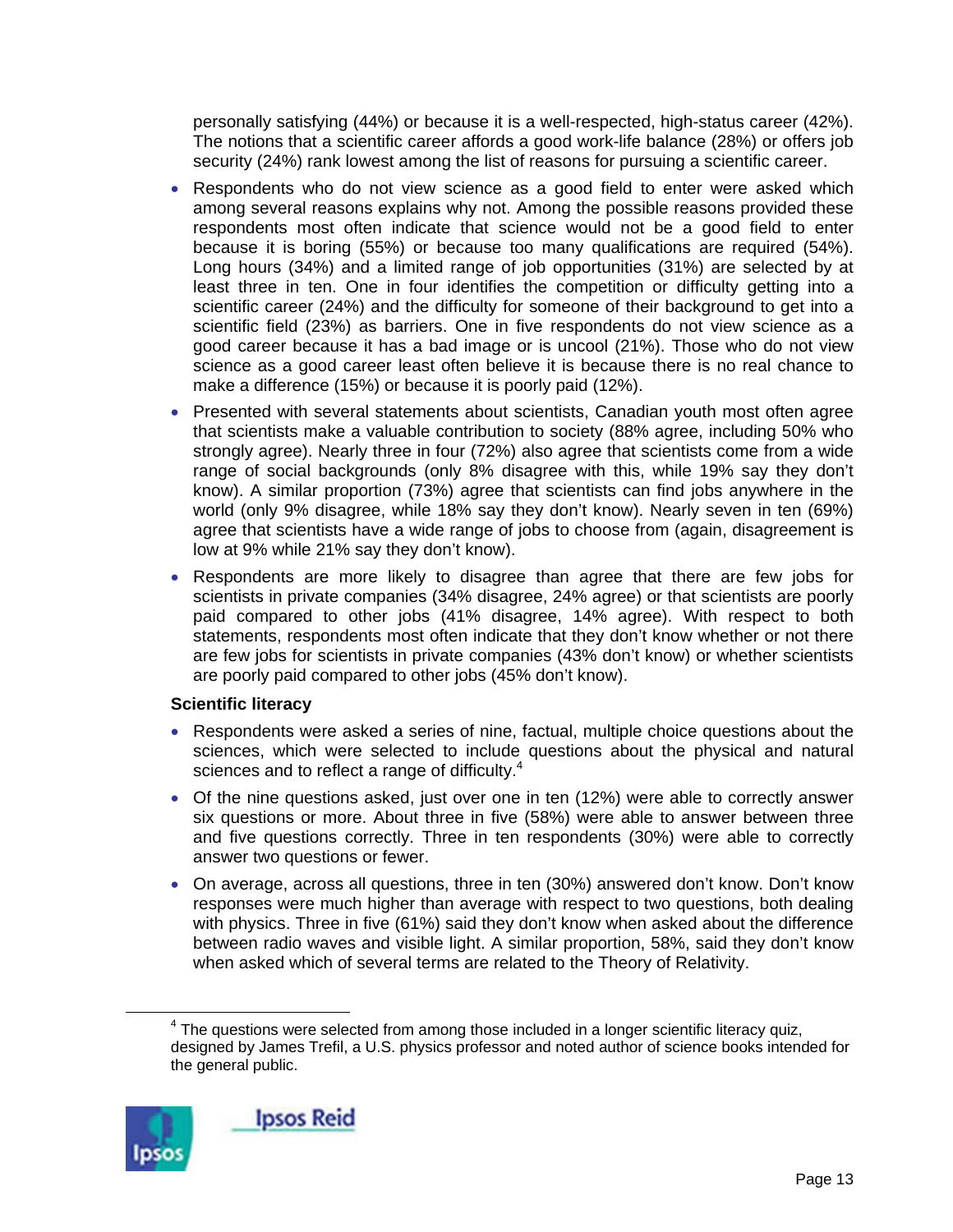• The overall results do not vary greatly either by age or gender (although respondents 17-18 years of age are somewhat more likely than those 12-13 years to have answered six or more questions correctly).

#### **Summary of regional differences**

Looking at responses by region we find that respondents from British Columbia are less apt to describe themselves as very interested in science, but are not much less likely to express an interest in a scientific career, to think that science will be important to the career they eventually pursue or to consider science a good career for young people to go into.

Residents of Saskatchewan and Manitoba are also less likely to describe themselves as very interested in science. Residents of Saskatchewan and Manitoba are also less likely to express an interest in working in a scientific field and to consider science a good field to go into, but are slightly more likely to feel that science will be important to the career they eventually pursue.

Residents of Quebec are about average in their interest in science generally and their interest in working in a scientific field, but are less likely to say science will be important to the career they eventually pursue and are less likely to consider science a good career for young people to go into. (One possible explanation for why Quebec residents are less likely to view science to be a good field to go into may have to do with the fact that Quebec residents are less likely to view a scientific career as interesting, personally satisfying or as a well respected, high status occupation.)

Atlantic Canadians are more likely to say they are interested in a scientific field, more likely to think science will be important to the career they eventually pursue and more likely to consider science a good career for young people to pursue.

|                                                                                                                                                                                | Total | <b>BC</b> | <b>AB</b> | <b>SK/MN</b> | <b>ONT</b> | <b>QUE</b> | <b>ATL</b> |  |  |
|--------------------------------------------------------------------------------------------------------------------------------------------------------------------------------|-------|-----------|-----------|--------------|------------|------------|------------|--|--|
| % who describe themselves as very<br>interested in science                                                                                                                     | 28%   | 22%       | 26%       | 22%          | 28%        | 31%        | 32%        |  |  |
| % who say they are interested in<br>working in a scientific field                                                                                                              | 38%   | 34%       | 40%       | 33%          | 39%        | 39%        | 45%        |  |  |
| % who say studying science in<br>school will be important to the<br>career they eventually pursue                                                                              | 52%   | 50%       | 56%       | 56%          | 55%        | 40%        | 61%        |  |  |
| % who consider science a good<br>career for young people to go into                                                                                                            | 62%   | 61%       | 63%       | 54%          | 67%        | 53%        | 68%        |  |  |
| Note: Red shading indicates results that are notably lower than other subgroups. Green shading indicates results that<br>are notably higher than other subgroups. <sup>5</sup> |       |           |           |              |            |            |            |  |  |

 $\frac{1}{5}$  $5$  The highlighted differences identify outlying results where statistically significant differences have been found and described in the narrative. For purposes of clarity not all statistically significant differences are highlighted.

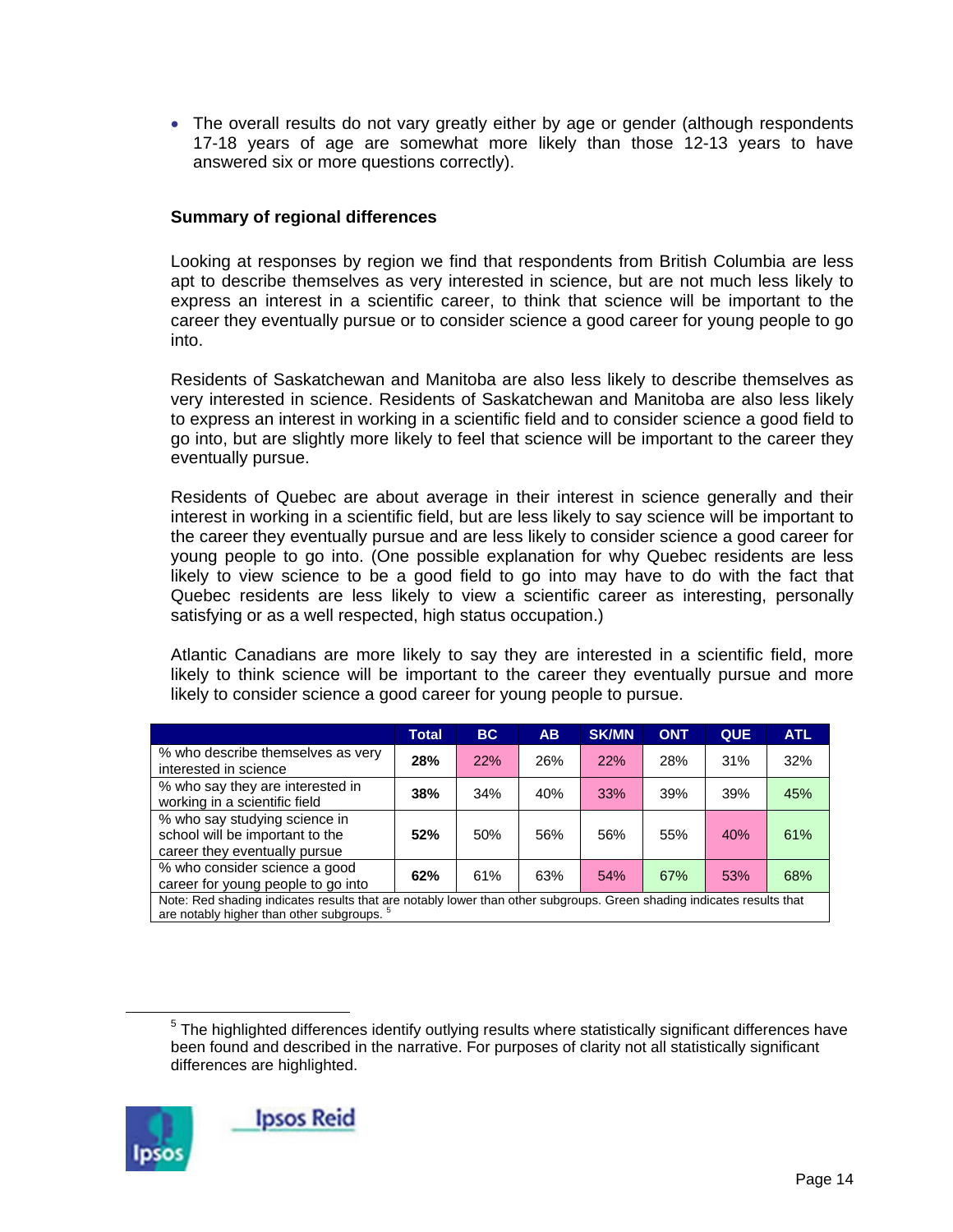Differences with respect to the meaning of science are relatively mild across the regions. However, Quebec residents are less likely to agree that the terms "important," "fun" or "cool" describe science. Atlantic respondents are more likely to describe science as "fun."

|                                                                                                                                                                   | Total | BC. | <b>AB</b> | <b>SK/MN</b> | <b>ONT</b> | <b>QUE</b> | <b>ATL</b> |  |  |  |  |
|-------------------------------------------------------------------------------------------------------------------------------------------------------------------|-------|-----|-----------|--------------|------------|------------|------------|--|--|--|--|
| % who agree that each term describes science                                                                                                                      |       |     |           |              |            |            |            |  |  |  |  |
| Important                                                                                                                                                         | 68%   | 67% | 71%       | 65%          | 72%        | 63%        | 72%        |  |  |  |  |
| Interesting                                                                                                                                                       | 60%   | 59% | 60%       | 61%          | 60%        | 58%        | 63%        |  |  |  |  |
| Complicated                                                                                                                                                       | 59%   | 63% | 54%       | 57%          | 61%        | 59%        | 56%        |  |  |  |  |
| <b>Difficult</b>                                                                                                                                                  | 53%   | 52% | 49%       | 49%          | 54%        | 56%        | 46%        |  |  |  |  |
| Fun                                                                                                                                                               | 46%   | 43% | 50%       | 45%          | 47%        | 41%        | 53%        |  |  |  |  |
| Cool                                                                                                                                                              | 46%   | 46% | 48%       | 43%          | 48%        | 41%        | 48%        |  |  |  |  |
| Inspiring                                                                                                                                                         | 39%   | 39% | 36%       | 35%          | 41%        | 36%        | 44%        |  |  |  |  |
| Boring                                                                                                                                                            | 22%   | 24% | 20%       | 24%          | 22%        | 21%        | 16%        |  |  |  |  |
| Note: Red shading indicates results that are notably lower than other subgroups. Green shading indicates results that<br>are notably higher than other subgroups. |       |     |           |              |            |            |            |  |  |  |  |

Throughout this study we find that those whose parents and teachers are more engaged also tend to be more interested in science. So, it is interesting to note that British Columbia residents, who are less interested in science, are also less apt to say their parents consider it very important that they do well in science, to have very involved parents, or to believe that their teachers take time to fully explain things.

|                                                                                                                                                                   | Total | BC. | <b>AB</b> | <b>SK/MN</b> | <b>ONT</b> | <b>QUE</b> | <b>ATL</b> |  |  |
|-------------------------------------------------------------------------------------------------------------------------------------------------------------------|-------|-----|-----------|--------------|------------|------------|------------|--|--|
| % who say their parents consider it<br>very important that they do well at<br>science in school                                                                   | 80%   | 70% | 85%       | 77%          | 82%        | 80%        | 84%        |  |  |
| % whose parents are "very involved"                                                                                                                               | 24%   | 19% | 22%       | 25%          | 27%        | 20%        | 28%        |  |  |
| % who strongly agree that teachers<br>praise their efforts when they work<br>hard                                                                                 | 29%   | 26% | 24%       | 26%          | 27%        | 36%        | 28%        |  |  |
| % who strongly agree that they have<br>good teachers who take time to fully<br>explain things                                                                     | 22%   | 16% | 19%       | 25%          | 22%        | 25%        | <b>20%</b> |  |  |
| Note: Red shading indicates results that are notably lower than other subgroups. Green shading indicates results that<br>are notably higher than other subgroups. |       |     |           |              |            |            |            |  |  |

While we find in this research that those who have studied sciences tend to express greater interest in science, it is interesting to note that respondents from British Columbia are more likely to say they have studied biology and chemistry.

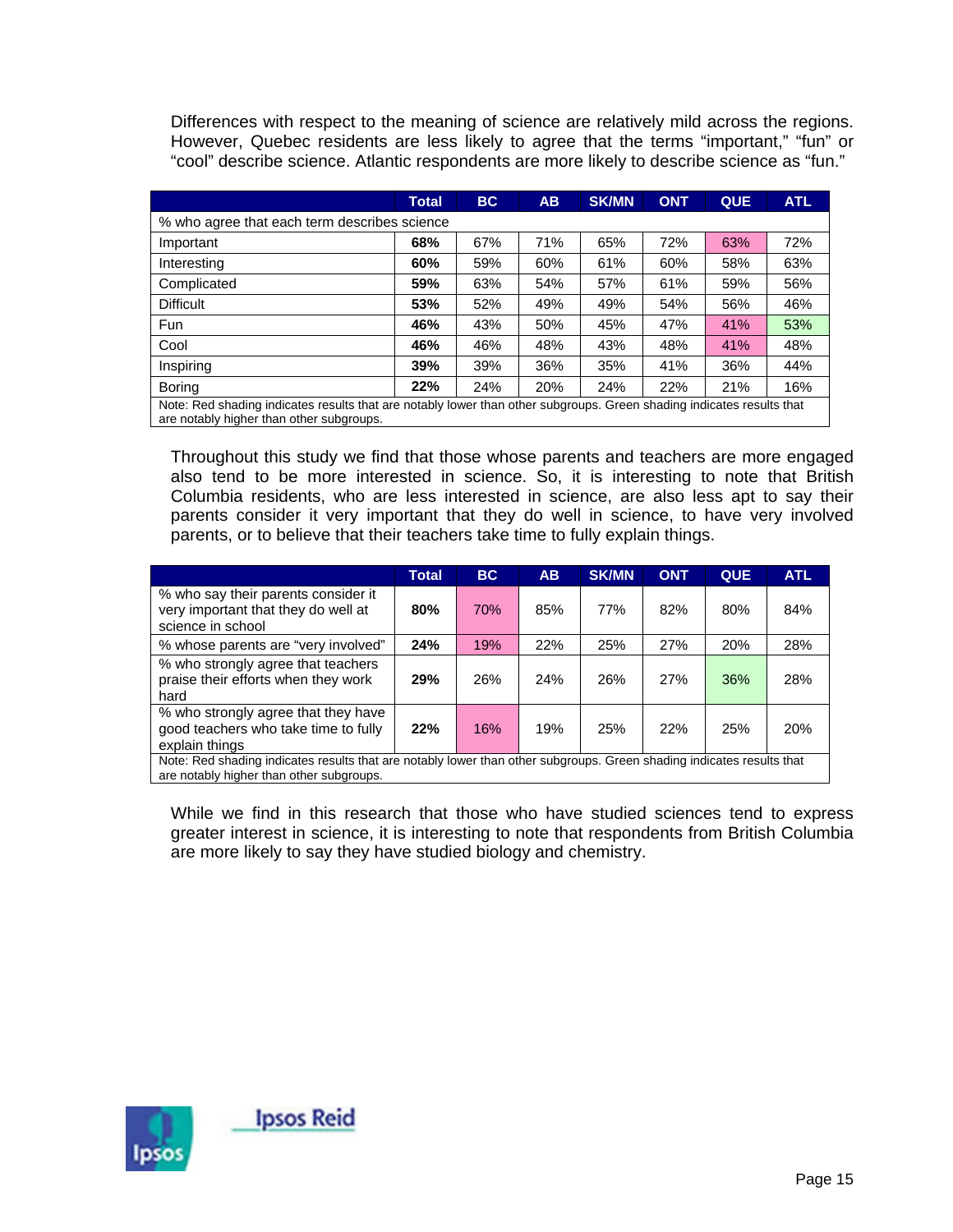|                                                                                                                                                                   | Total | <b>BC</b> | <b>AB</b> | <b>SK/MN</b> | <b>ONT</b> | <b>QUE</b> | <b>ATL</b> |  |  |  |  |
|-------------------------------------------------------------------------------------------------------------------------------------------------------------------|-------|-----------|-----------|--------------|------------|------------|------------|--|--|--|--|
| % who say they have studied each subject                                                                                                                          |       |           |           |              |            |            |            |  |  |  |  |
| <b>Mathematics</b>                                                                                                                                                | 99%   | 100%      | 99%       | 100%         | 99%        | 99%        | 99%        |  |  |  |  |
| <b>Environmental Science</b>                                                                                                                                      | 76%   | 73%       | 70%       | 67%          | 76%        | 84%        | 75%        |  |  |  |  |
| Biology                                                                                                                                                           | 60%   | 70%       | 64%       | 59%          | 58%        | 57%        | 57%        |  |  |  |  |
| Chemistry                                                                                                                                                         | 48%   | 57%       | 63%       | 53%          | 48%        | 36%        | 39%        |  |  |  |  |
| Physics                                                                                                                                                           | 40%   | 42%       | 45%       | 38%          | 39%        | 44%        | 29%        |  |  |  |  |
| % who say they are very interested in each subject                                                                                                                |       |           |           |              |            |            |            |  |  |  |  |
| Science Subjects (Average)                                                                                                                                        | 14%   | 10%       | 15%       | 12%          | 15%        | 14%        | 16%        |  |  |  |  |
| All Other Subjects (Average)                                                                                                                                      | 17%   | 16%       | 17%       | 15%          | 18%        | 17%        | 17%        |  |  |  |  |
| <b>Mathematics</b>                                                                                                                                                | 22%   | 14%       | 21%       | 22%          | 23%        | 24%        | 21%        |  |  |  |  |
| Environmental science                                                                                                                                             | 15%   | 10%       | 14%       | 12%          | 16%        | 18%        | 15%        |  |  |  |  |
| <b>Biology</b>                                                                                                                                                    | 13%   | 10%       | 14%       | 13%          | 13%        | 10%        | 17%        |  |  |  |  |
| Chemistry                                                                                                                                                         | 11%   | 9%        | 15%       | 11%          | 12%        | 8%         | 16%        |  |  |  |  |
| <b>Physics</b>                                                                                                                                                    | 8%    | 7%        | 10%       | 4%           | 9%         | 8%         | 11%        |  |  |  |  |
| Note: Red shading indicates results that are notably lower than other subgroups. Green shading indicates results that<br>are notably higher than other subgroups. |       |           |           |              |            |            |            |  |  |  |  |

British Columbians are less interested in science subjects on average, particularly mathematics and environmental science, but do not differ greatly with respect to biology, chemistry or physics.

#### **Comparisons to the Wellcome Monitor**

This research was inspired by the Wellcome Trust Monitor, a study from the United Kingdom conducted in 2009 that was designed to expand on the existing knowledge base with respect to the study of science by young people. While not a replication of the Wellcome Trust Monitor, the Canadian Youth Science Monitor explores a similar range of issues with an audience of Canadian high-school-aged youth (12 to 18 years old).

Several comparisons between the two studies are made below. It is important to bear in mind that these comparisons may be influenced by factors beyond the basic international comparison; notably differences in the questionnaire, differences between the two samples (the Wellcome Trust Monitor interviewed 14-18 year old British youth, while our study interviewed 12-18 year olds) and the different data gathering methodologies (our study was conducted online, the British study was conducted through face-to-face interviewing).

*Note: To enable a more direct comparison the summary below compares the results among 14 to 18 year old Canadian youth in the present study with results of the Wellcome study (which limited its sample to 14 to 18 year old British youth).* 

#### **Interest in science**

• Where the Wellcome Trust Monitor found that four in five British youth expressed an interest in science courses (81%), our research finds a lower proportion of Canadian youth (64%) are interested in science generally, and that the average level of interest in several different areas of scientific course work is considerably lower (the average

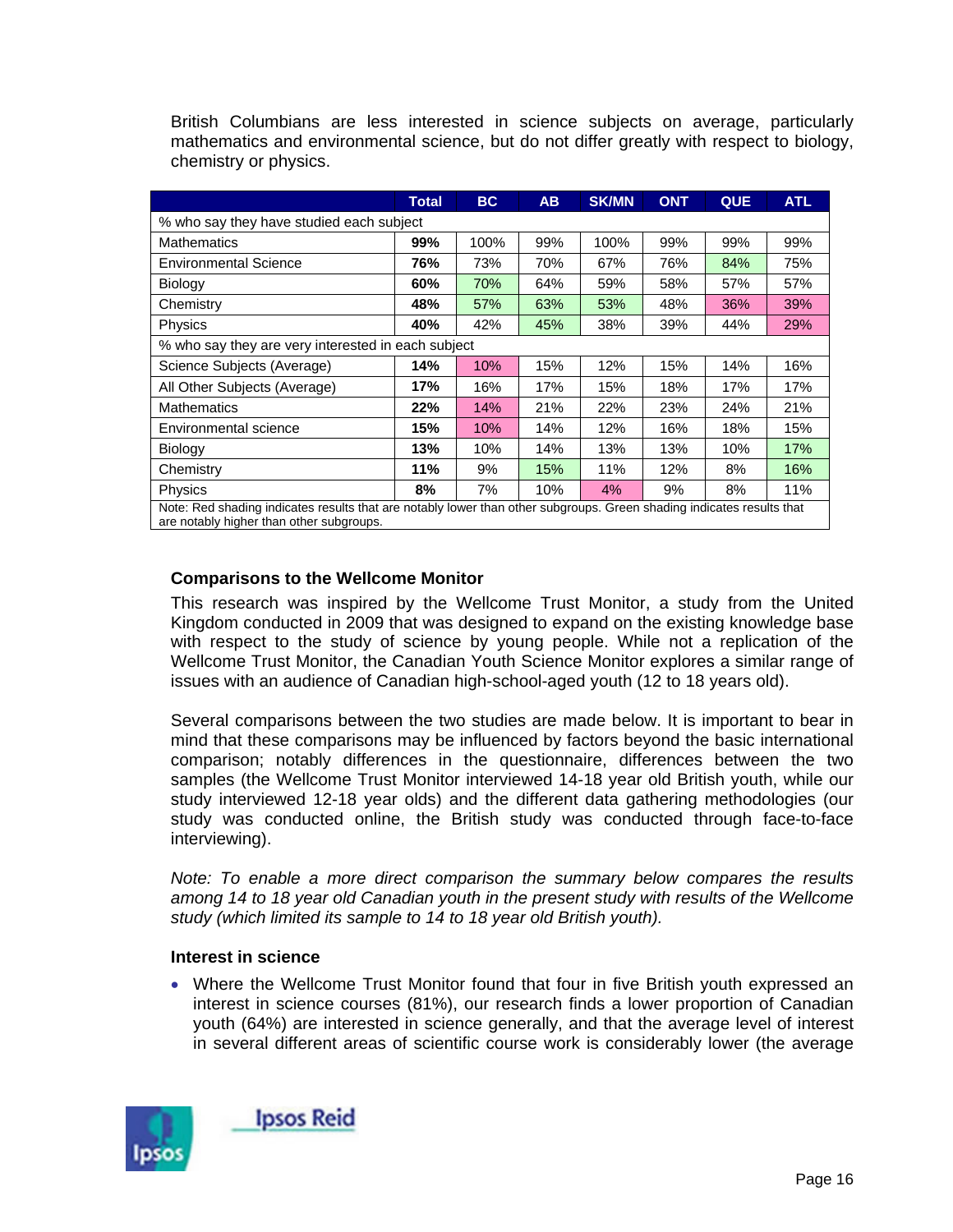proportion who are interested in math, environmental science, biology, chemistry or physics is  $34\%$ ).  $6$ 

• As was found in the Wellcome Trust Monitor, young Canadian females also express somewhat lower levels of interest in science than men.

#### **Influence of teachers**

• The Wellcome Trust Monitor study identifies having a bad teacher as the most significant factor discouraging students from learning science. Similarly, our study finds that respondents who say their teachers do not fully explain things or do not encourage their efforts are consistently less likely to express interest in science and scientific subjects.

#### **Exposure to science at school**

• The Wellcome Trust Monitor indicates that the most prevalent scientific subjects of study at the A level are biology (57%), chemistry (40%) and physics (33%). This ordering is consistent with our finding among Canadian youth that 67% have studied biology, 56% have studied chemistry and 47% have studied physics. (It is important to note that the Wellcome study asked whether respondents are currently studying these subjects, whereas our study asks whether respondents have ever studied these subjects, which may explain why the Canadian proportions are higher.)

#### **Participation in extra-curricular activities related to science**

• In terms of participation in science-related activities outside school, the findings from both studies about the main types of activities are largely consistent. Our study shows that 32% of Canadian youth visited a science museum or a science centre in the last 12 months, 28% visited a zoo, and 22% visited a nature reserve. The Wellcome Trust Monitor finds that consistent proportions of British youth engage in these activities: 34% visited a science museum or a science centre in the last 12 months; 26% visited a zoo, and 15% visited a nature reserve.

#### **Considering a scientific career**

- The Wellcome Trust Monitor finds that 44 percent of British youth express an interest in pursuing a career in science. Our findings show that a somewhat lower proportion of Canadian youth (36%) are interested in working in a scientific field.
- Our research finds that younger respondents express more interest in a scientific career than older respondents (40% for respondents 14-16 years of age compared to 32% among respondents 17-18 years of age). These findings follow the trend of declining interest in a scientific career reported by the Wellcome Trust Monitor (49% among British youth 14-16 years of age compared to 39% among those 17-18 years of age).

 <sup>6</sup>  $6$  It is worth pointing out that the higher levels of interest found in the U.K. could result from the social desirability of indicating interest to the interviewer during a face-to-face interview, rather than an inherently greater level of interest in the sciences on the part of British youth.

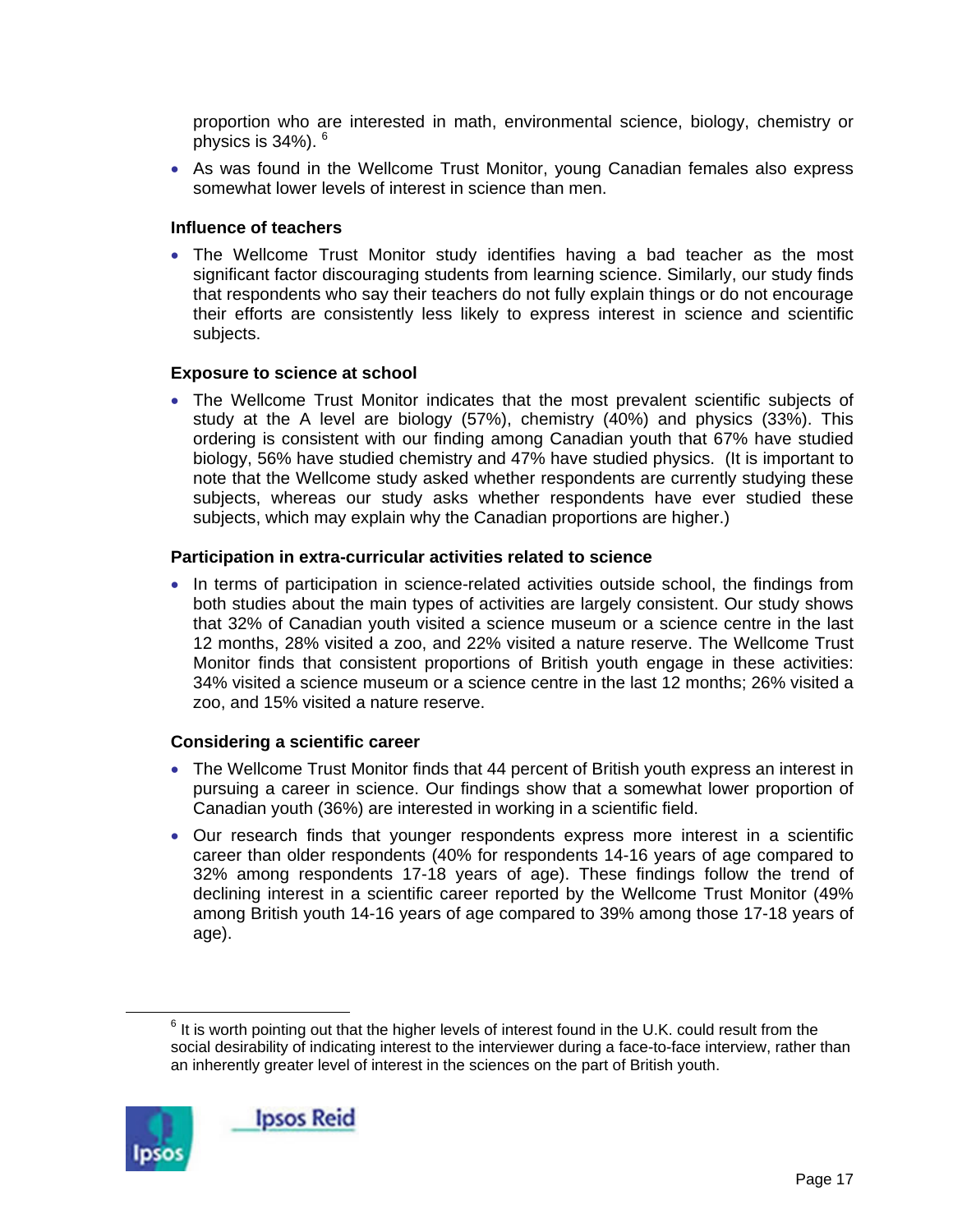- A majority (81%) of British youth consider science a good career for young people to go into. A lower percentage of Canadian youth (62%) perceive science as a good field to enter.
- When asked why science was considered a good career choice, British youth most often thought it was because a scientific career would be interesting (62%), because there are lots of different types of job available (55%) and because there are opportunities to make exciting new discoveries (53%).
- While our study finds that the same three main reasons seem to make science a good career choice for young people, the ordering differs. Canadian youth most often view a scientific career as a good field because there are opportunities to make exciting new discoveries (73%), followed by the sense that there are lots of different types of jobs available (71%) and because a scientific career would be interesting (63%).
- Canadian youth are also more likely than British youth to say that the opportunity to make a useful contribution to society is a reason why science would be a good area of employment (66% compared to 44% among British youth).
- Our study is consistent with the Wellcome Trust Monitor with respect to attitudes towards scientists and scientific work. Specifically, the majority of young people agree that scientists make a valuable contribution to society (93% among British youth; 89% among Canadian youth) and that scientists come from a wide range of social backgrounds (72% among British youth; 74% among Canadian youth).

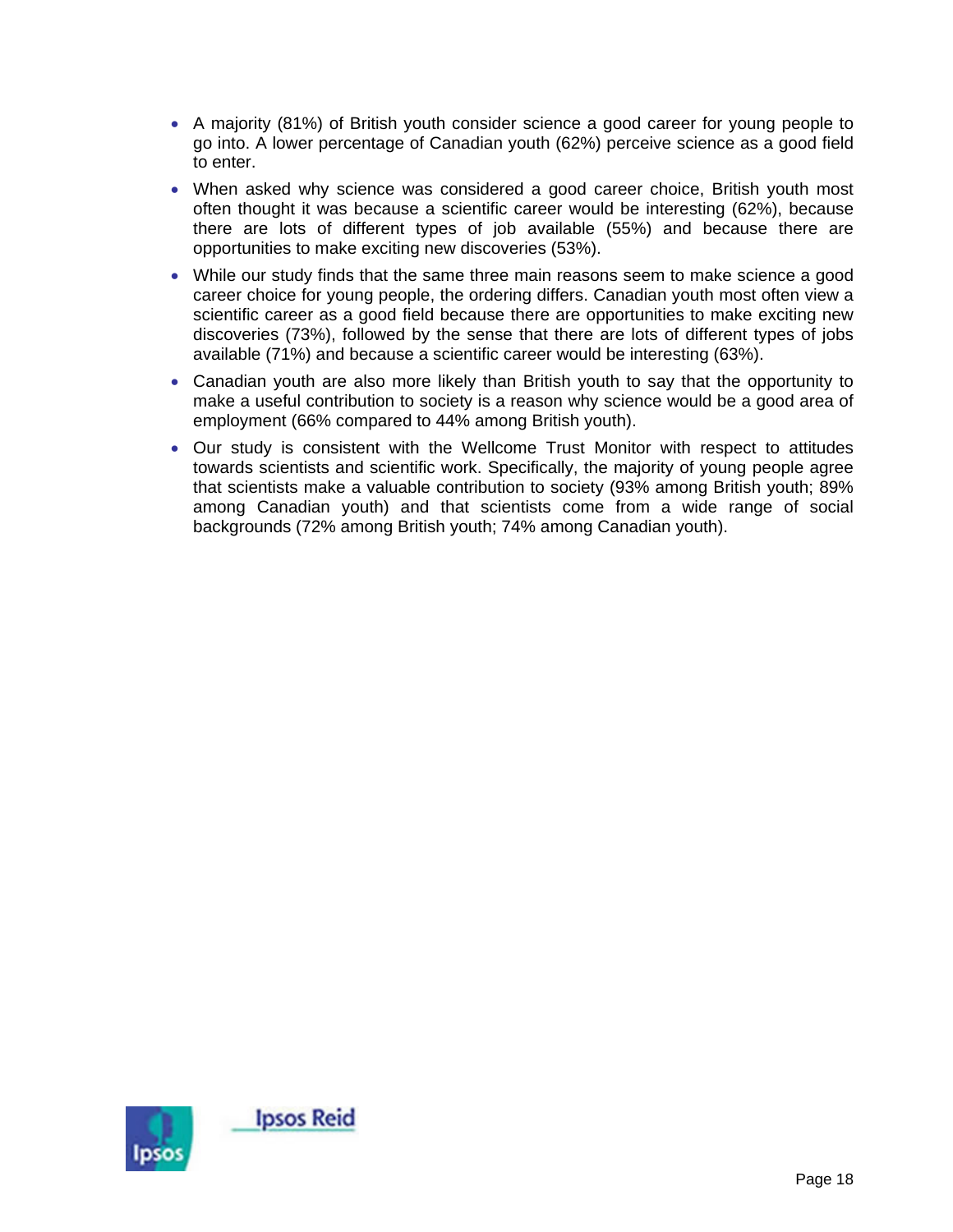### **4. Conclusions**

This study is the first nationwide survey of the views of Canadian youth towards the sciences. It was inspired by the 2009 Wellcome Trust Monitor, a study of youth in the United Kingdom, which was designed to accomplish similar objectives: understanding how young people relate to the sciences, both in terms of how interested they are in the study of science and how interested they are in pursuing scientific careers.

The Government of Canada's science and technology strategy stresses that "scientific and technological innovations enable modern economies to improve competitiveness and productivity, giving us the means to achieve an even higher standard of living and better quality of life." It sets out a multi-year science and technology agenda, and establishes three different areas of focus, one of which is to have the best-educated, most-skilled, and most flexible workforce in the world. One of the means identified to achieve this is by seeking to increase the number of Canadians pursuing education and careers in S&T.

We know that Canadian youth perform well in the sciences relative to young people in other countries. The 2006 Programme for International Student Assessment (PISA) study found that of the 57 participating countries, only two countries (Finland and Hong Kong) performed better than Canadian youth on scientific questions.

Yet, ability in the sciences has not translated into an interest in pursuing it beyond high school. The 2009 OECD Scorecard finds that Canada ranks 24th out of 35 nations in the percentage of students graduating from university with a science or engineering degree. By way of comparison, the United Kingdom ranks 17th, the European Union countries (taken together) rank 19th, while the United States places behind Canada at 31st.

Why are young Canadians less likely to pursue and graduate from scientific programs of study than their counterparts in most other OECD nations?

The research points to a number of factors that affect interest in science:

#### **Parental interest and involvement matter.**

- Interest in science among students increases in tandem with parental involvement in their studies.
- Those who perceive that their parents (and siblings) are interested in science are themselves more interested.

#### **Peers matter.**

- Those who perceive that their peers are interested in science are themselves more interested.
- Those who say that their friends are very or somewhat interested in science are more than twice as likely to describe science as fun, cool and inspiring than are those whose friends are not interested in science.

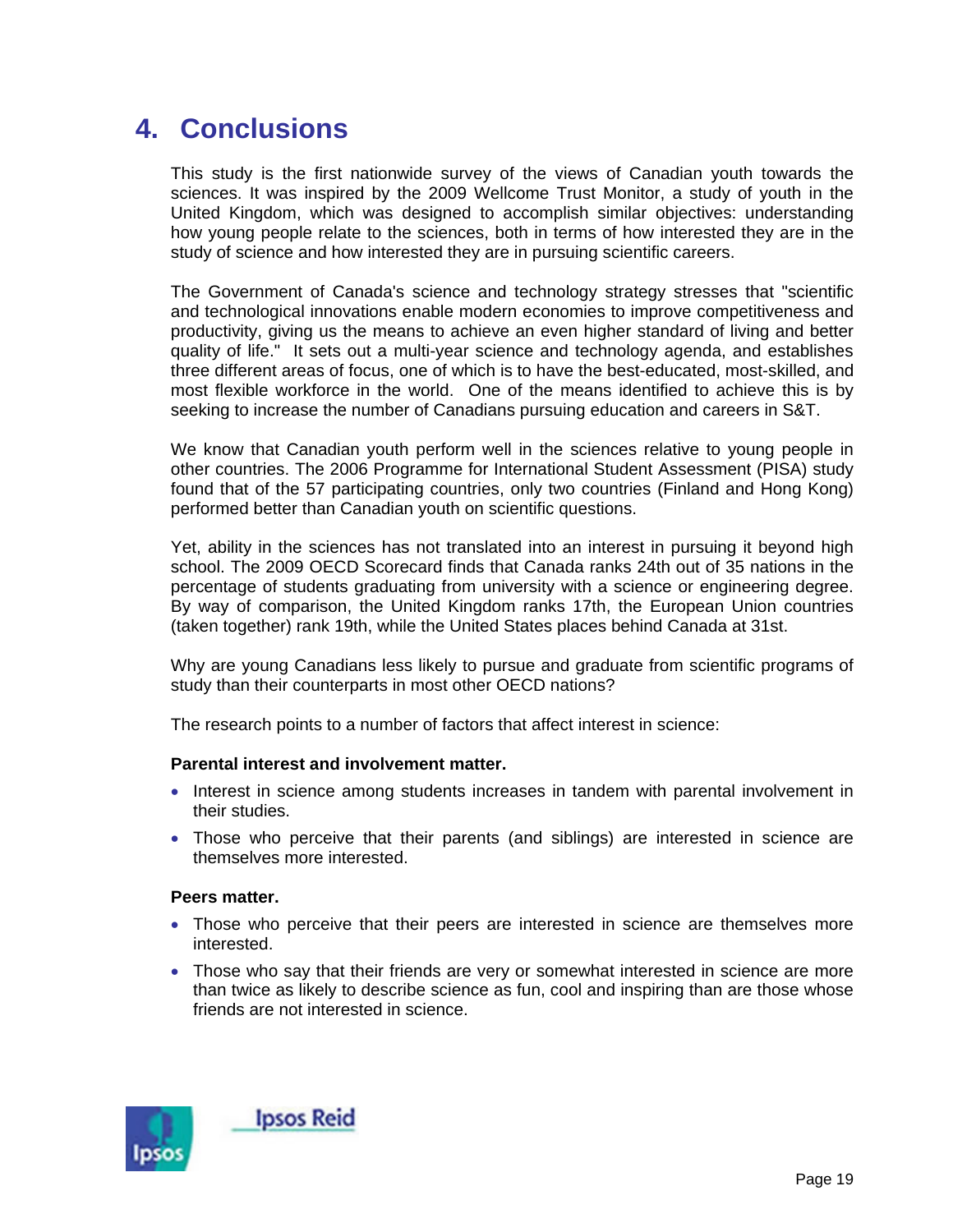#### **Quality of teaching matters.**

• Throughout the research we find considerably greater levels of interest and enthusiasm for the sciences among those who say their teachers reward hard work and take time to fully explain things.

#### **Age and nature of exposure to science matter.**

- The highest interest in school generally, and the sciences in particular, is found among younger respondents aged 12-13. Interest declines dramatically as students grow older. Yet, exposure to the sciences appears to be lower at this age (younger students are much less likely to say they have studied biology, chemistry or physics at the younger age levels).
- Younger respondents are more likely to describe science as cool, fun or inspiring than are older respondents. They are also more likely to say that the first word that comes to mind when they think of science is "experiments." They are more likely to report visits to science museums, zoos, science fairs and the planetarium or participation in science clubs.
- Those who are interested in science most often say it is because they enjoy learning about the world or how things work.

#### **Perception that science will be useful to them in the future matters.**

- The perception that science will be important to the career they eventually choose dramatically declines with age.
- The declining perception that science will be important to their career coincides with both a general decline in interest in science and an increase in certainty with respect to the career they will pursue. In other words, as respondents become more certain about what they plan to do with their lives, they become both less interested in science and less apt to view science as an important part of their future plans.
- At the same time, there were fairly high levels of 'don't know' responses to basic questions about the benefits or drawbacks of a career in the sciences, which point to a lack of information among respondents about the sciences as a career.

While these findings say a good deal about how Canadian youth view science and many of the factors that compel or deter their interest in science, the findings also raise a number of questions:

#### *…about how the sciences are taught*

- Do curricula provide enough exposure to the sciences to young students (aged 12 to 13) who are most likely to take an interest?
- Can some of the elements that make science cool, fun and inspiring to younger students be preserved in the curricula (interest in the sciences declines in tandem with the decline in reported visits to science museums, zoos, science fairs and the planetarium)? Could a more hands-on approach keep interest levels higher?
- Are Canadian children being streamed away from the sciences at too young an age based on their interest in future careers which do not include science?

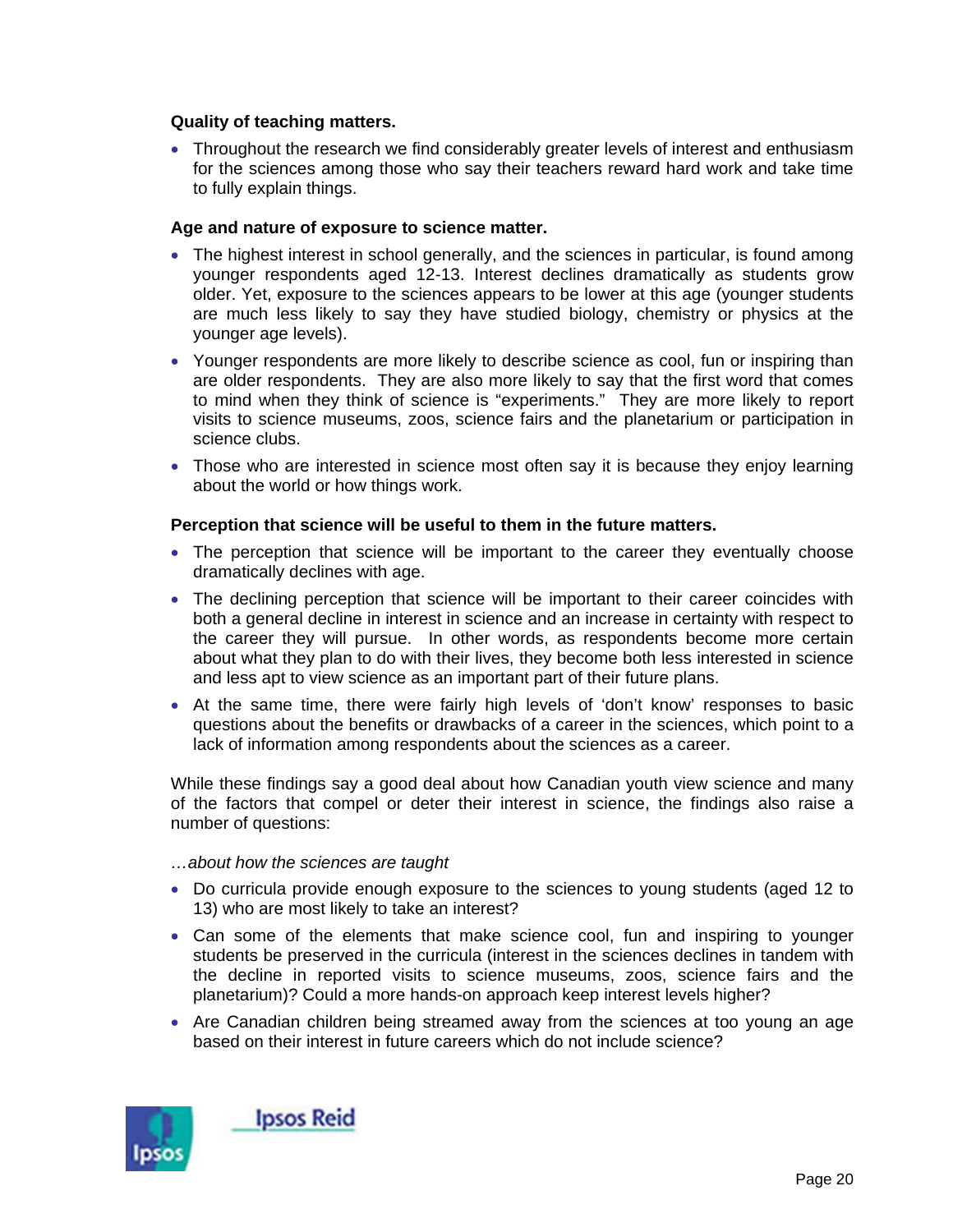- How does the quality of science education connect to interest in the sciences and in scientific careers?
- *…about how to leverage the influence of parents*
- Parents play an important role in their children's attitudes towards science. How do parents view the role of science in their own lives? How do they view careers in the sciences? Future research should explore parental views.

#### **Recommendations**

The findings of the research seem to underline a window of opportunity for nurturing an interest in science among 12 to 13 year olds that is being missed. Efforts to promote interest and engagement in the sciences that take place in the latter years of secondary school education arrive too late; programs that seek to engage middle school students through a compelling, hands-on introduction to science, accompanied by high-quality teaching are likely to meet with greater success.

Efforts targeted to parents to promote science as an inherently valuable cornerstone of their children's education could serve longer term efforts to build a culture in which science is valued and prioritized, and increasingly chosen as a field of study beyond high school. This research suggests that young people who do not choose to pursue science studies often do not do so because their interest in other subjects is greater and not because of an aversion to science itself.

Ultimately, why would young people choose science? Our findings indicate a lack of information about scientific careers (with high proportions who cannot answer basic questions about the benefits and drawbacks associated with a scientific career). As compelling as programs in science targeted to young people may be, if young people do not clearly sense that the difficulty and complexity of science carries rewards in terms of career options that are plentiful, well-paid and interesting, they may remain unlikely to choose scientific studies.

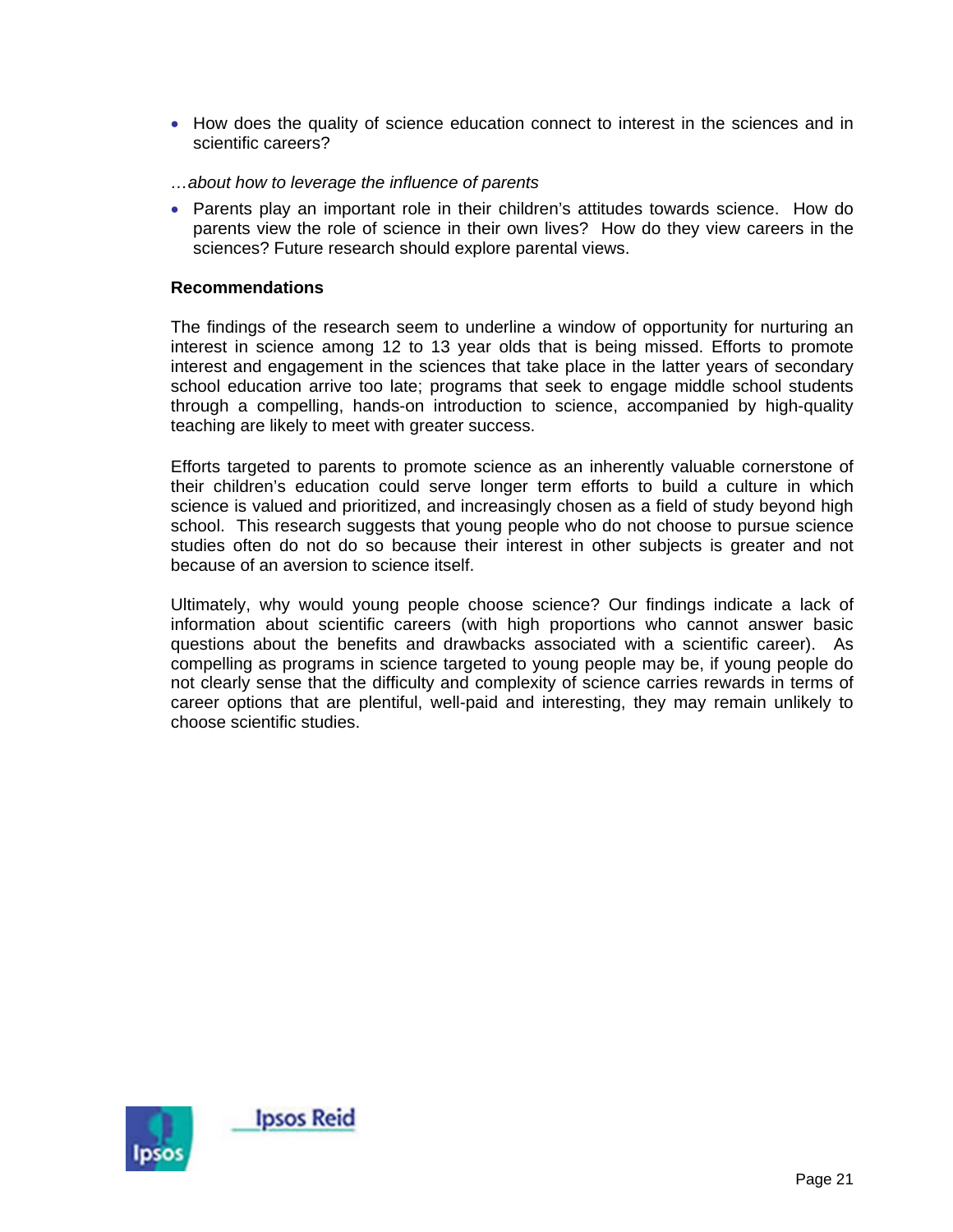# **5. Detailed Findings**

### **Views on learning, intelligence and success**

Canadian youth were presented with a series of statements about their views on learning, intelligence and success in life. For each statement, they were asked whether they agree or disagree on a scale of zero to 10, where zero means strongly disagree and 10 means strongly agree.<sup>7</sup>

Most Canadian youth express confidence when asked whether they agree or disagree with several statements pertaining to learning, intelligence and success in life. Majorities of Canadian youth say they like learning new things (77% agree), consider themselves to be intelligent (78%) and think their friends would say that they are smart (69%). Most are confident that they will be successful in life (75%) and most say they try their best to succeed at whatever they do (73%). A minority (27%) agree that they are worried about their future.

While confident that they will succeed, there is less certainty about what they may end up doing. Fewer than half agree that they are certain of what career they would like to pursue (47%) or that they know what they want to do with their lives (46%).

 $\frac{1}{7}$  $7$  Throughout this research, 0 to 10 scales are analyzed as follows: ratings of 9 or 10 represent a positive extreme (in this case, strongly agree), 7 or 8 represent a positive response (in this case, somewhat agree), 4, 5 or 6 represent a neutral response, 2 or 3 represent a negative response (somewhat disagree) while 0 or 1 represent the negative extreme (strongly disagree). An overall positive response (the total who agree) includes responses of 7 to 10 on the scale, while an overall negative response (the total who disagree) includes responses of 0 to 3 on the scale.

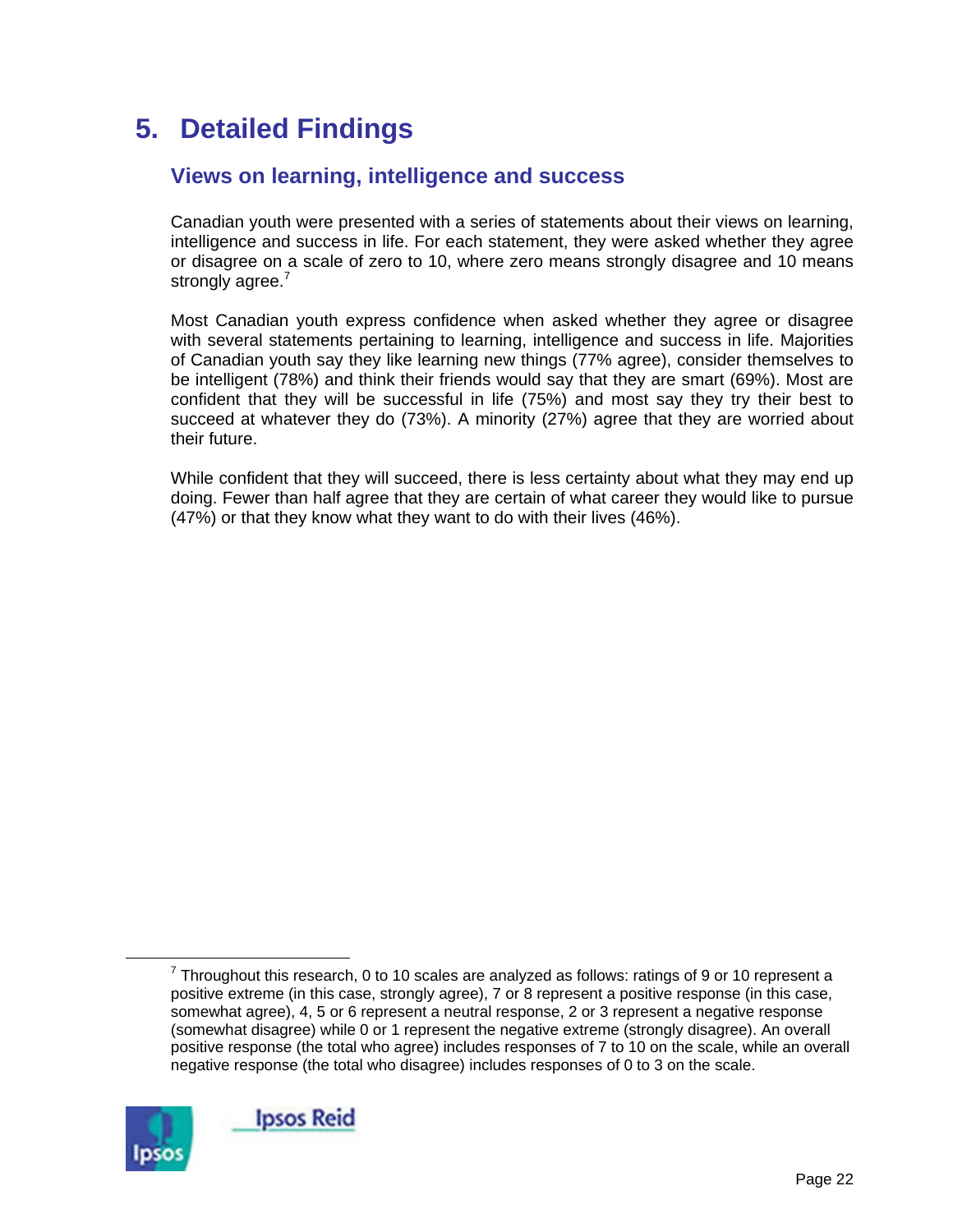### **Views on learning, intelligence and success in life**



Base: All respondents n=2,605 Numbers may not total to 100% due to don't know responses.

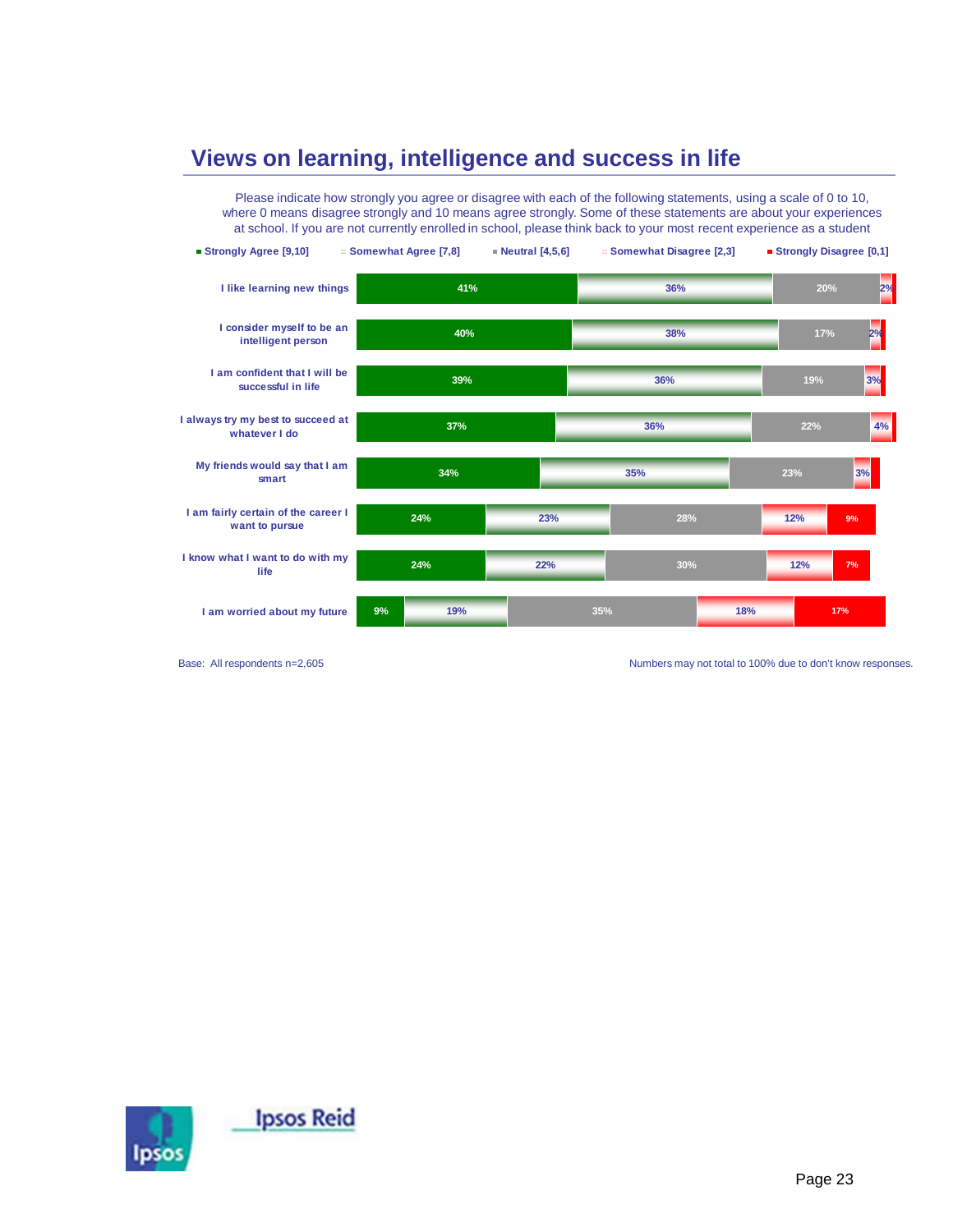Attitudes towards learning are fairly consistent across Canada's regions. However, British Columbians are less likely to strongly agree that they are intelligent, that they are confident they will succeed in life or that their friends would say they are smart.

| % who strongly agree with each                                                                                                                                                 | <b>Region</b> |           |                |          |                |         |                 |  |  |  |
|--------------------------------------------------------------------------------------------------------------------------------------------------------------------------------|---------------|-----------|----------------|----------|----------------|---------|-----------------|--|--|--|
| statement                                                                                                                                                                      | <b>Total</b>  | <b>BC</b> | <b>Alberta</b> | Sask/Man | <b>Ontario</b> | Quebec, | <b>Atlantic</b> |  |  |  |
| I like learning new things                                                                                                                                                     | 41%           | 36%       | 37%            | 39%      | 41%            | 43%     | 46%             |  |  |  |
| I consider myself to be an intelligent<br>person                                                                                                                               | 40%           | 34%       | 39%            | 42%      | 42%            | 40%     | 41%             |  |  |  |
| I am confident that I will be<br>successful in life                                                                                                                            | 39%           | 30%       | 37%            | 39%      | 40%            | 41%     | 41%             |  |  |  |
| I always try my best to succeed at<br>whatever I do                                                                                                                            | 37%           | 32%       | 37%            | 37%      | 38%            | 39%     | 33%             |  |  |  |
| My friends would say that I am smart                                                                                                                                           | 34%           | 30%       | 34%            | 36%      | 35%            | 33%     | 34%             |  |  |  |
| I know what I want to do with my life                                                                                                                                          | 24%           | 21%       | 21%            | 22%      | 22%            | 32%     | 22%             |  |  |  |
| I am fairly certain of the career I<br>want to pursue                                                                                                                          | 24%           | 21%       | 23%            | 24%      | 25%            | 26%     | 28%             |  |  |  |
| I am worried about my future                                                                                                                                                   | 9%            | 9%        | 8%             | 11%      | 10%            | 8%      | 6%              |  |  |  |
| Note: Red shading indicates results that are notably lower than other subgroups. Green shading indicates results that are notably<br>higher than other subgroups. <sup>8</sup> |               |           |                |          |                |         |                 |  |  |  |

Younger respondents (12 or 13 years of age) are more likely than older respondents to strongly agree that they like learning new things. Older respondents (17 to 18 years of age) are more likely to strongly agree that they know what they want to do with their lives and are certain of the career they want to pursue – but also, that they are worried about their future.

| % who strongly agree with each                                                                                                                                    |              |           | Age        |           |  |  |  |  |
|-------------------------------------------------------------------------------------------------------------------------------------------------------------------|--------------|-----------|------------|-----------|--|--|--|--|
| <b>statement</b>                                                                                                                                                  | <b>Total</b> | $12 - 13$ | $14 - 16$  | $17 - 18$ |  |  |  |  |
| I like learning new things                                                                                                                                        | 41%          | 47%       | 37%        | 40%       |  |  |  |  |
| I consider myself to be an intelligent<br>person                                                                                                                  | 40%          | 44%       | 39%        | 40%       |  |  |  |  |
| I am confident that I will be<br>successful in life                                                                                                               | 39%          | 40%       | 38%        | 39%       |  |  |  |  |
| I always try my best to succeed at<br>whatever I do                                                                                                               | 37%          | 41%       | 34%        | 37%       |  |  |  |  |
| My friends would say that I am<br>smart                                                                                                                           | 34%          | 38%       | 32%        | 33%       |  |  |  |  |
| I know what I want to do with my life                                                                                                                             | 24%          | 22%       | <b>22%</b> | 29%       |  |  |  |  |
| I am fairly certain of the career I<br>want to pursue                                                                                                             | 24%          | 20%       | 22%        | 32%       |  |  |  |  |
| I am worried about my future                                                                                                                                      | 9%           | 7%        | 8%         | 12%       |  |  |  |  |
| Note: Red shading indicates results that are notably lower than other subgroups. Green shading<br>indicates results that are notably higher than other subgroups. |              |           |            |           |  |  |  |  |

 <sup>8</sup>  $8$  The highlighted differences identify outlying results where statistically significant differences have been found and described in the narrative. For purposes of clarity not all statistically significant differences are highlighted.

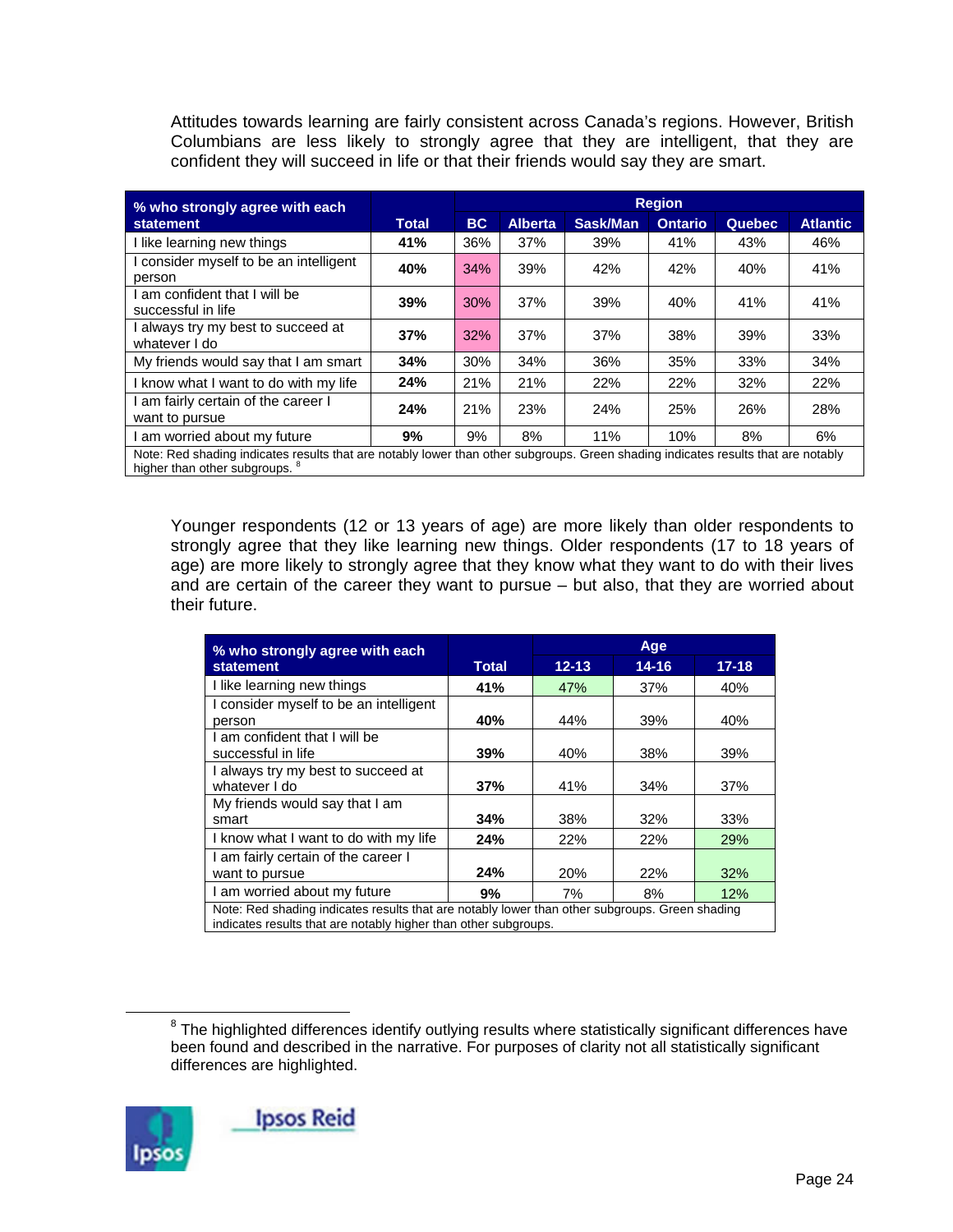By gender, females are more likely than males to strongly agree that they like learning new things, that they try their best to succeed and that their friends would say they are smart.

| % who strongly agree with each statement                                                                                                                          |              |             | Gender        |
|-------------------------------------------------------------------------------------------------------------------------------------------------------------------|--------------|-------------|---------------|
|                                                                                                                                                                   | <b>Total</b> | <b>Male</b> | <b>Female</b> |
| I like learning new things                                                                                                                                        | 41%          | 37%         | 45%           |
| consider myself to be an intelligent person                                                                                                                       | 40%          | 39%         | 42%           |
| am confident that I will be successful in life                                                                                                                    | 39%          | 37%         | 40%           |
| always try my best to succeed at whatever I do                                                                                                                    | 37%          | 30%         | 44%           |
| My friends would say that I am smart                                                                                                                              | 34%          | 31%         | 37%           |
| I know what I want to do with my life                                                                                                                             | 24%          | 22%         | 26%           |
| am fairly certain of the career I want to pursue                                                                                                                  | 24%          | 23%         | 26%           |
| am worried about my future                                                                                                                                        | 9%           | 8%          | 10%           |
| Note: Red shading indicates results that are notably lower than other subgroups. Green shading indicates results<br>that are notably higher than other subgroups. |              |             |               |

Looking at age groups within each gender we find that younger males are more likely than older males to strongly agree that they like learning new things, that they are intelligent and that their friends would consider them to be intelligent, and that they always try their best to succeed. Older females do not exhibit a similar decline in confidence as compared to younger females.

Older females are more certain than older males that they know what they want to do with their lives and what career they wish to pursue. They are also more likely to be worried about their futures. Older males are less likely to become certain about their future as they age.

| % who strongly agree with each                                                                                                                                    |       | <b>Males by Age</b> |           |           | <b>Females by Age</b> |           |           |  |  |  |
|-------------------------------------------------------------------------------------------------------------------------------------------------------------------|-------|---------------------|-----------|-----------|-----------------------|-----------|-----------|--|--|--|
| statement                                                                                                                                                         | Total | $12 - 13$           | $14 - 16$ | $17 - 18$ | $12 - 13$             | $14 - 16$ | $17 - 18$ |  |  |  |
| I like learning new things                                                                                                                                        | 41%   | 44%                 | 34%       | 33%       | 50%                   | 41%       | 46%       |  |  |  |
| consider myself to be an intelligent<br>person                                                                                                                    | 40%   | 44%                 | 37%       | 38%       | 43%                   | 40%       | 43%       |  |  |  |
| am confident that I will be<br>successful in life                                                                                                                 | 39%   | 40%                 | 35%       | 38%       | 40%                   | 40%       | 41%       |  |  |  |
| always try my best to succeed at<br>whatever I do                                                                                                                 | 37%   | 37%                 | 27%       | 27%       | 46%                   | 42%       | 47%       |  |  |  |
| My friends would say that I am<br>smart                                                                                                                           | 34%   | 38%                 | 27%       | 30%       | 38%                   | 38%       | 36%       |  |  |  |
| I know what I want to do with my life                                                                                                                             | 24%   | 22%                 | 21%       | 25%       | 22%                   | 24%       | 33%       |  |  |  |
| am fairly certain of the career I<br>want to pursue                                                                                                               | 24%   | 22%                 | 20%       | 29%       | 18%                   | 25%       | 36%       |  |  |  |
| am worried about my future                                                                                                                                        | 9%    | 6%                  | 7%        | 12%       | 7%                    | 9%        | 13%       |  |  |  |
| Note: Red shading indicates results that are notably lower than other subgroups. Green shading indicates results that are notably higher<br>than other subgroups. |       |                     |           |           |                       |           |           |  |  |  |

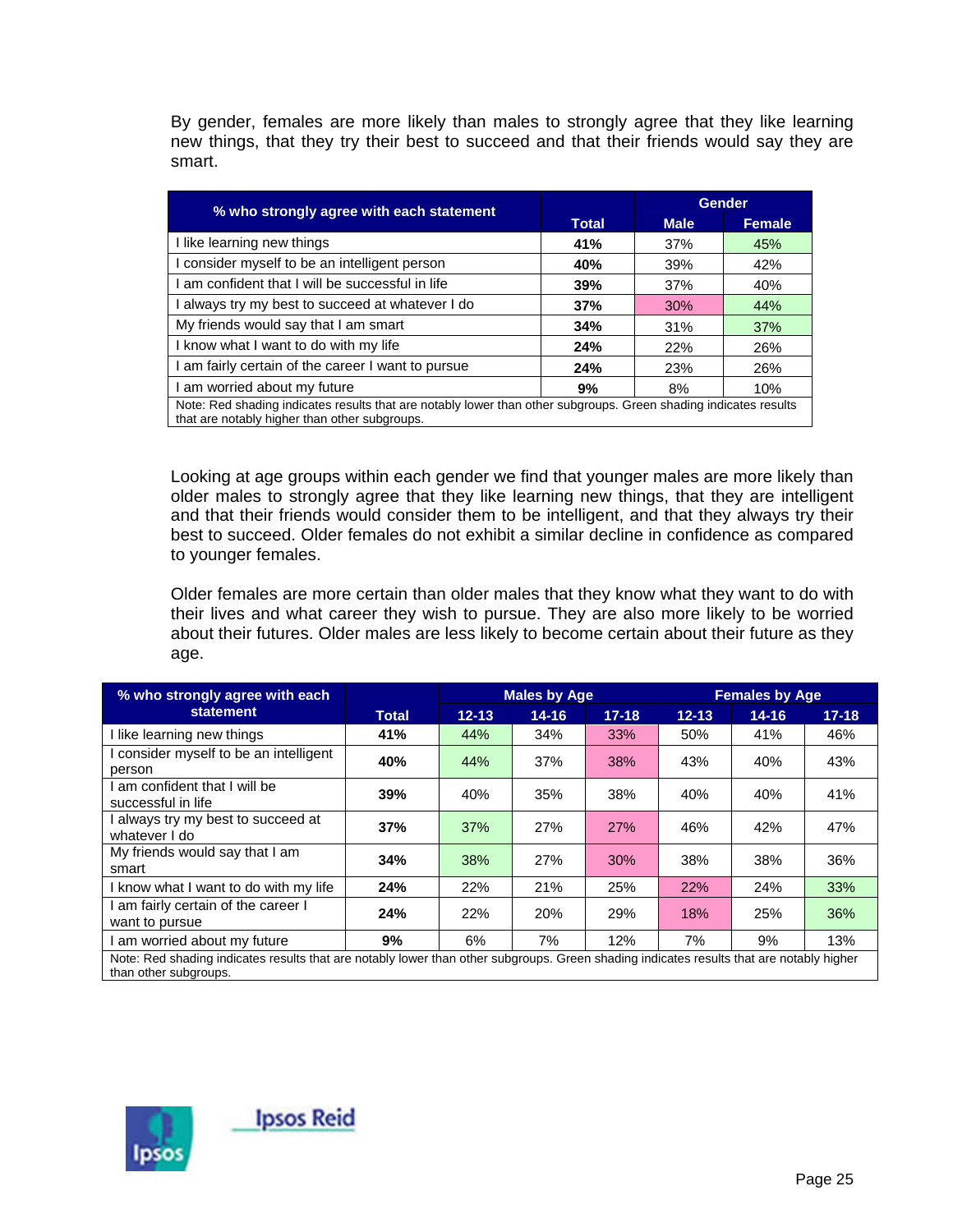Attitudes towards learning, intelligence and success in life are fairly consistent across various levels of education<sup>9</sup> and income. However, those with at least one university educated parent are more likely to strongly agree that they, themselves, are intelligent and are more likely to say their friends would think that they are smart. Those whose parents have a high school education or less are more apt to say they know what they want to do with their lives.

Those from lower income households (earning \$40,000 or less) are more apt to say they like learning new things and that they know what they want to do with their lives.

| % who strongly agree                                |                                                                                                                                               |     | <b>Parents' Highest Level of Education</b><br><b>Income</b> |                   |           |              |        |  |  |  |  |
|-----------------------------------------------------|-----------------------------------------------------------------------------------------------------------------------------------------------|-----|-------------------------------------------------------------|-------------------|-----------|--------------|--------|--|--|--|--|
| with each statement                                 | <b>Total</b>                                                                                                                                  | HS< | <b>Post Sec</b>                                             | <b>University</b> | $<$ \$40K | \$40K-<\$70K | \$70K+ |  |  |  |  |
| I like learning new things                          | 41%                                                                                                                                           | 41% | 39%                                                         | 43%               | 45%       | 38%          | 40%    |  |  |  |  |
| consider myself to be an<br>intelligent person      | 40%                                                                                                                                           | 40% | 38%                                                         | 45%               | 40%       | 40%          | 41%    |  |  |  |  |
| am confident that I will be<br>successful in life   | 39%                                                                                                                                           | 41% | 38%                                                         | 38%               | 40%       | 36%          | 40%    |  |  |  |  |
| I always try my best to<br>succeed at whatever I do | 37%                                                                                                                                           | 38% | 36%                                                         | 38%               | 39%       | 34%          | 37%    |  |  |  |  |
| My friends would say that I<br>am smart             | 34%                                                                                                                                           | 28% | 33%                                                         | 39%               | 33%       | 34%          | 36%    |  |  |  |  |
| I know what I want to do<br>with my life            | 24%                                                                                                                                           | 28% | 25%                                                         | 20%               | 29%       | 24%          | 23%    |  |  |  |  |
| am fairly certain of the<br>career I want to pursue | 24%                                                                                                                                           | 26% | 25%                                                         | 22%               | 27%       | 26%          | 23%    |  |  |  |  |
| I am worried about my<br>future                     | 9%                                                                                                                                            | 10% | 9%                                                          | 8%                | 9%        | 10%          | 9%     |  |  |  |  |
| other subgroups.                                    | Note: Red shading indicates results that are notably lower than other subgroups. Green shading indicates results that are notably higher than |     |                                                             |                   |           |              |        |  |  |  |  |

 <sup>9</sup>  $9$  The level of education is based upon the highest level of education indicated for any parent or guardian who plays a significant role in raising the respondent.

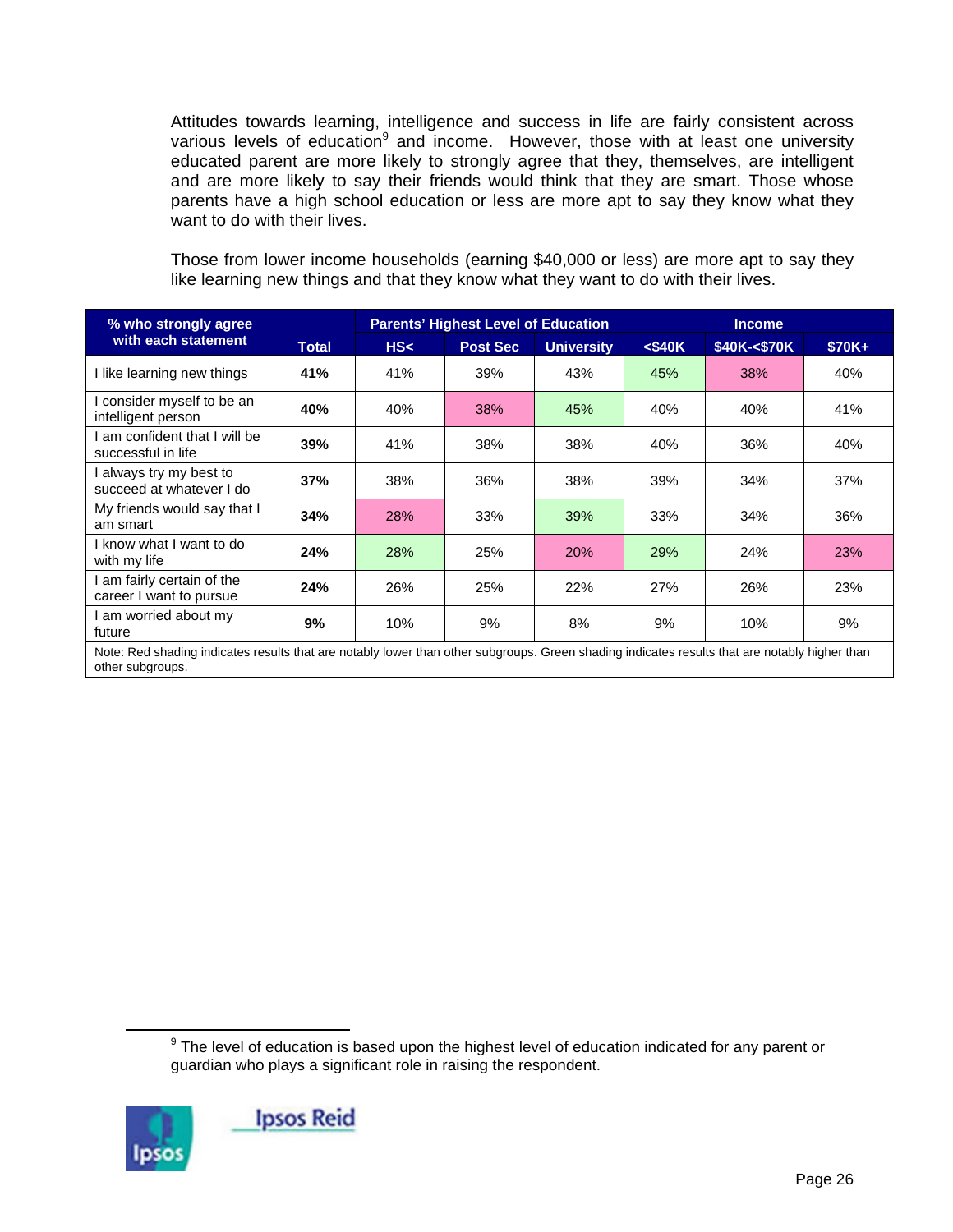Those not born in Canada are more likely than those born in Canada to say they like learning new things, try their best to succeed and that their friends would say they are smart.

| % who strongly agree with                                                                                                                                         |              | <b>Born in Canada</b> |           | <b>Ethnicity</b> |                      |  |  |
|-------------------------------------------------------------------------------------------------------------------------------------------------------------------|--------------|-----------------------|-----------|------------------|----------------------|--|--|
| each statement                                                                                                                                                    | <b>Total</b> | Yes                   | <b>No</b> | <b>Caucasian</b> | <b>Non Caucasian</b> |  |  |
| like learning new things                                                                                                                                          | 41%          | 40%                   | 47%       | 40%              | 45%                  |  |  |
| consider myself to be an<br>intelligent person                                                                                                                    | 40%          | 40%                   | 40%       | 40%              | 40%                  |  |  |
| am confident that I will be<br>successful in life                                                                                                                 | 39%          | 39%                   | 36%       | 39%              | 35%                  |  |  |
| always try my best to succeed<br>at whatever I do                                                                                                                 | 37%          | 37%                   | 43%       | 37%              | 38%                  |  |  |
| My friends would say that I am<br>smart                                                                                                                           | 34%          | 34%                   | 42%       | 34%              | 34%                  |  |  |
| I know what I want to do with<br>my life                                                                                                                          | 24%          | 24%                   | 21%       | 24%              | 23%                  |  |  |
| I am fairly certain of the career I<br>want to pursue                                                                                                             | 24%          | 24%                   | 25%       | 25%              | 22%                  |  |  |
| am worried about my future                                                                                                                                        | 9%           | 9%                    | 10%       | 9%               | 13%                  |  |  |
| Note: Red shading indicates results that are notably lower than other subgroups. Green shading indicates results that are notably<br>higher than other subgroups. |              |                       |           |                  |                      |  |  |

Those whose parents are very involved in developmental activities**<sup>10</sup>** are consistently more likely to express positive attitudes towards learning and intelligence and are more apt to say they know what they want to do with their lives.

| % who strongly agree with                                                                                                                                         |              | <b>Parental Involvement</b> |                      |                      |                      |  |  |  |
|-------------------------------------------------------------------------------------------------------------------------------------------------------------------|--------------|-----------------------------|----------------------|----------------------|----------------------|--|--|--|
| each statement                                                                                                                                                    | <b>Total</b> | <b>Least involved</b>       | <b>Less involved</b> | <b>More involved</b> | <b>Very involved</b> |  |  |  |
| I like learning new things                                                                                                                                        | 41%          | 27%                         | 35%                  | 41%                  | 49%                  |  |  |  |
| I consider myself to be an<br>intelligent person                                                                                                                  | 40%          | <b>25%</b>                  | 38%                  | 41%                  | 47%                  |  |  |  |
| My friends would say that I am<br>smart                                                                                                                           | 34%          | 24%                         | 32%                  | 36%                  | 37%                  |  |  |  |
| always try my best to succeed at<br>whatever I do                                                                                                                 | 37%          | 22%                         | 32%                  | 40%                  | 42%                  |  |  |  |
| am confident that I will be<br>successful in life                                                                                                                 | 39%          | 26%                         | 31%                  | 44%                  | 43%                  |  |  |  |
| am worried about my future                                                                                                                                        | 9%           | 7%                          | 8%                   | 9%                   | 10%                  |  |  |  |
| I know what I want to do with my<br>life                                                                                                                          | 24%          | 16%                         | 17%                  | 26%                  | 31%                  |  |  |  |
| am fairly certain of the career I<br>want to pursue                                                                                                               | 24%          | 16%                         | 18%                  | 27%                  | 30%                  |  |  |  |
| Note: Red shading indicates results that are notably lower than other subgroups. Green shading indicates results that are notably higher<br>than other subgroups. |              |                             |                      |                      |                      |  |  |  |

 $10$  Parental involvement is based on the frequency with which children say their parents participate in a range of activities related to their education, future and development. A detailed description is provided at pages 34-35.

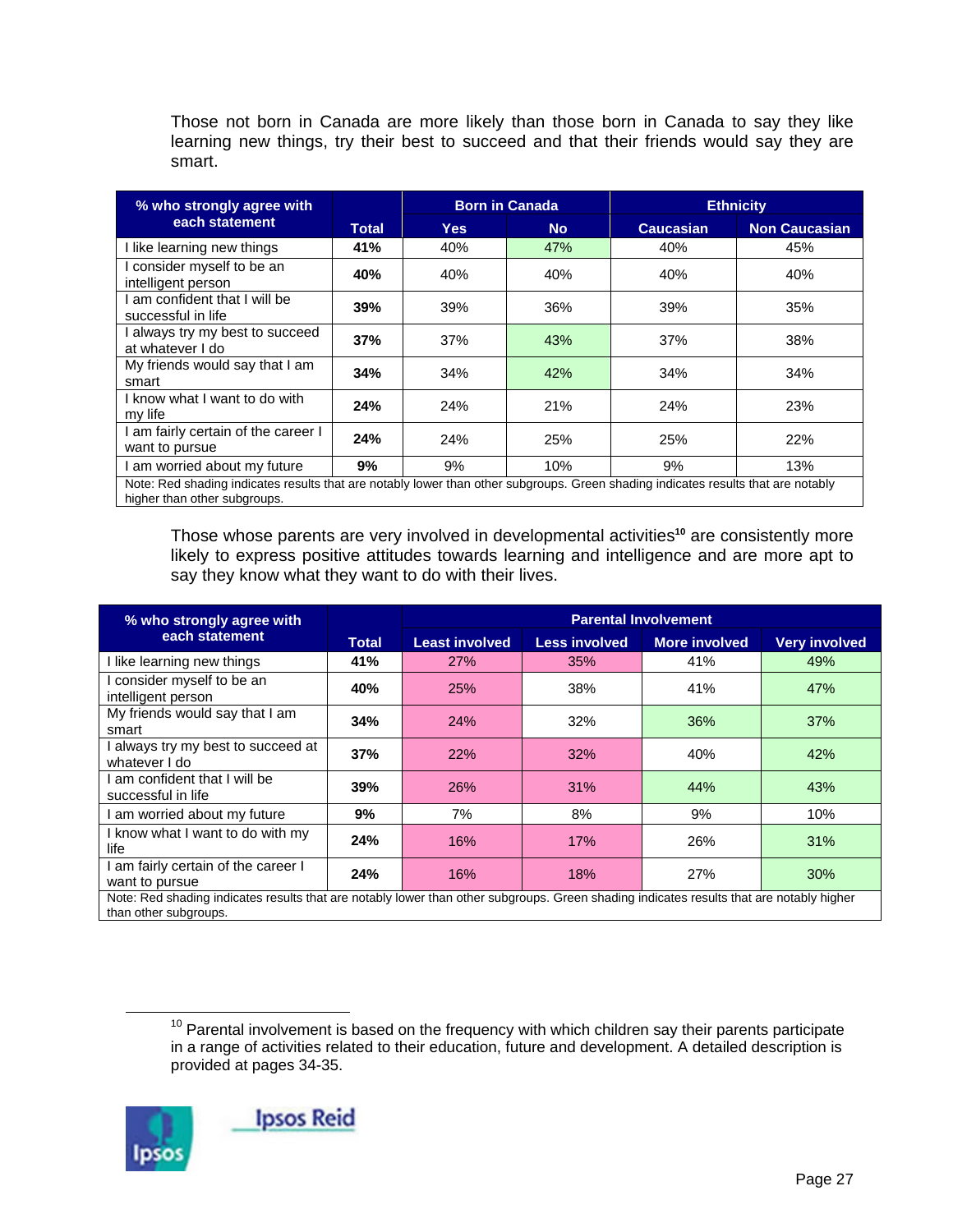The distinctions among Canadian youth based on the type of household they live in are relatively mild. However, those whose parents live in separate households are somewhat less certain that they will be successful in life and less sure that they know what they want to do with their lives. Those living in a single parent household are surer about what they want to do with their lives.

|                                                                                                                                                                   |              | <b>Household Type</b>                           |                                             |               |  |  |  |
|-------------------------------------------------------------------------------------------------------------------------------------------------------------------|--------------|-------------------------------------------------|---------------------------------------------|---------------|--|--|--|
| % who strongly agree with each statement                                                                                                                          | <b>Total</b> | <b>Both parents</b><br>in the same<br>household | <b>Parents in</b><br>separate<br>households | Single parent |  |  |  |
| like learning new things                                                                                                                                          | 41%          | 41%                                             | 40%                                         | 39%           |  |  |  |
| consider myself to be an intelligent person                                                                                                                       | 40%          | 41%                                             | 39%                                         | 38%           |  |  |  |
| am confident that I will be successful in life                                                                                                                    | 39%          | 39%                                             | 35%                                         | 40%           |  |  |  |
| always try my best to succeed at whatever I do                                                                                                                    | 37%          | 39%                                             | 34%                                         | 34%           |  |  |  |
| My friends would say that I am smart                                                                                                                              | 34%          | 35%                                             | 32%                                         | 31%           |  |  |  |
| know what I want to do with my life                                                                                                                               | 24%          | 24%                                             | 19%                                         | 28%           |  |  |  |
| am fairly certain of the career I want to pursue                                                                                                                  | 24%          | 24%                                             | 21%                                         | 27%           |  |  |  |
| am worried about my future                                                                                                                                        | 9%           | 9%                                              | 7%                                          | 10%           |  |  |  |
| Note: Red shading indicates results that are notably lower than other subgroups. Green shading indicates results that are notably<br>higher than other subgroups. |              |                                                 |                                             |               |  |  |  |

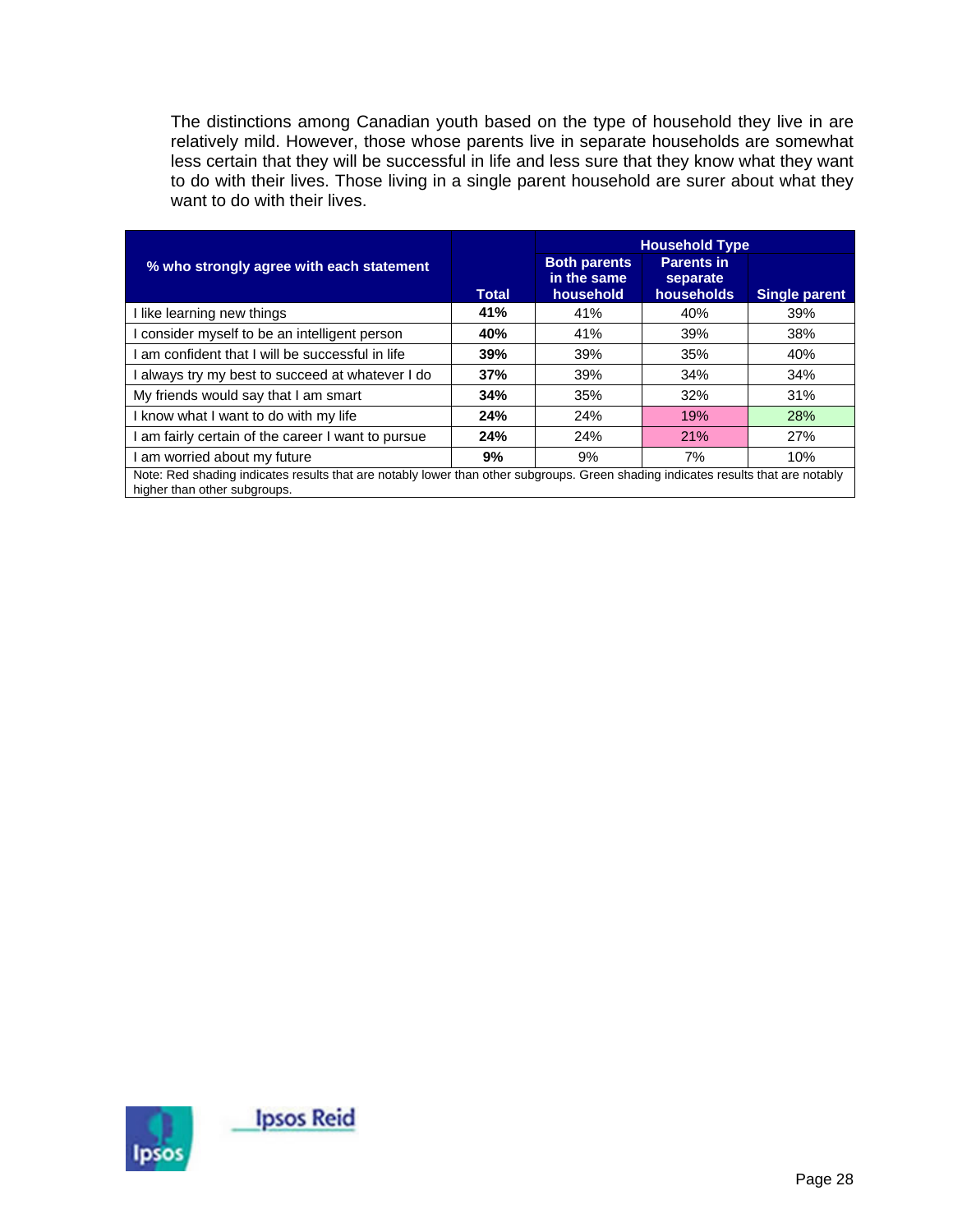### **Attitudes towards school**

Overall, Canadian youth express positive attitudes towards school. Majorities agree that they go to a good school (73%) and that good grades are important to them (70%). With respect to their teachers, most agree their teachers praise their efforts when they work hard (61%) and take time to fully explain things (56%) and, also, that students get along well with teachers in their school.

While Canadian youth are much more likely to agree than to disagree that they like school (49% agree, 19% disagree and 31% are neutral), they are a bit more likely to agree than to disagree that school is boring (38% agree while 30% disagree).

Canadian youth are least likely to say that they have a hard time at school (24% agree), or to say that they feel 'put down' by other students (15%) or their own teachers (14%).

Please indicate how strongly you agree or disagree with each of the following statements, using a scale of 0 to 10, where



### **Attitudes towards school**

Base: All respondents n=2,605

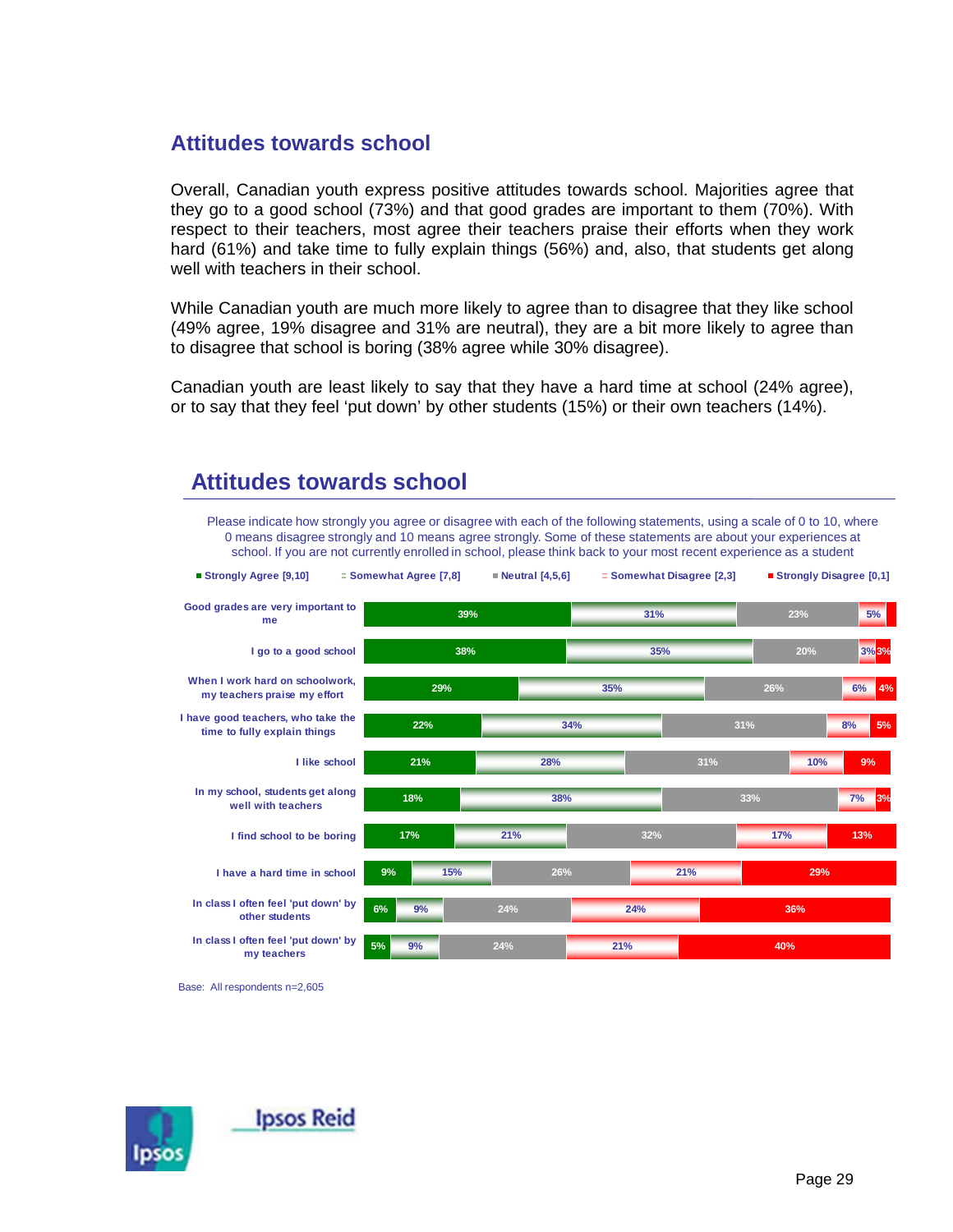Attitudes towards school are largely consistent across Canada's regions. However, residents of British Columbia are less likely than others to strongly agree that good grades are important, that they go to a good school, that they have good teachers who take time to fully explain things or that they like school. British Columbians are more likely to say they find school to be boring. Residents of Saskatchewan and Manitoba are less likely to say good grades are important to them, but are more likely to say they go to a good school and to say that they like school. Atlantic Canadians are less likely to say that students get along well with teachers at their school.

| % who strongly agree with each                                                                                                                                    |              | <b>Region</b> |                |          |                |               |                 |  |
|-------------------------------------------------------------------------------------------------------------------------------------------------------------------|--------------|---------------|----------------|----------|----------------|---------------|-----------------|--|
| statement                                                                                                                                                         | <b>Total</b> | <b>BC</b>     | <b>Alberta</b> | Sask/Man | <b>Ontario</b> | <b>Quebec</b> | <b>Atlantic</b> |  |
| Good grades are very important to<br>me                                                                                                                           | 39%          | 34%           | 38%            | 33%      | 41%            | 41%           | 38%             |  |
| go to a good school                                                                                                                                               | 38%          | 31%           | 37%            | 42%      | 41%            | 38%           | 33%             |  |
| When I work hard on schoolwork, my<br>teachers praise my effort                                                                                                   | 29%          | 26%           | 24%            | 26%      | 27%            | 36%           | 28%             |  |
| I have good teachers, who take the<br>time to fully explain things                                                                                                | 22%          | 16%           | 19%            | 25%      | 22%            | 25%           | 20%             |  |
| I like school                                                                                                                                                     | 21%          | 16%           | 21%            | 28%      | 23%            | 19%           | 21%             |  |
| In my school, students get along well<br>with teachers                                                                                                            | 18%          | 16%           | 17%            | 19%      | 19%            | 18%           | 13%             |  |
| I find school to be boring                                                                                                                                        | 17%          | 21%           | 15%            | 16%      | 16%            | 17%           | 19%             |  |
| I have a hard time in school                                                                                                                                      | 9%           | 10%           | 10%            | 9%       | 7%             | 12%           | 9%              |  |
| Note: Red shading indicates results that are notably lower than other subgroups. Green shading indicates results that are notably higher than other<br>subgroups. |              |               |                |          |                |               |                 |  |

Younger respondents (12 to 13 years of age) are more likely than older respondents (17 to 18 years of age) to say good grades are important to them and to express positive views towards their schools and their teachers. Older respondents, meanwhile, are more apt to find school boring and to say that they have a hard time in school.

|                                                                                                                                                                   | <b>Total</b> | Age       |           |           |  |  |  |
|-------------------------------------------------------------------------------------------------------------------------------------------------------------------|--------------|-----------|-----------|-----------|--|--|--|
| % who strongly agree with each statement                                                                                                                          |              | $12 - 13$ | $14 - 16$ | $17 - 18$ |  |  |  |
| Good grades are very important to me                                                                                                                              | 39%          | 46%       | 36%       | 36%       |  |  |  |
| go to a good school                                                                                                                                               | 38%          | 45%       | 35%       | 36%       |  |  |  |
| When I work hard on schoolwork, my teachers praise my effort                                                                                                      | 29%          | 36%       | 27%       | 24%       |  |  |  |
| have good teachers, who take the time to fully explain things                                                                                                     | 22%          | 32%       | 18%       | 17%       |  |  |  |
| like school                                                                                                                                                       | 21%          | 28%       | 19%       | 18%       |  |  |  |
| In my school, students get along well with teachers                                                                                                               | 18%          | 23%       | 15%       | 17%       |  |  |  |
| I find school to be boring                                                                                                                                        | 17%          | 18%       | 15%       | 20%       |  |  |  |
| I have a hard time in school                                                                                                                                      | 9%           | 7%        | 9%        | 11%       |  |  |  |
| Note: Red shading indicates results that are notably lower than other subgroups. Green shading indicates results that are notably<br>higher than other subgroups. |              |           |           |           |  |  |  |

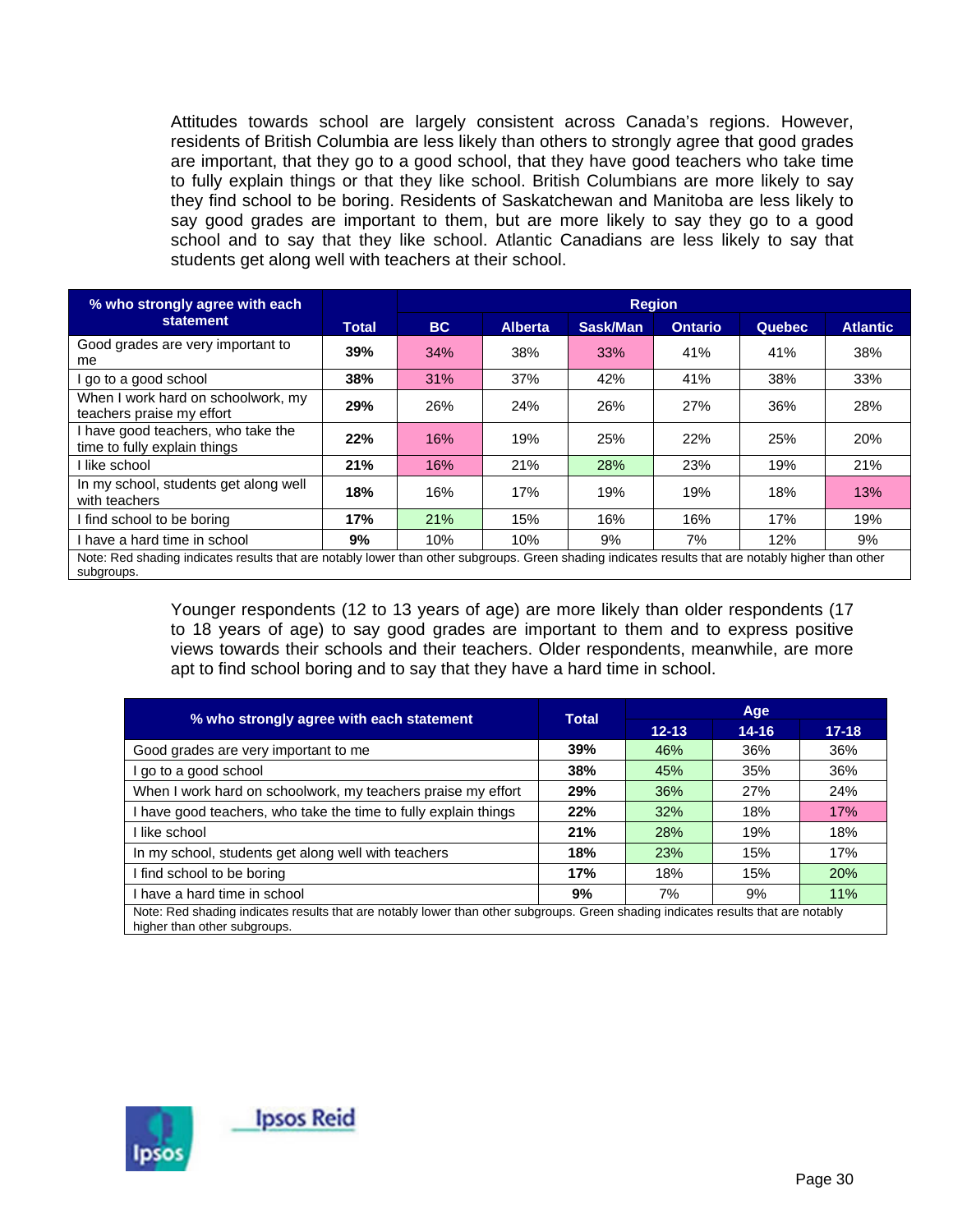Females are more likely than males to say good grades are important to them, to express positive views towards their schools and to say that their teachers praise their efforts when they work hard. Males, meanwhile, are more likely to find school boring and to say that they have a hard time at school.

| % who strongly agree with each statement                                                                                                                          | Total | <b>Gender</b> |               |  |  |  |  |
|-------------------------------------------------------------------------------------------------------------------------------------------------------------------|-------|---------------|---------------|--|--|--|--|
|                                                                                                                                                                   |       | <b>Male</b>   | <b>Female</b> |  |  |  |  |
| Good grades are very important to me                                                                                                                              | 39%   | 30%           | 48%           |  |  |  |  |
| I go to a good school                                                                                                                                             | 38%   | 36%           | 41%           |  |  |  |  |
| When I work hard on schoolwork, my teachers praise my effort                                                                                                      | 29%   | 24%           | 33%           |  |  |  |  |
| I have good teachers, who take the time to fully explain things                                                                                                   | 22%   | 21%           | 23%           |  |  |  |  |
| I like school                                                                                                                                                     | 21%   | 16%           | <b>26%</b>    |  |  |  |  |
| In my school, students get along well with teachers                                                                                                               | 18%   | 17%           | 19%           |  |  |  |  |
| I find school to be boring                                                                                                                                        | 17%   | 22%           | 12%           |  |  |  |  |
| I have a hard time in school                                                                                                                                      | 9%    | 11%           | 6%            |  |  |  |  |
| Note: Red shading indicates results that are notably lower than other subgroups. Green shading indicates results<br>that are notably higher than other subgroups. |       |               |               |  |  |  |  |

Both males and females tend to become less positive about school as they age. Males' views grow more dramatically negative than do females' views, despite the fact that the males start out less positive than the females do. For example, among males the perception that good grades are important declines 14 points from 40% among the 12 to 13 year old cohort to 26% among the 17 to 18 year old cohort. Among females the decline is six points (from 52% among 12 to 14 year olds to 46% among 17 to 18 year olds).

Females change more dramatically than males with respect to one question. Older females (8%) are twice as likely as younger females (4%) to strongly agree that they have a hard time at school. Older males (14%) are more likely to say they have a hard time at school, but among males this perception has not increased as dramatically as it has among females.

| % who strongly agree with each                                                                                                                                    |              |           | <b>Males by Age</b> |            | <b>Females by Age</b> |            |           |  |
|-------------------------------------------------------------------------------------------------------------------------------------------------------------------|--------------|-----------|---------------------|------------|-----------------------|------------|-----------|--|
| statement                                                                                                                                                         | <b>Total</b> | $12 - 13$ | $14 - 16$           | $17 - 18$  | $12 - 13$             | $14 - 16$  | $17 - 18$ |  |
| Good grades are very important to<br>me                                                                                                                           | 39%          | 40%       | 26%                 | <b>26%</b> | 52%                   | 47%        | 46%       |  |
| I go to a good school                                                                                                                                             | 38%          | 43%       | 33%                 | 33%        | 47%                   | 37%        | 40%       |  |
| When I work hard on schoolwork, my<br>teachers praise my effort                                                                                                   | 29%          | 33%       | 22%                 | 20%        | 39%                   | 32%        | 29%       |  |
| I have good teachers, who take the<br>time to fully explain things                                                                                                | 22%          | 33%       | 17%                 | 15%        | 32%                   | <b>20%</b> | 19%       |  |
| I like school                                                                                                                                                     | 21%          | 23%       | 14%                 | 12%        | 34%                   | 24%        | 23%       |  |
| In my school, students get along well<br>with teachers                                                                                                            | 18%          | 22%       | 15%                 | 16%        | 23%                   | 16%        | 19%       |  |
| I find school to be boring                                                                                                                                        | 17%          | 22%       | 19%                 | 26%        | 13%                   | 10%        | 13%       |  |
| I have a hard time in school                                                                                                                                      | 9%           | 10%       | 10%                 | 14%        | 4%                    | 7%         | 8%        |  |
| Note: Red shading indicates results that are notably lower than other subgroups. Green shading indicates results that are notably higher<br>than other subgroups. |              |           |                     |            |                       |            |           |  |

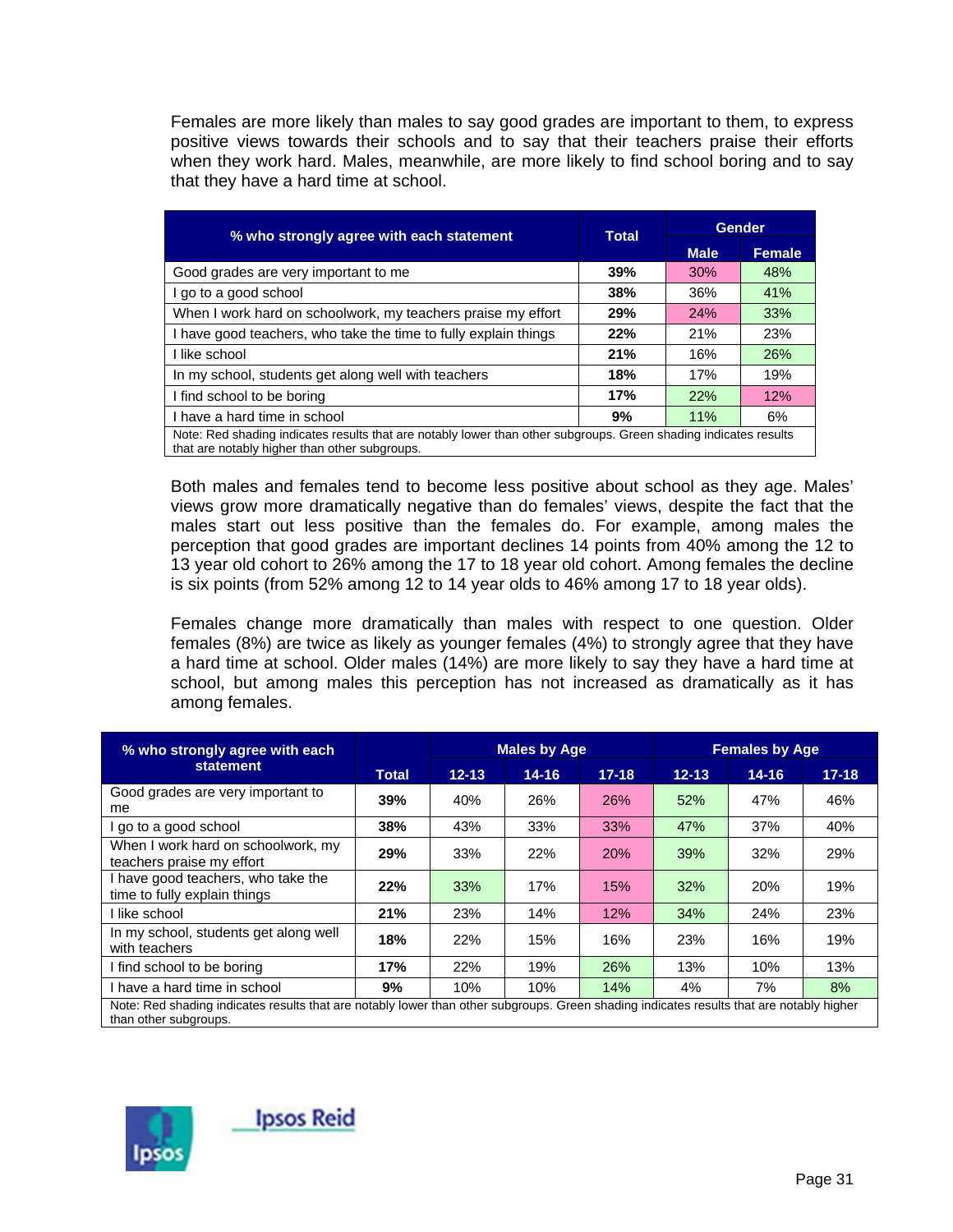The differences between those whose parents have higher or lower levels of education and income tend to be mild. However, those whose parents have a high school education or less are more likely than average to consider school to be boring and to say they have a hard time at school. Meanwhile, those who have at least one parent with a university education are somewhat more likely to say that good grades are very important to them.

| % who strongly agree with each                                                                                                                                    |              | <b>Parents' Highest Level of Education</b> |                 |                   | <b>Income</b> |                        |         |  |
|-------------------------------------------------------------------------------------------------------------------------------------------------------------------|--------------|--------------------------------------------|-----------------|-------------------|---------------|------------------------|---------|--|
| statement                                                                                                                                                         | <b>Total</b> | HS<                                        | <b>Post Sec</b> | <b>University</b> | $<$ \$40 $K$  | \$40K-<br>$<$ \$70 $K$ | $$70K+$ |  |
| Good grades are very important to me                                                                                                                              | 39%          | 36%                                        | 36%             | 45%               | 38%           | 35%                    | 41%     |  |
| I go to a good school                                                                                                                                             | 38%          | 39%                                        | 36%             | 40%               | 38%           | 37%                    | 39%     |  |
| When I work hard on schoolwork, my<br>teachers praise my effort                                                                                                   | 29%          | 32%                                        | 28%             | 27%               | 31%           | 28%                    | 28%     |  |
| I have good teachers, who take the<br>time to fully explain things                                                                                                | 22%          | 23%                                        | 21%             | 22%               | 26%           | 20%                    | 21%     |  |
| I like school                                                                                                                                                     | 21%          | 23%                                        | 21%             | 21%               | 22%           | 19%                    | 22%     |  |
| In my school, students get along well<br>with teachers                                                                                                            | 18%          | 18%                                        | 17%             | 18%               | 15%           | 17%                    | 19%     |  |
| I find school to be boring                                                                                                                                        | 17%          | 20%                                        | 18%             | 14%               | 19%           | 20%                    | 15%     |  |
| I have a hard time in school                                                                                                                                      | 9%           | 14%                                        | 9%              | 6%                | 14%           | 11%                    | 6%      |  |
| Note: Red shading indicates results that are notably lower than other subgroups. Green shading indicates results that are notably higher than other<br>subgroups. |              |                                            |                 |                   |               |                        |         |  |

Immigrants to Canada are more likely than those born in Canada to say that good grades are important, and to express positive views towards their teachers. They are more likely to say that they like school (but not more likely to think they go to a good school). They are less likely to find school boring than those born in Canada. Non-Caucasians are more likely than Caucasians to say good grades are important to them and to say that they like school.

| % who strongly agree with each                                                                                                                                    |       |            | <b>Born in Canada</b> | <b>Ethnicity</b> |                      |  |  |
|-------------------------------------------------------------------------------------------------------------------------------------------------------------------|-------|------------|-----------------------|------------------|----------------------|--|--|
| statement                                                                                                                                                         | Total | <b>Yes</b> | <b>No</b>             | <b>Caucasian</b> | <b>Non Caucasian</b> |  |  |
| Good grades are very important to me                                                                                                                              | 39%   | 38%        | 55%                   | 38%              | 44%                  |  |  |
| go to a good school                                                                                                                                               | 38%   | 38%        | 40%                   | 38%              | 34%                  |  |  |
| When I work hard on schoolwork, my<br>teachers praise my effort                                                                                                   | 29%   | 28%        | 40%                   | 28%              | 27%                  |  |  |
| I have good teachers, who take the time to<br>fully explain things                                                                                                | 22%   | 22%        | 28%                   | 22%              | 24%                  |  |  |
| l like school                                                                                                                                                     | 21%   | 21%        | 28%                   | 21%              | 27%                  |  |  |
| In my school, students get along well with<br>teachers                                                                                                            | 18%   | 18%        | <b>21%</b>            | 18%              | 20%                  |  |  |
| I find school to be boring                                                                                                                                        | 17%   | 17%        | 9%                    | 17%              | 18%                  |  |  |
| I have a hard time in school                                                                                                                                      | 9%    | 9%         | 6%                    | 9%               | 8%                   |  |  |
| Note: Red shading indicates results that are notably lower than other subgroups. Green shading indicates results that are notably higher than<br>other subgroups. |       |            |                       |                  |                      |  |  |

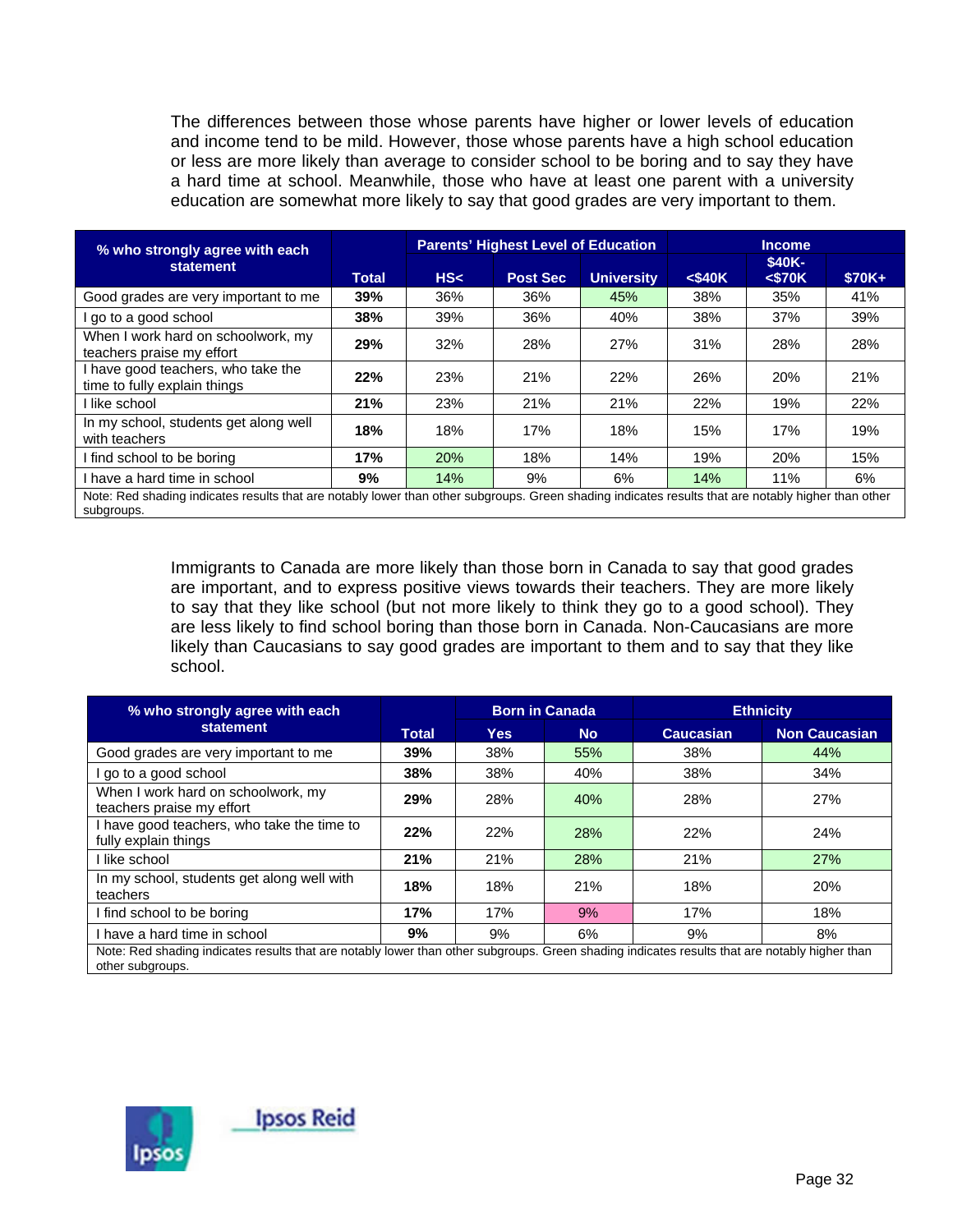Those whose parents are very involved in developmental activities are more likely to say that good grades are very important, and are more likely to express positive views of school and their teachers. They are, however, not more or less likely than others to find school boring or say they have a hard time at school.

|                                                                                                                                                                   |              | <b>PARENTAL INVOLVEMENT</b> |                         |                                |                         |  |  |  |
|-------------------------------------------------------------------------------------------------------------------------------------------------------------------|--------------|-----------------------------|-------------------------|--------------------------------|-------------------------|--|--|--|
| % who strongly agree with each statement                                                                                                                          | <b>Total</b> | Least<br>involved           | <b>Less</b><br>involved | <b>More</b><br><i>involved</i> | <b>Very</b><br>involved |  |  |  |
| Good grades are very important to me                                                                                                                              | 39%          | 23%                         | 34%                     | 40%                            | 46%                     |  |  |  |
| go to a good school                                                                                                                                               | 38%          | 24%                         | 33%                     | 40%                            | 44%                     |  |  |  |
| When I work hard on schoolwork, my teachers<br>praise my effort                                                                                                   | 29%          | 19%                         | <b>20%</b>              | 31%                            | 38%                     |  |  |  |
| I have good teachers, who take the time to fully<br>explain things                                                                                                | 22%          | 12%                         | 16%                     | 24%                            | 28%                     |  |  |  |
| I like school                                                                                                                                                     | 21%          | 10%                         | 14%                     | 24%                            | 29%                     |  |  |  |
| In my school, students get along well with<br>teachers                                                                                                            | 18%          | 13%                         | 12%                     | 19%                            | 25%                     |  |  |  |
| I find school to be boring                                                                                                                                        | 17%          | 18%                         | 19%                     | 15%                            | 17%                     |  |  |  |
| I have a hard time in school                                                                                                                                      | 9%           | 10%                         | 9%                      | 8%                             | 10%                     |  |  |  |
| Note: Red shading indicates results that are notably lower than other subgroups. Green shading indicates results that are notably<br>higher than other subgroups. |              |                             |                         |                                |                         |  |  |  |

There are few clear differences between Canadian youth based on the type of household in which they live. Those whose parents live in separate households are somewhat less likely to say they like school and are somewhat less likely to think that teachers get along well with students at their school. Those who live in a single parent household are less likely to say that good grades are very important to them and are somewhat more likely to say they have a hard time at school.

| % who strongly agree with each                                                                                                                                    |       | <b>HOUSEHOLD TYPE</b>                        |                                          |                         |  |  |  |  |
|-------------------------------------------------------------------------------------------------------------------------------------------------------------------|-------|----------------------------------------------|------------------------------------------|-------------------------|--|--|--|--|
| statement                                                                                                                                                         | Total | <b>Both parents in the</b><br>same household | <b>Parents in separate</b><br>households | <b>Single</b><br>parent |  |  |  |  |
| Good grades are very important to me                                                                                                                              | 39%   | 41%                                          | 38%                                      | 31%                     |  |  |  |  |
| go to a good school                                                                                                                                               | 38%   | 39%                                          | 38%                                      | 38%                     |  |  |  |  |
| When I work hard on schoolwork, my<br>teachers praise my effort                                                                                                   | 29%   | 29%                                          | 26%                                      | 29%                     |  |  |  |  |
| I have good teachers, who take the time<br>to fully explain things                                                                                                | 22%   | 22%                                          | 19%                                      | 23%                     |  |  |  |  |
| I like school                                                                                                                                                     | 21%   | 23%                                          | 14%                                      | 20%                     |  |  |  |  |
| In my school, students get along well<br>with teachers                                                                                                            | 18%   | 19%                                          | 12%                                      | 17%                     |  |  |  |  |
| I find school to be boring                                                                                                                                        | 17%   | 16%                                          | 16%                                      | 20%                     |  |  |  |  |
| I have a hard time in school                                                                                                                                      | 9%    | 7%                                           | 8%                                       | 13%                     |  |  |  |  |
| Note: Red shading indicates results that are notably lower than other subgroups. Green shading indicates results that are notably<br>higher than other subgroups. |       |                                              |                                          |                         |  |  |  |  |

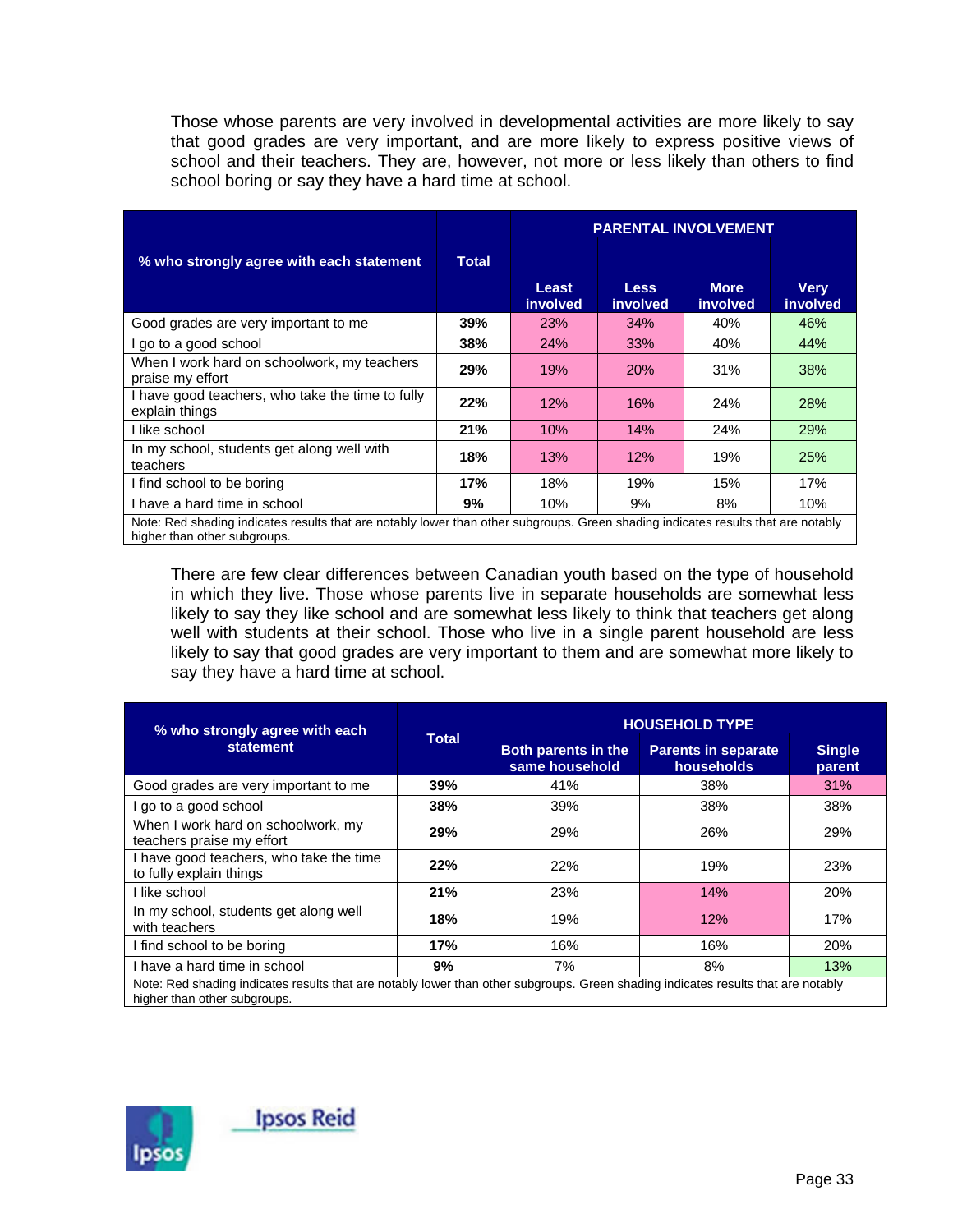### **Role of parents**

#### **Importance of school to parents**

When asked how important it is to their parents that they do well in school, nearly all Canadian youth (99%) say it is either very (80%) or fairly important (19%) to their parents that they succeed. Just one percent says it is not very important to their parents that they do well in school.

# **Importance of school to parents**



In general, how important do you feel it is to your parent(s)/guardian(s) that you do well at school?

Base: All respondents n=2,605

Among the demographic subgroups, those more likely to say that it is very important to their parents that they do well in school include:

- Residents of Alberta (85%) and the Atlantic Provinces (84%) compared to British Columbia (70%);
- Those who have completed grades seven or eight (85%) compared to those who have completed grades 11 or 12 (77%); and,
- Those with a household income of more than \$70,000 (82%) compared to those with a household income of less than \$40,000 (74%).



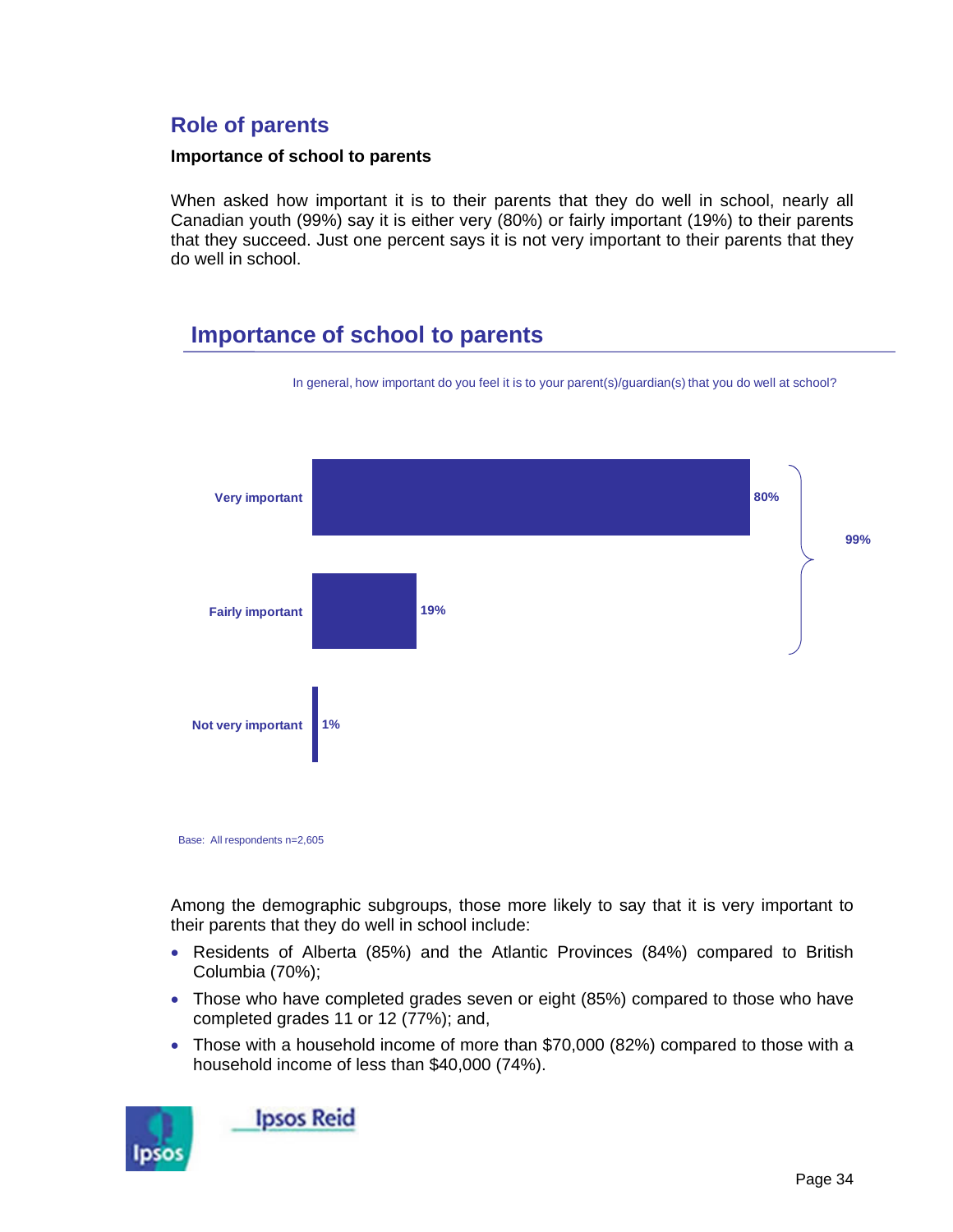### **Frequency of parental involvement in developmental activities**

Canadian youth were asked whether their parents often, sometimes, rarely or never take part in a range of activities related to schooling, future plans, or their work ethic.

Among the activities tested, majorities of Canadian youth say their parents often ask about what they are learning in school (67%), discuss their child's interests (60%), and check on whether they have done their homework (57%).

Fewer than half say their parents often discuss their child's future career plans (49%), require their child to do work or chores (46%) or help them to select courses or programs at school (43%). About three in ten (29%) say their parents help with their homework.

Several statements touch on privileges or limitations from their parents. About one in three says their parents often limit the amount of time they spend going out with friends on school nights (34%). A similar proportion (33%) says their parents give them privileges for good grades. Fewer say their parents often limit the amount of time they spend watching television or playing video games (26% say their parents often do, 34% say their parents never do) or that their parents limit privileges because of poor grades (16% say their parents often do, 45% say their parents never do).

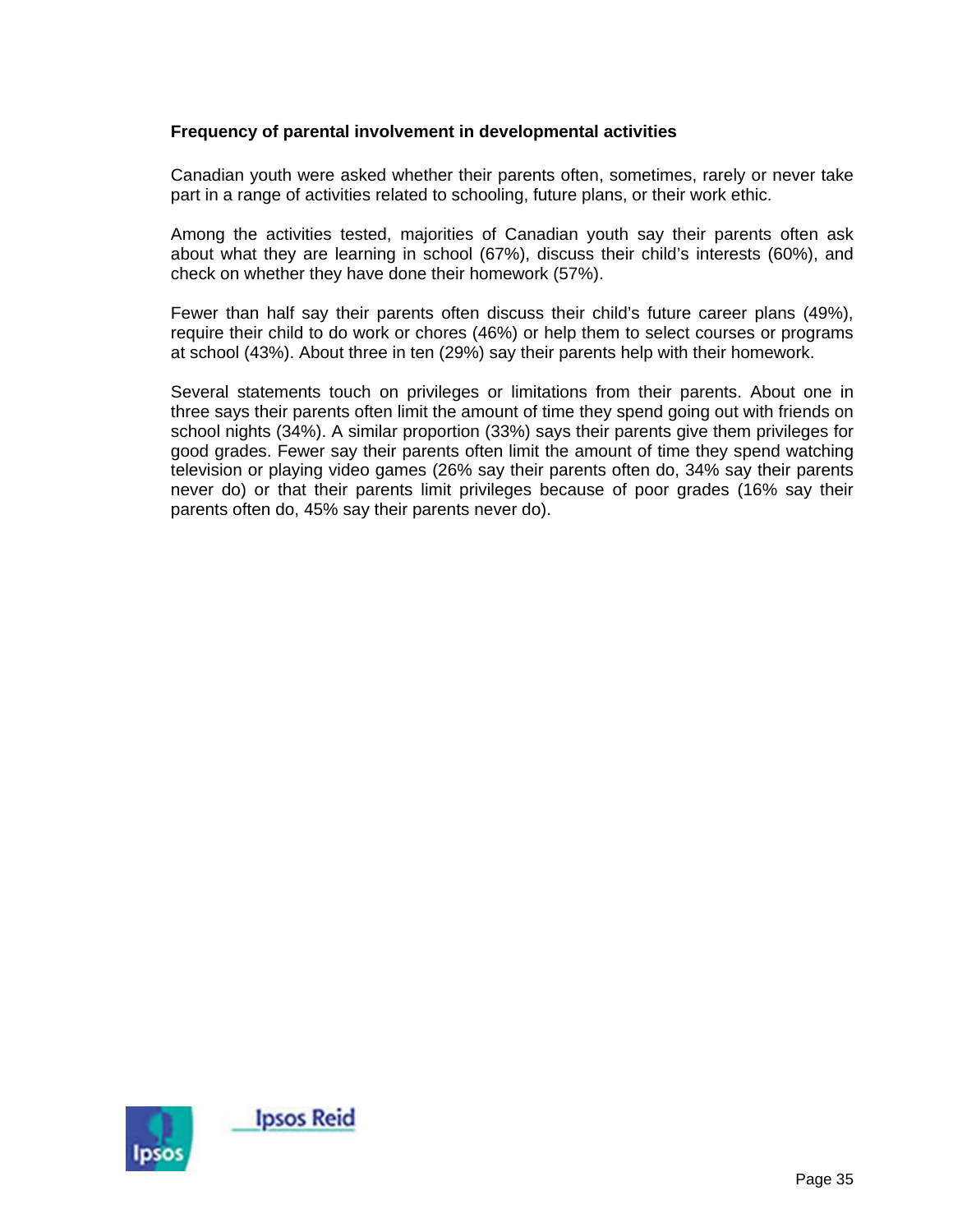# **Frequency of parental involvement in developmental activities**

| Ask about what you are learning at school                           |     | 67% |     | 26% | 5%  |
|---------------------------------------------------------------------|-----|-----|-----|-----|-----|
| Discuss your interests with you                                     | 60% |     | 33% |     | 7%  |
| Check on whether you have done your homework                        | 57% |     |     | 25% | 17% |
| Discuss your future career plans with you                           | 49% |     |     | 39% | 10% |
| Require you to do work or chores                                    | 46% |     | 39% |     | 14% |
| Help you with selecting courses or programs at school               | 43% |     | 35% |     | 14% |
| Limit the amount of time going out with friends on school<br>nights | 34% |     | 32% | 27% |     |
| Give you privileges as a reward for good grades                     | 33% |     | 41% |     | 23% |
| Help you with your homework                                         | 29% |     | 46% |     | 22% |
| Limit the amount of time watching TV/playing video games            | 26% | 38% |     | 34% |     |
| Limit privileges because of poor grades                             | 16% | 31% |     | 45% |     |

How often do your parent(s)/guardian(s) do each of the following

**Often Sometimes Rarely/Never**

Base: All respondents n=2,605 Numbers may not total to 100% due to don't know responses.

By grouping respondents who indicate that their parents "often" take part in a certain number of the developmental activities tested, it is possible to create an index of parental involvement as follows:

- 24% of respondents have parents who are **very involved,** meaning that they often take part in seven or more activities;
- 40% of respondents have parents who are **moderately involved,** meaning that they often take part in four to six activities;
- 31% of respondents have parents who are **less involved,** meaning that they often take part in one to three activities;
- 5% of respondents have parents who are **least involved,** meaning that they often take part in none of the tested activities.

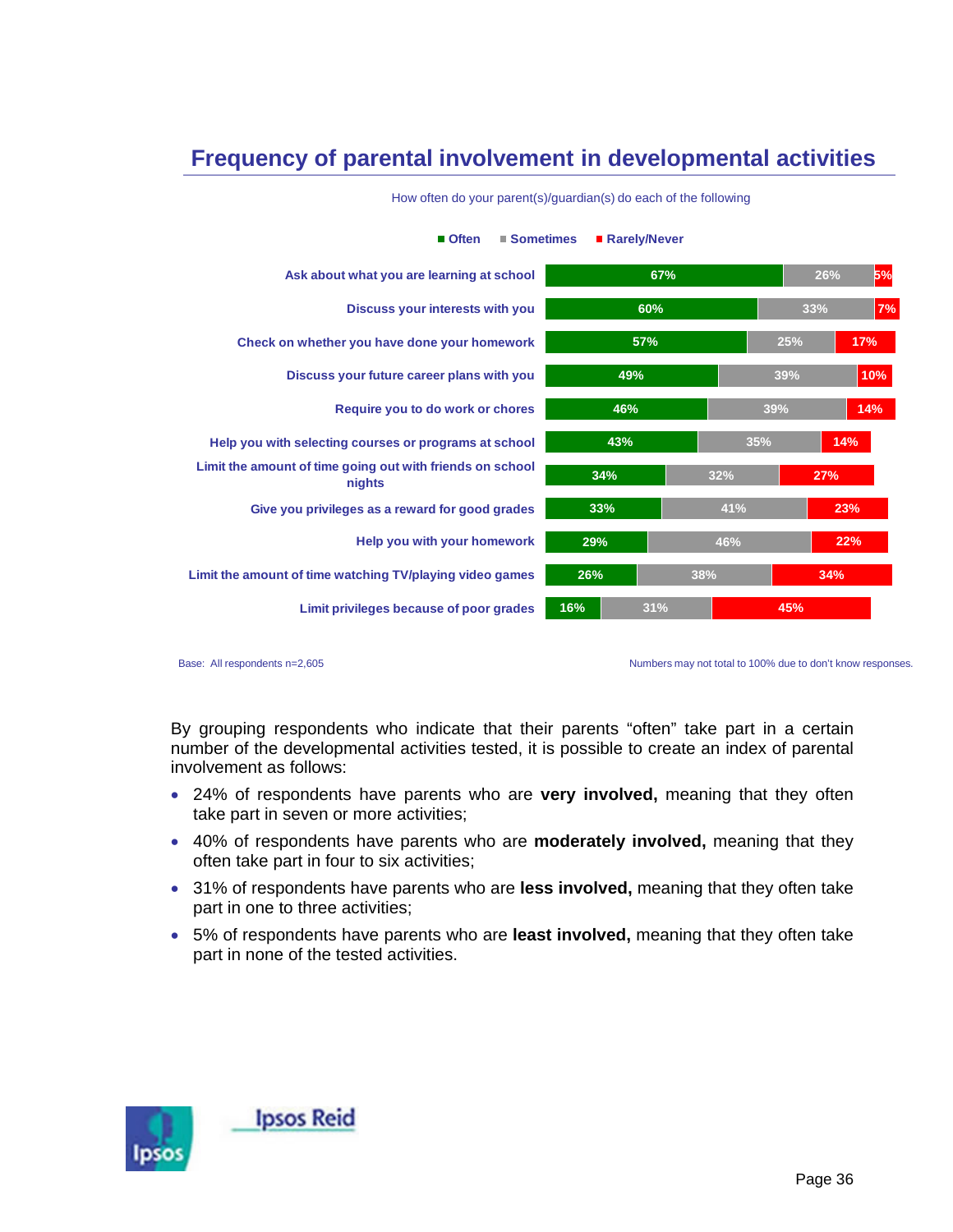Regionally, respondents from Ontario and the Atlantic provinces are most likely to have very involved parents, while residents of British Columbia and Quebec are least likely to have very involved parents.



**Index of parental involvement – by region**

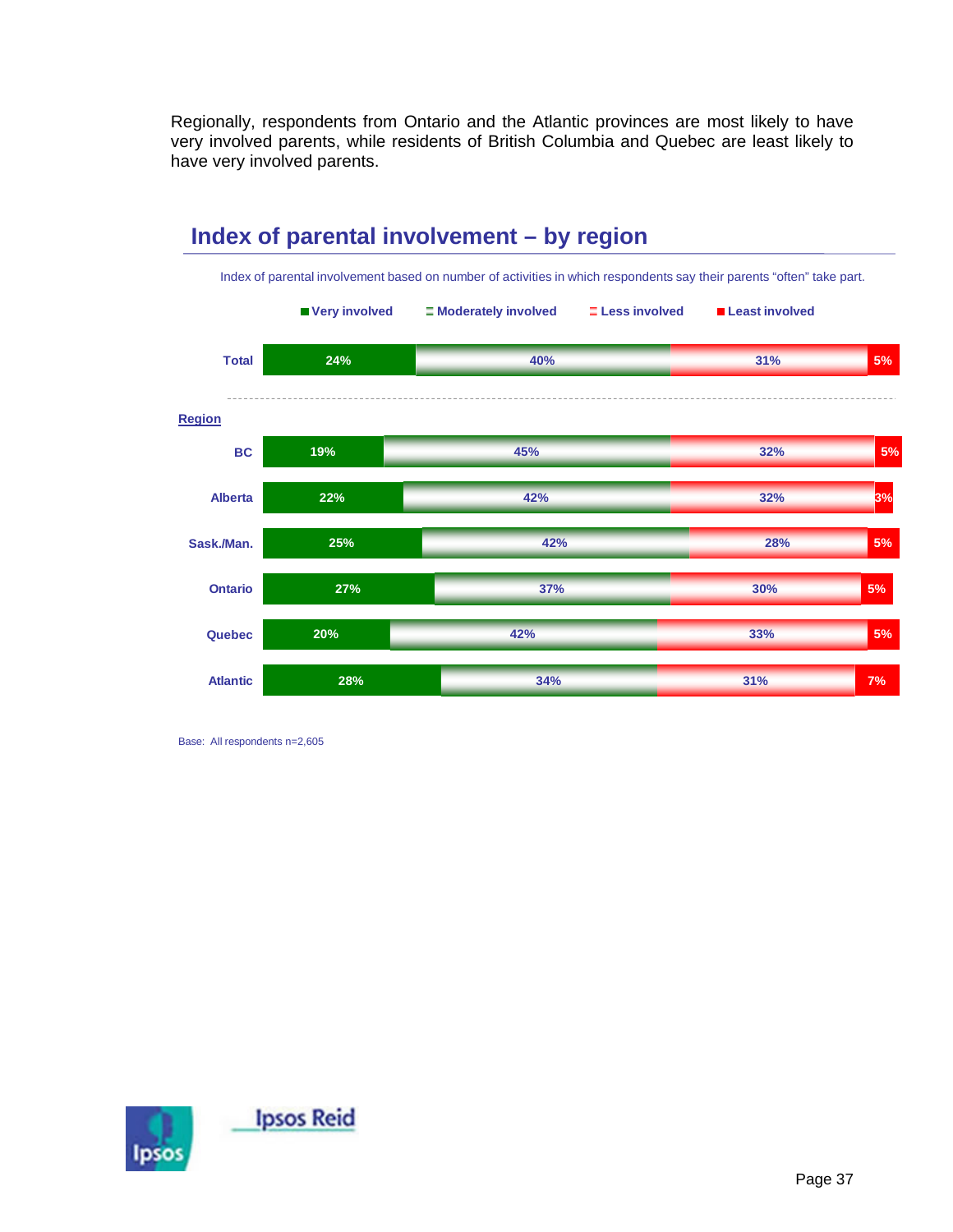By age, younger respondents (12 to 13 years of age) are more likely to have very involved parents, while older respondents (17 to 18 years of age) are less likely to have very involved parents. There is little difference in parental involvement between the genders.



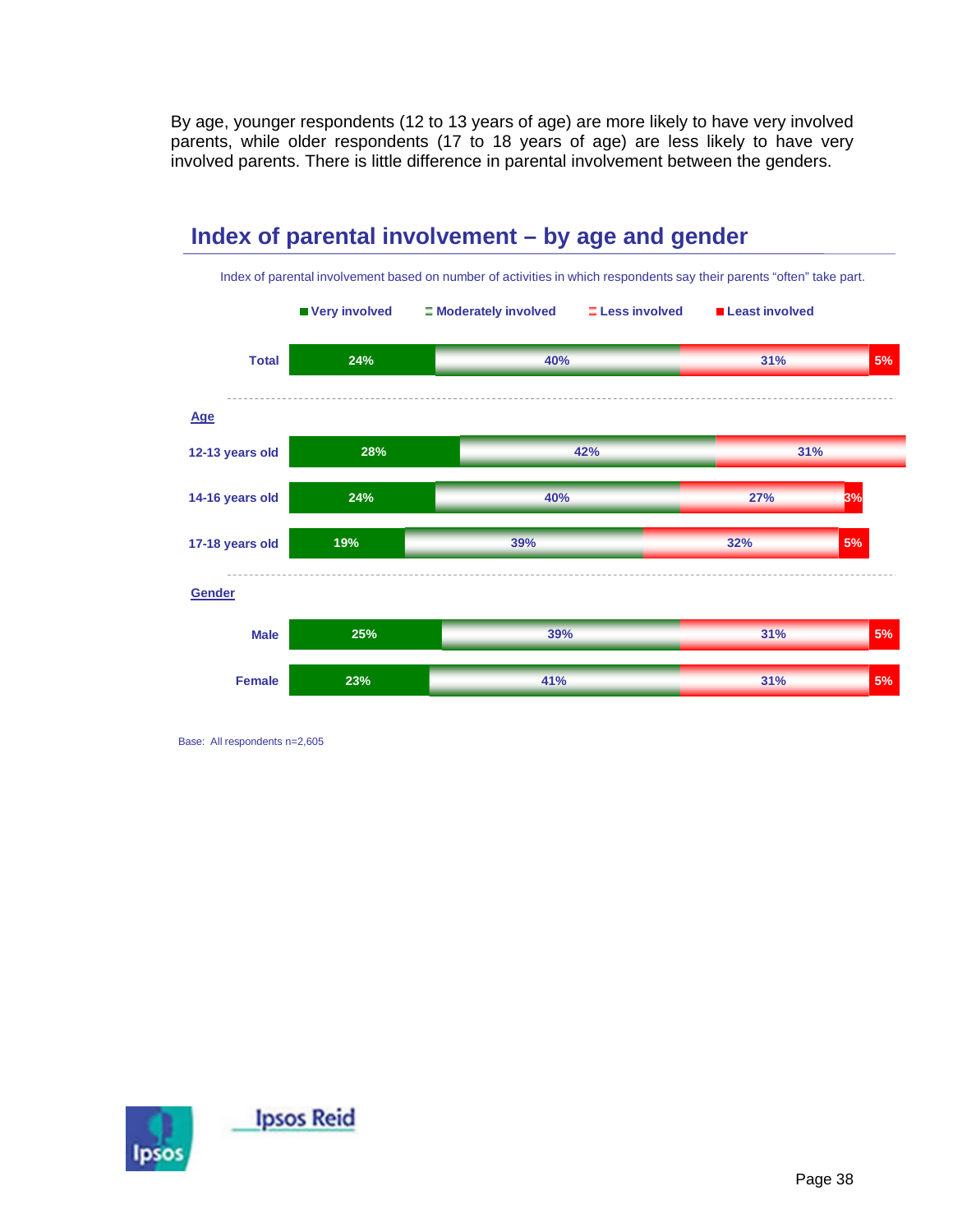There is little difference in parental involvement based on the parents' highest level of education or household income.

# **Index of parental involvement – by parents' education and household income**



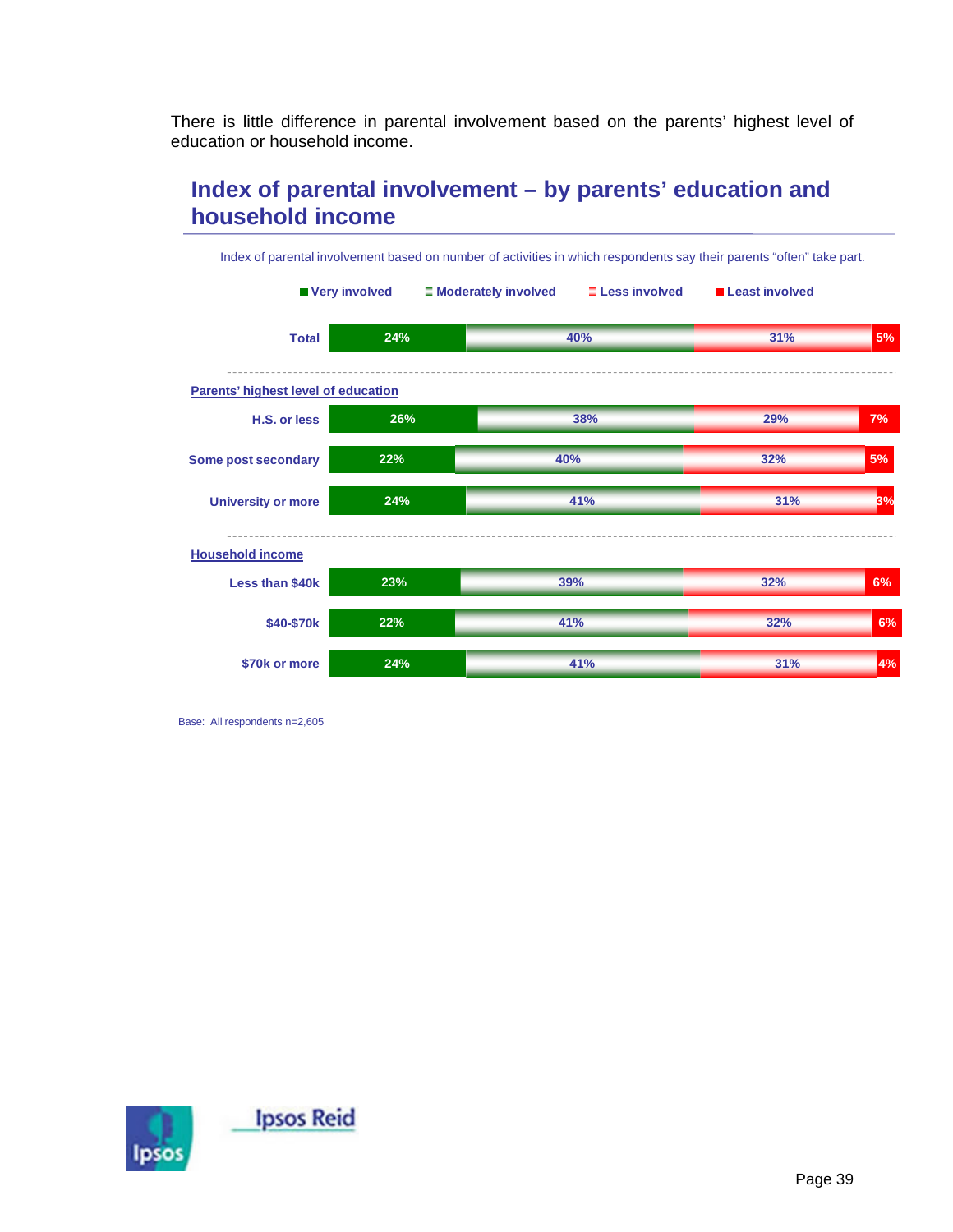There are only slight differences in parental involvement among those born in Canada and those who immigrated. Non-Caucasians are slightly more likely than Caucasians to have very involved parents.



**Index of parental involvement – by immigration and ethnicity**

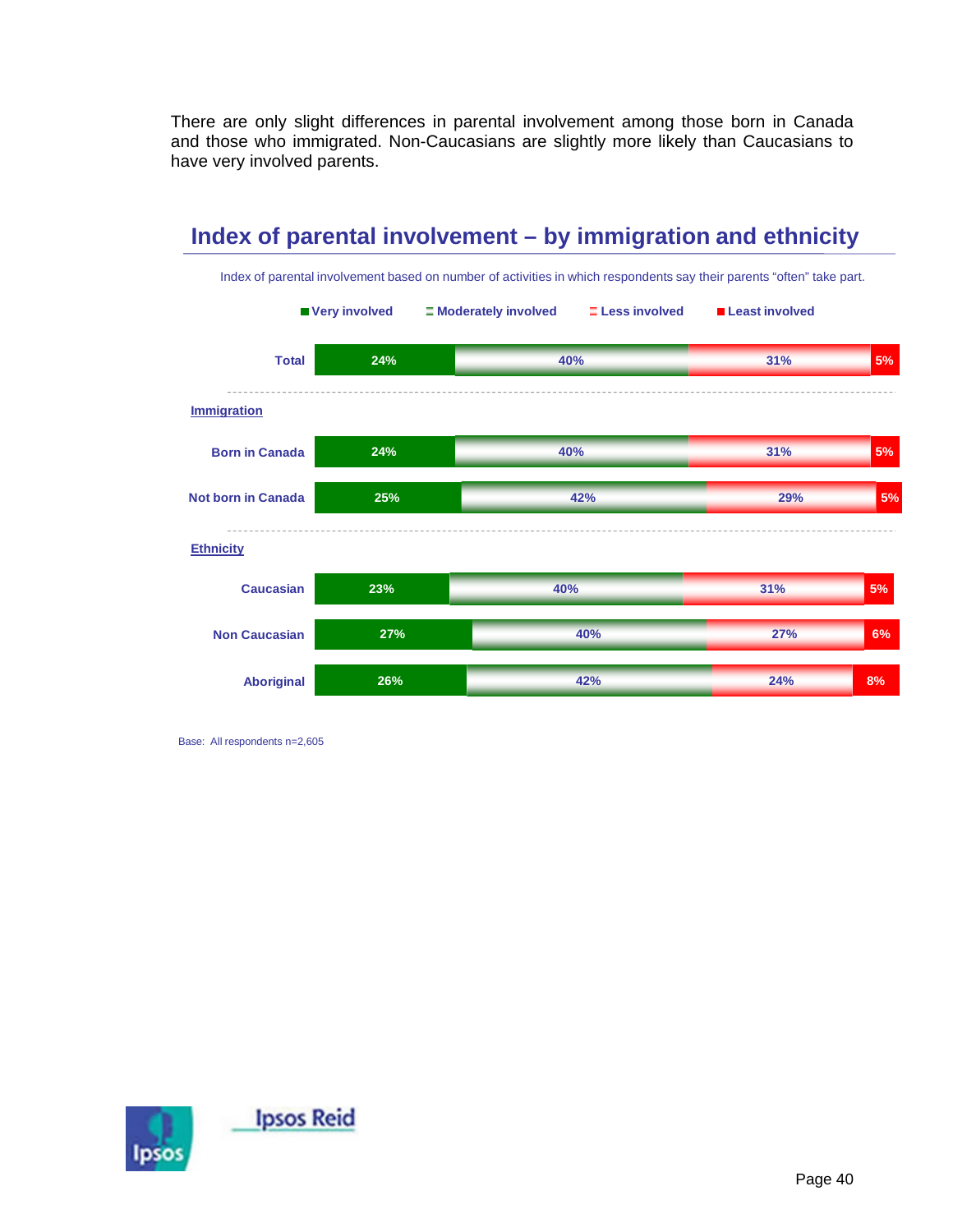#### **Importance of specific subjects to parents**

Canadian youth were provided a list of subjects they may study at school and were asked which among these they believe their parents feel it is most important for them to do well in at school. According to Canadian youth, their parents assign the greatest importance to mathematics (90%), followed distantly by languages (45%) and literature (36%). (The Wellcome Trust Monitor also found that British youth also believe that their parents view mathematics as the most important subject to do well in.)

Fewer than one in five thinks any of the other subjects tested are viewed as most important by their parents, including the science courses tested: biology (15%) environmental science (14%), chemistry (12%) and physics (10%).



### **Importance of specific subjects among parents**

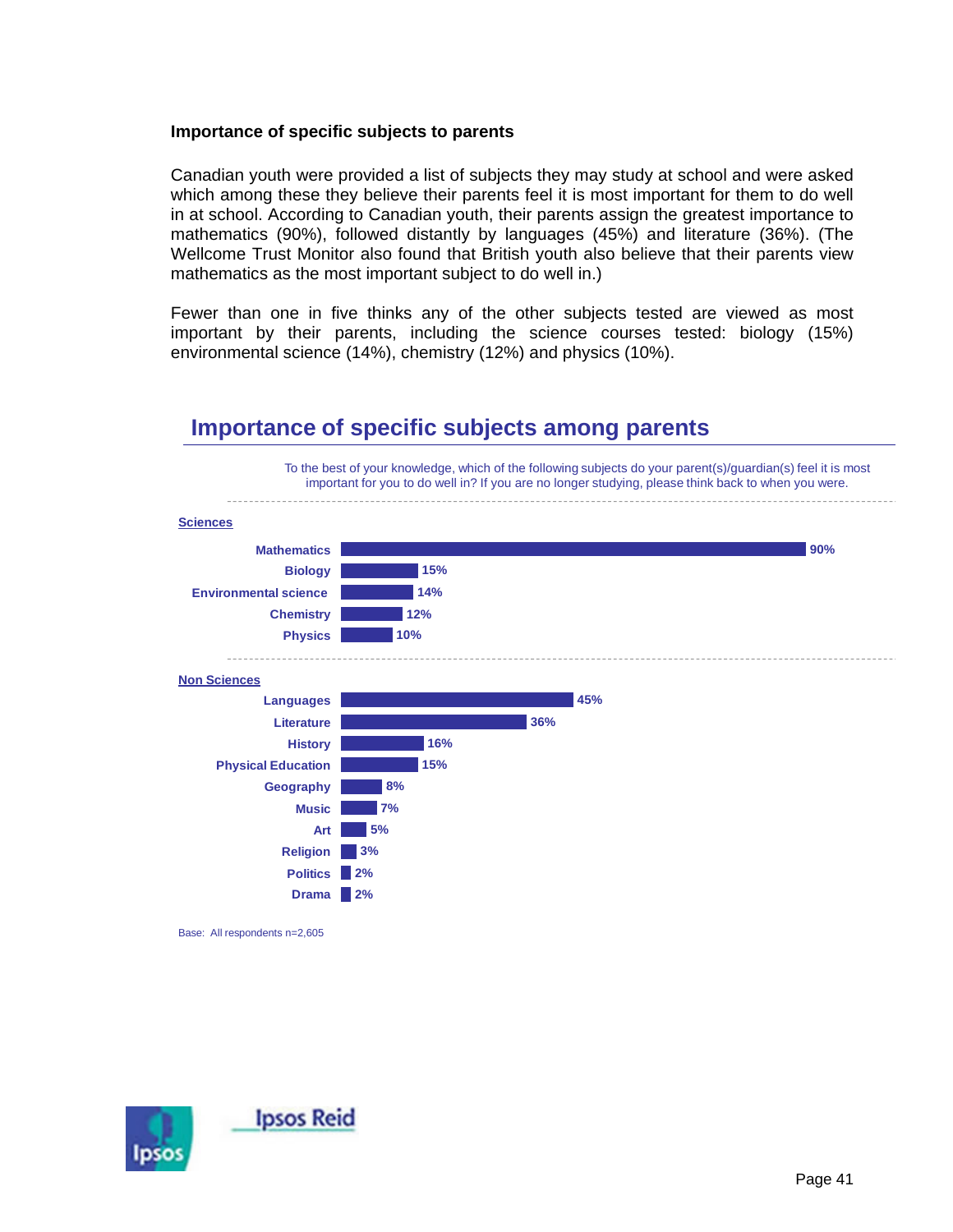By region, residents of Quebec are more likely to believe that their parents consider mathematics and languages to be important, but are much less likely to think that their parents consider literature, biology or chemistry to be important. Albertans are notably more likely to believe their parents consider chemistry to be an important subject of study.

| % who say their parents                                                                                                                                           |              | <b>Region</b> |                |          |                |               |                 |
|-------------------------------------------------------------------------------------------------------------------------------------------------------------------|--------------|---------------|----------------|----------|----------------|---------------|-----------------|
| consider each subject to be<br>important                                                                                                                          | <b>Total</b> | BC            | <b>Alberta</b> | Sask/Man | <b>Ontario</b> | <b>Quebec</b> | <b>Atlantic</b> |
| <b>Mathematics</b>                                                                                                                                                | 90%          | 86%           | 87%            | 92%      | 89%            | 95%           | 94%             |
| Geography                                                                                                                                                         | 8%           | 8%            | 6%             | 7%       | 10%            | 9%            | 4%              |
| Music                                                                                                                                                             | 7%           | 8%            | 8%             | 5%       | 8%             | 6%            | 4%              |
| Art                                                                                                                                                               | 5%           | 6%            | 5%             | 4%       | 6%             | 4%            | 4%              |
| Languages                                                                                                                                                         | 45%          | 41%           | 32%            | 28%      | 40%            | 71%           | 45%             |
| Literature                                                                                                                                                        | 36%          | 32%           | 42%            | 51%      | 40%            | 21%           | 36%             |
| Religion                                                                                                                                                          | 3%           | 5%            | 5%             | 4%       | 4%             | 1%            | 2%              |
| Drama                                                                                                                                                             | 2%           | 2%            | 3%             | 2%       | 3%             | 2%            | 1%              |
| <b>Politics</b>                                                                                                                                                   | 2%           | 2%            | 3%             | 1%       | 3%             | 0             | 2%              |
| History                                                                                                                                                           | 16%          | 14%           | 16%            | 18%      | 16%            | 17%           | 20%             |
| <b>Physical Education</b>                                                                                                                                         | 15%          | 22%           | 14%            | 16%      | 16%            | 11%           | 10%             |
| Biology                                                                                                                                                           | 15%          | 19%           | 20%            | 19%      | 15%            | 6%            | 23%             |
| Environmental science                                                                                                                                             | 14%          | 13%           | 16%            | 16%      | 14%            | 14%           | 14%             |
| Chemistry                                                                                                                                                         | 12%          | 13%           | 20%            | 15%      | 11%            | 8%            | 13%             |
| Physics                                                                                                                                                           | 10%          | 10%           | 12%            | 8%       | 10%            | 9%            | 8%              |
| Note: Red shading indicates results that are notably lower than other subgroups. Green shading indicates results that are notably higher than<br>other subgroups. |              |               |                |          |                |               |                 |

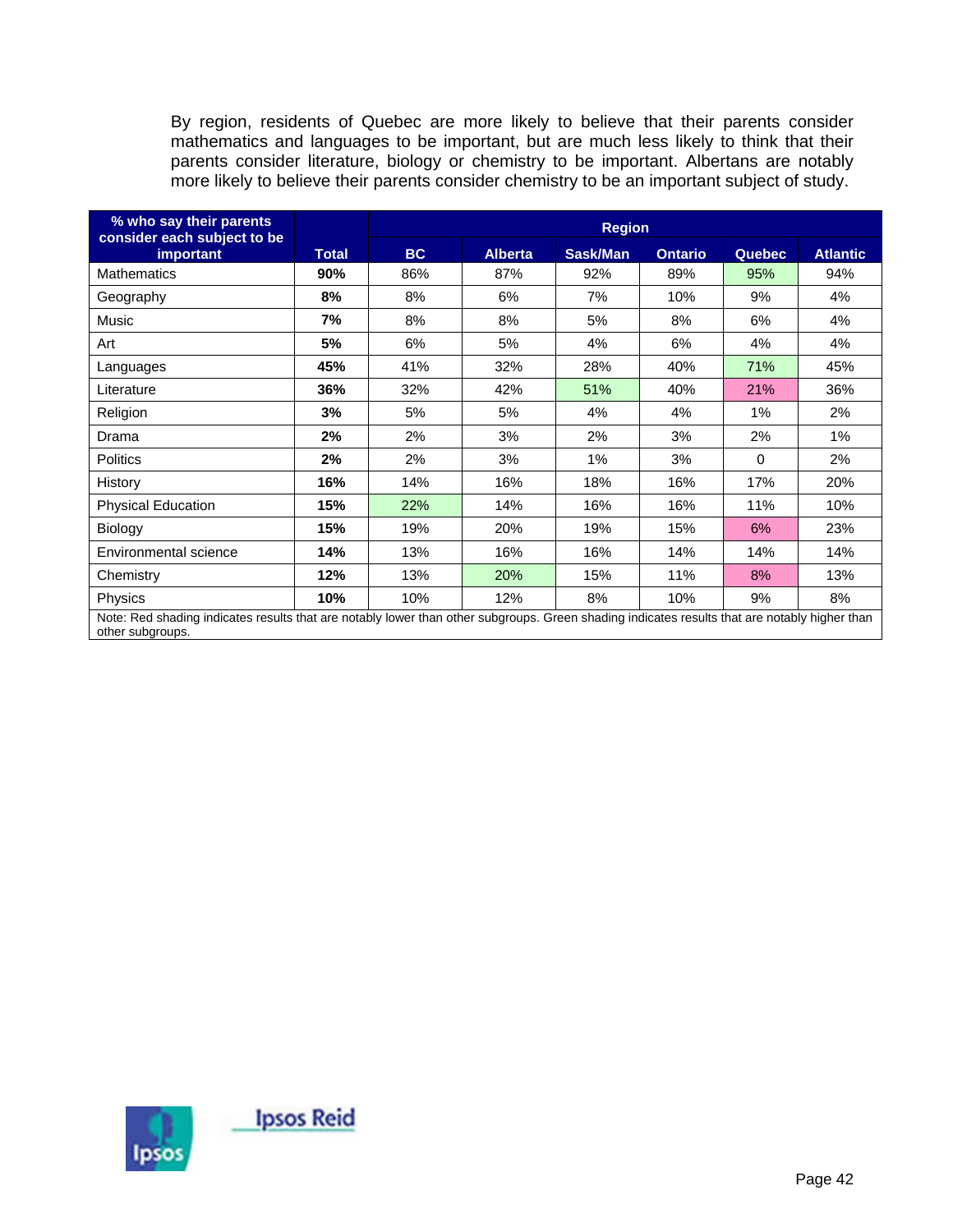Among the scientific subjects, younger respondents (12-13 years) are less likely than older respondents (17-18 years) to say their parents consider the study of biology, chemistry and physics to be important. Older respondents, meanwhile, are less likely to say their parents consider the study of mathematics to be important. The perception that their parents consider biology, chemistry and physics to be important coincides with a greater likelihood to study these subjects and to express interest in them among older students.

Females are more likely than males to say their parents consider the study of literature to be important. Females are also more likely than males to say their parents consider the study of biology to be important. While this coincides with greater interest in literature and biology among females than among males, similar proportions of both females and males say they have studied these subjects.

| % who say their parents                                                                                                                                           |              | Age       |           |           |             | <b>Gender</b> |
|-------------------------------------------------------------------------------------------------------------------------------------------------------------------|--------------|-----------|-----------|-----------|-------------|---------------|
| consider each subject to<br>be important                                                                                                                          | <b>Total</b> | $12 - 13$ | $14 - 16$ | $17 - 18$ | <b>Male</b> | <b>Female</b> |
| <b>Mathematics</b>                                                                                                                                                | 90%          | 94%       | 93%       | 82%       | 92%         | 89%           |
| Geography                                                                                                                                                         | 8%           | 10%       | 9%        | 6%        | 9%          | 8%            |
| Music                                                                                                                                                             | 7%           | 11%       | 5%        | 6%        | 7%          | 7%            |
| Art                                                                                                                                                               | 5%           | 3%        | 5%        | 7%        | 3%          | 7%            |
| Languages                                                                                                                                                         | 45%          | 54%       | 45%       | 37%       | 44%         | 47%           |
| Literature                                                                                                                                                        | 36%          | 36%       | 35%       | 36%       | 32%         | 39%           |
| Religion                                                                                                                                                          | 3%           | 4%        | 3%        | 3%        | 4%          | 3%            |
| Drama                                                                                                                                                             | 2%           | 3%        | 2%        | 3%        | 2%          | 3%            |
| History                                                                                                                                                           | 16%          | 14%       | 16%       | 20%       | 17%         | 15%           |
| <b>Physical Education</b>                                                                                                                                         | 15%          | 16%       | 14%       | 16%       | 18%         | 12%           |
| Biology                                                                                                                                                           | 15%          | 10%       | 17%       | 17%       | 11%         | 19%           |
| Environmental science                                                                                                                                             | 14%          | 16%       | 14%       | 12%       | 15%         | 13%           |
| Chemistry                                                                                                                                                         | 12%          | 6%        | 14%       | 14%       | 12%         | 12%           |
| <b>Physics</b>                                                                                                                                                    | 10%          | 6%        | 10%       | 12%       | 12%         | 7%            |
| Note: Red shading indicates results that are notably lower than other subgroups. Green shading indicates results that are<br>notably higher than other subgroups. |              |           |           |           |             |               |

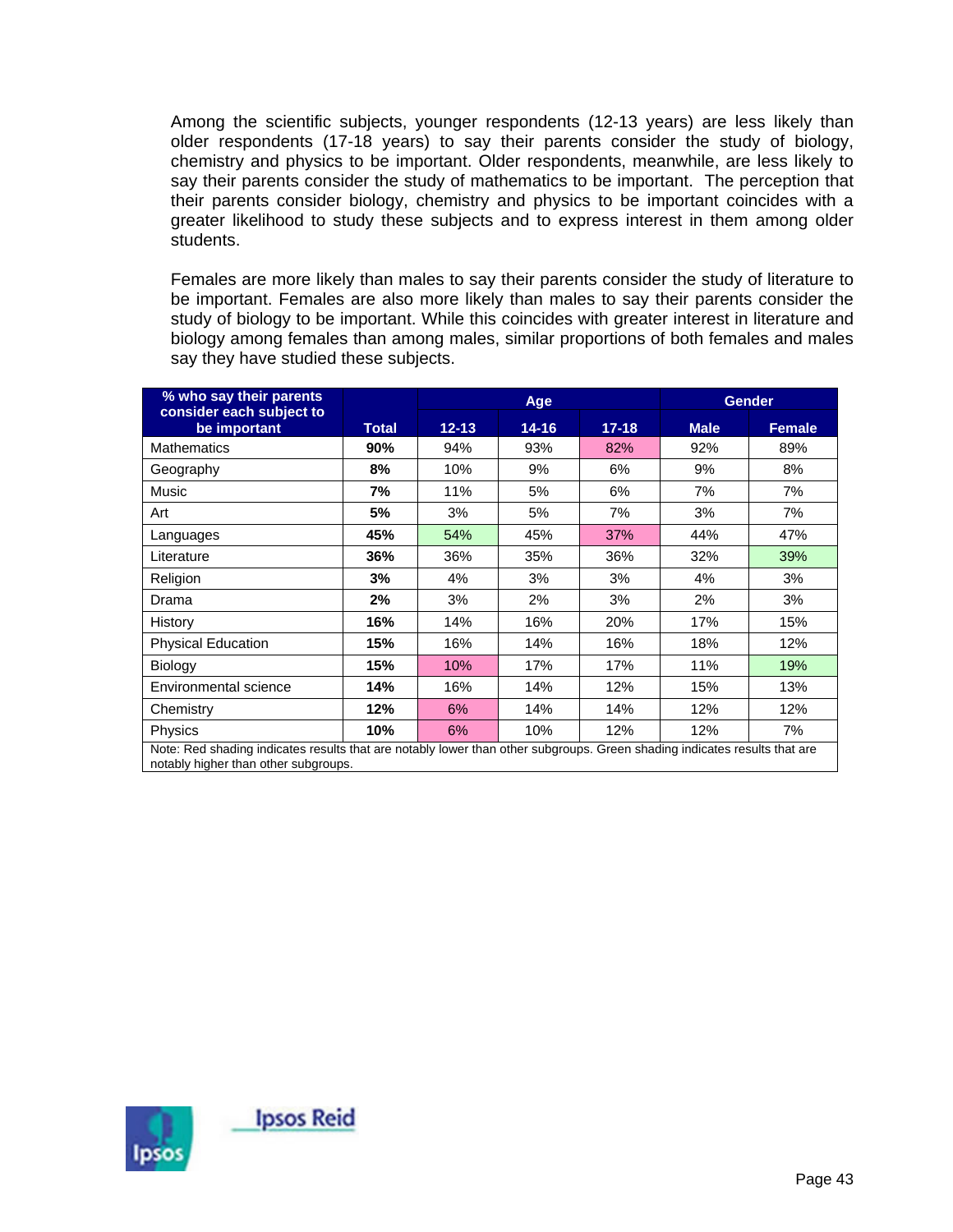Those who were not born in Canada are much more likely than those born in Canada to believe their parents consider chemistry and physics to be important subjects of study. By ethnicity, East Asians are more likely to think their parents consider chemistry and physics to be important subjects of study, although there is not much difference between Caucasians and non-Caucasians with respect to these subjects. Curiously, East Asians are less likely than Caucasians to believe that their parents place a high priority on mathematics.

|                                                                                                                                                                   |              | <b>Born in Canada</b> |           | <b>Ethnicity</b> |                                |                             |
|-------------------------------------------------------------------------------------------------------------------------------------------------------------------|--------------|-----------------------|-----------|------------------|--------------------------------|-----------------------------|
| % who say their parents<br>consider each subject to be<br>important                                                                                               | <b>Total</b> | <b>Yes</b>            | <b>No</b> | <b>Caucasian</b> | <b>Non</b><br><b>Caucasian</b> | <b>East</b><br><b>Asian</b> |
| <b>Mathematics</b>                                                                                                                                                | 90%          | 90%                   | 90%       | 90%              | 89%                            | 84%                         |
| Languages                                                                                                                                                         | 45%          | 45%                   | 51%       | 45%              | 47%                            | 58%                         |
| Literature                                                                                                                                                        | 36%          | 36%                   | 28%       | 37%              | 26%                            | 24%                         |
| History                                                                                                                                                           | 16%          | 17%                   | 13%       | 17%              | 11%                            | 8%                          |
| <b>Physical Education</b>                                                                                                                                         | 15%          | 15%                   | 10%       | 15%              | 17%                            | 11%                         |
| Biology                                                                                                                                                           | 15%          | 15%                   | 17%       | 15%              | 16%                            | 14%                         |
| Environmental science                                                                                                                                             | 14%          | 14%                   | 13%       | 14%              | 15%                            | 12%                         |
| Chemistry                                                                                                                                                         | 12%          | 11%                   | 20%       | 11%              | 15%                            | 19%                         |
| Physics                                                                                                                                                           | 10%          | 9%                    | 19%       | 9%               | 13%                            | 16%                         |
| Geography                                                                                                                                                         | 8%           | 9%                    | 5%        | 9%               | 8%                             | 4%                          |
| Music                                                                                                                                                             | 7%           | 7%                    | 6%        | 7%               | 8%                             | 10%                         |
| Art                                                                                                                                                               | 5%           | 5%                    | 12%       | 5%               | 7%                             | 8%                          |
| Religion                                                                                                                                                          | 3%           | 3%                    | 6%        | 3%               | 6%                             | 7%                          |
| Drama                                                                                                                                                             | 2%           | 2%                    | 2%        | 2%               | 3%                             | 4%                          |
| <b>Politics</b>                                                                                                                                                   | 2%           | 2%                    | 2%        | 2%               | 1%                             | $1\%$                       |
| Note: Red shading indicates results that are notably lower than other subgroups. Green shading indicates results that are<br>notably higher than other subgroups. |              |                       |           |                  |                                |                             |

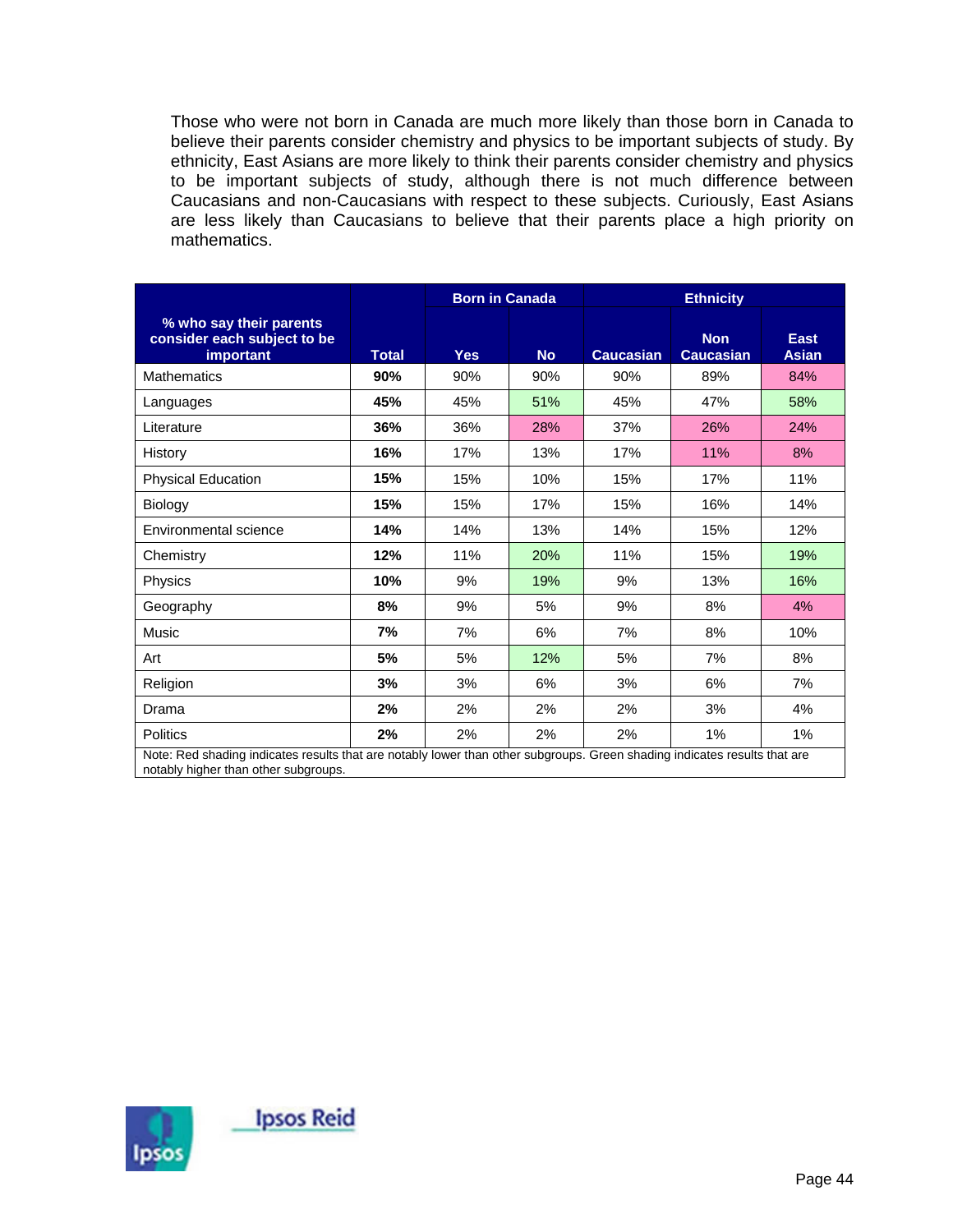### **Importance of scientific subjects to parents**

When Canadian youth were asked how important their parents say it is for them to do well in scientific courses generally, nine in ten (90%) say their parents consider their performance in science courses to be either very (47%) or somewhat important (43%). Fewer than one in ten (7%) say their parents view their performance in science courses to be not very (6%) or not at all important (1%).

# **Importance of scientific subjects to parents**



Thinking specifically about science subjects, how important do your parent(s)/guardian(s) think it is that you do well in these subjects at school?

Those more likely to say their parents consider their performance in science courses to be *very* important include:

- Residents of the Atlantic Provinces (59%) and Alberta (55%) compared to Quebec (37%);
- Those aged 12 or 13 (53%) compared to those aged 17 or 18 (38%);
- Those with a household income of more than \$70,000 (53%) compared to those with a household income of less than \$40,000 (37%);
- Those who were not born in Canada (57%) compared to those who were (47%);
- Non-Caucasian youth (54%) compared to Caucasian youth (46%);



**Ipsos Reid** 

Base: All respondents n=2,605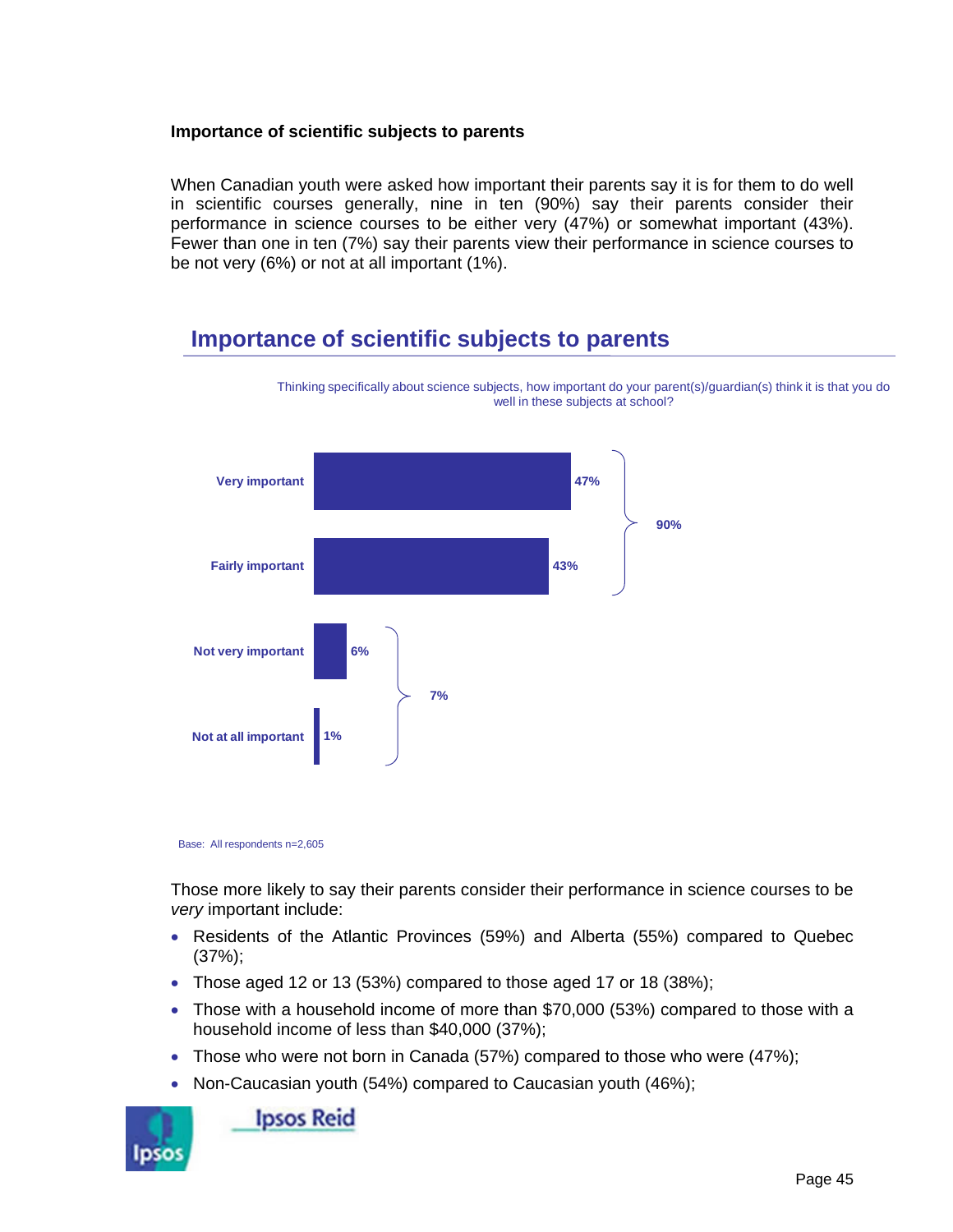- Those who have at least one university-educated parent (56%) compared to those whose parents have no more than a high school education (37%);
- Those living with both parents in the same household (49%) compared to those with a single parent (40%);
- Those who are very interested in science (57%) compared to those who are not very interested (34%); and,
- Those whose parents are very involved (60%) compared to those whose parents are less involved (41%), or least involved (30%).

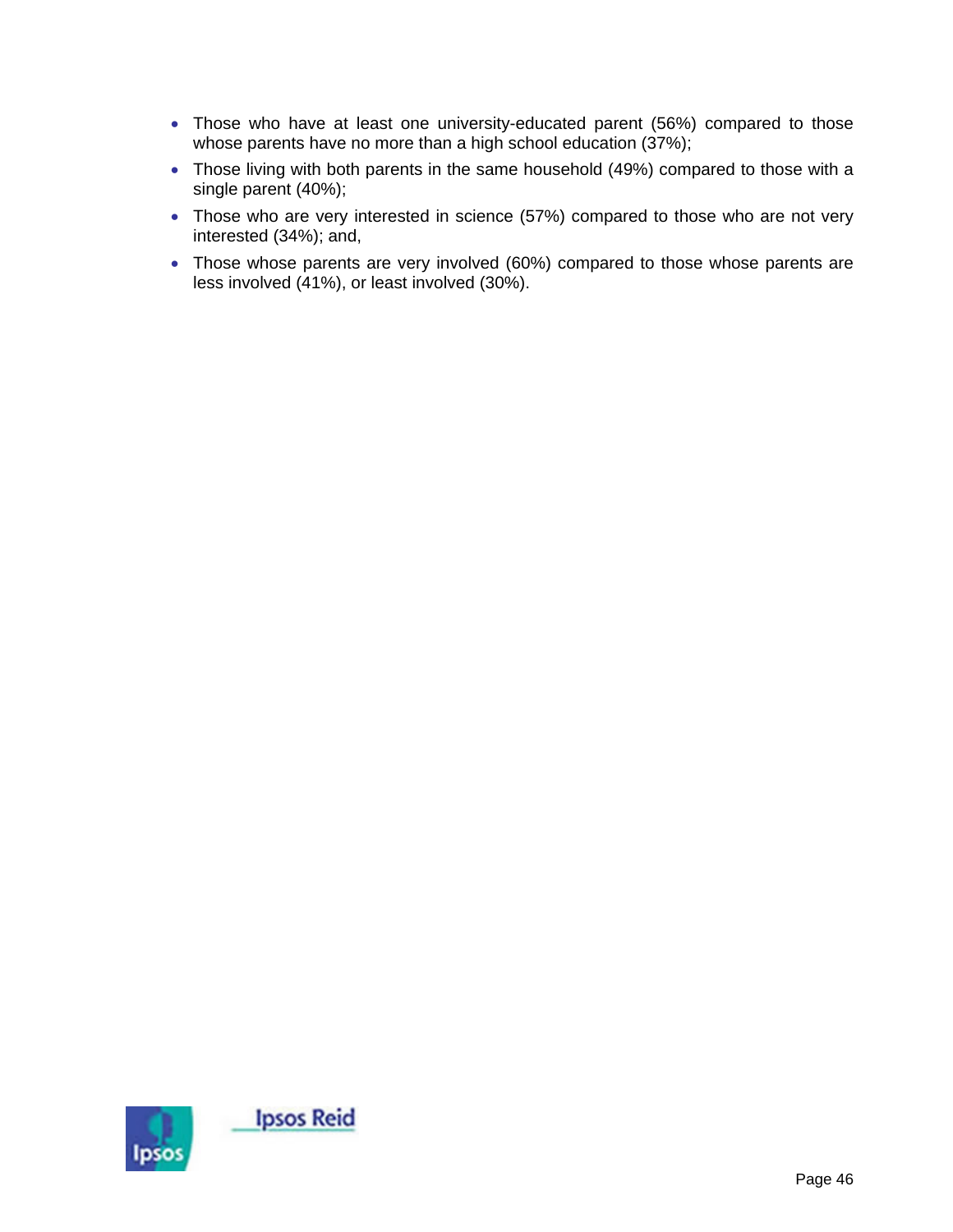### **Meaning of science**

When asked, using their own words, what they think science means, Canadian youth most often make reference to study, learning or knowledge (43%). One in five says that science has something to do with how things work (21%). Others associate science with the world around us (16%) or with biological life (14%). One in ten mention research or experimenting (11%), while just fewer than one in ten associate science as a way of explaining or understanding why (9%).

### **What does science mean?**



Using your own words, please describe what you think the word science means?

Note: Responses under 2% are not labeled

Base: All respondents n=2,605

Among the demographic subgroups, the following differences are worth noting:

- Residents of Saskatchewan and Manitoba are more likely than average to associate science with study, knowledge and learning (53%) while residents of Quebec are more likely to associate science with research and experimenting (22%).
- Younger respondents (12-13 years of age) are more likely than older respondents to associate science with "how things work" (23%).
- There are very few differences between males and females in what they think science means.

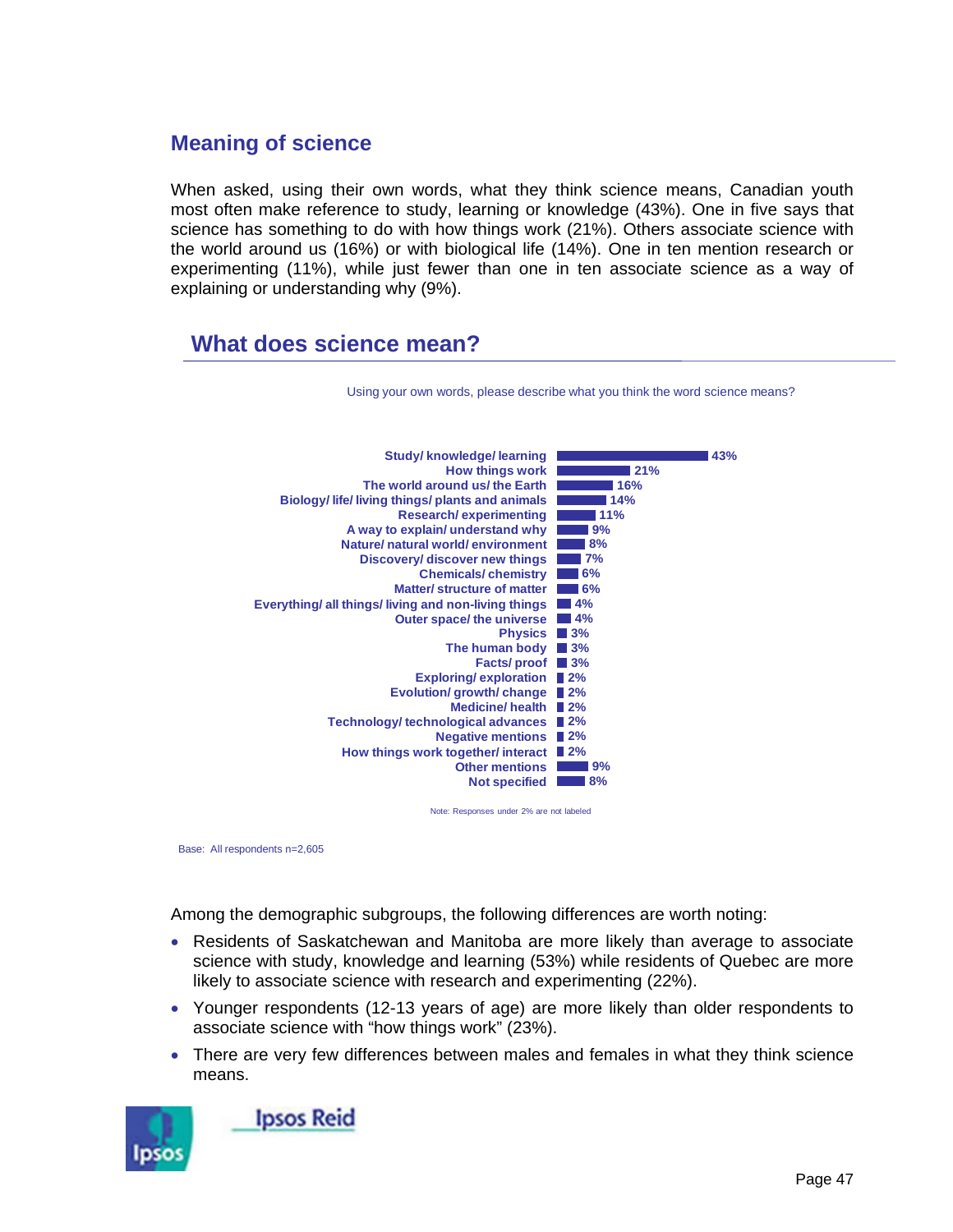- Higher income respondents (\$70,000 or more) are more likely than lower income respondents to associate science with study, knowledge and learning (48%), the phrase "how things work" (25%) and with the world around us, or the Earth (19%). Lower income respondents (less than \$40,000) are more likely than higher income respondents to associate science with research and experimenting (16%). A similar pattern occurs between those who have at least one parent with a university education and those whose parents have no more than a high school education.
- Perceptions of what science means are largely consistent among those born, or not born, in Canada and also among respondents of different ethnicities.

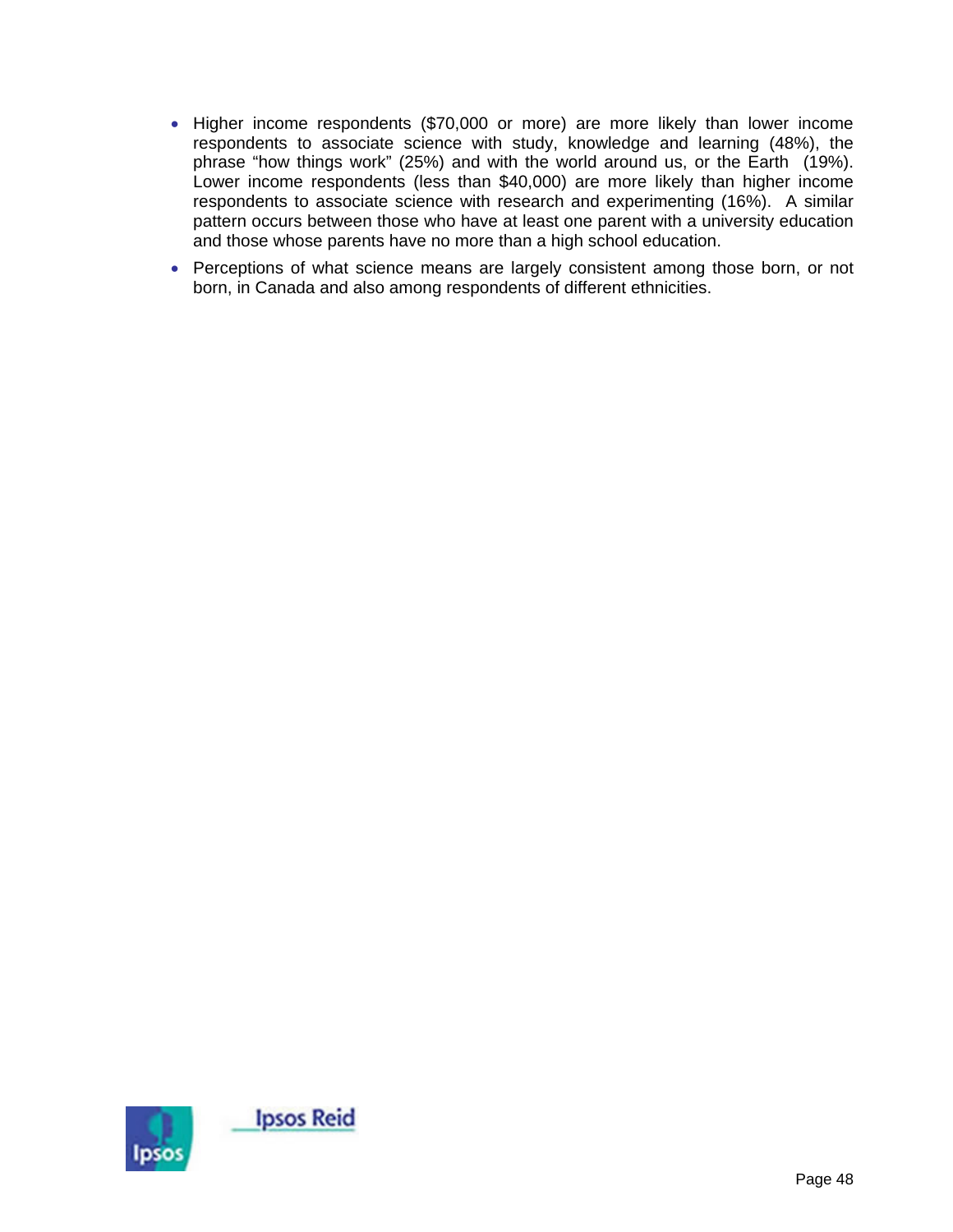#### **Words Associated with Science**

Respondents were asked to mention the first words or phrases that come to mind when thinking about science. On this basis the phrases "experiments" (11%), "boring" (8%), "difficult or hard work" (8%), or "interesting" (6%) are most commonly mentioned.



Note: Responses under 2% are not included

Base: All respondents n=2,605

The top five associations with science vary significantly by age. Younger respondents are much more likely to associate science with the word "experiments" while older respondents are more apt to associate science with the words "boring," "difficult or hard work" and are more likely to say simply that they dislike or hate science. Curiously, despite the fact that they are more likely to associate science with "boring," older respondents are also somewhat more likely than younger respondents to associate science with the word "interesting."

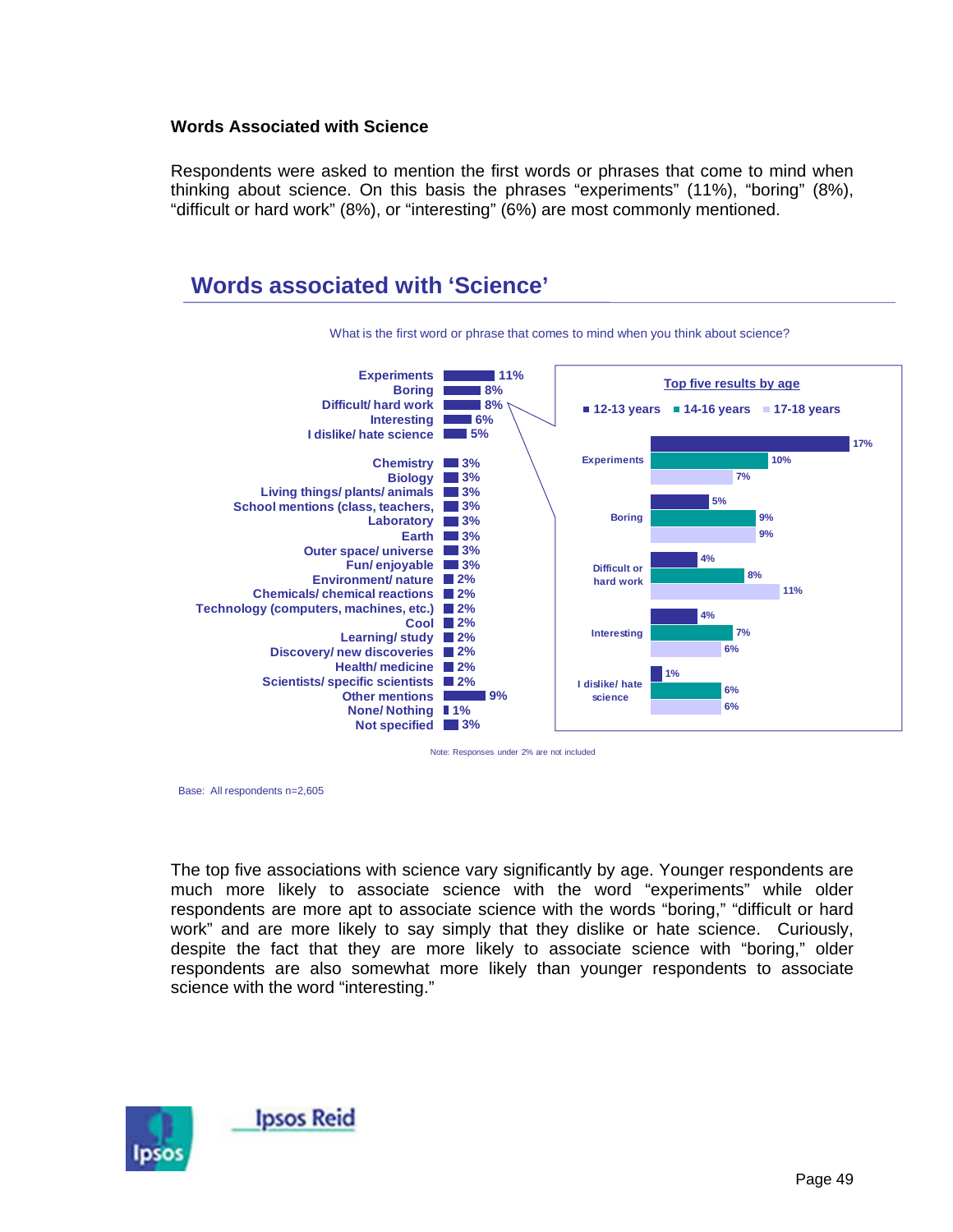Among other demographic subgroups, we find:

- Males and females, overall, tend to associate the same words with science. Older females (17 to 18 years) are more likely than older males to associate science with the words "biology" (10% versus 2%) and "difficult or hard work" (13% versus 8%).
- There are few differences in associations with science between those born, and not born in Canada.
- Among ethnic groups, East Asians are more likely than Caucasians to associate science with "difficult or hard work" (14% versus 8%), but at the same time are less likely to associate science with the word "boring" (1% versus 8% among Caucasians).
- There are few differences in the words associated with science between respondents with lower or higher levels of household income or parental education.
- Ironically, those who say they do zero hours of homework in math or science per week (14%) are more likely than those who say they do four or more hours of math or science homework per week (5%) to associate science with "difficulty or hard work."
- While the sense that science is difficult need not also mean that science is boring, those who are not interested in science (15%) are much more likely than those who are interested in science (4%) to associate science with "difficulty or hard work"

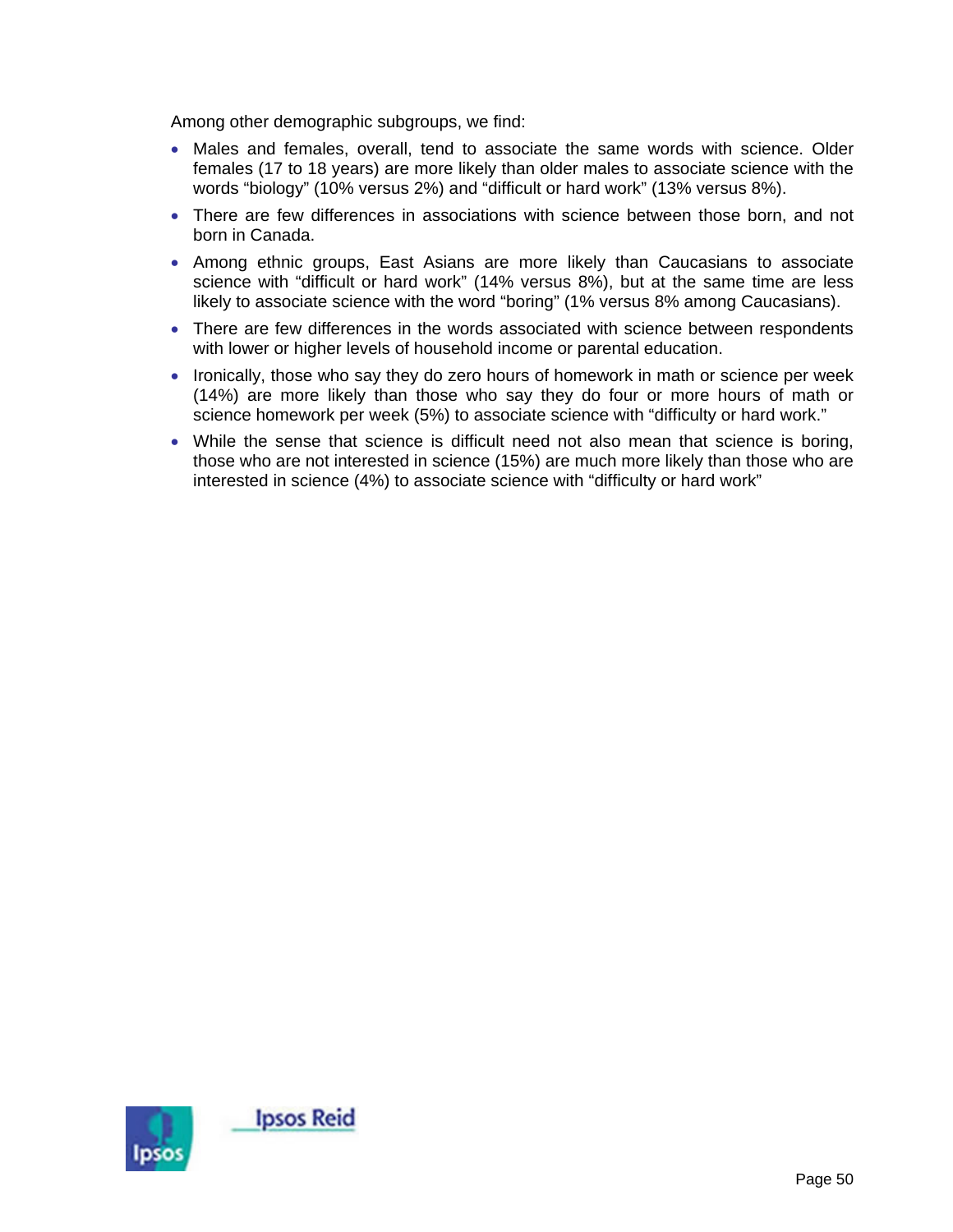#### **Terms to Describe Science**

Canadian youth were asked whether they agree or disagree that each of several terms describes science. Over two in three (68%) agree that the word "important" describes science, while three in five (59%) say "interesting" describes science. Majorities also say the terms "complicated" (59%) and "difficult" (52%) describe science. Fewer than half agree that the terms "fun" (46%), "cool" (46%) or "inspiring" (39%) describe science. One in five (22%) agree that the term "boring" describes science.

### **Terms to describe science**



Base: All respondents n=2,605 Numbers may not total to 100% due to don't know responses.

In comparing these prompted associations with science to the unprompted words or phrases that describe science we find the proportion who agree that science is boring (22%) to be 14 percentage points greater than the 8% who volunteer the word "boring" to describe science. Meanwhile, the proportion who agrees that science is difficult (52%) exceeds the 8% who volunteer the words "difficult or hard work" to describe science by 44 percentage points.

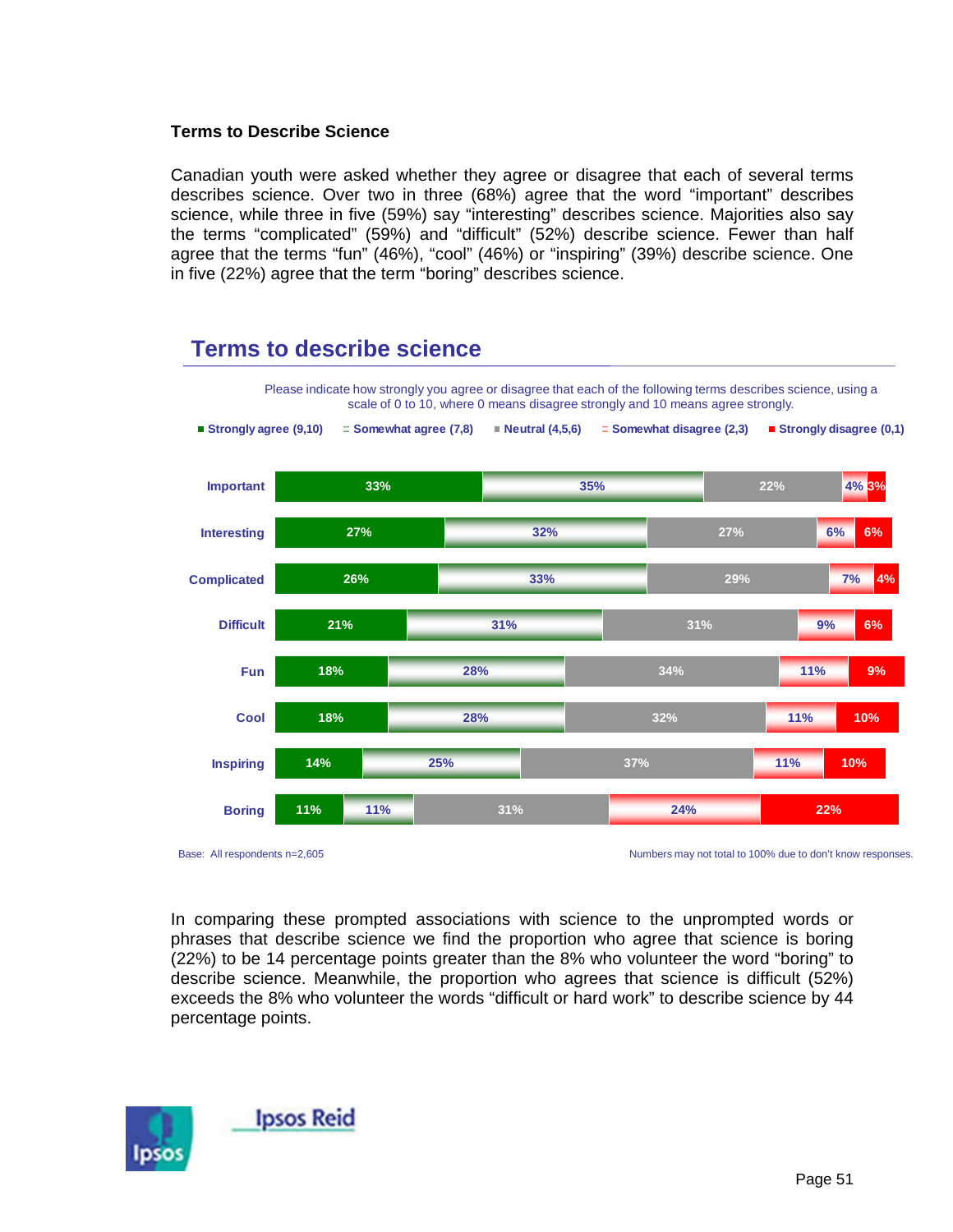These results suggest that while boredom with science is strongly felt among a core segment (the 8% who mention the term on an open-ended basis and the 11% who strongly agree that boring describes science) this perception is not shared by a broad majority. Meanwhile the notion of science as difficult does extend beyond the 8% who mention it as a top-of-mind association to a majority (52%) who agree on a prompted basis that science is difficult.

The difference between the two terms also suggests that while "boring" is an inherently negative association, "difficulty" is not. This is demonstrated in the table below, showing that while very few of those who are interested in science would agree that it is boring (7%), nearly half (46%) agree that it is difficult. Yet, at the same time, those who are not interested in science are more likely to agree that science is difficult (68%) than to agree that science is boring (52%). While boredom may be a matter of taste, this finding shows that the difficulty of science is accepted by many of those who are interested in science even as it deters those who are not interested.<sup>11</sup>

|                                            |       |                                    | <b>Interest in Science</b>                |  |
|--------------------------------------------|-------|------------------------------------|-------------------------------------------|--|
| <b>Percentages who</b>                     | Total | <b>Very/Somewhat</b><br>interested | Not very/ Not at all<br><b>interested</b> |  |
| Agree that science is boring (prompted)    | 22%   | 7%                                 | 52%                                       |  |
| Agree that science is difficult (prompted) | 52%   | 46%                                | 68%                                       |  |

 $11$  Future analysis, in the form of a penalty-reward regression analysis, may shed light here. In particular, it may likely be found that while the perception of science as boring carries no particular "reward" (or positive connection to interest in science), the perception of science as difficult may indeed register as a "reward" for those who seek out intellectual challenges. The practical implication of this would be that messaging about the sciences need not shy away from the difficulty of science, but rather embrace difficulty (or "intellectual challenge") as its own reward.

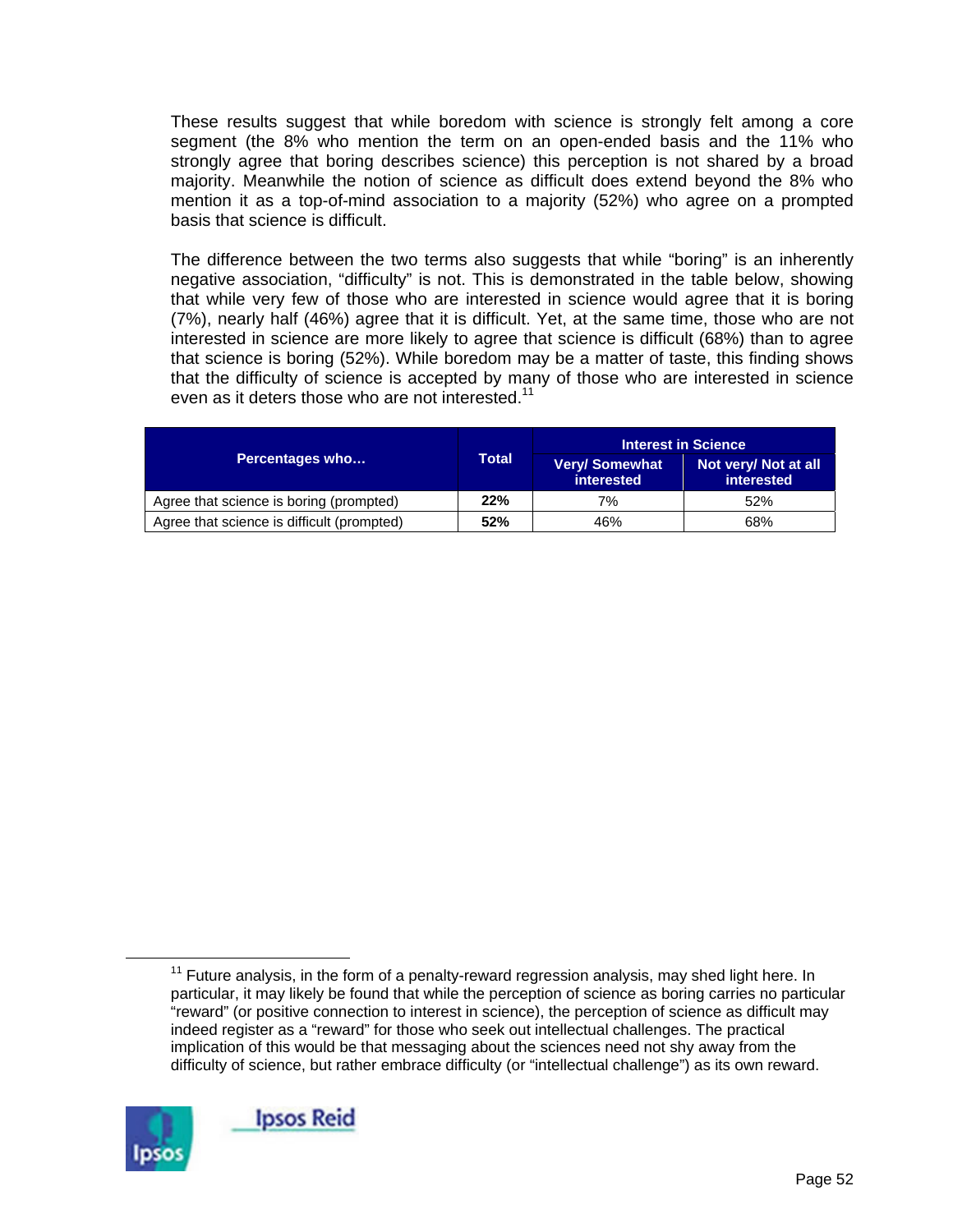Age significantly impacts perceptions of the words that describe science. The perception of science as "interesting," "fun," "cool," and "inspiring" all decline as respondents grow older, while perceptions of science as "complicated," "difficult," and "boring" all increase as respondents grow older. The sense of science as "important" does not greatly change with age.



# **Describing science by age**

The increasing perception of science as "complicated," "difficult," and "boring" as students grow older coincides with the fact that they are more likely to study science subjects such as biology, chemistry and physics as they grow older.



Base: All respondents n=2,605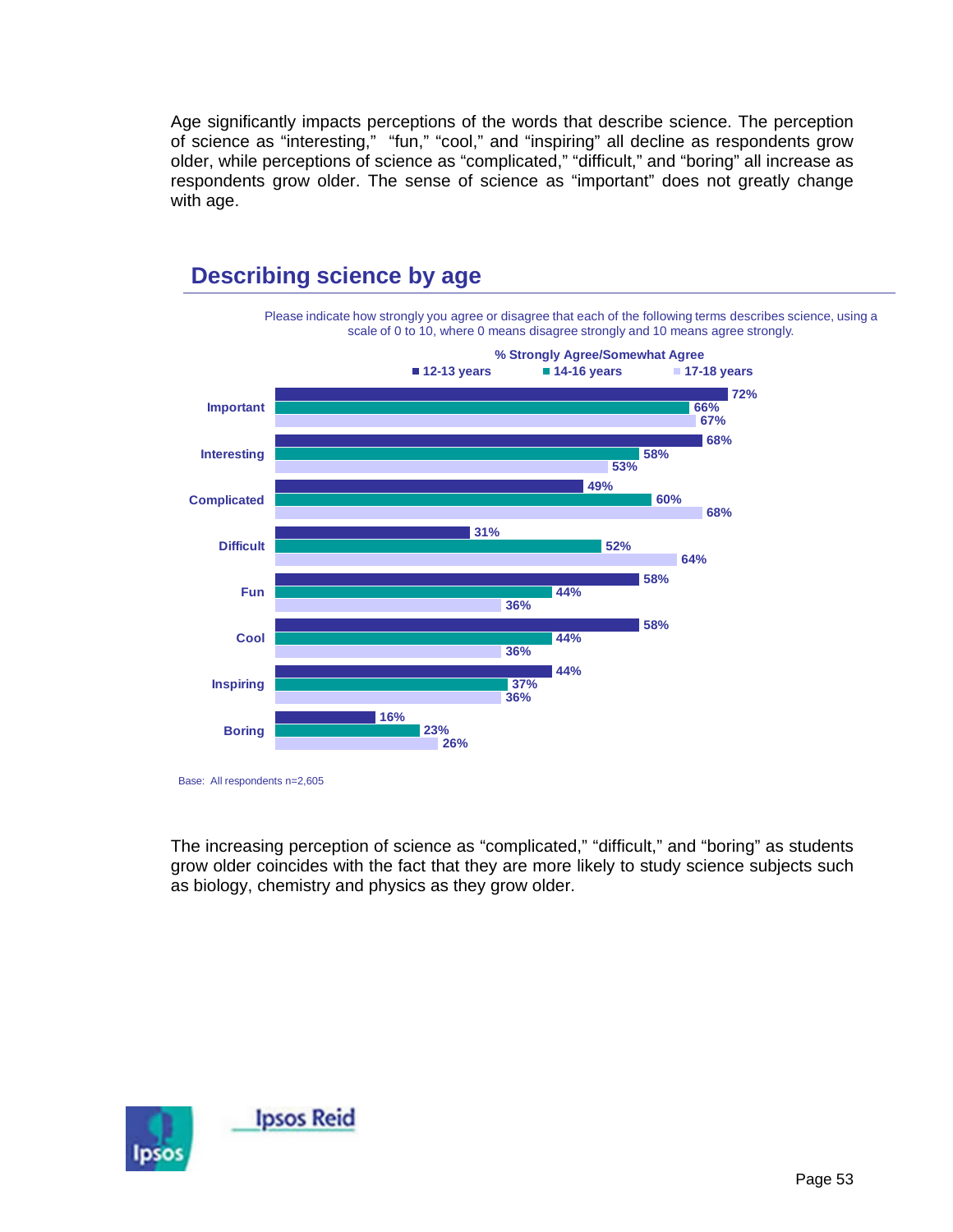While this may appear to suggest that an increasingly difficult curriculum is to blame for more negative perceptions of the sciences as students grow older, the opposite appears to be true: more exposure to the sciences in the curriculum tends to result in more positive views. Those who have studied biology, chemistry or physics are less likely than those who have not studied any of these subjects to view science as "difficult," "complicated" or "boring" and are more likely to view science as both "important" and "interesting." Whether or not one has studied biology, chemistry or physics has little bearing on the perception of science as "fun," "cool" or "inspiring."

| % who strongly agree                                                 | Has studied biology, chemistry or physics |     |  |  |
|----------------------------------------------------------------------|-------------------------------------------|-----|--|--|
| that science is                                                      | Yes                                       | No  |  |  |
| Important                                                            | 35%                                       | 28% |  |  |
| Interesting                                                          | 29%                                       | 23% |  |  |
| Complicated                                                          | 25%                                       | 30% |  |  |
| <b>Difficult</b>                                                     | 20%                                       | 25% |  |  |
| Fun                                                                  | 18%                                       | 16% |  |  |
| Cool                                                                 | 18%                                       | 17% |  |  |
| Inspiring                                                            | 14%                                       | 13% |  |  |
| <b>Boring</b>                                                        | 9%                                        | 16% |  |  |
| Note: Green shading indicates results that are significantly higher. |                                           |     |  |  |

Similarly, the amount of effort spent on science does not appear to prompt negative perceptions of science; again, the opposite is true. Those who spend zero hours per week doing math or science homework (20%) are more than twice as likely as those who spend 4 or more hours a week (8%) to strongly agree that science as "boring." Those who spend zero hours per week on math and science homework (31%) are also more likely than those who spend four hours or more (20%) to view science as "difficult," but the difference is not as dramatic. Similarly, 32% of those who do zero hours of math or science homework per week describe science as "complicated" compared to 26% among those who do four hours of math or science homework per week.

The relatively narrow differences between those who do more or less science homework in the perception of science as difficult suggests that while the perception of science as "difficult" and "complicated" are connected with the perception of science as "boring," those who spend more time on science often do acknowledge that it can be "difficult" or "complicated." (Further underlining the notion explored above that while the sense of boredom is inherently negative, the sense of difficulty in association with science is not necessarily negative.)

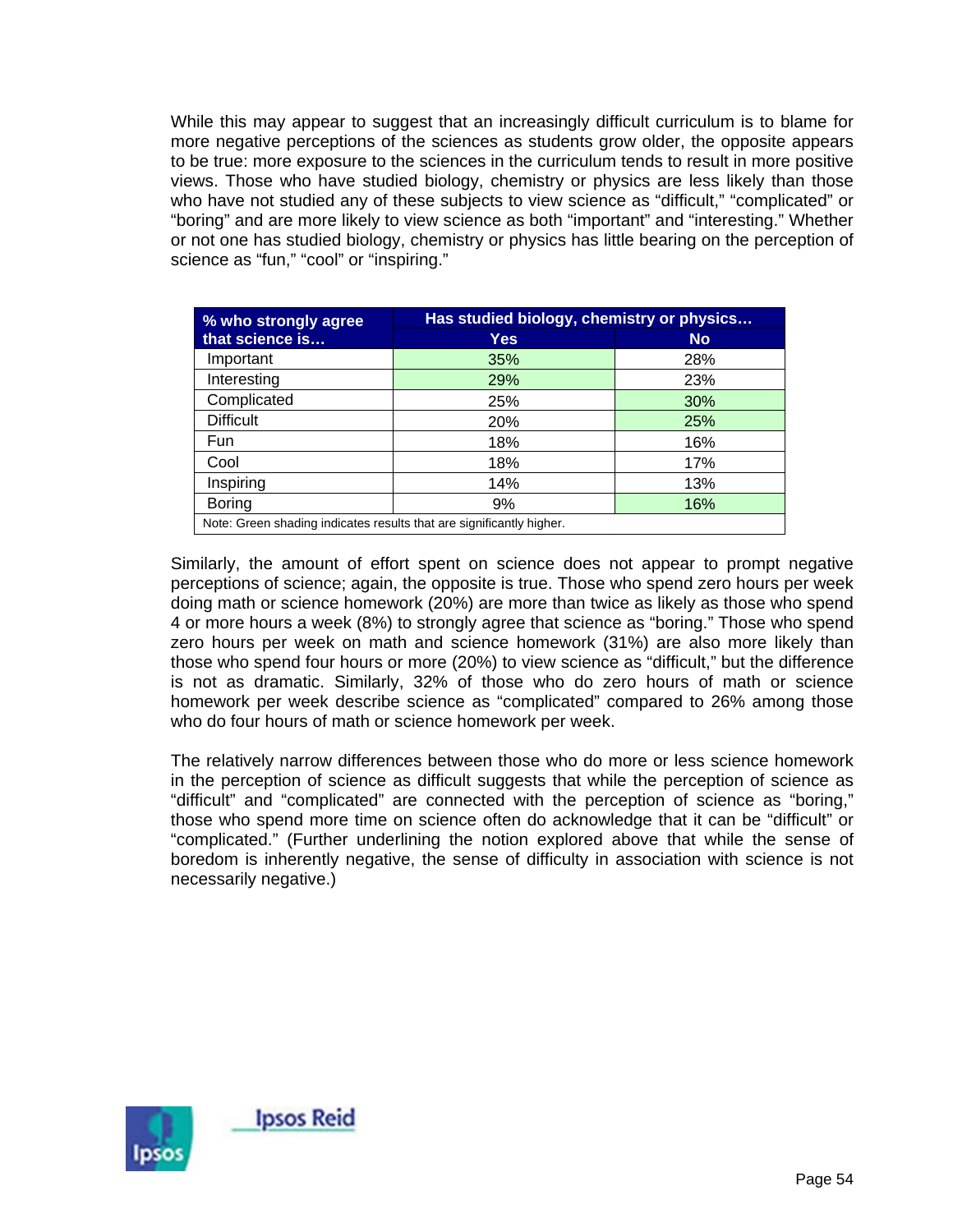Attitudes towards science are largely consistent between the genders, although males are somewhat more likely than females to view science as "fun" and "cool."

| % who strongly agree that                                               |              |                |  |  |
|-------------------------------------------------------------------------|--------------|----------------|--|--|
| science is                                                              | <b>Males</b> | <b>Females</b> |  |  |
| Important                                                               | 32%          | 34%            |  |  |
| Interesting                                                             | 29%          | 26%            |  |  |
| Complicated                                                             | 25%          | 28%            |  |  |
| <b>Difficult</b>                                                        | 20%          | 23%            |  |  |
| Fun                                                                     | 20%          | 16%            |  |  |
| Cool                                                                    | <b>20%</b>   | 15%            |  |  |
| Inspiring                                                               | 15%          | 13%            |  |  |
| Boring                                                                  | 10%          | 12%            |  |  |
| Note: Green shading indicates results that are significantly<br>higher. |              |                |  |  |

While there are few differences among males and females overall, older females (17-18 years) are more likely than older males to view science as "complicated," "difficult," and "boring." They also become more likely to view science as "important." At 17 or 18 years of age, males are no longer significantly more likely than females to view science as "fun," or "cool."

| % who strongly agree that                                               | 17-18 year old |                |  |  |
|-------------------------------------------------------------------------|----------------|----------------|--|--|
| science is                                                              | <b>Males</b>   | <b>Females</b> |  |  |
| Important                                                               | 33%            | 38%            |  |  |
| Interesting                                                             | 24%            | 23%            |  |  |
| Complicated                                                             | 31%            | 38%            |  |  |
| <b>Difficult</b>                                                        | 25%            | 31%            |  |  |
| Fun                                                                     | 14%            | 13%            |  |  |
| Cool                                                                    | 16%            | 13%            |  |  |
| Inspiring                                                               | 12%            | 14%            |  |  |
| Boring                                                                  | 10%            | 16%            |  |  |
| Note: Green shading indicates results that are significantly<br>higher. |                |                |  |  |

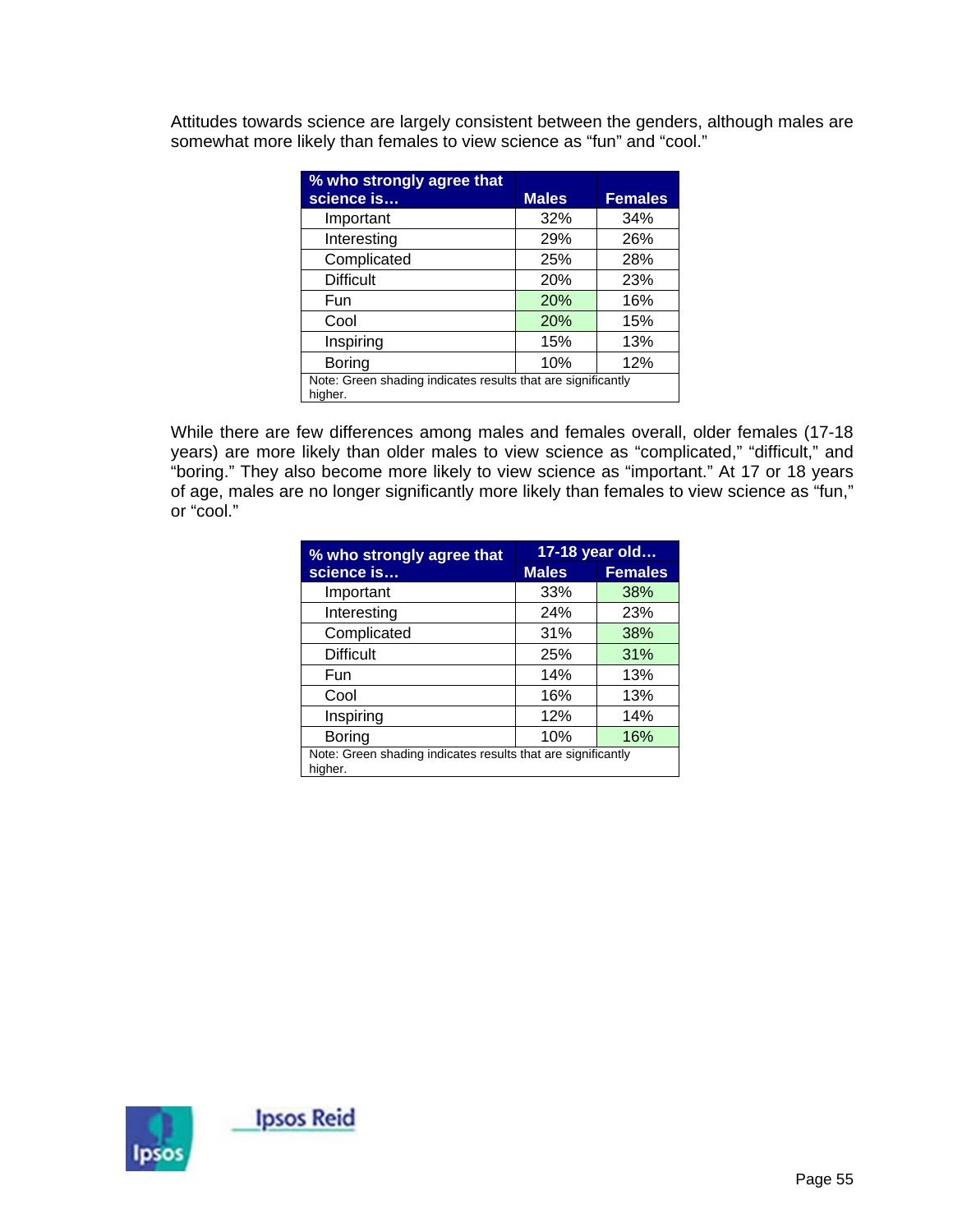### **Interest in science**

When asked to rate the level of interest in science of themselves and others, two in three Canadian youth (68%) say that they, personally, are either very (28%) or fairly interested (40%) in science. Three in ten (31%) say they are either not very (22%) or not at all interested (9%) in science.

Canadian youth are more likely to think their teachers (85%) are interested in science than to say that they themselves are interested. They are less likely to think their father<sup>12</sup>  $(62%)$ , mother<sup>13</sup> (59%), friends (49%) and siblings<sup>14</sup> (45%) are interested in science than to say they themselves are interested.

While similar proportions think their mothers and fathers are at least fairly interested in science, Canadian youth are more likely to say their fathers are *very* interested in science than they are to say that their mothers are very interested (26% compared to 18%). Considering their peers, only five percent describe their friends as *very* interested in science, as compared to their siblings (15%).



<sup>&</sup>lt;sup>12</sup> Tested as "father, or male guardian."<br><sup>13</sup> Tested as "mother, or female guardian."<br><sup>14</sup> Tested as "brothers or sisters."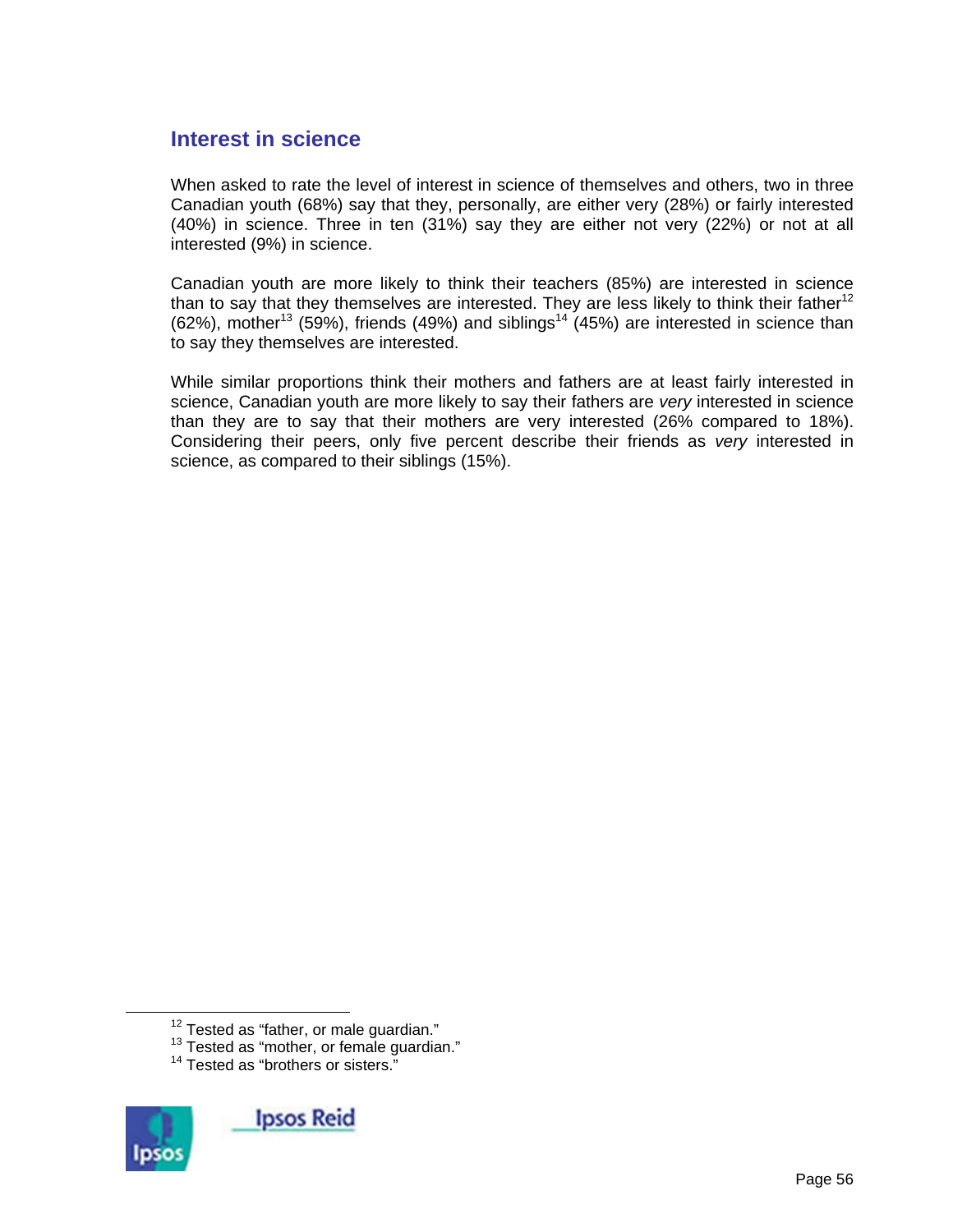## **Levels of interest in science**



Overall, how interested do you think each of the following people are in science?

Base: All respondents n=2,605

\* Indicates responses of "don't know" or "not applicable"

Respondents who indicate that their friends are interested in science are themselves much more likely to be interested in science (87% compared to 68% on average). Similarly, but not to the same extent, respondents who say their mother (79%), father (77%) or siblings (77%) are interested in science are also more likely than average (68%) to express an interest in science themselves.

Those who say their teachers are interested in science are not much more likely than average to say they are interested in science (71%). This apparent lack of influence by teachers is attributable to the fact that among Canadian youth the idea that their teachers are interested in science is nearly universal (85% say their teachers are very or fairly interested in science), whereas the perception that family and friends are interested in science is less common.

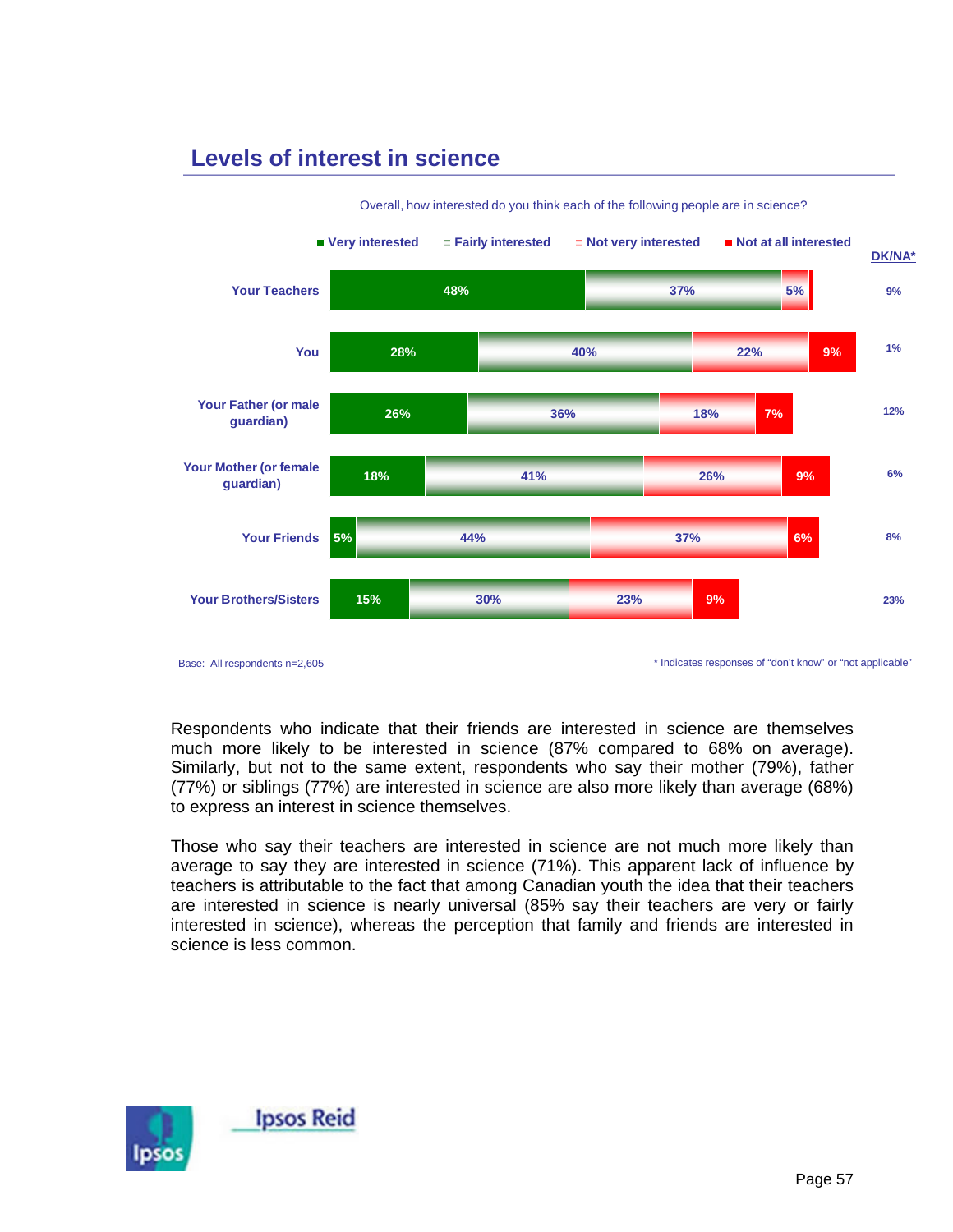Also, unlike family and (in most circumstances) teachers, individuals generally choose their friends. It is therefore not surprising to find a strong connection between the two kinds preference: one for science, the other for friends.

| Interest in science among those who say<br>their are also interested in science | <b>Very/Somewhat</b><br>interested in science | <b>Difference from</b><br>average (68%) |
|---------------------------------------------------------------------------------|-----------------------------------------------|-----------------------------------------|
| <b>Friends</b>                                                                  | 87%                                           | $+19$ pts                               |
| Mother                                                                          | 78%                                           | $+11$ pts                               |
| Father                                                                          | 77%                                           | $+10$ pts                               |
| Siblings                                                                        | 76%                                           | $+8$ pts                                |
| <b>Teachers</b>                                                                 | 71%                                           | $+3$ pts                                |

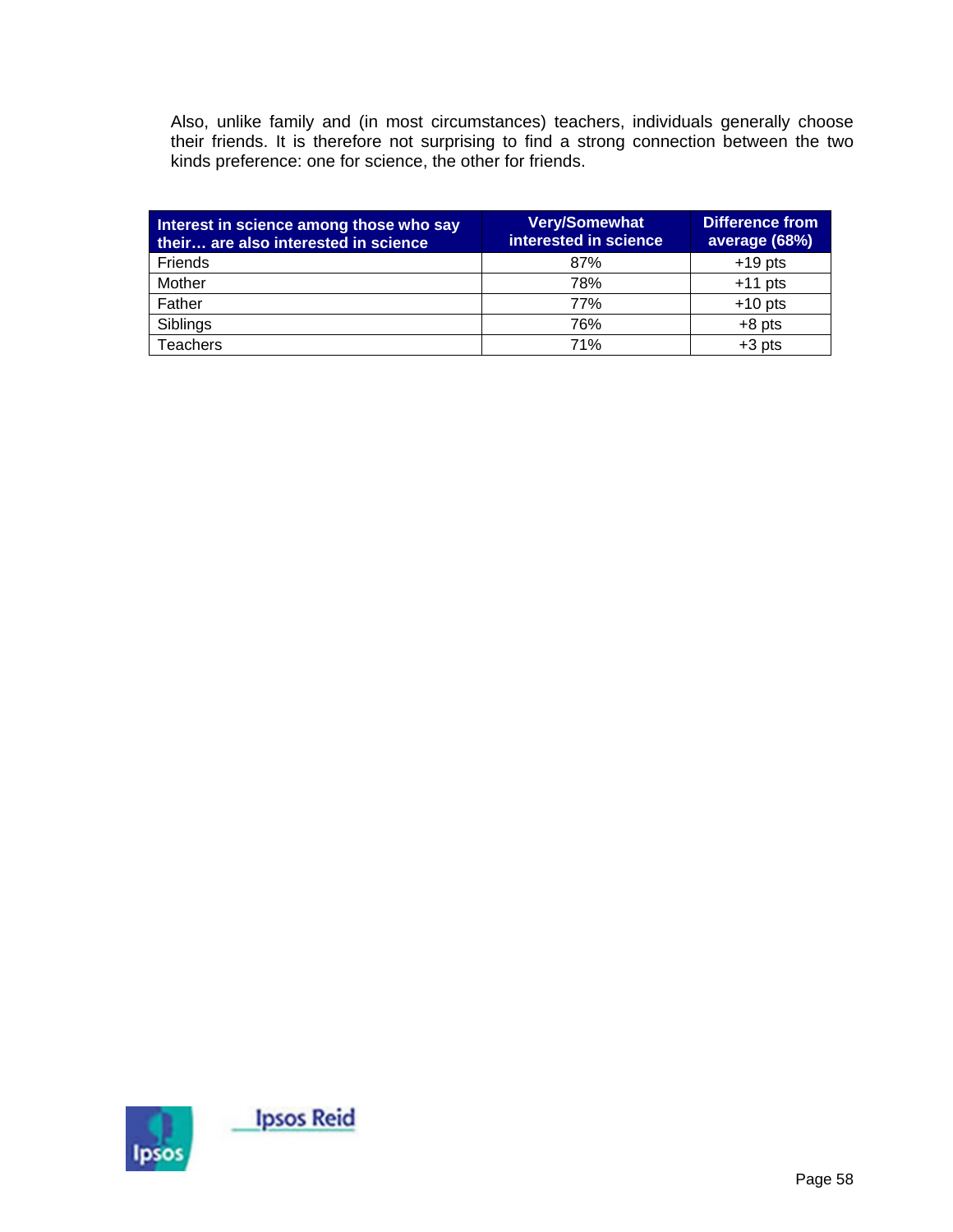While the perception that one's teachers are interested in science may be a given, the sense that their teachers encourage hard work and take time to fully explain things is less common. Those who agree that their teachers take time to fully explain things (75%) are 28 percentage points more likely than those who disagree (47%) to express an interest in science. The sense that teachers praise hard work is also influential (72% of those who agree that their teachers praise their students' efforts express an interest in science compared to 55% among those who disagree, amounting to a difference of 17 percentage points).

# **Personal interest in science by attitudes towards teachers**



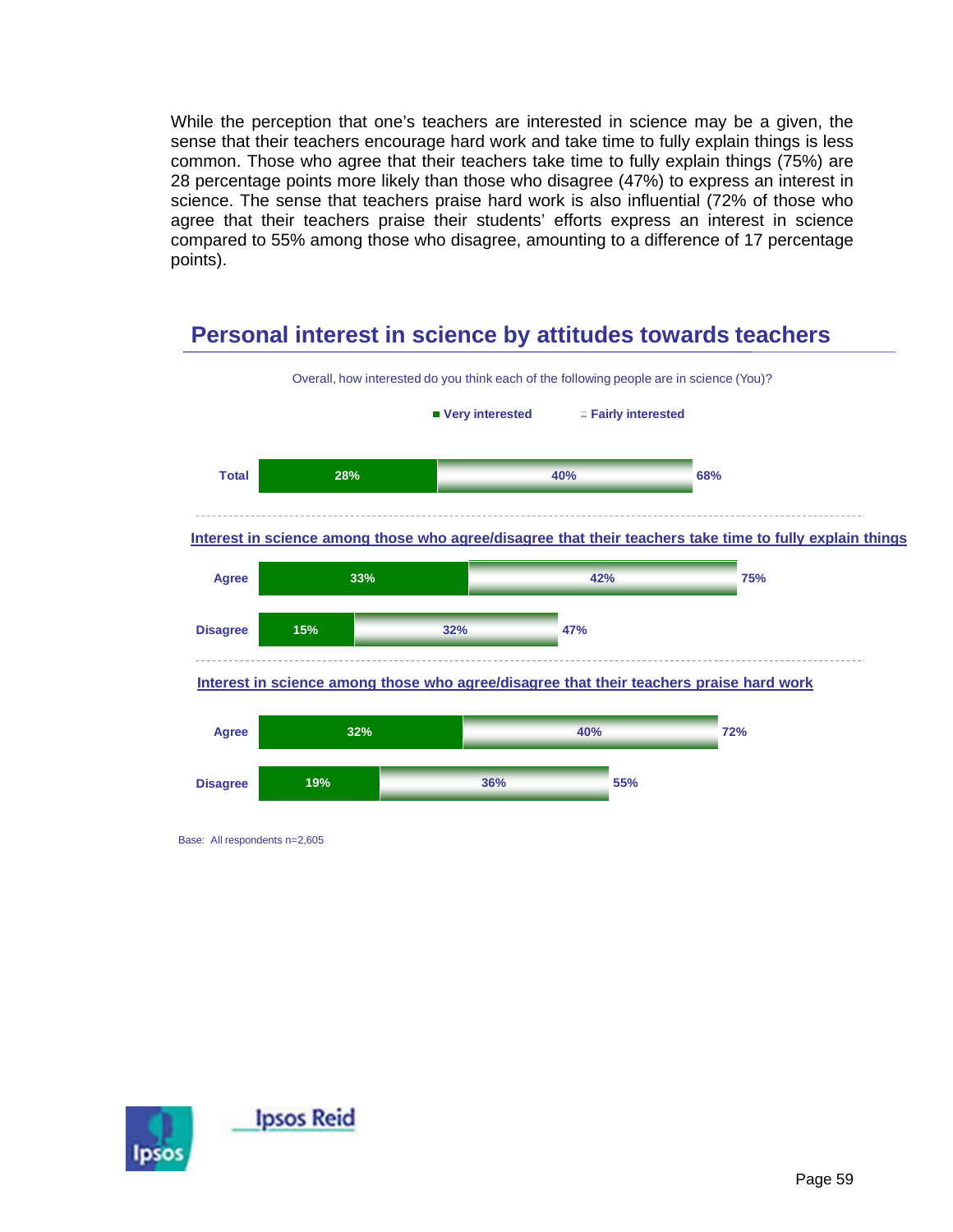The extent to which parents are involved in their children's lives also significantly impacts interest in science. Those whose parents are very involved in a range of developmental activities (72%) are much more interested in science than those whose parents are least involved (51%).



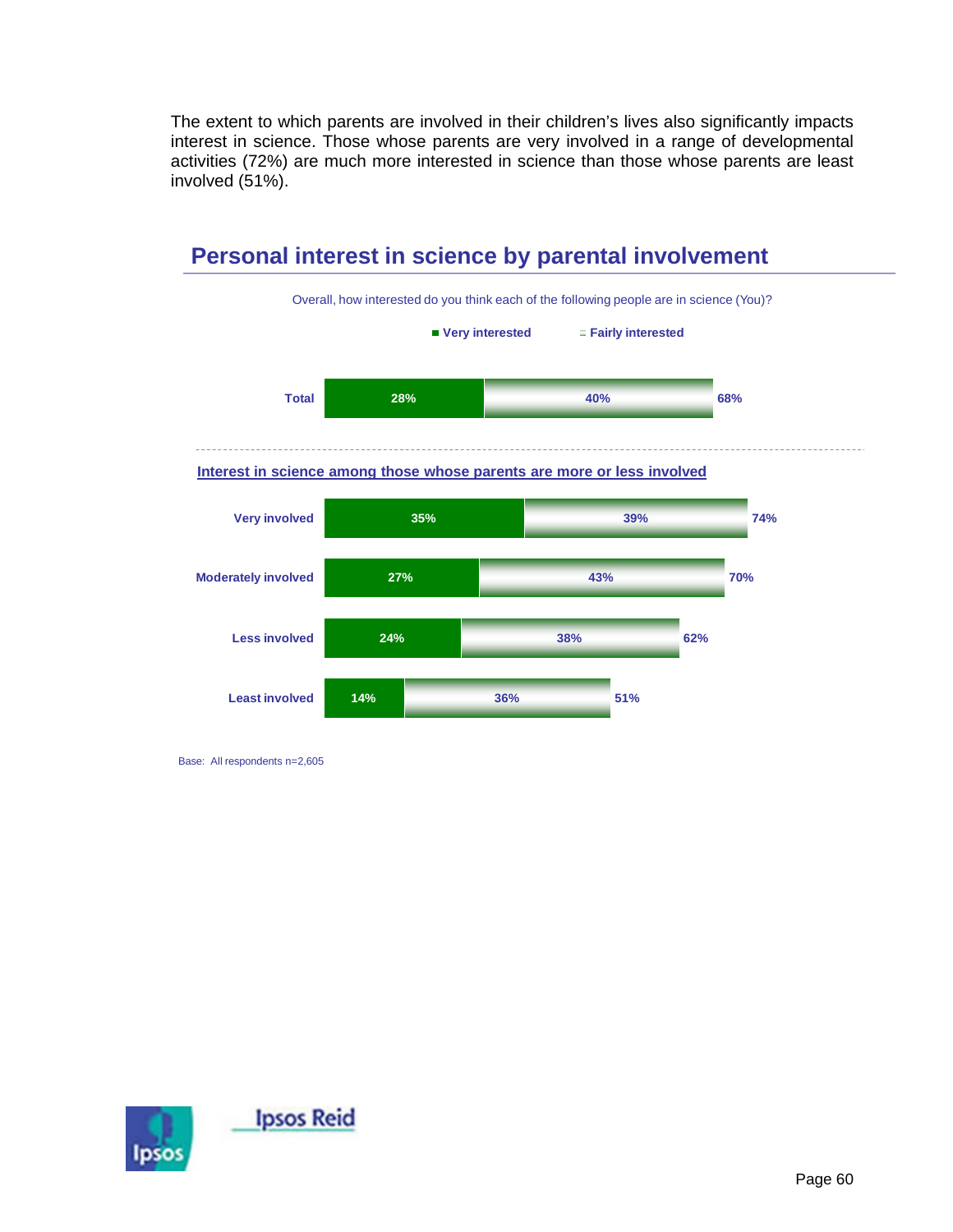#### **Interest in science by region**

Overall interest in science does not vary widely by region. However, it is worth noting that residents of Quebec (31%) and the Atlantic Provinces (32%) are more likely to say they are very interested in science than are residents of British Columbia (22%) and Saskatchewan and Manitoba (22%).

# **Personal interest in science by region**



Base: All respondents n=2,605

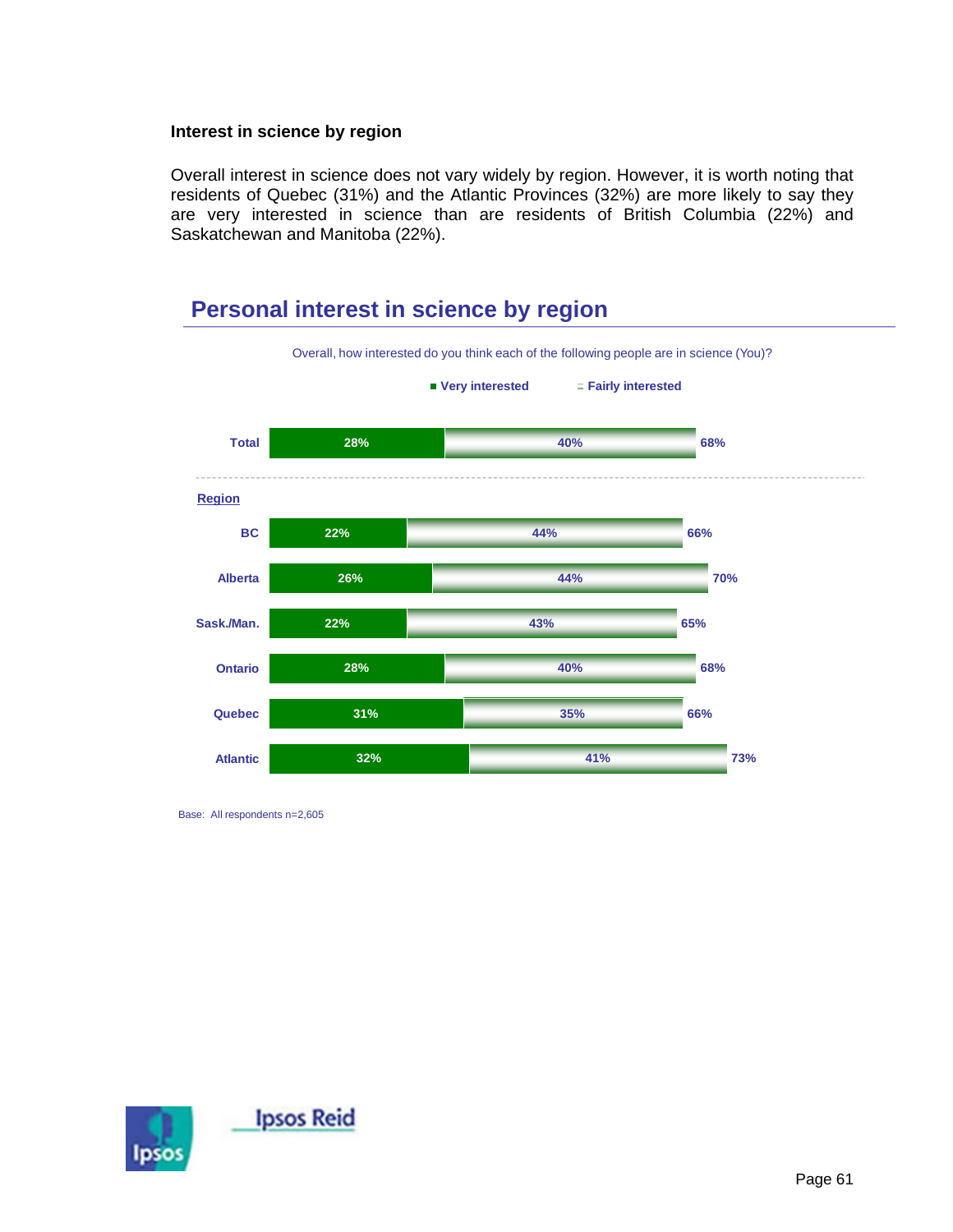#### **Interest in science by age**

As we have seen, younger respondents (12 to 13 years of age) tend to be more positive than older respondents (17 to 18 years of age) with respect to their school experience. It is therefore perhaps not surprising to find that younger respondents (78%) express higher levels of interest in science than do older respondents (58%).

# **Personal interest in science by age**



Base: All respondents n=2,605

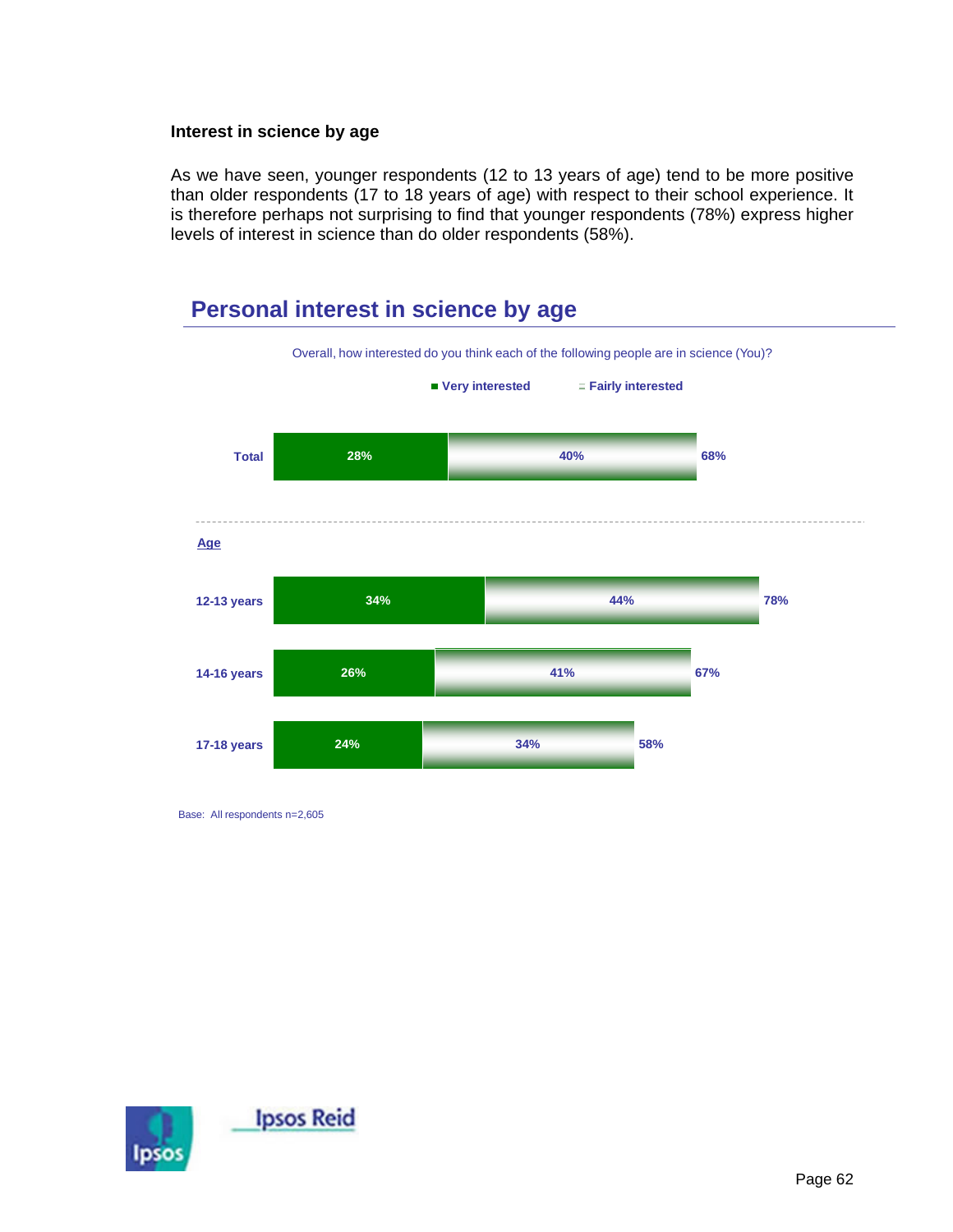#### **Interest in science by gender**

We find little difference between males and females in terms of their overall interest in science. Similar proportions of males (69%) and females (66%) say they are either very or fairly interested in science.

However, when looking at the difference between males and females by cohort, we find that interest in the sciences declines more rapidly among females between the ages of 14 to 16 and 17 to 18 (dropping by 11 points) than it does among males between the same age groups (dropping by 6 points). While the decline in interest in science between the ages of 12 and 13 and 17 and 18 is comparable between the genders (a 20 point decline among males and a 19 point decline among females), this finding suggests that declining interest in science may accelerate among females as they grow older.

#### **28% 39% 27% 24% 28% 25% 24% 40% 42% 41% 37% 47% 42% 31% 68% 81% 67% 61% 75% 67% 56% Total Males 12-13 years Males 14-16 years Males 17-18 years Females 12-13 years Females 14-16 years Females 17-18 years** ■ Very interested **Fairly interested Males** Overall, how interested do you think each of the following people are in science (You)? **Females -6 points -11 points**

## **Personal interest in science by gender and age**

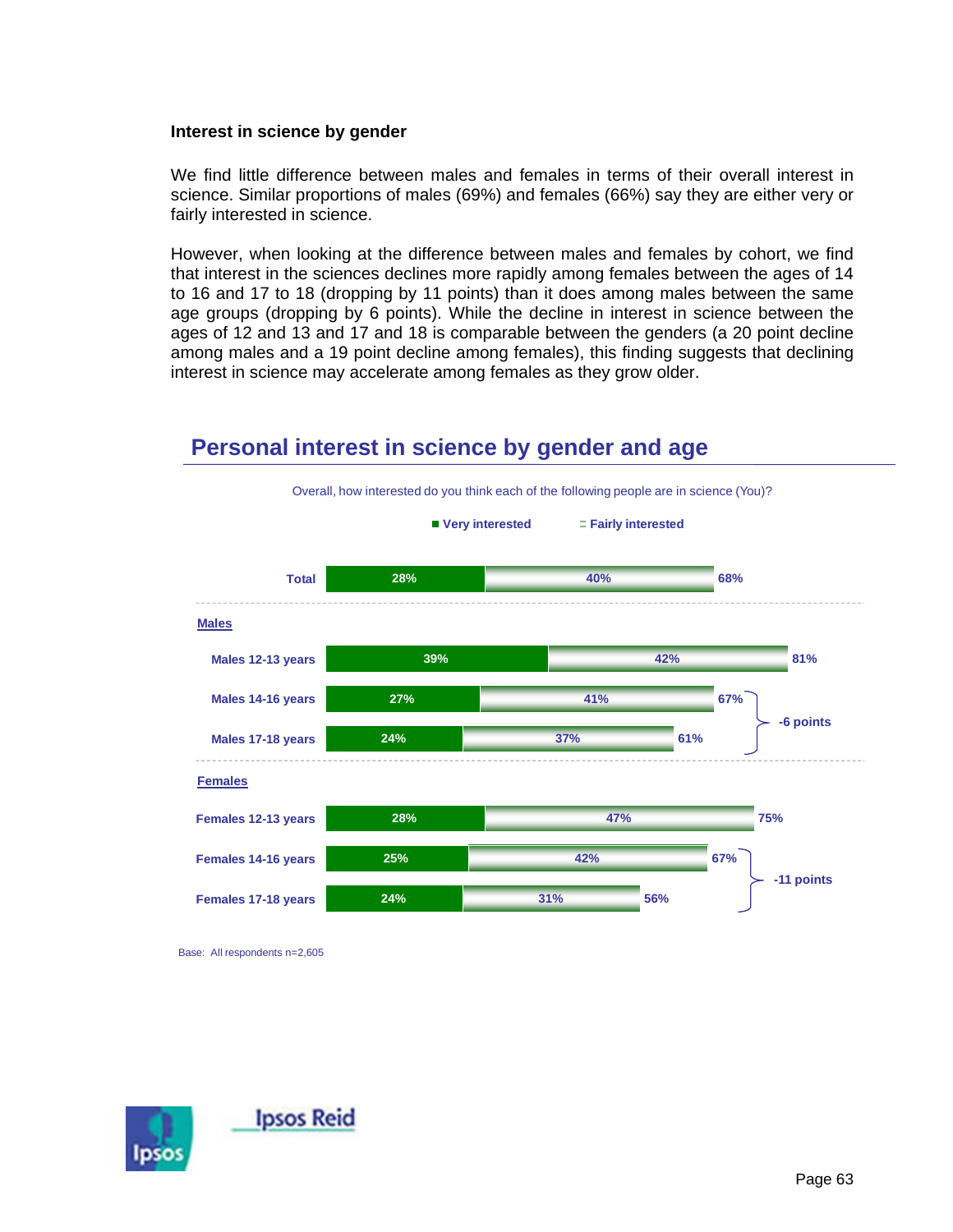### **Interest in science by parents' highest level of education and household income**

Overall interest in science is significantly lower among respondents whose parents have lower levels of education and income than among those whose parents have higher levels of education and income. Between education and income, the parents' level of education appears to be more influential. While there is little difference between lower and higher income respondents in the proportions who are *very* interested in science, respondents who have at least one parent with a university degree (34%) are much more likely than those whose parents have no more than a high school education (23%) or who have some post secondary education (25%) to express an interest in science.

# **Personal interest in science by parents' education and household income**



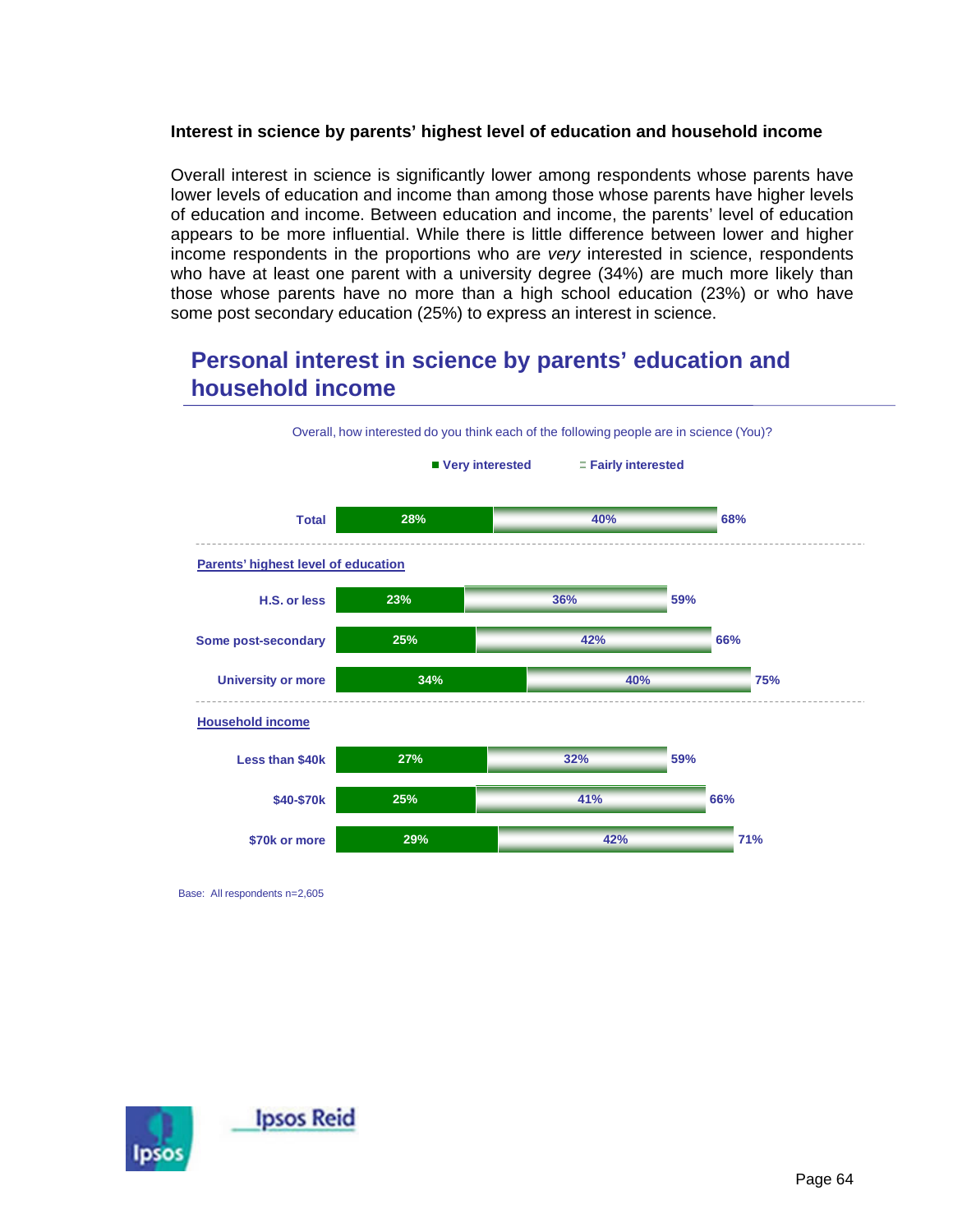### **Interest in science by immigration and ethnicity**

Respondents who say they were not born in Canada (74%) are more likely than those who say they were born in Canada (67%) to express an interest in science. By ethnicity, there is little overall difference between Caucasians (68%) and non-Caucasians (68%) in interest in science. However, East Asians (75%) are notably more likely to express an interest in science, while Aboriginal youth are much less likely to express interest (60%).

## **Personal interest in science by immigration and ethnicity**



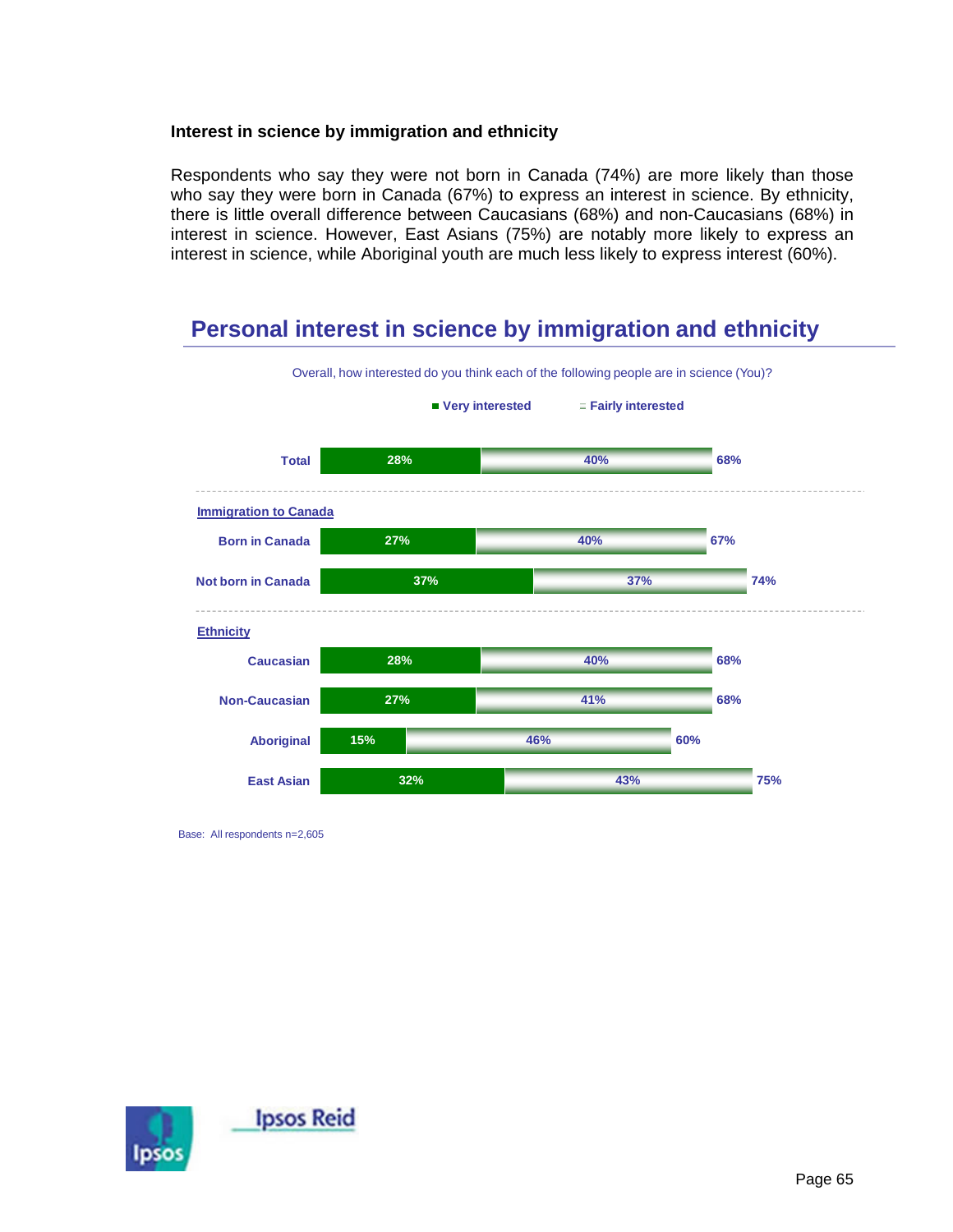#### **Interest in science by household type**

Respondents living with both parents in a single household (69%) or with both parents in separate households (73%) are more likely than those who live in a single parent household (60%) to express an interest in science.



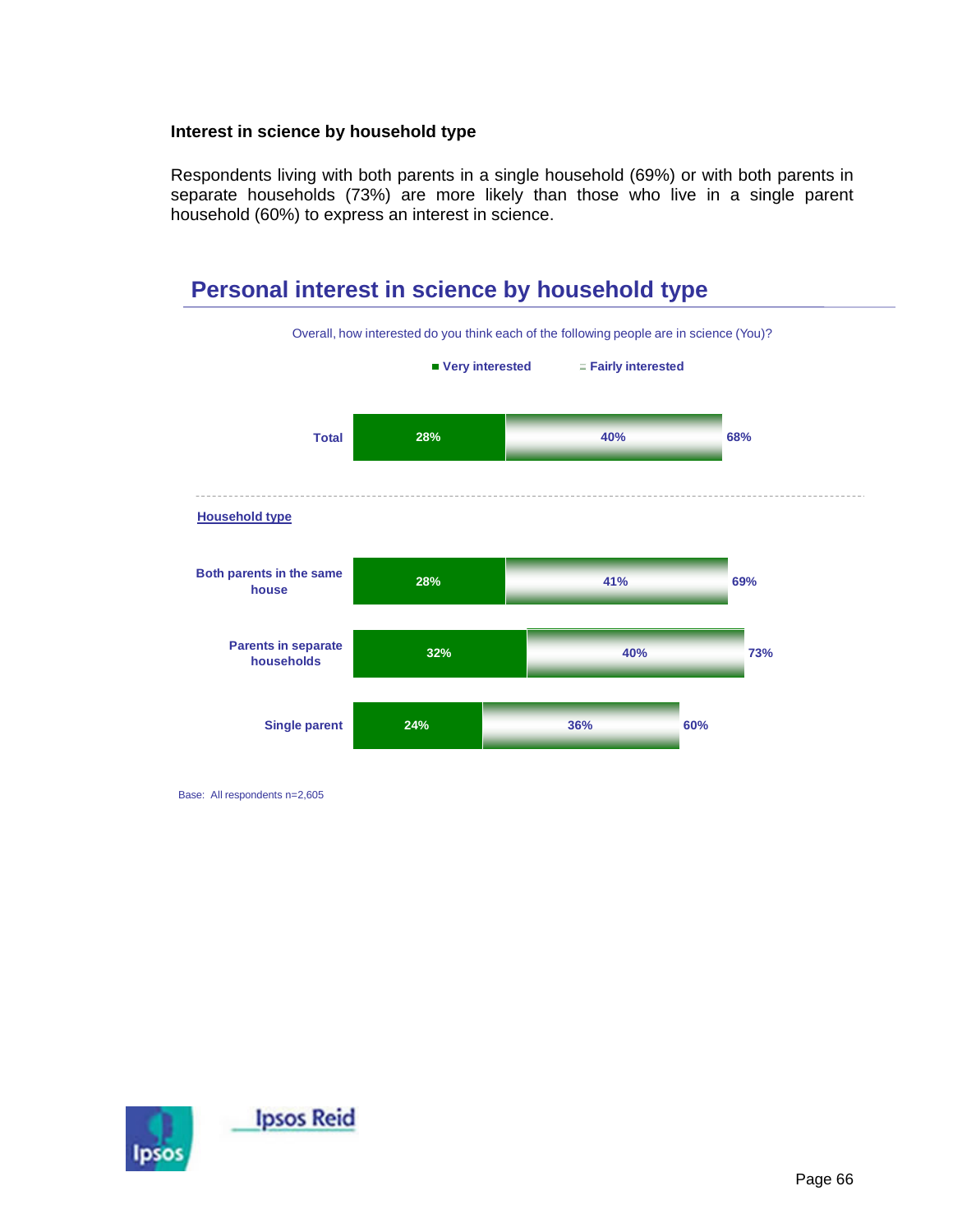#### **Reasons for interest or disinterest in science**

Canadian youth who described themselves as very or fairly interested in science (68%) were asked why they felt this way. These respondents most often say they are interested in science because they enjoy learning about the world or about how things work (36%). One in four say it is because they consider science to be cool, fun or interesting (24%). Just over one in ten say simply that they like science (12%), while others say they like experiments, building things or the hands-on activities associated with science (11%).

### **Reasons for interest in science**



Why do you say that you are [Very/Fairly interested] in science?

Note: Responses under 2% are not included

Base: Respondents who are very/fairly interested n=1,766

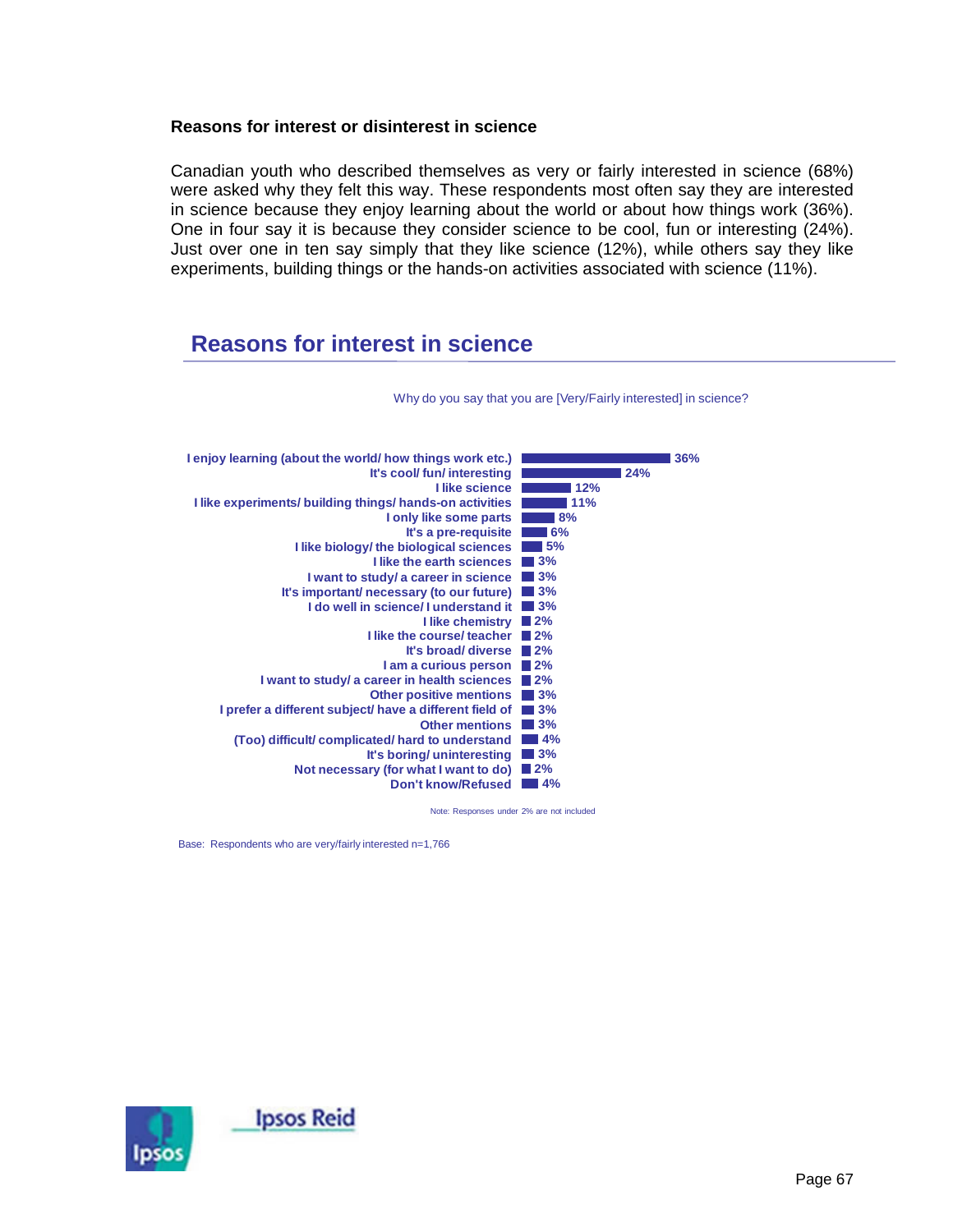Canadian youth who described themselves as not very or not at all interested in science (31%) were asked why they felt this way. Most often these respondents say it is because science is boring or uninteresting (31%), followed by one in four who say science is difficult, complicated or hard to understand (24%). Fewer than one in five say simply that they don't like science (14%), while others say they are uninterested because they prefer other subjects or have other interests (12%) or because they do not see science as necessary for what they plan to do (11%).

## **Reasons for disinterest in science**



Why do you say that you are [Not very/Not at all interested] in science?

Note: Responses under 2% are not included

Base: Respondents who are not very/not at all interested n=801

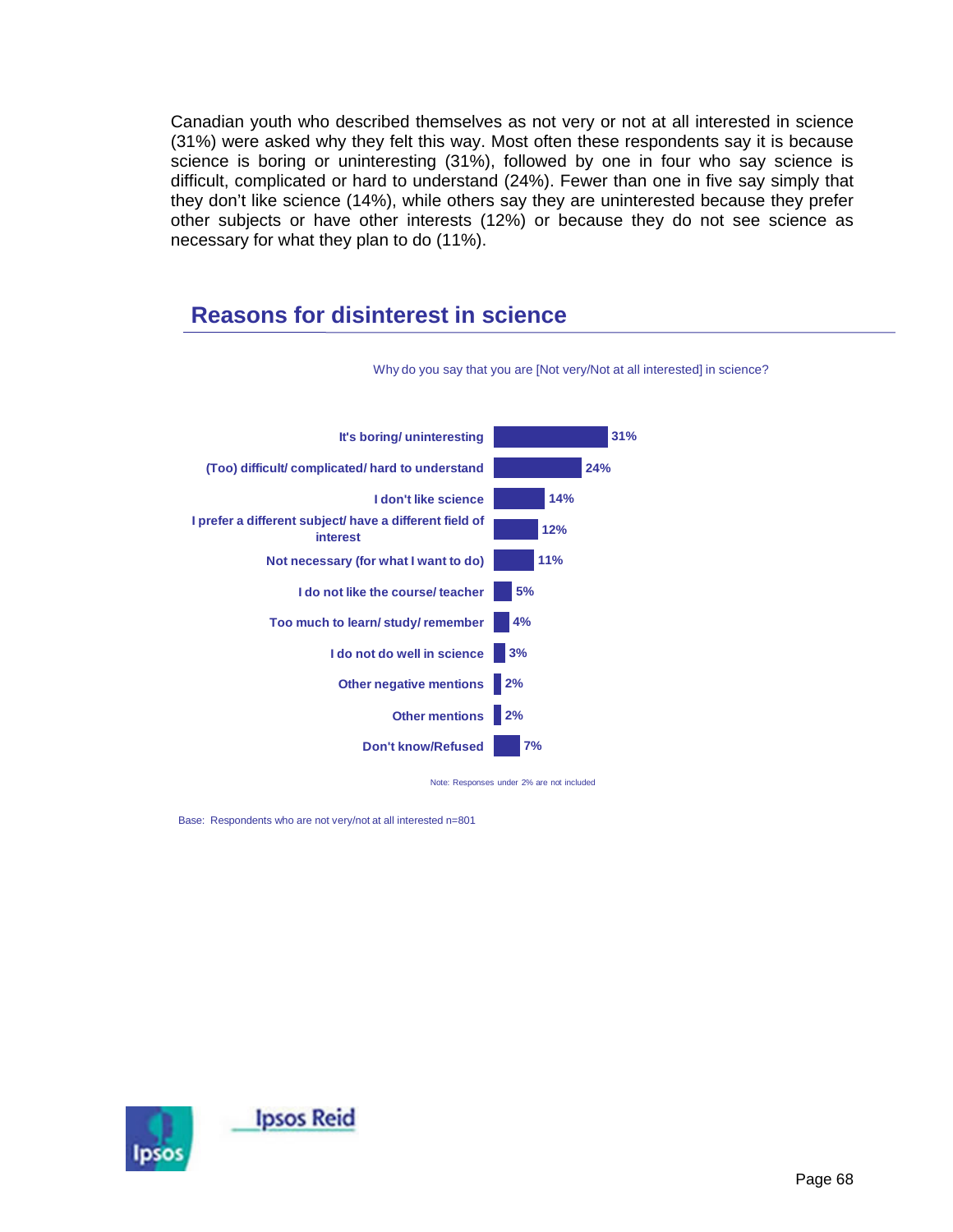#### **Interest in science: now compared to the past**

When asked whether they are more interested, less interested or have about the same interest in science now than in the past, Canadian youth are much more likely to say that they are more interested in science (35%) than to say that they are less interested (9%). The majority of Canadian youth believe that their interest in science is about the same now as it was in the past (57%).

### **Interest in science: now compared to the past**



#### Base: All respondents n=2,605

Those more likely to say they are more interested in science now than in the past include:

- Those aged 12 or 13 (43%) compared to those aged 17 or 18 (26%);
- Those with a household income of more than \$70,000 (38%) compared to those with a household income of less than \$40,000 (30%)
- Those who spend four or more hours on science and math homework (42%) compared to those who spend no time (21%);
- Those who are very interested in science (46%) compared to those who are not (23%);
- Those who got six or more correct answers in scientific literacy (41%) compared to those who got two or less correct (25%);



**Ipsos Reid**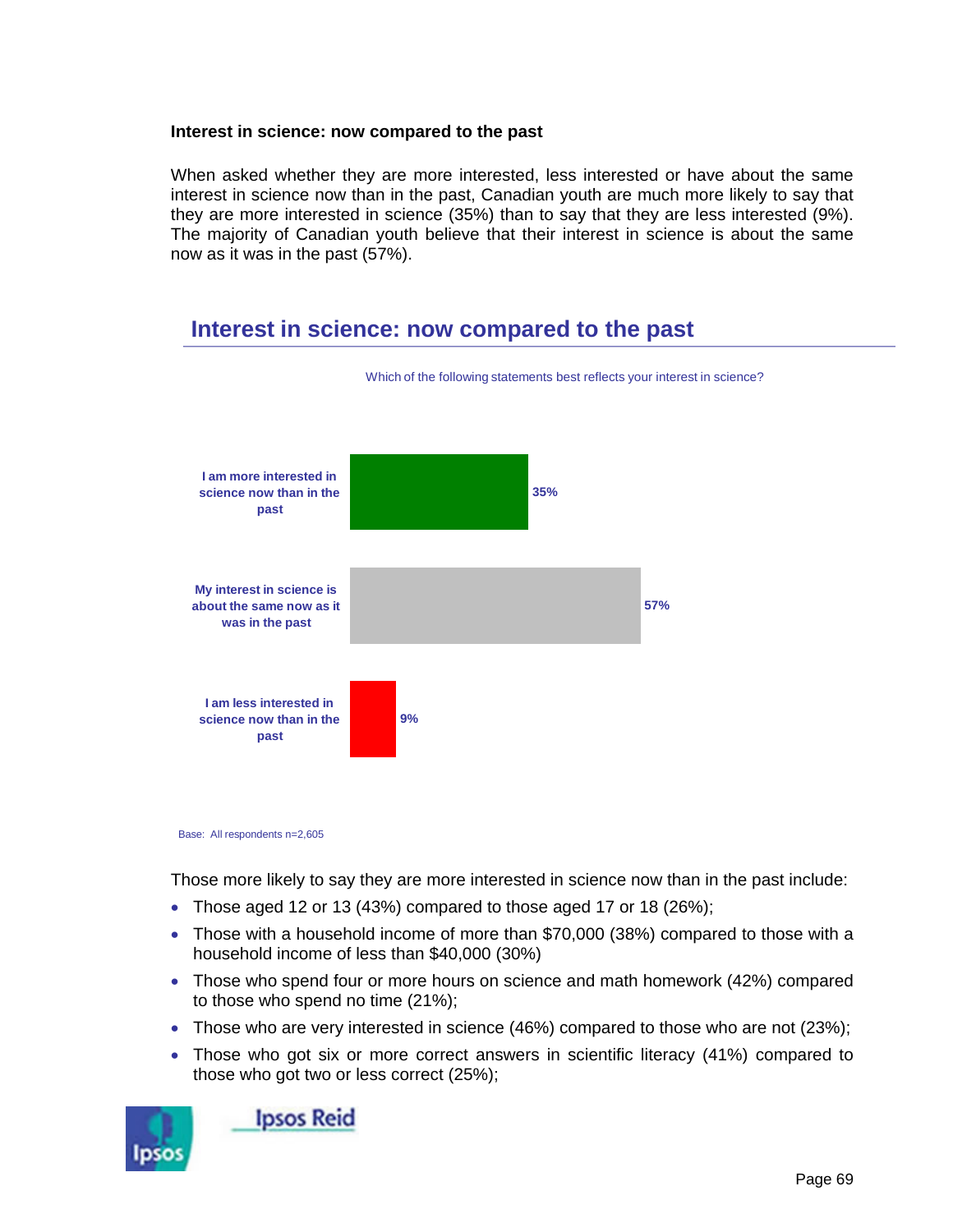- Those whose parents are very involved (41%) compared to those whose parents are least involved (19%);
- Those who say their parents feel it is very important they do well in school (37%) compared to those who say their parents feel it is only fairly important that they do well in school (26%); and,
- Those whose parents feel it is very important to do well in science (46%) compared to those whose parents feel it is not important at all to do well in science (10%).

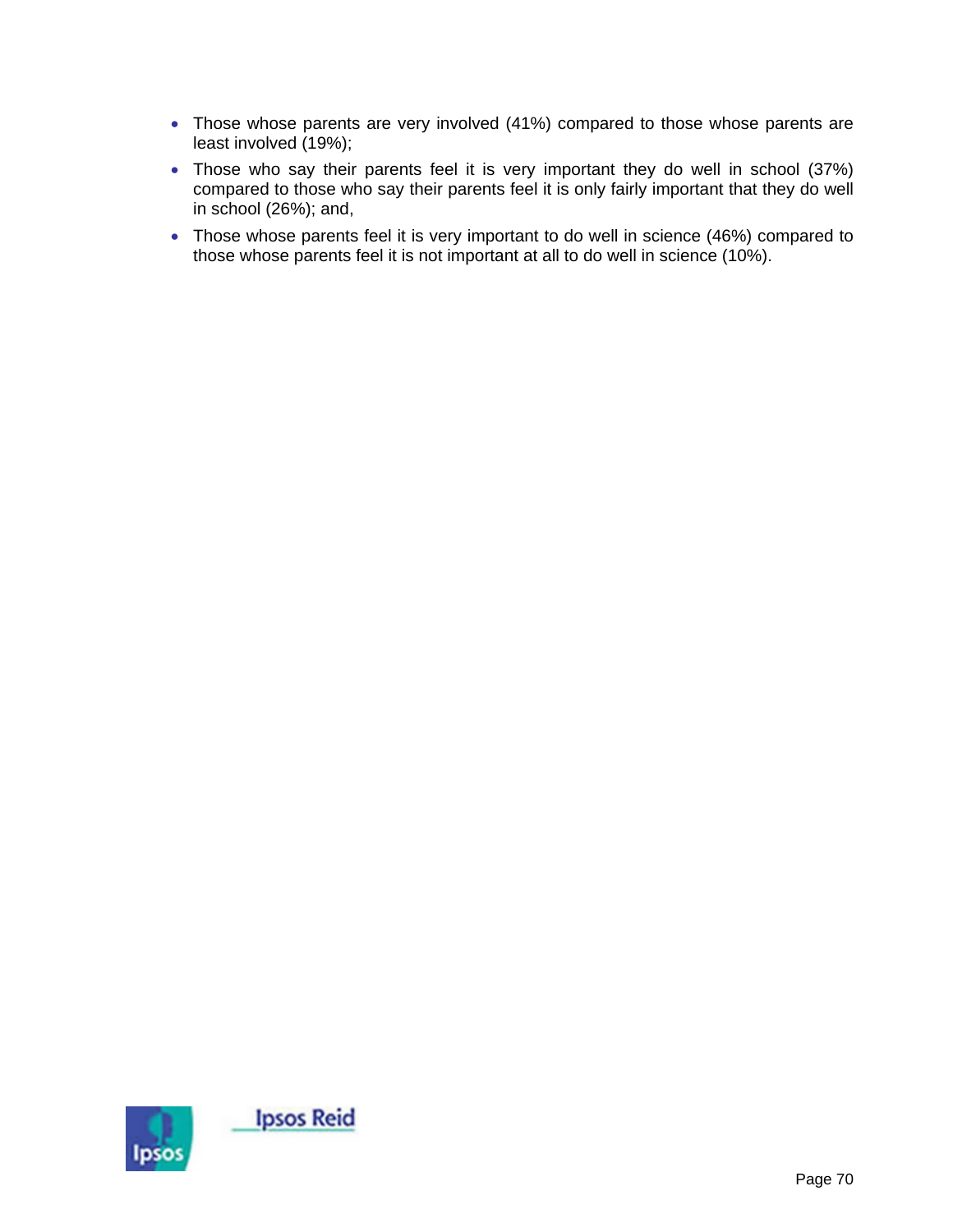### **Importance of understanding science**

Canadian youth were asked how important they consider it to be to have an understanding of science, putting aside their personal interest in science either as a school subject or a future career choice.<sup>15</sup> On this basis, nearly four in five (78%) consider it to be either very (24%) or fairly important (54%) to have an understanding of science. Fewer than one in five (18%) say it is not very (16%) or not at all important (2%) to have an understanding of science.

Leaving aside your interest in science as a school subject or future career, how important do you think it is for you,

## **Importance of understanding science**



Base: All respondents n=2,605

Regionally views are fairly consistent with respect to the importance of understanding science; however, residents of Quebec are significantly less likely to consider an understanding of science to be very important (17%).

 $15$  This question was asked after participants were provided several different quotes describing science.

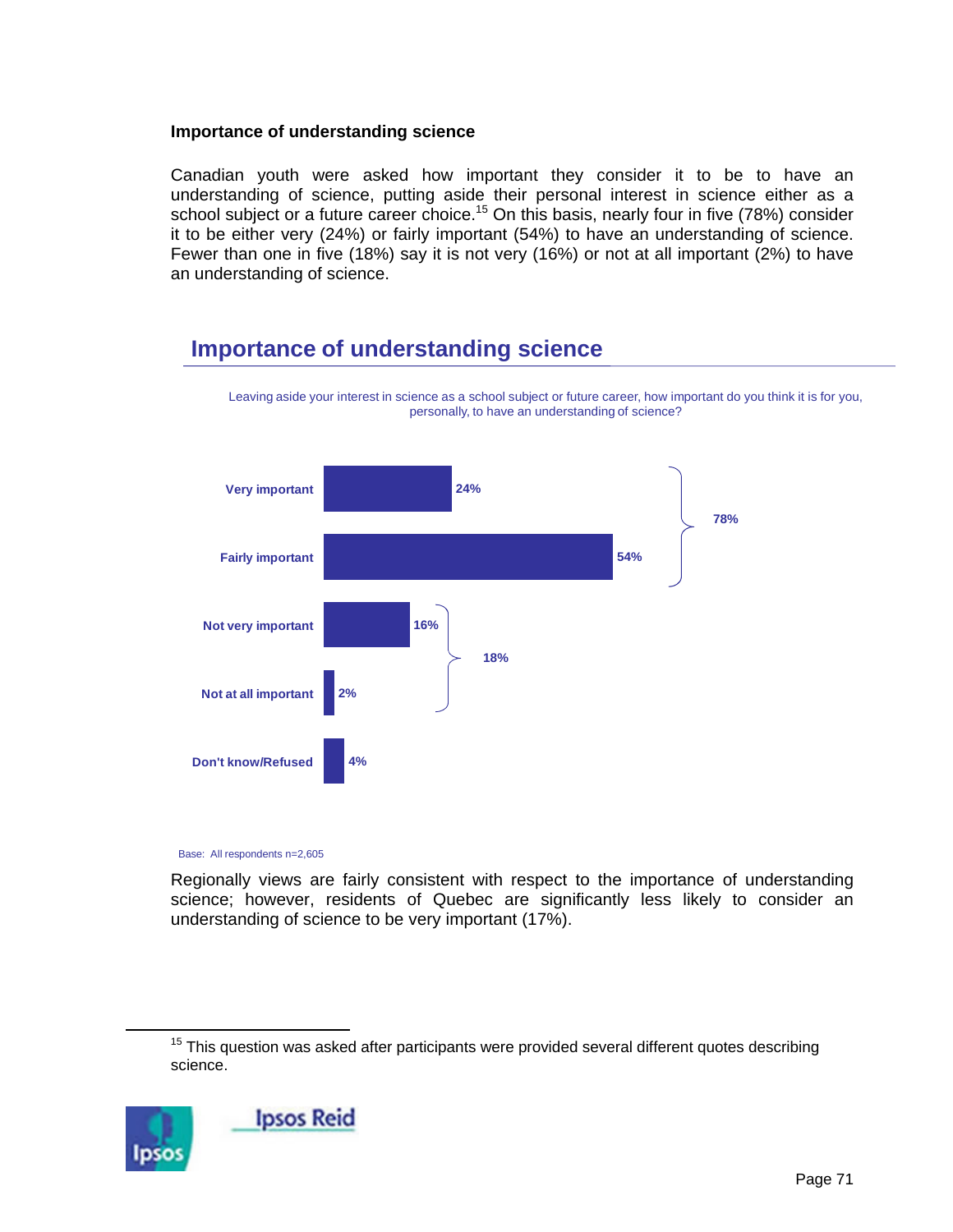Among the other demographic subgroups, those more likely to consider it to be very important to have an understanding of science include:

- Those aged 12 or 13 (28%) compared to those aged 17 or 18 (19%);
- Those who were not born in Canada (38%) compared to those who were 24%)
- Non-Caucasian youth (35%) compared to Caucasian youth (23%);
- Those with at least one university-educated parent (34%) compared to those whose parents have no more than a high school education (17%);
- Those who spend four or more hours on science and math homework per week (32%) compared to those who spend zero hours (14%);
- Those who are very interested in science (34%) compared to those who are not (14%);
- Those whose parents are very involved (34%) compared to those whose parents are least involved (16%);
- Those who say their parents feel it is very important they do well in school (28%) compared to those who say their parents feel it is only fairly important they do well in school (10%); and,
- Those who say their parents feel it is very important they do well in science (41%) compared to those who say their parents feel it is not important at all to do well in science (4%).

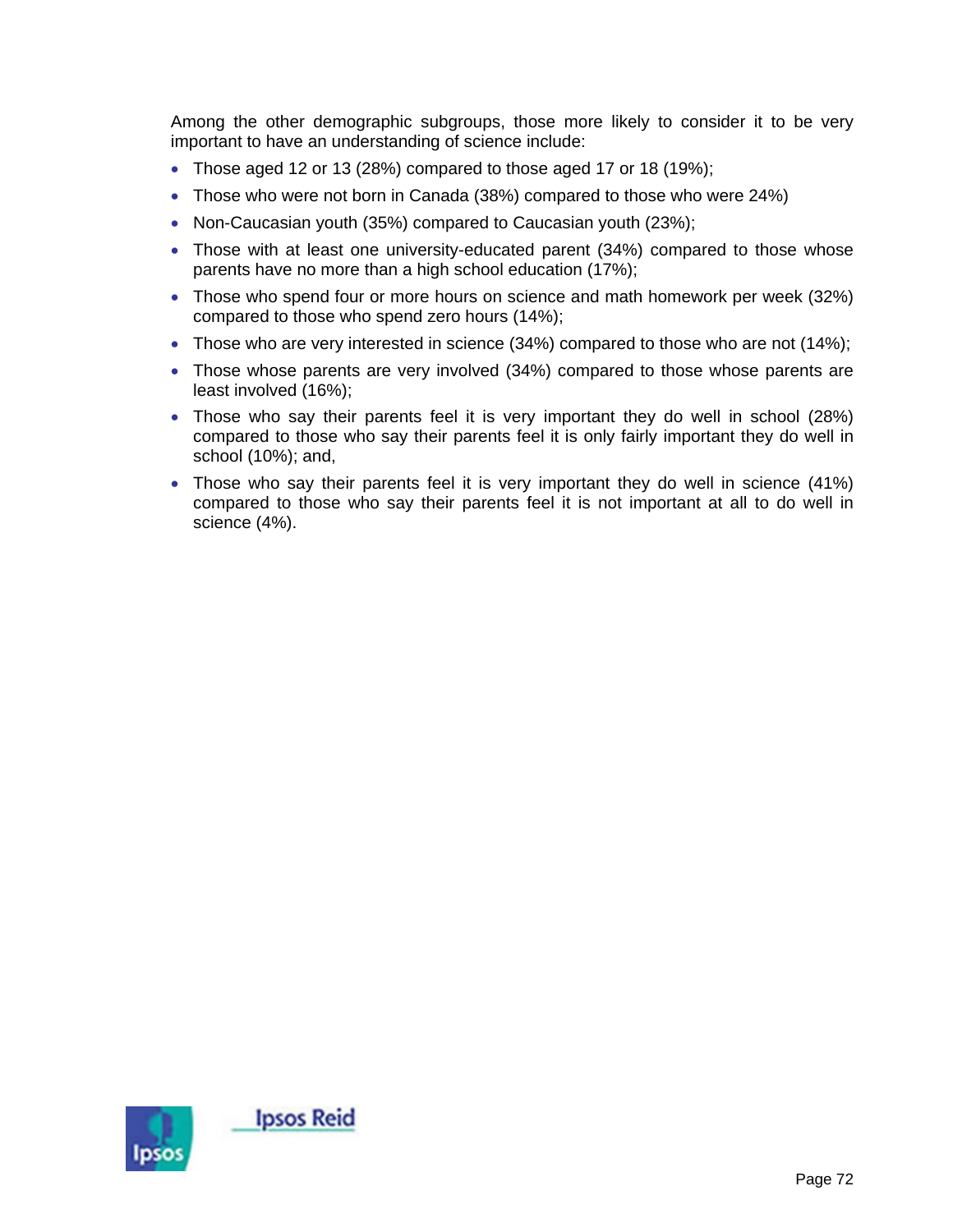## **Exposure to and interest in aspects of the curriculum**

### **Experience studying various subjects**

When asked whether they had ever studied a variety of subjects commonly taught in school, nearly all respondents say they had studied mathematics (99%) and physical education (99%). Over nine in ten also say they had studied history (94%) and geography (93%), while just fewer than nine in ten say they had studied languages (88%) or art (88%).

Considering scientific courses, three in four say they have studied environmental sciences (76%), while three in five say they have studied biology (60%). Fewer than half say they have studied chemistry (48%) or physics (40%).



## **Experience studying various subjects**

Base: All respondents n=2,605

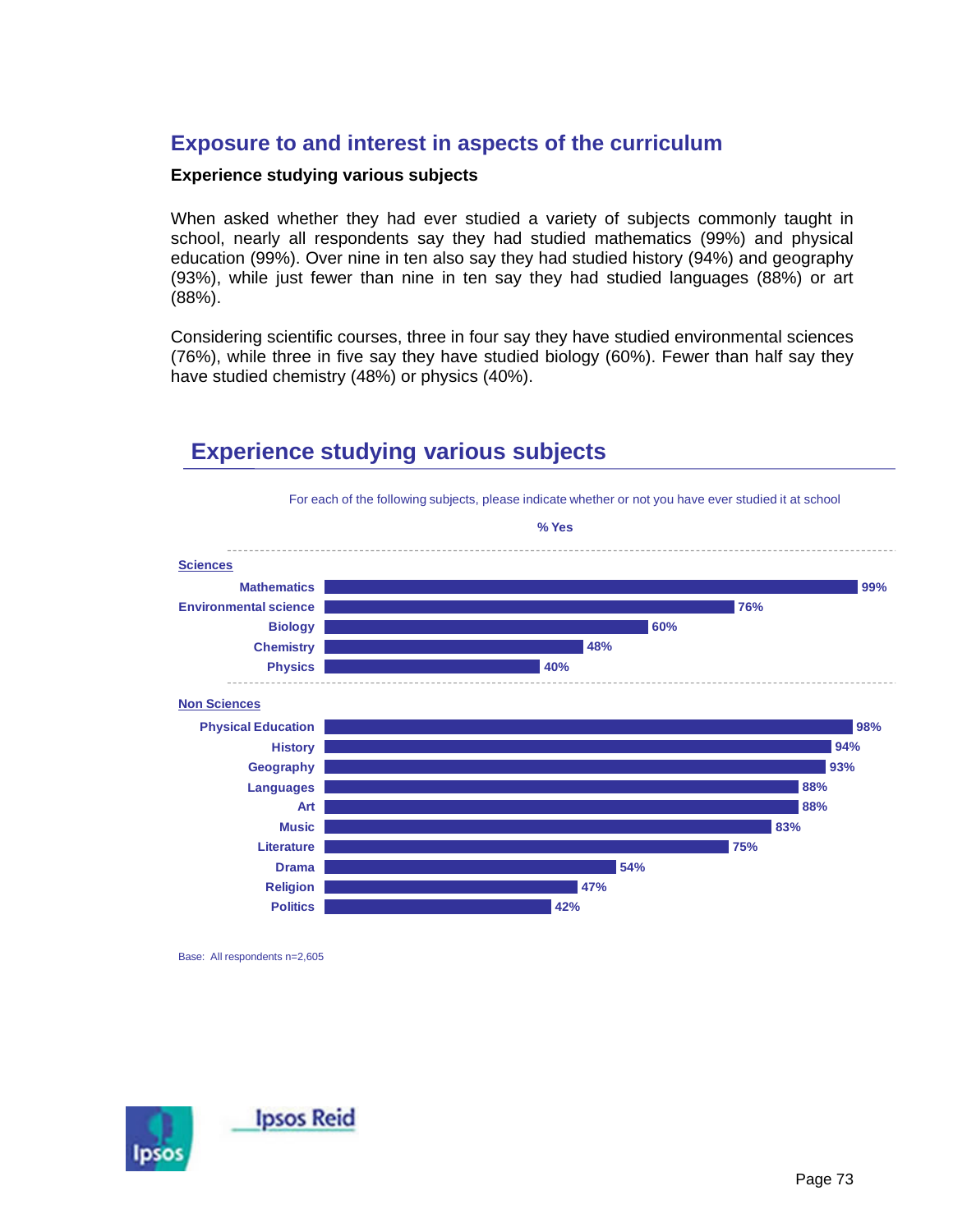The study of mathematics remains constant (and nearly universal) among each of the three age groups. The study of environmental science is somewhat higher among those 12 to 13 years of age than among older respondents.<sup>16</sup> Meanwhile, the proportions who have studied biology, chemistry and physics increase as respondents grow older.



# **Study of scientific subjects by age**

Base: All respondents n=2,605

Those more likely to say they have studied biology include:

- Those with a household income of more than \$70,000 (64%) compared to those with a household income of less than \$40,000 (51%);
- Caucasian youth (61%) compared to Aboriginal youth (49%); and,
- Those with at least one university-educated parent (66%) compared to those whose parents have no more than high school education (53%).

 $16$  There appear to be introductory science courses within the grades 7 and 8 curricula in several provinces that may be construed as "environmental science" by the respondents. For example, British Columbia identifies among the goals of its grade eight science curriculum that students, "develop an understanding of the nature of science and technology, of the relationships between science and technology, and of the social and environmental contexts of science and technology."

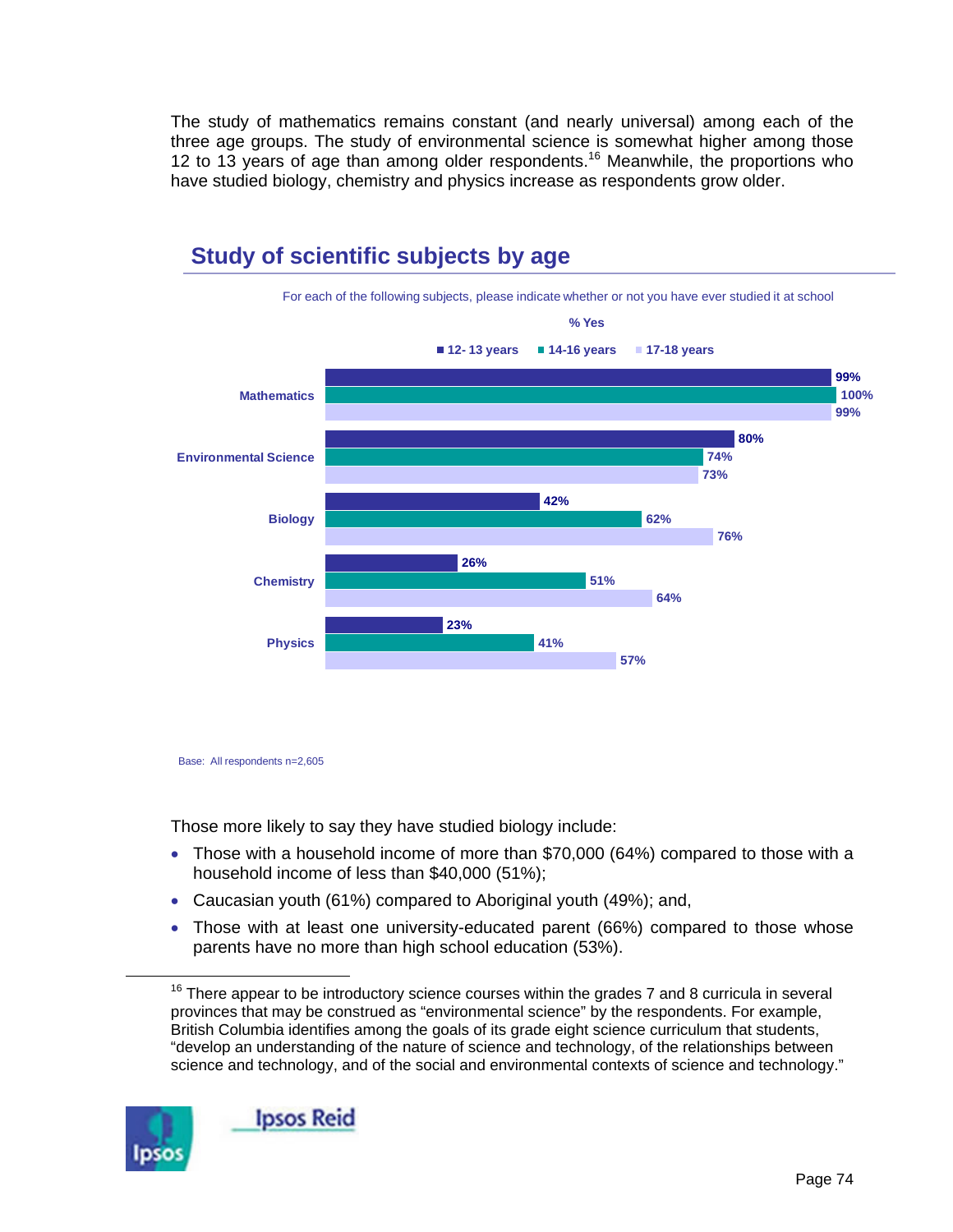Those more likely to say they have studied chemistry include:

- Residents of Alberta (63%) compared to Quebec (36%);
- Those with a household income of more than \$70,000 (52%) compared to those with a household income of less than \$40,000 (38%);
- Those who were not born in Canada (61%) compared to those who were (47%);
- Those with at least one university-educated parent (54%) compared to those whose parents have no more than high school education (42%);
- Those living with both parents in the same household (50%) compared to those with a single parent (42%);

Those more likely to say they have studied physics include:

- Residents of Alberta (45%) compared to the Atlantic Provinces (29%);
- Those aged 17 or 18 (57%) compared to those aged 12 or 13 (23%);
- Those who were not born in Canada (53%) compared to those who were (40%);
- Caucasian youth (40%) compared to Aboriginal youth (29%); and,
- Those with at least one university-educated parent (47%) compared to those whose parents have no more than high school education (38%).

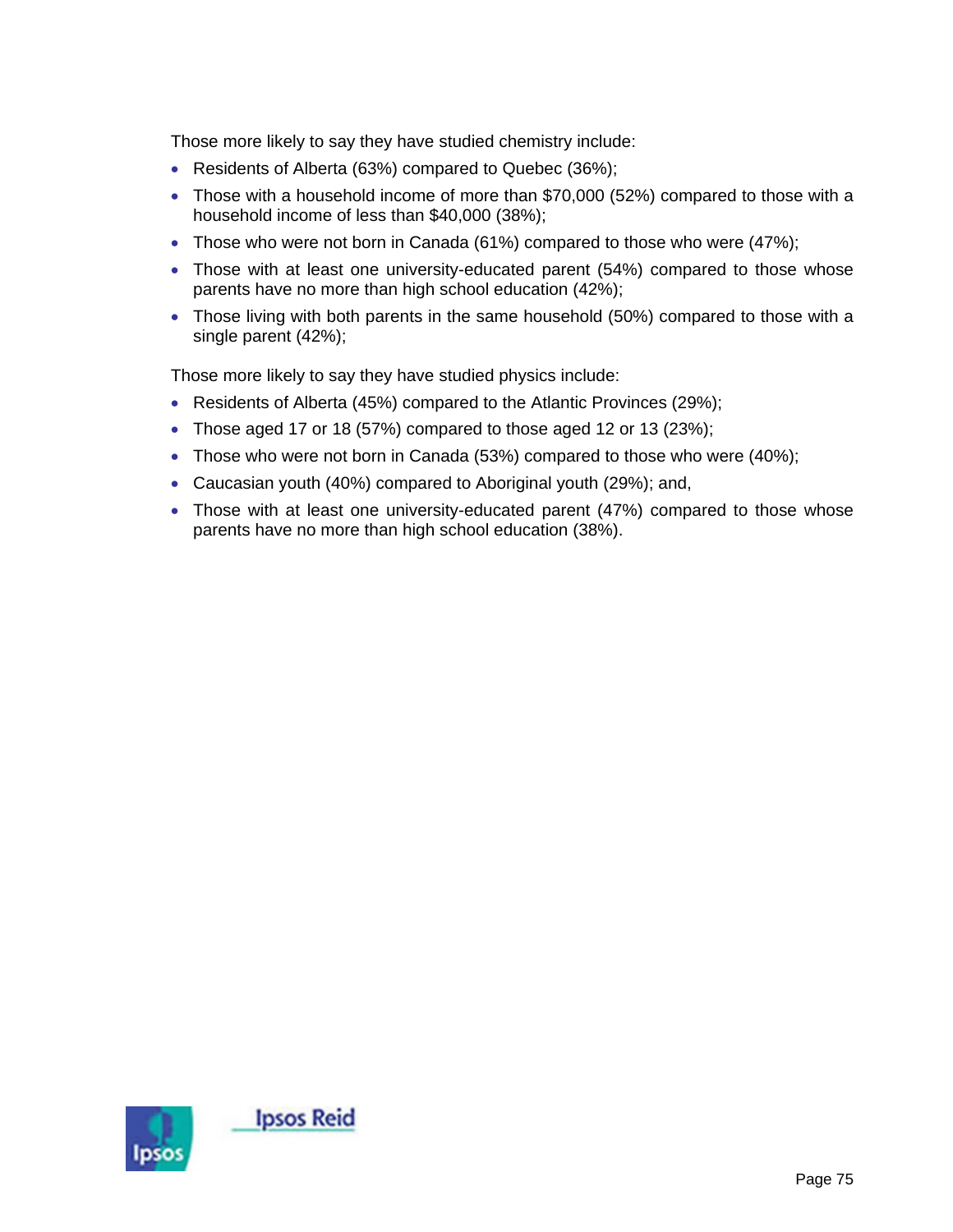### **Interest in scientific versus non-scientific subjects**

Canadian youth were asked to rate their interest in a variety of subjects commonly taught at school on a scale of zero to 10, where zero means not at all interested and 10 means very interested. Of the 15 different subjects tested, five were related to science: mathematics, environmental science, biology, chemistry and physics.

Based on an average of interest in the five scientific subjects tested, over one in three (36%) are either very (14%) or somewhat interested (22%) in these subjects. One in three (29%) express neutral views, while one in four (26%) indicate that they are not very (11%) or not at all interested (15%). About one in ten (9%) say they don't know whether or not they are interested (which is not surprising in light of the fact that many younger students have not yet studied the science subjects tested and have therefore not formed an opinion).

The average expression of interest in the 10 non-scientific subjects tested (37%) is similar to interest in the scientific subjects (36%). Disinterest in non-scientific subjects (32% not very or not at all interested) is somewhat higher than disinterest in scientific courses (26%). This may be explained by the lower proportion (2%) who say don't know when asked to rate their interest in non-scientific courses (consistent with the fact that fewer respondents say they have not studied these courses in the past).

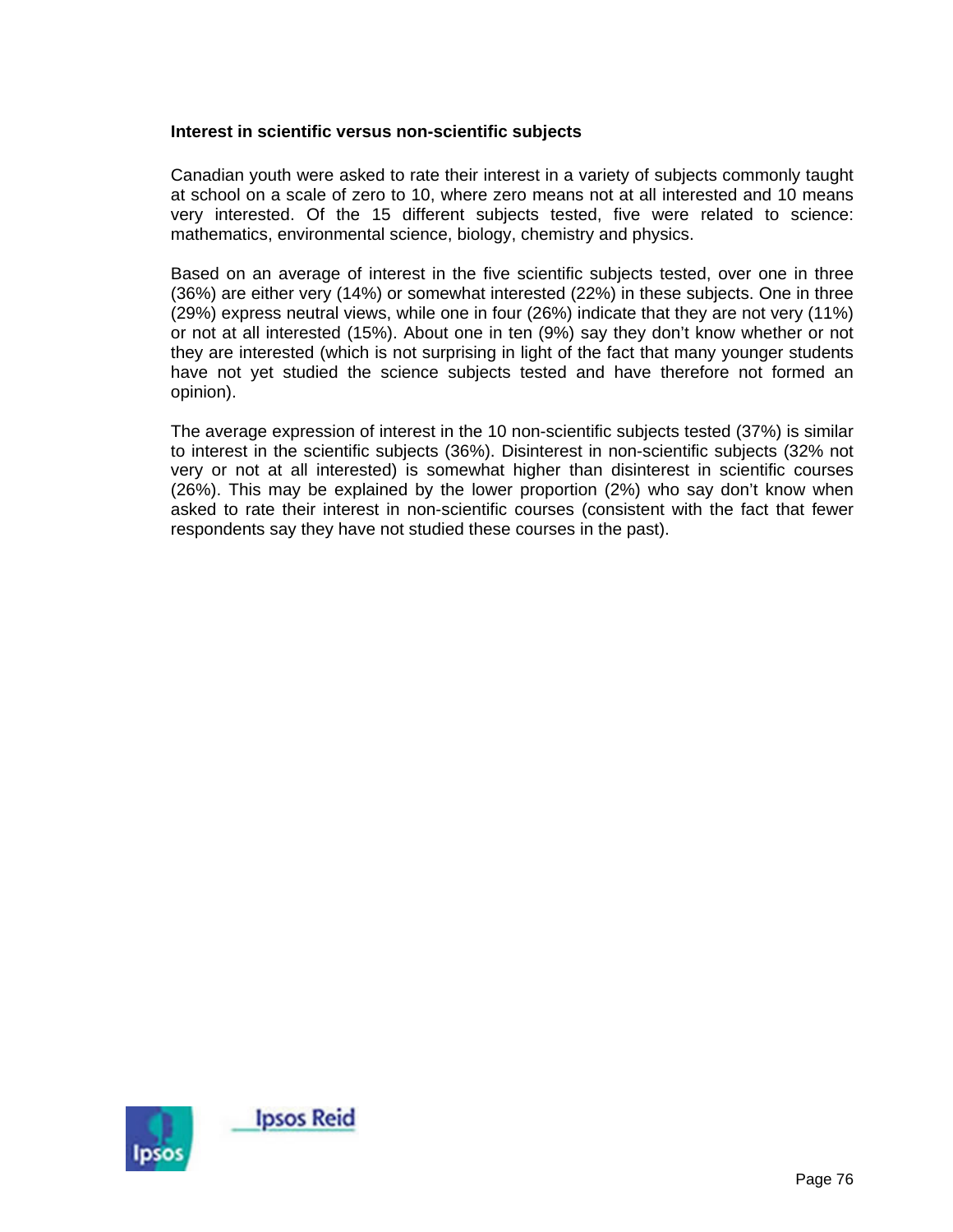## **Interest in science versus non-science subjects**

Please indicate your level of interest in each of the following subjects at school, using a scale of 0 to 10, where 0 means not at all interested and 10 means very interested: Please answer with respect to each subject, even if you have never actually studied it at school. **Measures average level of interest across the tested subjects**

#### **Very interested (9,10)**  $\equiv$  Somewhat interested (7,8) **Neutral (4,5,6)**  $\equiv$  Not very interested (2, 3) **Not at all interested (0,1)**

| <b>Science subjects</b> | 14% | 22% | 29% | 11% | 15% | Don't know:<br>9% |
|-------------------------|-----|-----|-----|-----|-----|-------------------|
|                         |     |     |     |     |     |                   |

| <b>Non-science subjects</b> | 17% | 20% | 29% | 13% | 19% |
|-----------------------------|-----|-----|-----|-----|-----|
|                             |     |     |     |     |     |

Base: All respondents n=2,605

Numbers may not total to 100% due to don't know responses.

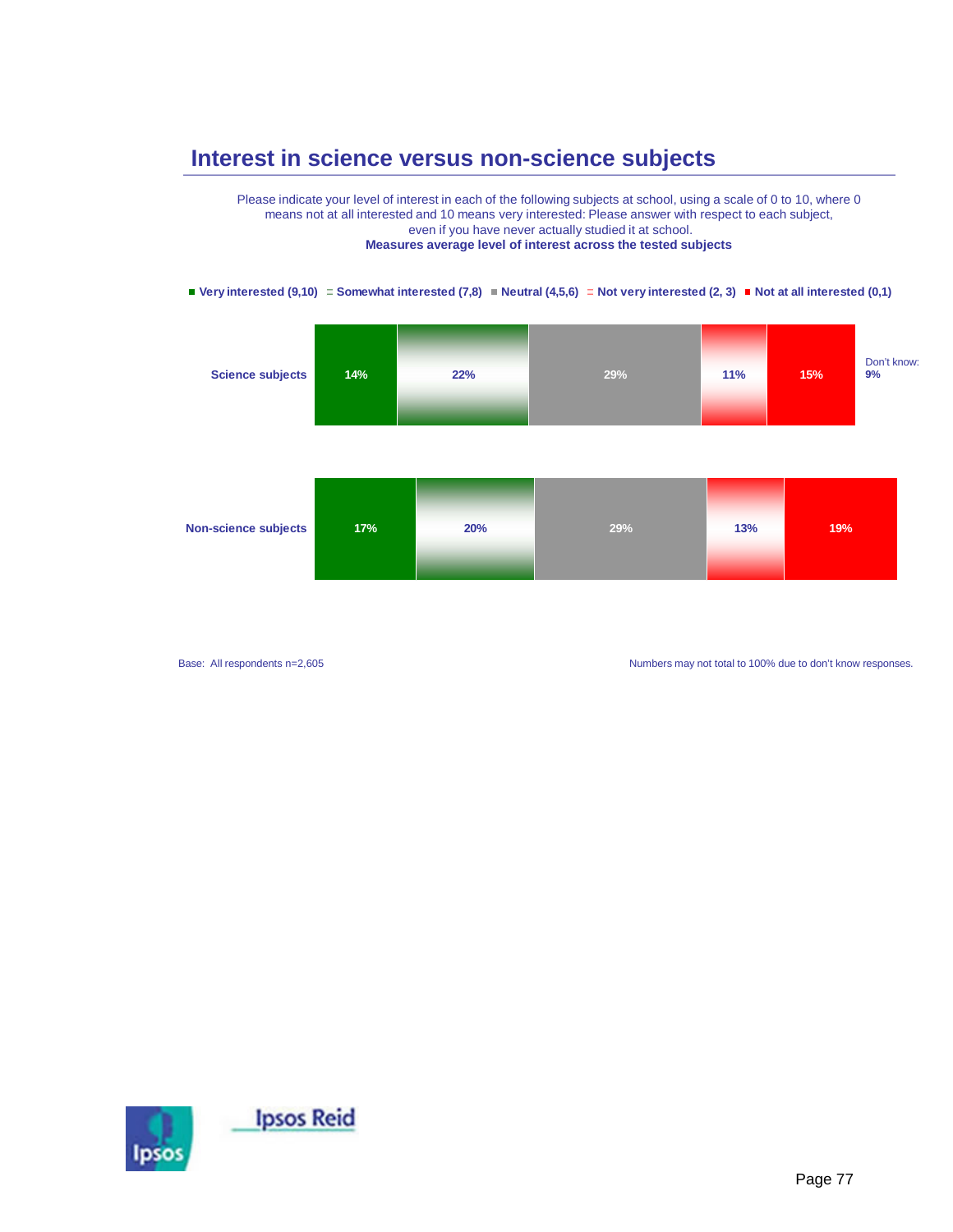Regionally, respondents from Atlantic Canada (16%) are most likely to say they are very interested in scientific subjects (followed closely by residents of Ontario and Alberta at 15%). Regional differences are slight with respect to interest in non-scientific courses.

By age, younger respondents (12-13 years of age) express higher levels of interest in both scientific and non-scientific subjects than older respondents (17-18 years of age). Among younger respondents (12-13 years of age), interest in non-scientific subjects (23%) is higher than interest in scientific subjects (17%). Among older respondents, however, interest in non-scientific subjects declines sharply (to 14%) and is only two percentage points higher than interest in scientific subjects (12%).

By gender, males are equally interested in scientific (15%) and non-scientific subjects (15%). Females are more interested in non-scientific subjects (19%) than in scientific subjects (13%).

By ethnicity, East Asian respondents (19%) are more interested than Caucasian respondents (14%) in scientific subjects. East Asian (18%) and Caucasian respondents (17%) express similar levels of interest in non-scientific subjects.

|                         |                               | % very interested in              |
|-------------------------|-------------------------------|-----------------------------------|
|                         | <b>Scientific</b><br>subjects | <b>Non-scientific</b><br>subjects |
| Total                   | 14%                           | 17%                               |
| Region                  |                               |                                   |
| <b>British Columbia</b> | 10%                           | 16%                               |
| Alberta                 | 15%                           | 17%                               |
| Sask./Man.              | 12%                           | 15%                               |
| Ontario                 | 15%                           | 18%                               |
| Quebec                  | 14%                           | 17%                               |
| Atlantic Canada         | 16%                           | 17%                               |
| Age                     |                               |                                   |
| 12-13 years             | 17%                           | 23%                               |
| 14-16 years             | 13%                           | 16%                               |
| 17-18 years             | 12%                           | 14%                               |
| Gender                  |                               |                                   |
| Male                    | 15%                           | 15%                               |
| Female                  | 13%                           | 19%                               |
| Ethnicity               |                               |                                   |
| Caucasian               | 14%                           | 17%                               |
| Non-Caucasian           | 17%                           | 19%                               |
| East Asian              | 19%                           | 18%                               |

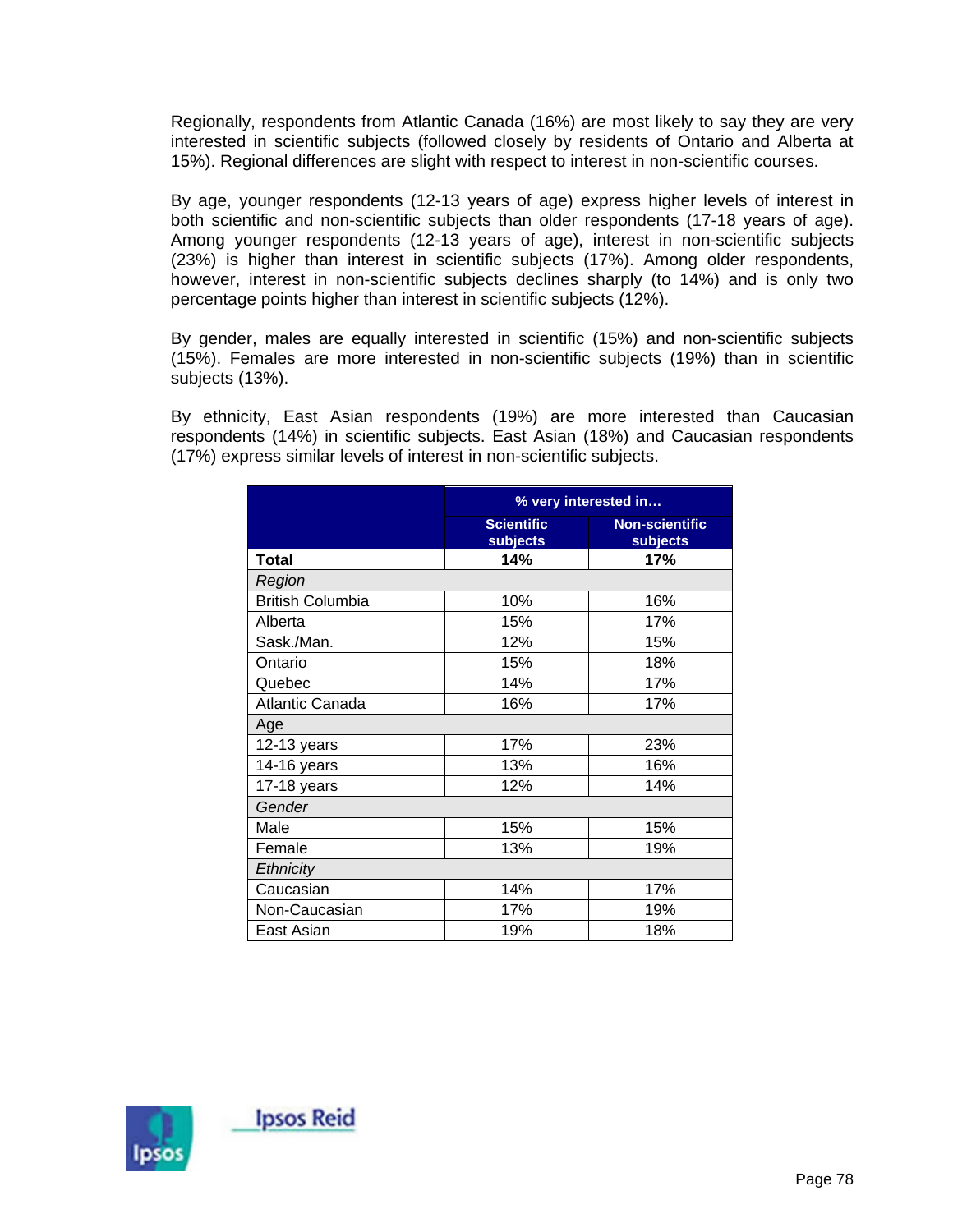Respondents with at least one university educated parent are somewhat more likely than those whose parents have no more than a high school education to say they are very interested in both scientific and non-scientific subjects. Likewise, those whose parents are very involved are more likely than those whose parents are least involved to express interest in both scientific and non-scientific subjects.

Those who say their teachers encourage hard work are seven percentage points more likely than others to say they are very interested in scientific subjects (17% versus 10%). Those who say their teachers encourage hard work are also more likely to say they are very interested in non-scientific subjects, but the difference is only four percentage points (19% versus 15%). A similar dynamic occurs between those who say their teachers take time to fully explain things and those who do not.

|                                                    | % very interested in          |                                   |
|----------------------------------------------------|-------------------------------|-----------------------------------|
|                                                    | <b>Scientific</b><br>subjects | <b>Non-scientific</b><br>subjects |
| Total                                              | 14%                           | 17%                               |
| Parents' highest level of education                |                               |                                   |
| High school or less                                | 12%                           | 15%                               |
| Some post secondary                                | 13%                           | 17%                               |
| University or higher                               | 17%                           | 19%                               |
| Parental involvement                               |                               |                                   |
| Very involved                                      | 17%                           | 21%                               |
| Least involved                                     | 9%                            | 10%                               |
| Has teachers who encourage hard work               |                               |                                   |
| Agree                                              | 17%                           | 19%                               |
| Disagree                                           | 10%                           | 15%                               |
| Has teachers who take time to fully explain things |                               |                                   |
| Agree                                              | 18%                           | 20%                               |
| Disagree                                           | 8%                            | 13%                               |

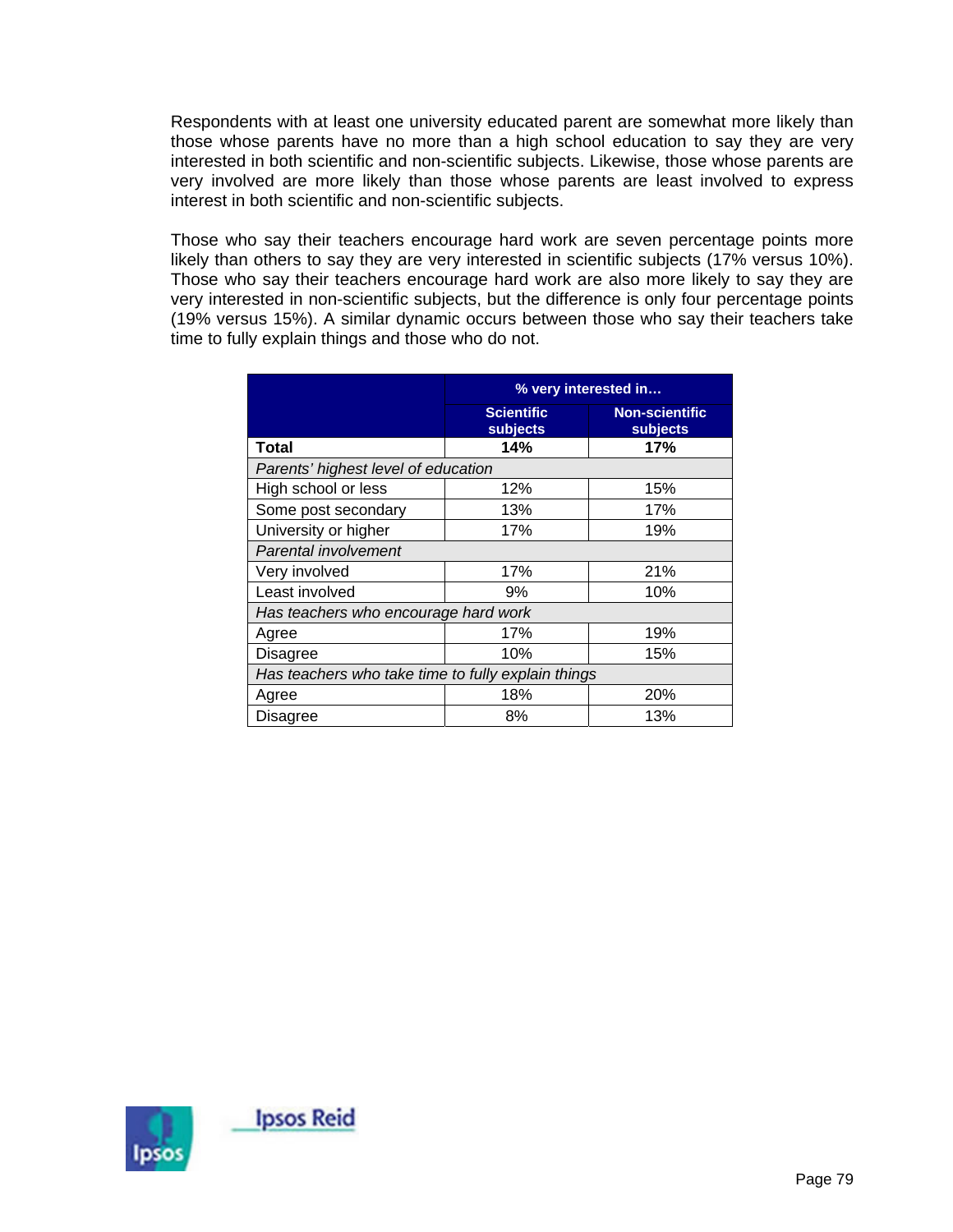#### **Interest in scientific subjects**

Interest in the five scientific subjects tested is highest with respect to mathematics (47% very or somewhat interested) and environmental science (44%) followed distantly by biology (35%). Respondents are more likely to express disinterest than interest in chemistry (31% are not interested while 29% are) and physics (33% are not interested compared while 23% are).

Interest in the scientific subjects tested declines in the same order as experience studying the subjects. Interest is higher with respect to mathematics and environmental science, which respondents are much more likely to say they have studied, than with respect to biology, chemistry or physics, which respondents are less likely to say they have studied. With respect to the less-studied courses, biology, chemistry and physics, at least one in ten says they don't know whether or not they are interested in them.

Those who have studied biology, chemistry or physics are more likely to express interest in each of these subjects than those who have not studied them.

## **Interest in scientific subjects**

**22% 15% 13% 11% 8% 25% 29% 22% 18% 15% 30% 31% 29% 26% 27% 11% 10% 11% 12% 12% 11% 11% 14% 18% 21% Mathematics Environmental Science Biology Chemistry Physics Very interested (9,10)**  $\equiv$  Somewhat interested (7,8) **Neutral (4,5,6)**  $\equiv$  Not very interested (2, 3) **Not at all interested (0,1)** means not at all interested and 10 means very interested: Please answer with respect to each subject, even if you have never actually studied it at school. Don't know: **11%** Don't know: **14%** Don't know: **16%**

Please indicate your level of interest in each of the following subjects at school, using a scale of 0 to 10, where 0

Base: All respondents n=2,605

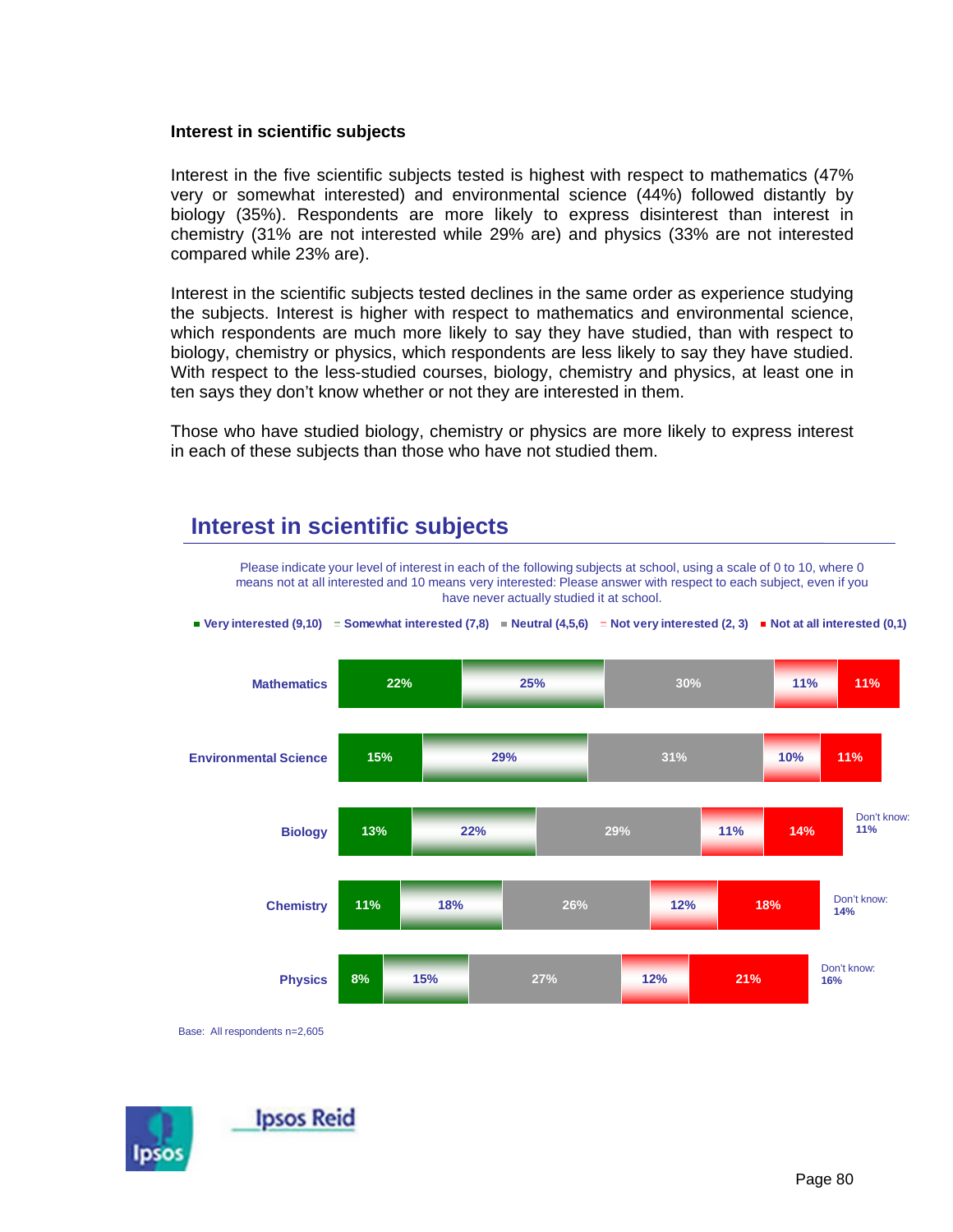### **Interest in non-scientific subjects**

Interest in the non-scientific subjects tested ranges from a high of 57% for physical education to a low of 17% for politics and 16% for religion. Interest is greater than disinterest for all the non-scientific subjects, with the exception of drama (37% are not interested while 36% are), politics (47% are not interested while 17% are) and religion (55% are not interested while 16% are). As with the scientific subjects, the proportion who says they don't know tends to be higher with respect to those subjects less often studied (including drama, 6%, literature, 5%, politics, 10%, and religion, 7%).

### **Interest in non-scientific subjects**



**Very interested (9,10)**  $\equiv$  Somewhat interested (7,8) **Neutral (4,5,6)**  $\equiv$  Not very interested (2, 3) **Not** at all interested (0,1)



Base: All respondents n=2,605

Numbers may not total to 100% due to don't know responses.

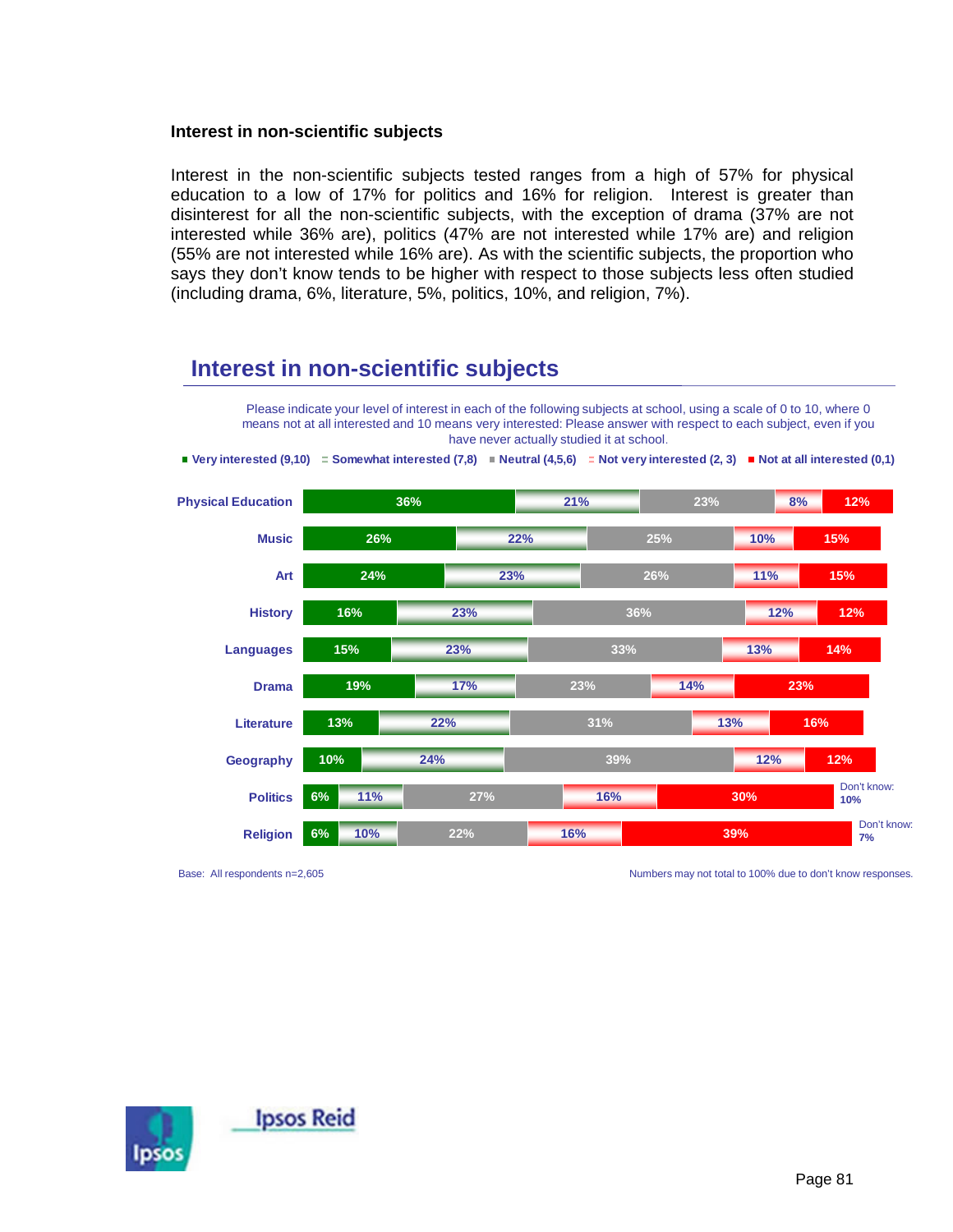### **Interest in scientific and non-scientific subjects by gender and age**

Considering gender, we find that males (36%) and females (36%) express the same level of overall interest in scientific subjects. By age group, young males (43% among those 12- 13 years) express a higher level of interest in the sciences than young females do (36% among those 12-13). However, interest in the sciences declines much more sharply among males than among females (dropping by 14 points between males 12-13 years and 17-18 years compared to a drop of 5 points among females 12-13 years and 17-18 years).

By subject, interest among males declines across all five subjects, including the traditionally male subjects of interest, physics and chemistry. However, males both start out (at 12-13 years of age) and end up (at 17-18 years of age) more interested than females are in both of these subjects. The decline in interest among males in physics is particularly mild (declining by 4 points compared to the 14 point decline in interest among the sciences overall).

| % who are either very or                                                                       |                           | <b>MALE</b>      |           |           |           |       |  |  |
|------------------------------------------------------------------------------------------------|---------------------------|------------------|-----------|-----------|-----------|-------|--|--|
| somewhat interested in<br>each subject                                                         | All<br><b>Respondents</b> | <b>All males</b> | $12 - 13$ | $14 - 16$ | $17 - 18$ | Gap*  |  |  |
| Sciences (average)                                                                             | 36%                       | 36%              | 43%       | 36%       | 29%       | $-14$ |  |  |
| Sciences (excl. biology)                                                                       | 36%                       | 37%              | 45%       | 37%       | 30%       | $-15$ |  |  |
| <b>Mathematics</b>                                                                             | 47%                       | 48%              | 60%       | 47%       | 39%       | $-21$ |  |  |
| Environmental science                                                                          | 44%                       | 42%              | 54%       | 40%       | 33%       | $-21$ |  |  |
| Biology                                                                                        | 35%                       | 31%              | 36%       | 32%       | 27%       | -9    |  |  |
| Chemistry                                                                                      | 29%                       | 32%              | 37%       | 34%       | 24%       | $-13$ |  |  |
| Physics                                                                                        | 23%                       | 27%              | 29%       | 27%       | 25%       | -4    |  |  |
| * "Gap" indicates the percentage point difference between 17-18 year olds and 12-13 year olds. |                           |                  |           |           |           |       |  |  |

Females are less interested in each of the science subjects tested than males in each of the science subjects apart from biology and environmental science. At 17 to 18 years of age (39%), females are seven points more interested in biology than they were when they were 12 to 13 years of age (32%). Females are also become slightly more interested in physics, but interest in this subject remains essentially constant (and, as noted, is lower than among males). Excluding biology, interest in the remaining science subjects declines at a similar rate among females (dropping by 12 points) as it does among males (dropping by 15 points).

| % who are either very or                                                                       |                           | <b>FEMALE</b>                |           |           |           |        |  |  |
|------------------------------------------------------------------------------------------------|---------------------------|------------------------------|-----------|-----------|-----------|--------|--|--|
| somewhat interested in<br>each subject                                                         | All<br><b>Respondents</b> | <b>All</b><br><b>females</b> | $12 - 13$ | $14 - 16$ | $17 - 18$ | $Gap*$ |  |  |
| Sciences (average)                                                                             | 36%                       | 36%                          | 36%       | 37%       | 31%       | -5     |  |  |
| Sciences (excl. biology)                                                                       | 36%                       | 35%                          | 38%       | 36%       | 26%       | $-12$  |  |  |
| <b>Mathematics</b>                                                                             | 47%                       | 45%                          | 55%       | 47%       | 33%       | $-22$  |  |  |
| Environmental science                                                                          | 44%                       | 46%                          | 50%       | 46%       | 27%       | $-23$  |  |  |
| Biology                                                                                        | 35%                       | 38%                          | 32%       | 41%       | 39%       | $+7$   |  |  |
| Chemistry                                                                                      | 29%                       | 27%                          | 26%       | 30%       | 22%       | -4     |  |  |
| Physics                                                                                        | 23%                       | 20%                          | 19%       | 21%       | 21%       | +2     |  |  |
| * "Can" indicates the persentage point difference between 17,10 year alde and 19,12 year alder |                           |                              |           |           |           |        |  |  |

Gap" indicates the percentage point difference between 17-18 year olds and 12-13 year olds.



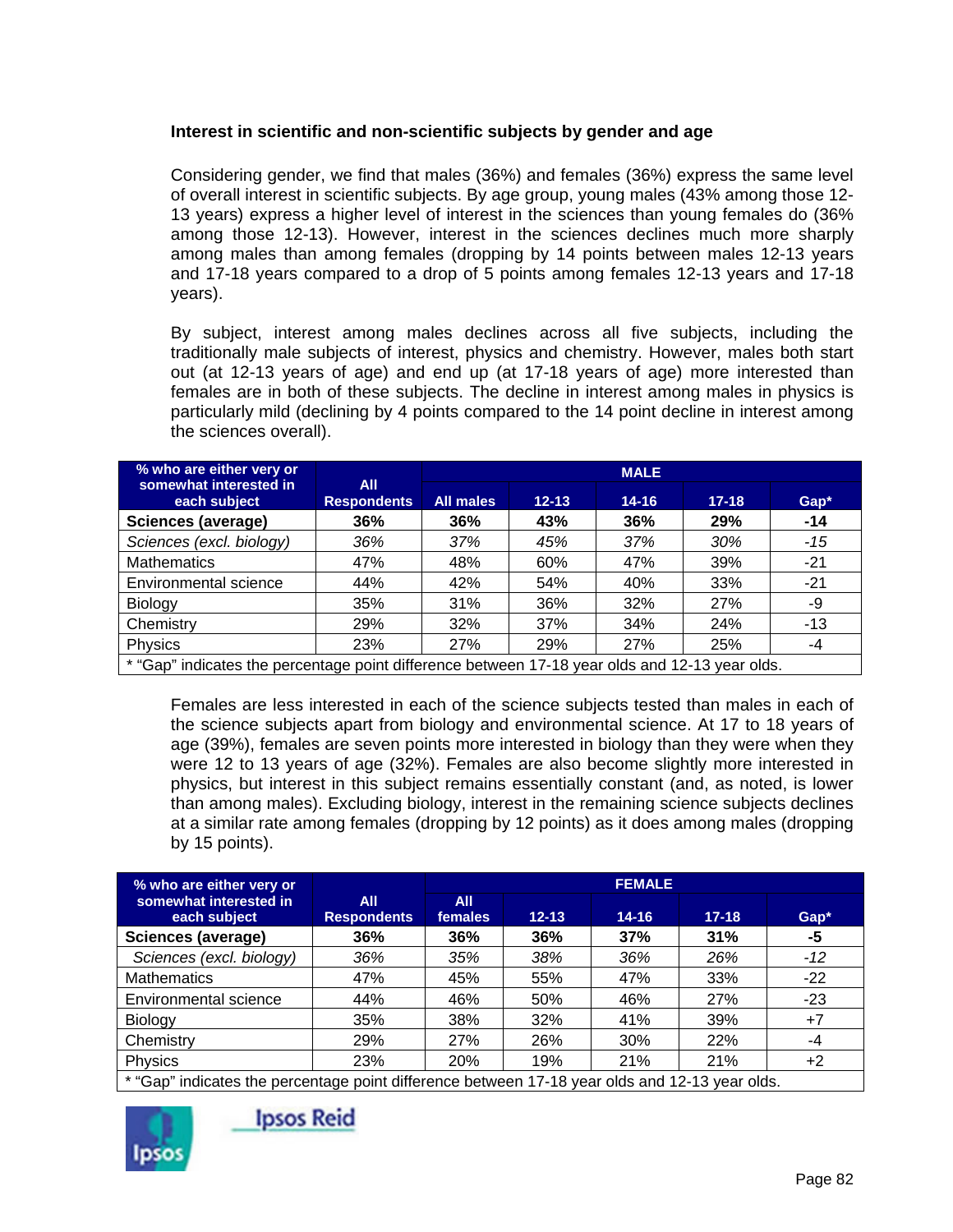Females (40%) express higher levels of interest in the non-scientific subjects on average than do males (33%). Interest among females in the non-scientific subjects declines more dramatically than it does among males (16 points versus 12 points among males) and represents a sharper decline in interest than was found with respect to the scientific subjects (which declined by five points among females). Yet, despite the sharper decline in interest, 17 to 18 year old females (34%) remain more interested than 17 to 18 year old males (27%) in non-scientific subjects.

Despite the sharp decline in interest, 17 to 18 year old females also remain more interested in non-science subjects (34%) than in science subjects (31% among all sciences, 26% among sciences excluding biology). This is particularly apparent with respect to languages and literature, two subjects traditionally preferred by females compared to males. While interest among females in languages and literature declines by 17 points between the ages of 12 to 13 and 17 to 18, interest in these subjects (39%) remains higher than interest in any single scientific subject apart from biology (also 39%). Interest in literature (41%), by itself, is higher among females aged 17 to 18 than interest in biology.

Males, meanwhile, are less interested in non-scientific subjects (and particularly languages and literature) when 12 to 13 years of age and – although their interest declines less dramatically – they remain much less interested in non-scientific subjects as 17 to 18 year olds relative to females (27% compared to 34% among females) and relative to their interest in scientific subjects (31%).

| % who are either very or                                                                       |                           | <b>MALE</b>      |           |           |            |        |  |
|------------------------------------------------------------------------------------------------|---------------------------|------------------|-----------|-----------|------------|--------|--|
| somewhat interested in each<br>subject                                                         | All<br><b>Respondents</b> | <b>All males</b> | $12 - 13$ | $14 - 16$ | $17 - 18$  | $Gap*$ |  |
| Non-sciences (average)                                                                         | 37%                       | 33%              | 39%       | 32%       | 27%        | $-12%$ |  |
| Languages and literature                                                                       |                           |                  |           |           |            |        |  |
| (average)                                                                                      | 37%                       | 27%              | 31%       | 27%       | 25%        | -6%    |  |
| Languages                                                                                      | 38%                       | 30%              | 33%       | 30%       | <b>27%</b> | $-6%$  |  |
| Literature                                                                                     | 35%                       | 24%              | 28%       | 23%       | 22%        | $-6%$  |  |
| * "Gap" indicates the percentage point difference between 17-18 year olds and 12-13 year olds. |                           |                  |           |           |            |        |  |

| % who are either very or                                                                       |                           | <b>FEMALE</b>  |           |           |           |        |  |
|------------------------------------------------------------------------------------------------|---------------------------|----------------|-----------|-----------|-----------|--------|--|
| somewhat interested in each<br>subject                                                         | All<br><b>Respondents</b> | All<br>females | $12 - 13$ | $14 - 16$ | $17 - 18$ | Gap    |  |
| Non-sciences (average)                                                                         | 37%                       | 40%            | 50%       | 39%       | 34%       | $-16%$ |  |
| Languages and literature                                                                       |                           |                |           |           |           |        |  |
| (average)                                                                                      | 37%                       | 47%            | 56%       | 47%       | 39%       | $-17%$ |  |
| Languages                                                                                      | 38%                       | 46%            | 56%       | 46%       | 37%       | $-19%$ |  |
| Literature                                                                                     | 35%                       | 48%            | 55%       | 47%       | 41%       | $-14%$ |  |
| * "Gap" indicates the percentage point difference between 17-18 year olds and 12-13 year olds. |                           |                |           |           |           |        |  |

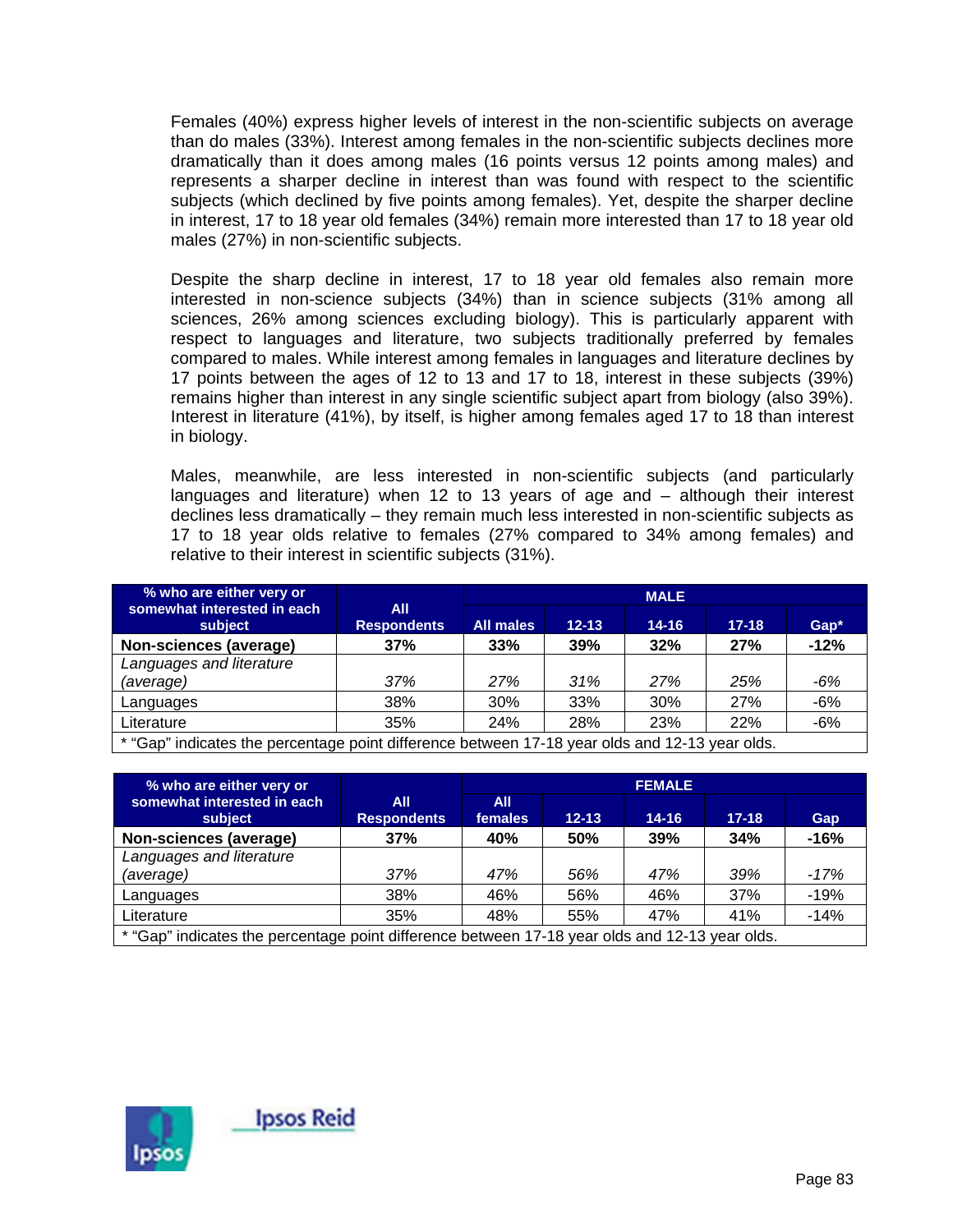### **Availability of science streams or special programs**

When asked whether their school has an optional or special program of study that focuses on science, one in four (25%) say their school does offer such a program, while 75% say their school does not offer a science stream (36%) or don't know whether or not it does (39%).

The 25% of respondents whose school offers a specific stream of science study were asked whether or not they are enrolled or plan to enroll in the science stream. About half of these respondents (51%) say they either are currently enrolled in the science stream (29%), plan to enroll in it (16%) or would like to enroll but cannot do so (6%). One in three (34%) say they would *not* like to enroll in the science stream offered at their school. Sixteen percent don't know whether or not they would enroll in the science stream offered by their school.

Among the 75% of respondents who say their school does not offer a science stream or who don't know whether or not it does, just over one in five (22%) say they would plan to enroll in a science stream if it were offered at their school. Just over one in four say they would be interested in it, but probably not enroll (26%), while the same proportion (26%) say they would not be interested and would not enroll in the science stream if offered. An additional one in four (26%) say they don't know.

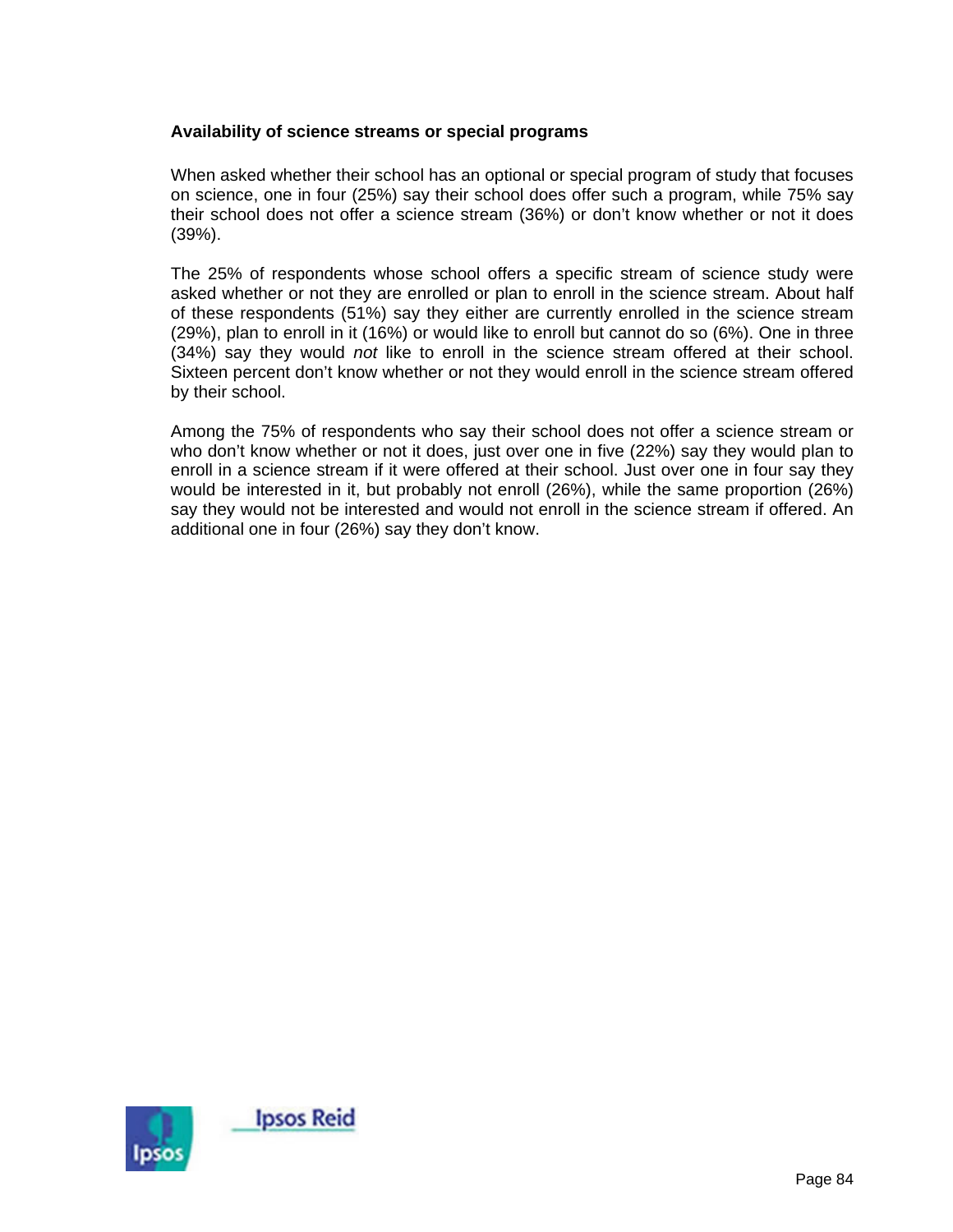## **Availability of science streams or special programs**



Base: All respondents n=2,605

Those more likely to say their school offers a special stream of study in science include:

- Those aged 17 or 18 (30%) compared to those aged 12 or 13 (13%);
- Those with a household income of more then \$70,000 (28%) compared to those with a household income of less than \$40,000 (21%);
- Those who were not born in Canada (33%) compared to those who were (24%); and,
- Those with at least one university-educated parent (30%) compared to those whose parents have no more than high school education (21%).

Those more likely to say they are currently enrolled in the science stream offered by their school include:

- Residents of Alberta (37%) and Atlantic Canada (37%) compared to residents of British Columbia (24%) or Saskatchewan and Manitoba (23%);
- Those whose parents' have some post secondary education (33%) or a university degree (29%) compared to those whose parents have a high school education or less (20%);
- Those whose parents are very (32%) or moderately involved (32%) compared to those whose parents are less (25%) or least involved (17%);



**Ipsos Reid**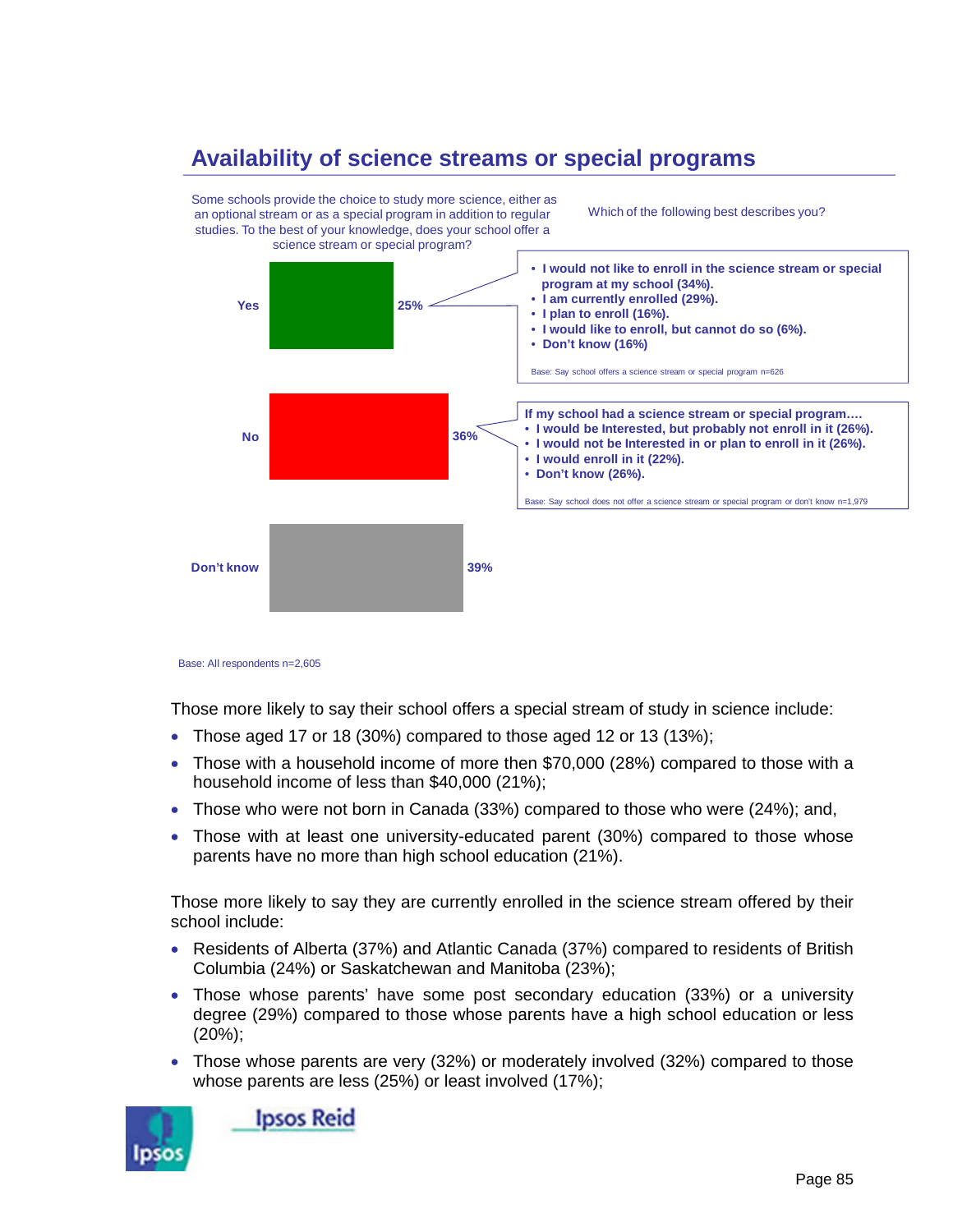- Those who say their friends are interested in science (35%); and,
- Those who say their teachers encourage hard work (33%) and take time to fully explain things (35%) compared to those who do not believe their teachers encourage hard work (24%) or take the time to fully explain things (17%).

Males (29%) and females (28%) are equally likely to say that they are enrolled in the science program offered by their school.

Those more likely to say they would be interested in enrolling in a science stream if one were offered by their school include:

- Residents of the Atlantic Provinces (30%);
- Younger respondents (12-13 years: 28%) compared to older respondents (17-18 years: 14%);
- Those not born in Canada (36%) compared to those who were born in Canada (21%);
- East Asian respondents (33%) compared to Caucasian respondents (22%);
- Those who have at least one parent with a university degree (31%) compared to those whose parents have just some post-secondary education (18%) or a high school degree or less (17%);
- Those whose parents are very involved (29%) compared to those whose parents are least involved (12%);
- Those who say their teachers encourage hard work (25%) and take time to fully explain things (26%) compared to those who do not believe their teachers encourage hard work (16%) or take the time to fully explain things (12%); and,
- Those who say their friends (28%), mother (27%), father (28%) or siblings (27%) are interested in science.

As with enrollment in a science stream, males (22%) are no more likely than females (21%) to say that they would enroll in a science stream, if one were offered at their school.

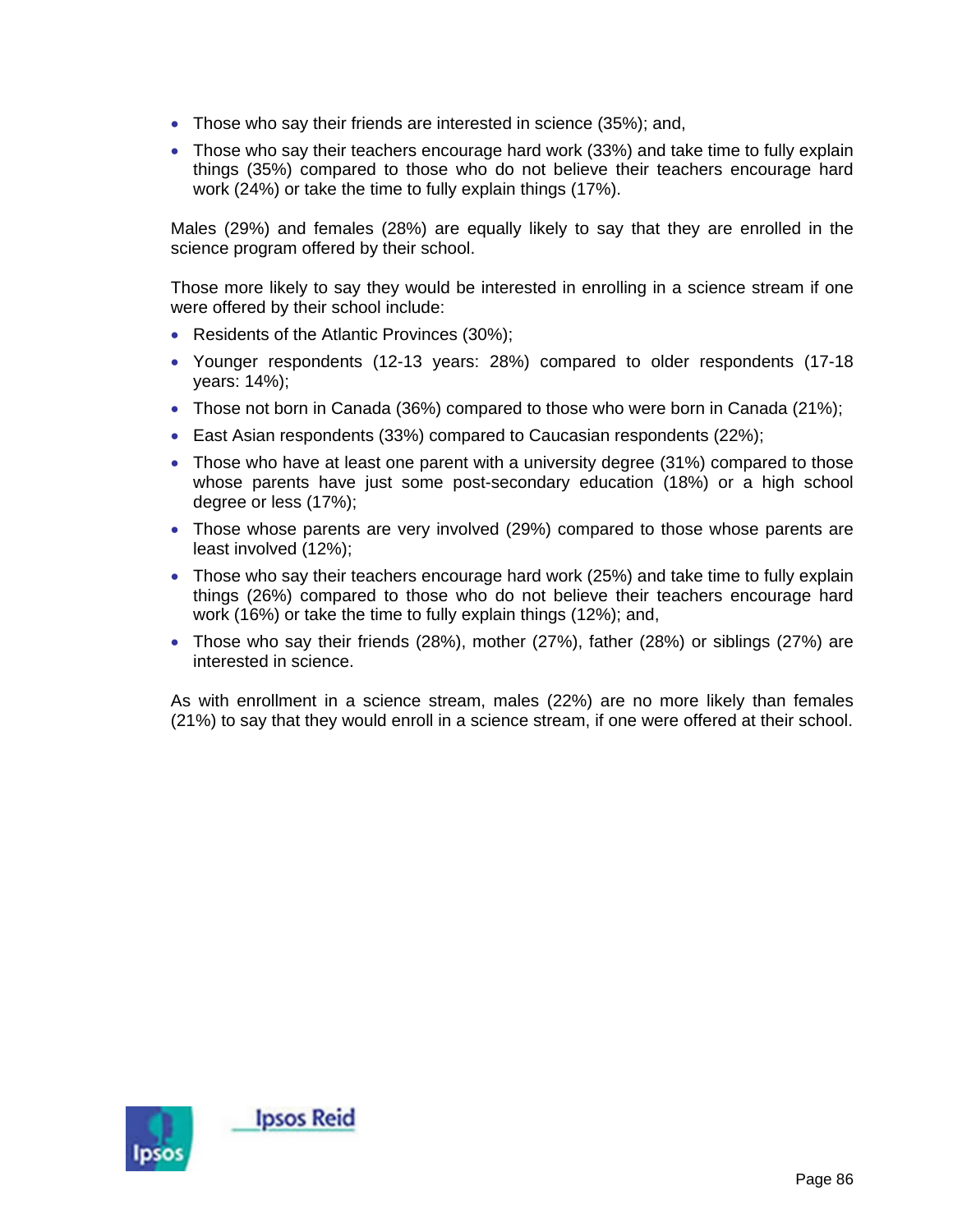## **Weekly Activities**

Respondents were asked to estimate the number of hours they spent doing several different activities during a typical week. Among the tested activities, Canadian youth spend the most time sleeping (on average 51.7 hours per week, or 7.4 hours per day) and going to school (30.4 hours per week, or about 6.1 hours per each of the five work days). Apart from the 30.4 hours spent attending school each week, Canadian youth say they spend 8.2 hours per week doing homework or studying.

Among the activities tested, Canadian youth spend a substantial amount of time using a computer (13.6 hours), using the Internet (12.2 hours) and text messaging (10.4 hours). They spend 12.5 hours per week listening to music, 11 hours watching TV and 5.2 hours listening to the radio. They spend 5.5 hours per week reading books, 2.9 hours getting news online, 1.9 hours reading newspapers offline and 1.9 hours reading magazines offline. They spend 11.5 hours with friends and 3.7 hours talking on the phone. They spend 11.3 hours working for pay and 3 hours doing family chores. They spend 6.2 hours doing physical activities.

The number of hours Canadian youth say they spend on the tested activities exceeds the total number of hours in a week (168 hours). This is likely because many of the tested activities may be done simultaneously (for example, listening to the radio while spending time with friends, or watching TV while text messaging).

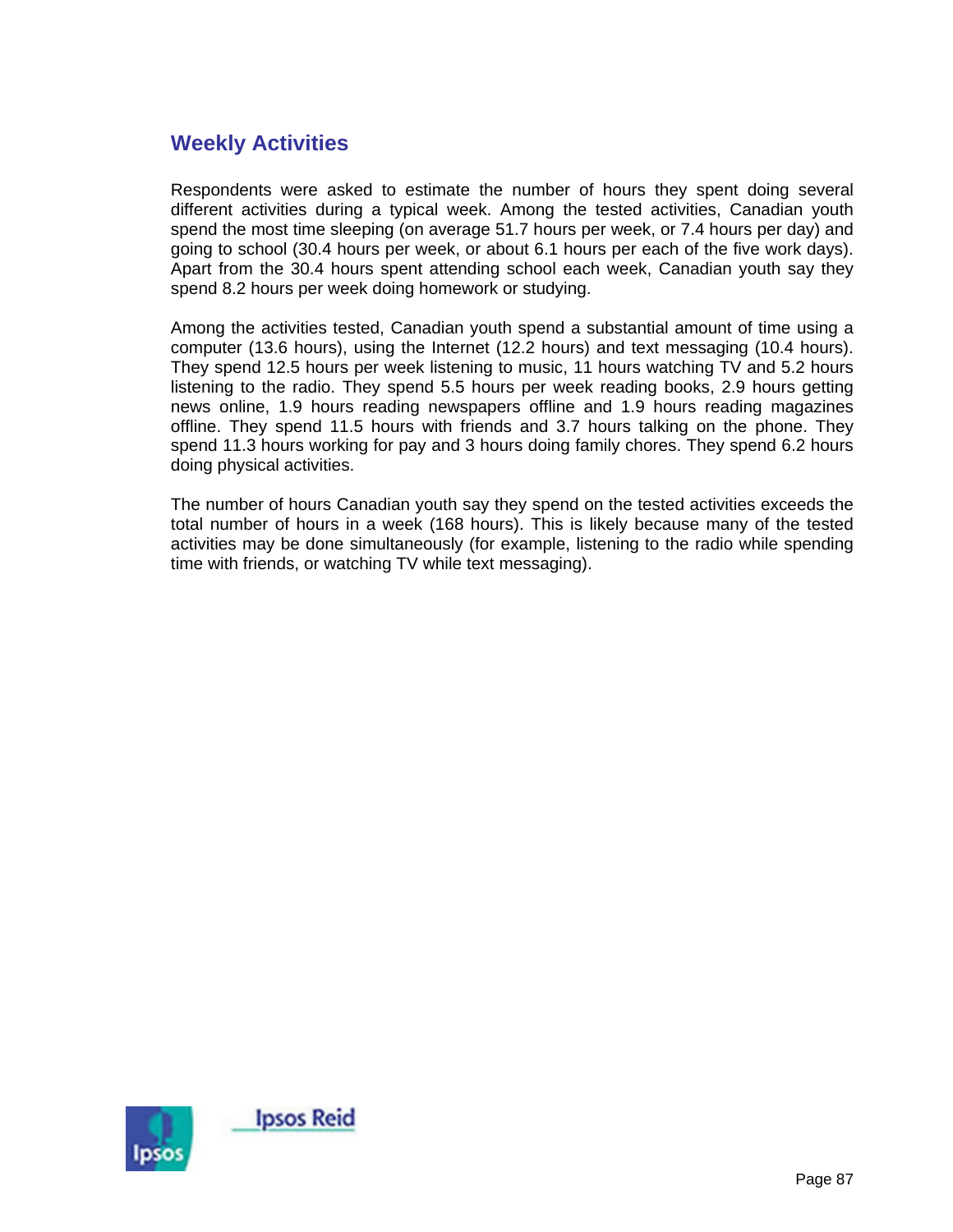# **Weekly activities**

| <b>Sleeping</b>                                    |        |      | 51.7 |
|----------------------------------------------------|--------|------|------|
| <b>Attending School</b>                            |        | 30.4 |      |
| <b>Using a Computer</b>                            | 13.6   |      |      |
| <b>Listening to Music</b>                          | $12.5$ |      |      |
| <b>Using the Internet</b>                          | 12.2   |      |      |
| <b>Spending time with friends</b>                  | 11.5   |      |      |
| <b>Working (for pay)</b>                           | 11.3   |      |      |
| <b>Watching TV</b>                                 | 11     |      |      |
| <b>Text messaging</b>                              | 10.4   |      |      |
| Doing school work / homework / studying            | 8.2    |      |      |
| Participating in sports and/or physical activities | 6.2    |      |      |
| <b>Reading books</b>                               | 5.5    |      |      |
| Listening to the radio                             | 5.2    |      |      |
| <b>Talking on the phone</b>                        | 3.7    |      |      |
| <b>Doing family chores</b>                         | 3      |      |      |
| Using the Internet to get news                     | 2.9    |      |      |
| <b>Reading newspapers (offline)</b>                | 1.9    |      |      |
| <b>Reading magazines (offline)</b>                 | 1.9    |      |      |

Please indicate the average number of hours that you spend doing each of the following activities, in a typical week.

Base: All respondents n=2,605

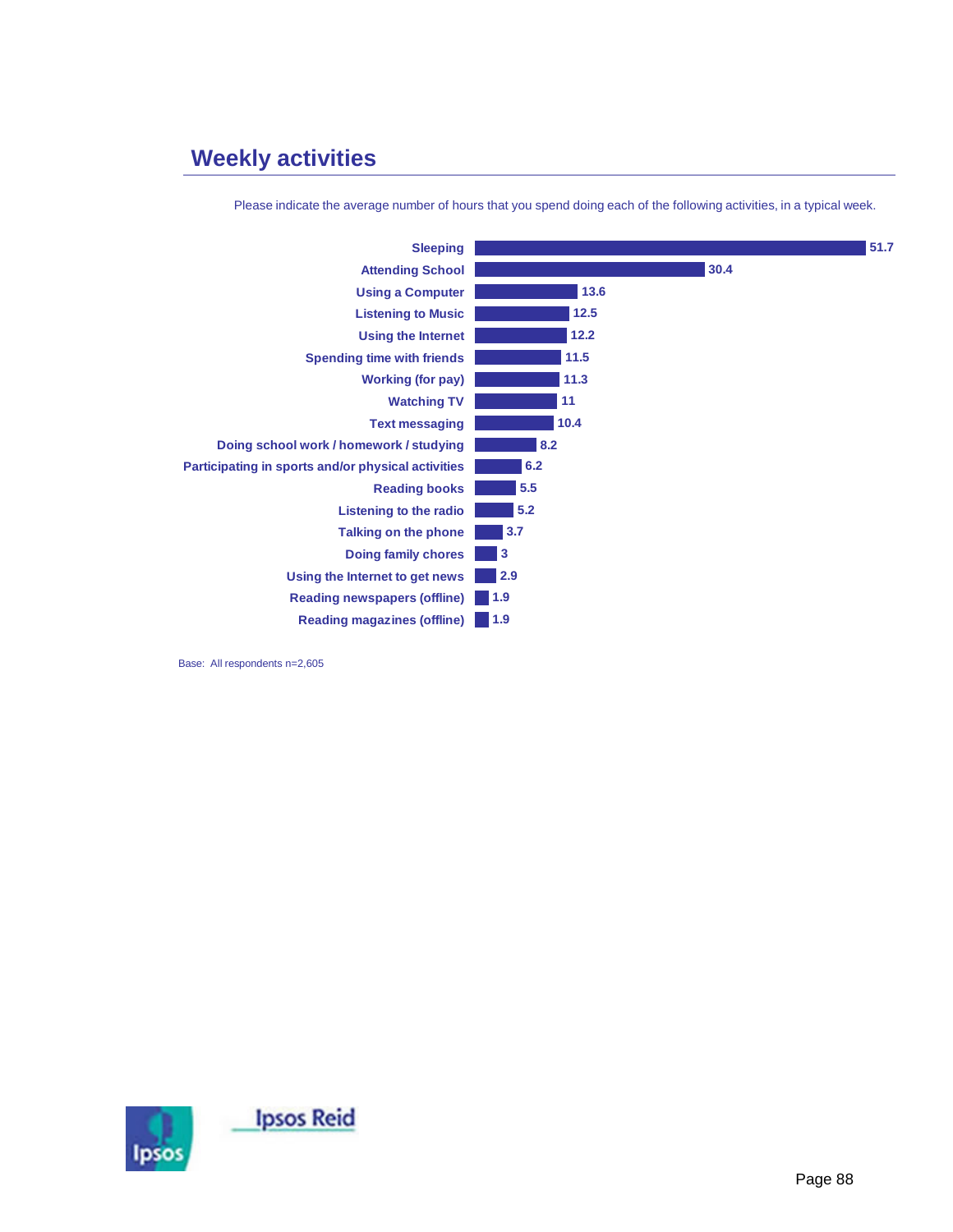### **Time spent weekly on homework**

When asked how many hours they spend per week doing homework in several different subject areas, Canadian youth say they spend the most time doing homework for mathematics (2.0 hours per week), followed by homework for languages or literature courses (1.6 hours), science courses (1.4 hours), and homework for history, politics and geography courses (1.3 hours). The total number of hours they say they spend on homework for all courses is 7.0 hours.<sup>17</sup>

## **Time spent weekly on homework**



In total, about how many hours, if any, do you spend on homework in the following subjects each week? (Mean number of hours spent per week)

 $17$  This result is somewhat less than the 8.2 hours they say they spent "doing school work, homework or studying" during a typical week when asked about a range of activities. The difference between the two results suggests there a distinction between "doing homework," as asked in this question, and other forms of study (such as preparing for an exam), which may not be specifically assigned as homework.

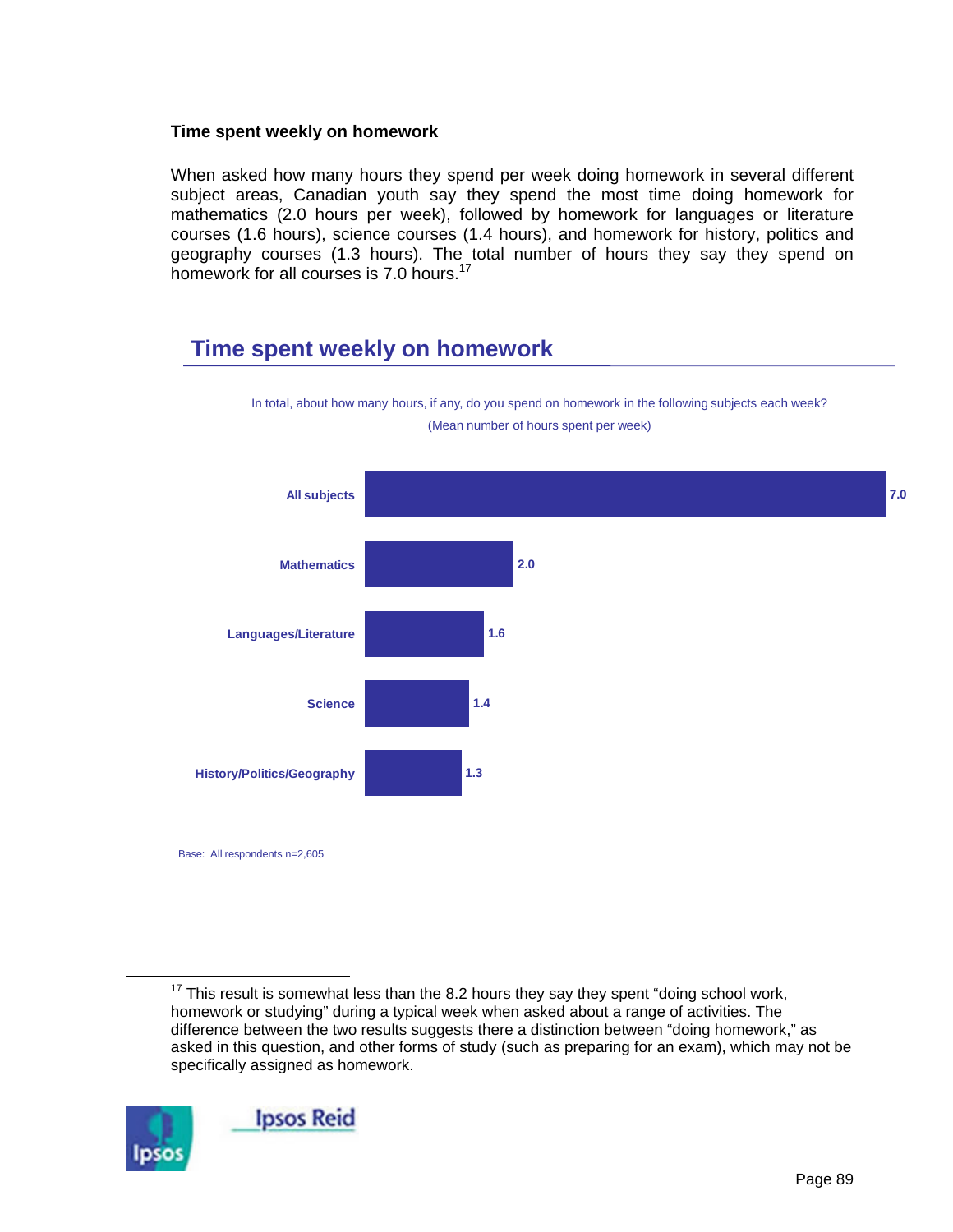Those who are interested in science spend more time doing science homework than those not interested in science (1.7 hours per week versus 0.9 hours among those not interested).

Those who spend four or more hours per week doing homework in all subjects include:

- Residents of Ontario (71%), Quebec (70%) and Atlantic Canada (71%) compared to residents of Saskatchewan and Manitoba (60%), Alberta (65%) or British Columbia (65%);
- Females (76%) compared to males (61%);
- Those not born in Canada (88%) compared to those born in Canada (67%);
- Non-Caucasian (73%), and particularly East Asian respondents (86%), compared to Caucasian respondents (68%); and,
- Those with a higher household income (\$70,000 or more: 72%) compared to those with a lower household income (less than \$40,000: 60%);
- Those who have at least one parent with a university degree (77%) compared to those whose parents have a high school education or less (63%).

Those more likely to spend four hours or more per week doing science homework include:

- Females (12%) compared to males (7%);
- Those aged 17 or 18 (15%) compared to those aged 12 or 13 (5%);
- Those who were not born in Canada (17%) compared to those who were (9%);
- Non-Caucasian (12%), and particularly East Asian respondents (22%), compared to Caucasian respondents (9%); and,
- Those with at least one university-educated parent (14%) compared to those whose parents have no more than high school education (7%).

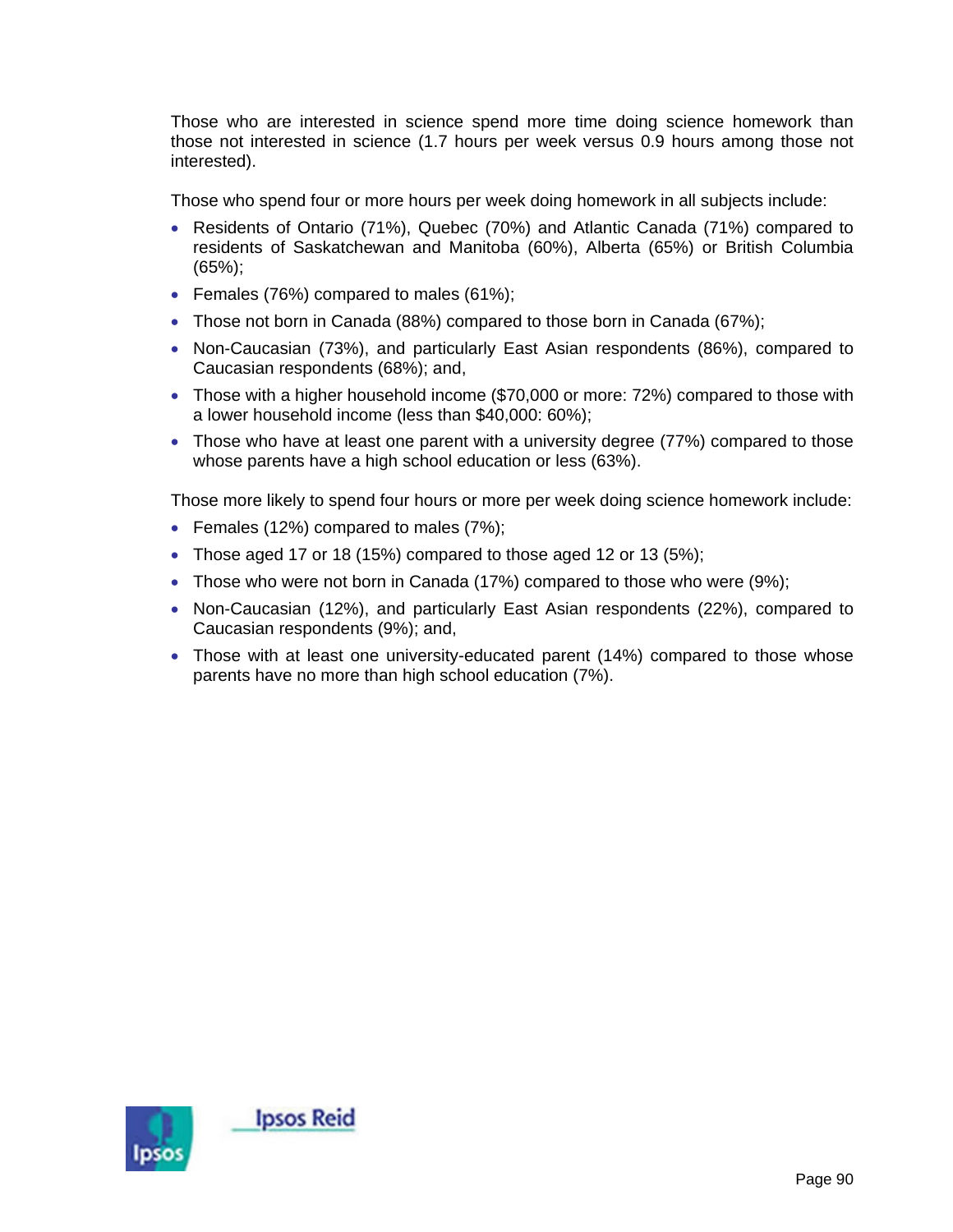### **Exposure to science outside of school**

Respondents were asked whether or not they had participated in several extracurricular activities related to science in the past 12 months. Among the activities tested, respondents most often say they had visited a science museum or science centre in the past 12 months (46%). Over one in three say they had visited a zoo (37%) or nature reserve (35%). Three in ten say they attended a science fair (29%), while about one in five say they visited a working laboratory (20%) or visited a planetarium (18%). Respondents least often say they participated in a science club (11%).

## **Participation in science-related activities**



How often, if at all during the past 12 months, have you done each of the following

Base: All respondents n=2,605

Younger respondents (12-13 years) are more likely than older respondents (17-18 years) to say they have visited a science museum, zoo, science fair or planetarium or participated in a science club in the last 12 months than are younger respondents. Females are more likely than males to say they have visited a planetarium, zoo or science fair in the past 12 months.

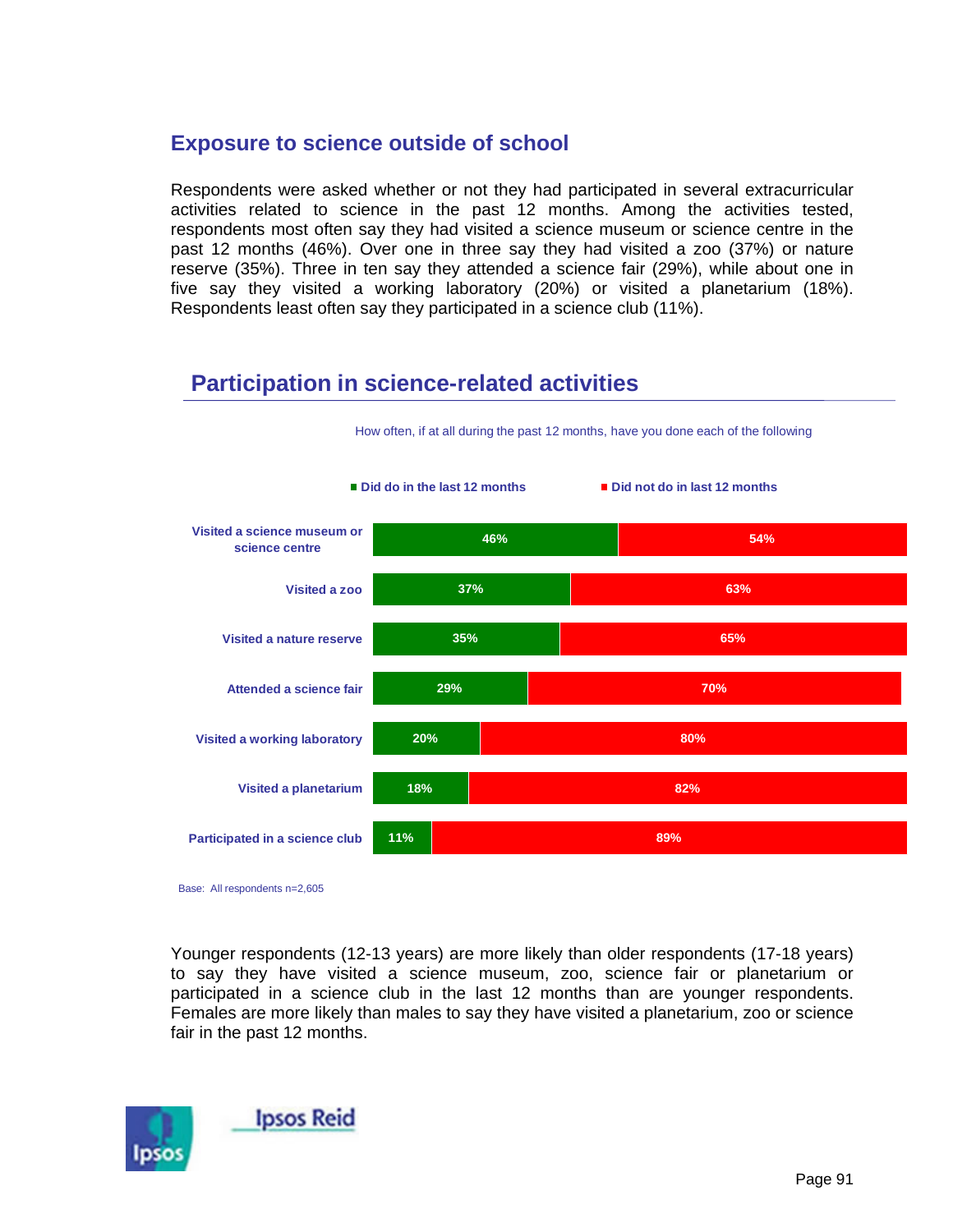Those who are interested in science are more likely than those who are not interested to say they have done each of the tested extra-curricular activities related to science at least once in the past 12 months.

### **Use of science-related media**

When asked how often they use several science-related media, a majority of respondents say they regularly watch a television show related to science (61% say they do so either daily, at least once a week or at least once a month). One in three (34%) say they regularly visit a website to learn about science. Seventeen percent say they read a science magazine regularly.



## **Use of science-related media**

Older respondents (17-18 years) and males are more likely than younger respondents and females to say they read watch science related TV shows, visit websites to learn about science and watch television shows related to science.

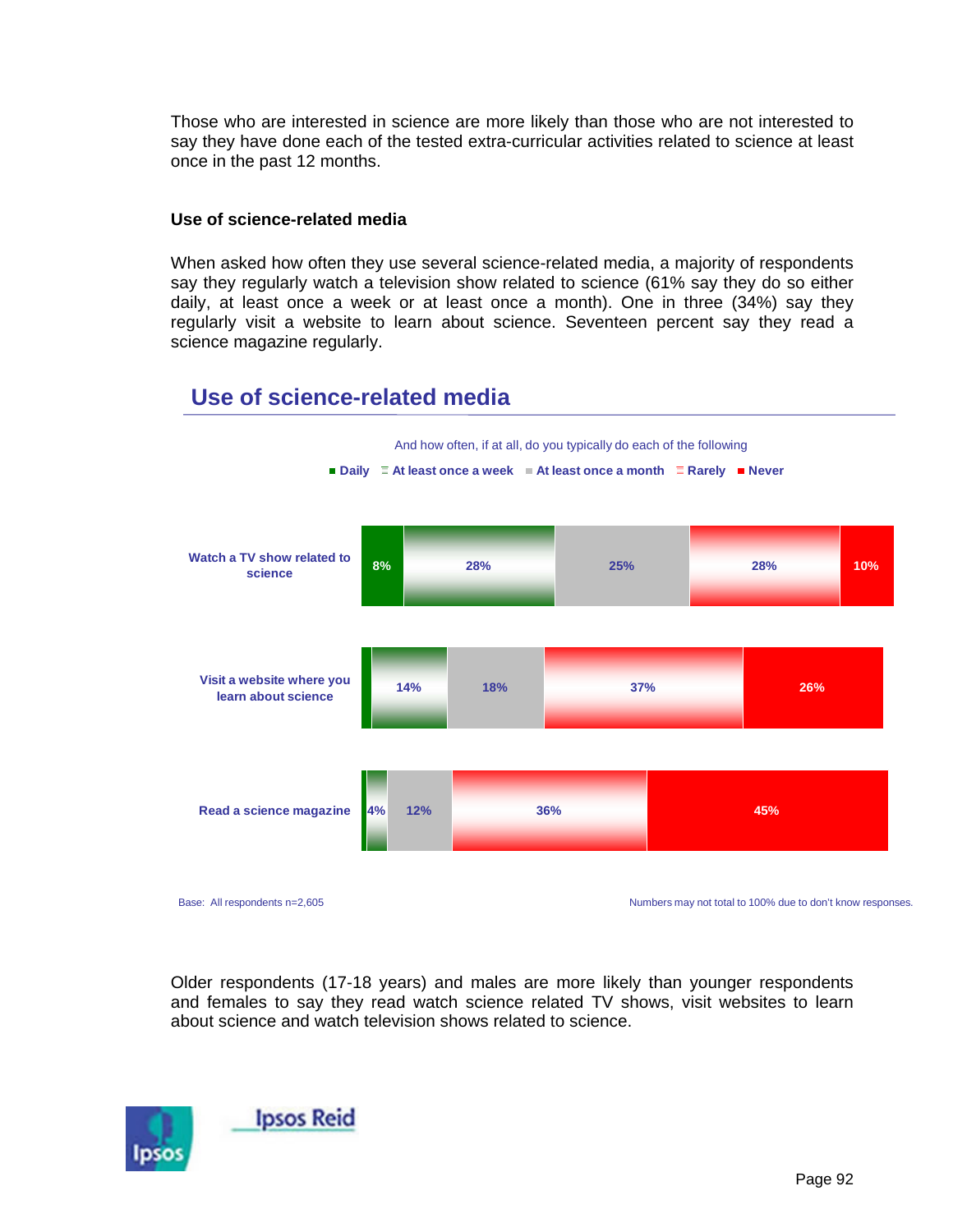### **Scientific Websites**

When asked on an open-ended basis what website they would visit if they were to use the Internet to learn something about science, respondents most often say they would use Google (24%). The website of the Discovery Channel, also known as the Daily Planet (9%) and Wikipedia (8%) follow in a distant second and third place. The National Geographic website (4%) is the only other online destination mentioned by more than 2% of respondents. Four in ten respondents (39%) say they don't know where they would look online to learn something about science.

### **Preference for scientific websites**



If you were to use the Internet to learn something about science, which websites would you visit? (Unprompted)

Base: All respondents n=2,605

Younger respondents (12-13 years) are somewhat more likely than older respondents (17-18 years) to say they would visit the website of the Discovery channel (11% versus 7%) or Wikipedia (11% versus 7%). Older respondents are somewhat more likely than younger respondents to say they would use Google (25% versus 20%).

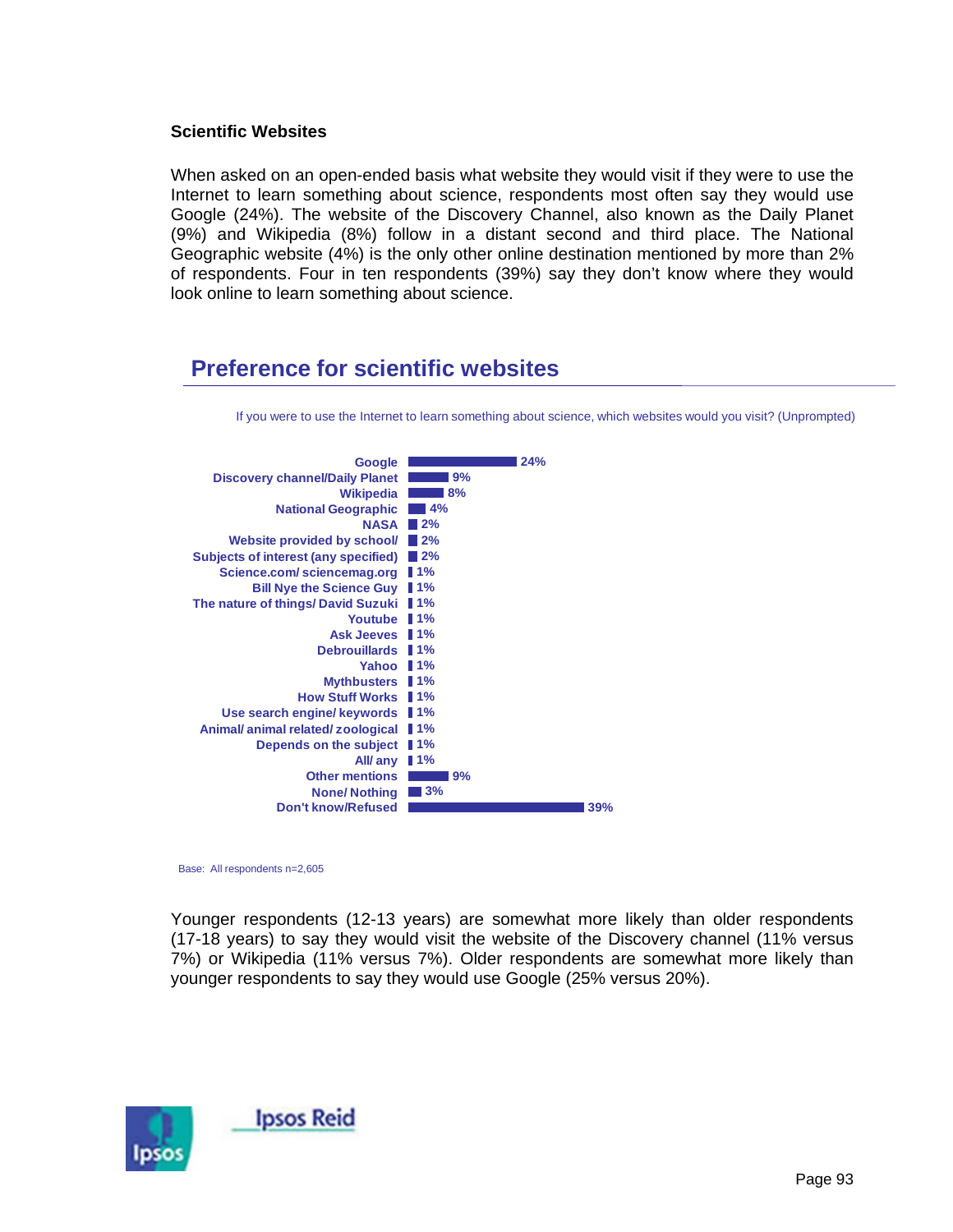## **Considering science as a career**

### **Importance of science for future career**

Respondents were asked how important they think studying science will be to the career they eventually pursue.18 Just over half (52%) think studying science will be at least somewhat important to the career they eventually pursue, while two in five (39%) say studying science will not be important to their future career. Canadian youth are much more likely to say that studying science will be very important (24%) to their future career than to think it will not be important at all (13%). One in ten (9%) don't know whether or not the study of science will be important to their future career.

## **Importance of science for future career**



How important do you think that studying science in school will be to the career you eventually pursue?

 $18$  The questions in this section were asked after participants were provided several different quotes describing science.

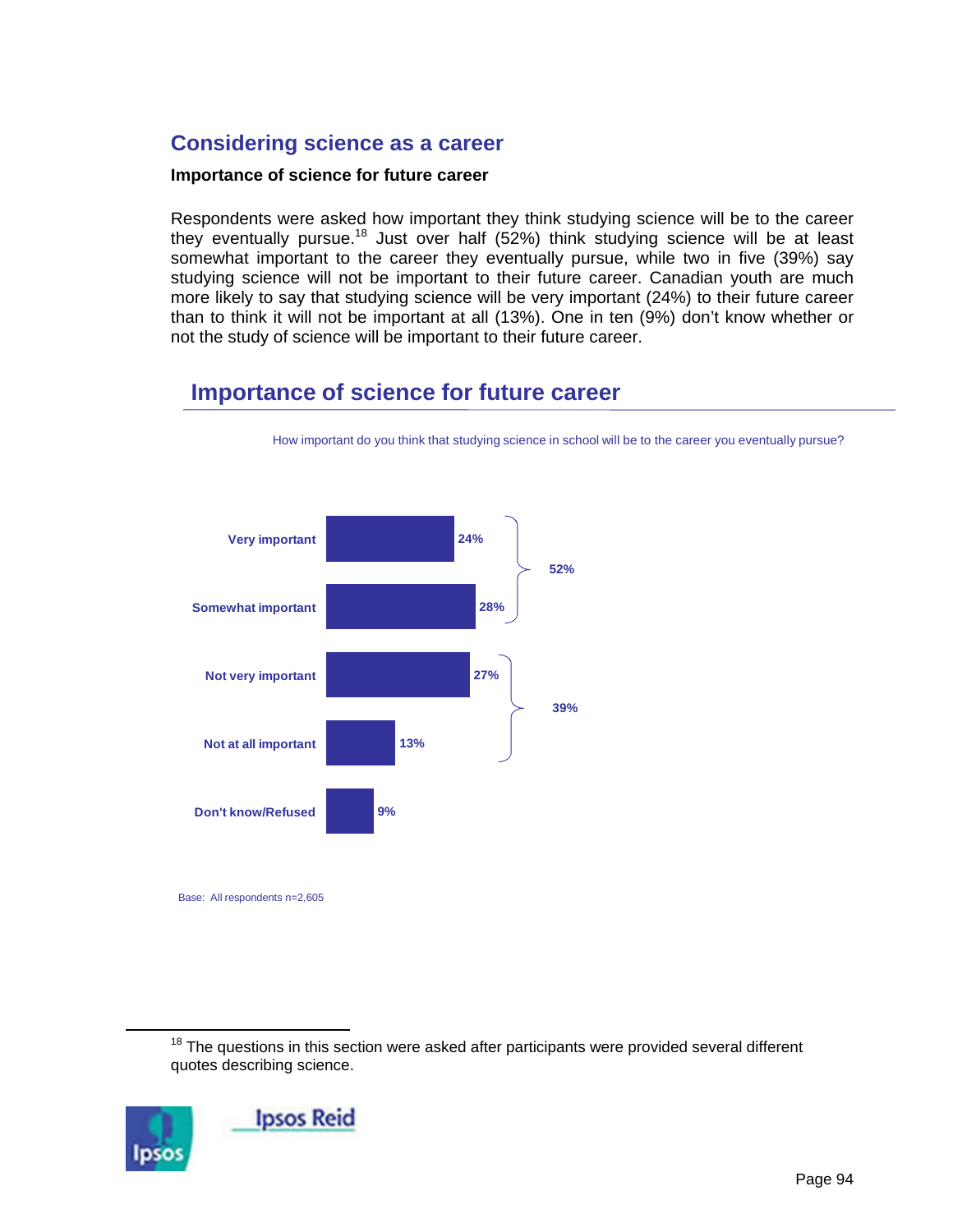The perception that science will be important to the career they eventually choose declines dramatically with age, from a high of 57% among those 12 to 13 years of age to 40% among those 17 to 18 years of age. The declining perception that science will be important to their future career coincides with an increase in certainty with respect to the career they will pursue (which grows from 39% among12 to 13 year olds to 56% among those 17 to 18 years of age). In other words, as respondents become more certain of what they plan to do with their lives they become less apt to view science as an important part of their plans.

## **Importance of science for future career by age and gender**



How important do you think that studying science in school will be to the career you eventually pursue?

■ Very important **□ Somewhat important** ■ Not very important **□ Not at all important** ■ Don't know/Refused

Base: All respondents n=2,605

Numbers may not total to 100% due to don't know responses.

Males and females do not differ significantly in the perception that science will be important to the career they eventually pursue (23% of males and 25% of females say it will be *very* important) and does not greatly shift between males and females of different ages.

Among other subgroups, those more likely to consider science to be *very* important to the career they will eventually pursue include:

- Residents of the Atlantic Provinces (29%) compared to Quebec (18%);
- Those aged 12 or 13 (27%) compared to those aged 17 or 18 (20%);
- Those who were not born in Canada (36%) compared with those who were (23%);



**Ipsos Reid**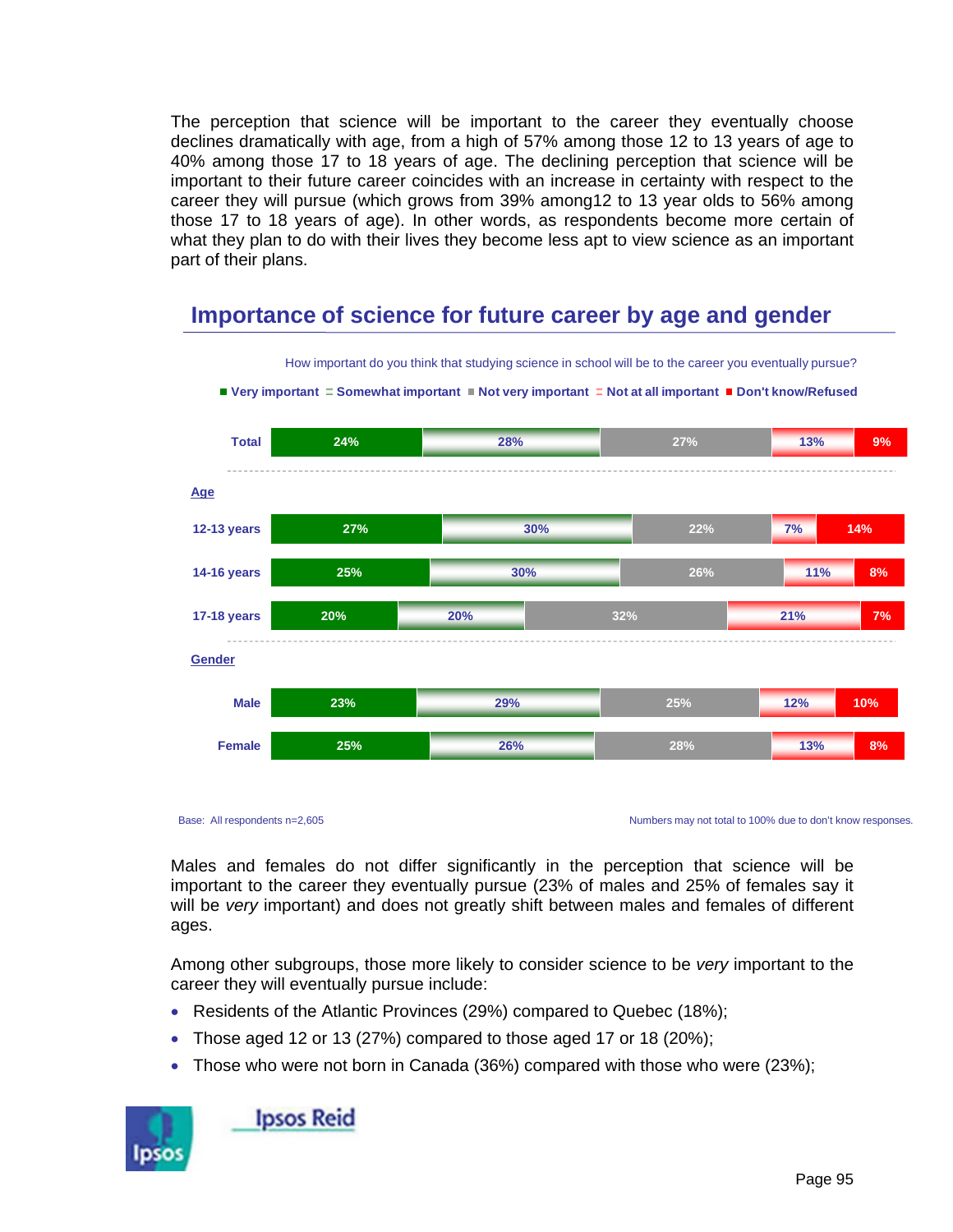- Non-Caucasians (30%), particularly East Asians (36%), compared to Caucasians (23%);
- Those with a household income of more than \$70,000 (28%) compared to those with a household income of less than \$40,000 (19%); and,
- Those with at least one university-educated parent (34%) compared to those whose parents have no more than high school education (13%).

#### **Interest in a scientific field**

Despite the fact that most (52%) view science as important to the career they may eventually pursue, Canadian youth are much less apt to prefer a career in science. When asked how interested they would be in working in a scientific field, about two in five Canadian youth (38%) say they would be at least fairly interested, while the majority (53%) says they would not be interested. Those who say they are not at all interested in working in a scientific field (21%) significantly outweigh those who say they are very interested in doing so (15%). One in ten (9%) don't know whether or not they are interested in working in a scientific field in the future.

## **Interest in pursuing a scientific field**



Thinking of your future career, how interested are you, personally, in working in a scientific field?

Base: All respondents n=2,605

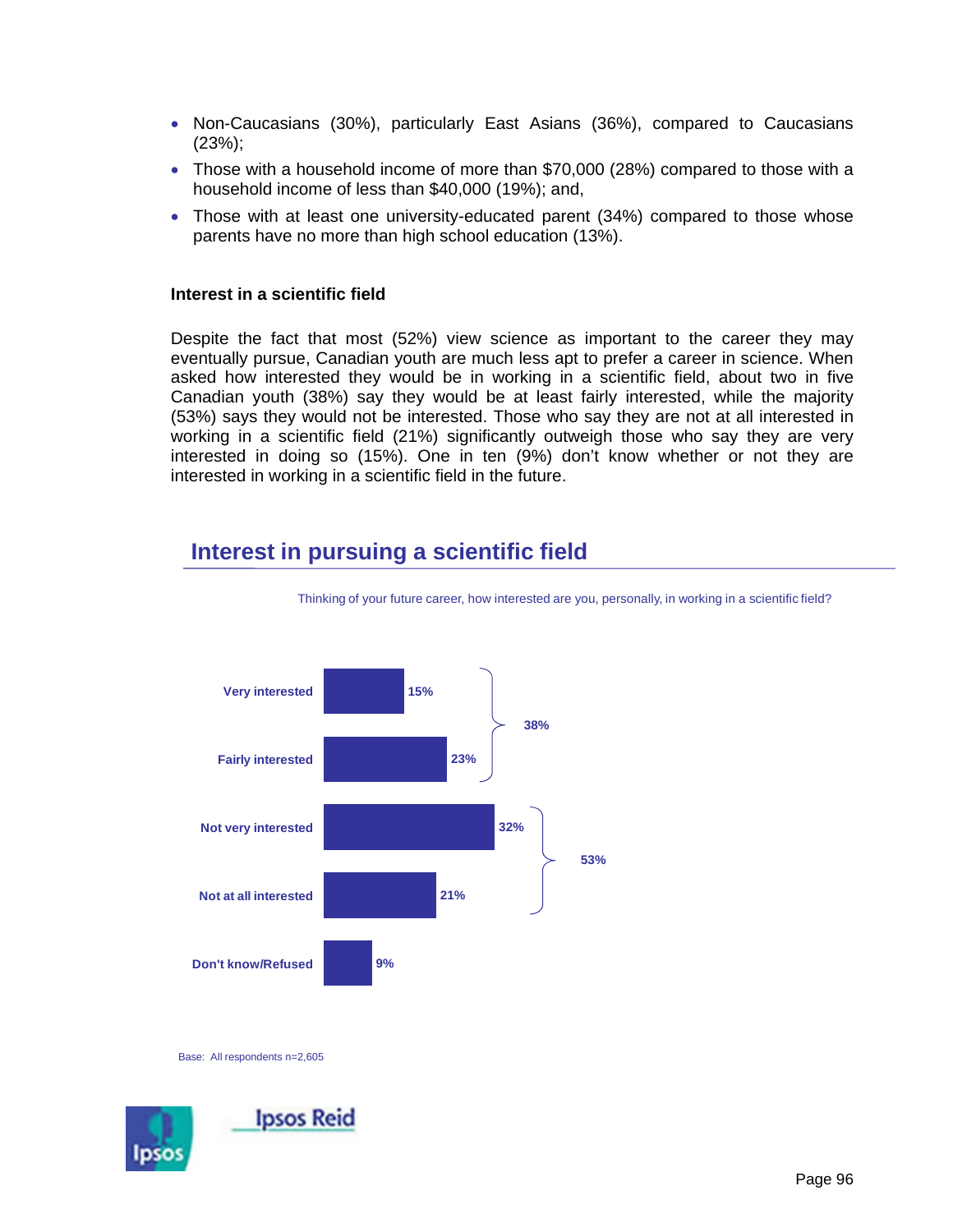As with the importance respondents see science playing in their career choice, interest in a scientific career also decreases significantly with age (from 38% among those 12 to 13 years of age to 29% among those 17 to 18 years of age).



## **Interest in a scientific career by age and gender**

Base: All respondents n=2,605

Numbers may not total to 100% due to don't know responses.

Similar proportions of males (40%) and females (36%) say they would be either very or fairly interested in pursuing a scientific career. Young males (12-13 years) are much more likely than young females to express an interest in a scientific career (47% versus 38%, respectively. However, interest in a scientific career declines more sharply with age among males than among females. Among males 17 to 18 years old, 33% express interest in a scientific career (representing a decline of 14 points). Among females of the same age, 31% express interest in a scientific career (representing a decline of 7 points).

Among other demographic subgroups, those more likely to say they are interested (very or fairly) in working in a scientific field in the future include:

- Residents of the Atlantic Provinces (45%) compared to residents of Saskatchewan and Manitoba (33%) and British Columbia (34%);
- Those who were not born in Canada (52%) compared to those who were (38%);
- Non-Caucasians (43%) compared to Caucasians (38%);



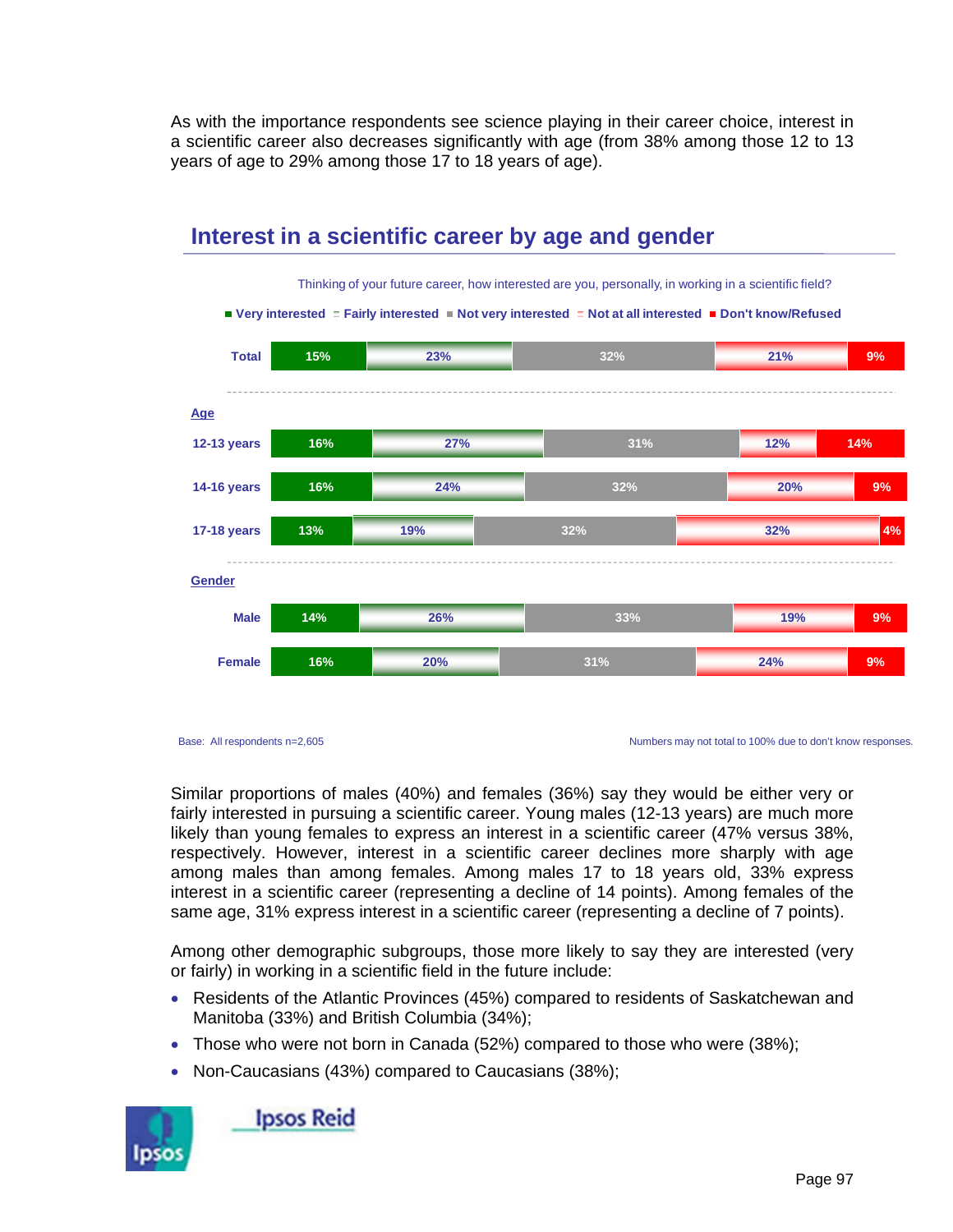- Those with a higher household income (\$70,000 or more: 42%) compared to middle income (\$40,000-\$70,000: 35%) and lower income respondents (less than \$40,000: 36%);
- Those with at least one university-educated parent (50%) compared to those whose parents have no more than high school education (28%);
- Those whose parents are very involved (46%) compared to those whose parents are least involved (30%);
- Those who say their teachers encourage hard work (43%) and take time to fully explain things (43%) compared to those who do not believe their teachers encourage hard work (27%) or take the time to fully explain things (26%); and,
- Those who say their friends (48%), mother (45%), father (44%) and siblings (46%) are interested in science.

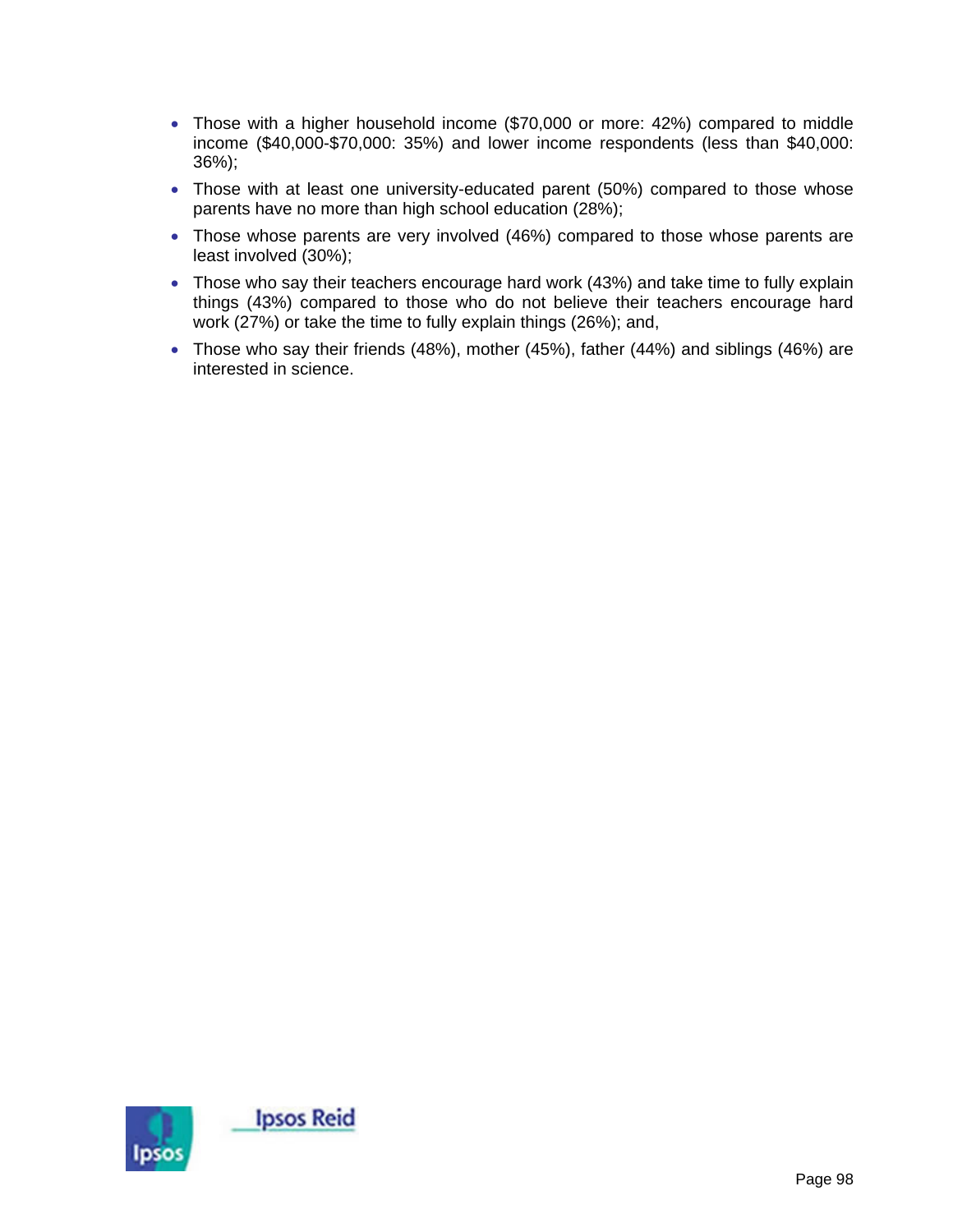### **Reasons for interest or disinterest in a scientific field**

The 38% of respondents who say they are very or fairly interested in pursuing a scientific career were asked why. On this basis, one in five (22%) say that science is a pre-requisite to the career they hope to pursue. Fourteen percent say that while the study of science may interest them, what they ultimately expect to pursue as a career may differ. Thirteen percent say they are interested in pursuing a scientific field because it's fun, cool or interesting to them, while 10% say it is because they enjoy learning about the world or about how things work. Just fewer than one in ten (8%) say they have not decided what they want to do in the future.

## **Reasons for interest in the field of science**



Why do you say that you are (very or fairly) interested in working in a scientific field?

Base: Respondents Very/Fairly interested in working in a scientific field n=999

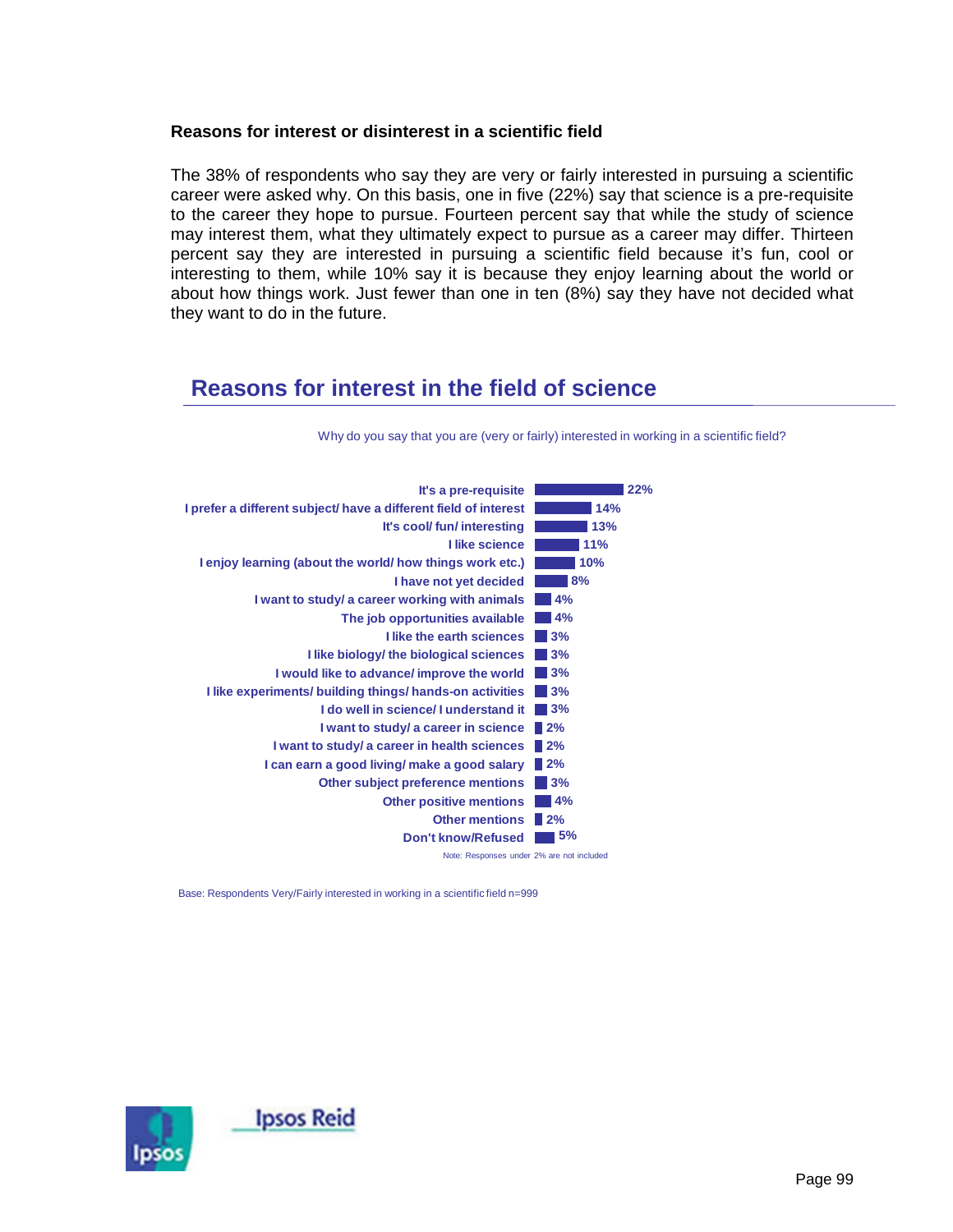The 53% of respondents who are not very or not at all interested in pursuing a scientific career say it is because they prefer a subject or field of interest other than science (44%). Others say it is because they don't like science (15%) or find it to be boring or uninteresting (14%). Six percent say it is because they find science to be too difficult, complicated or hard to understand.



Base: Respondents Not very/Not at all interested in working in a scientific field n=1,374

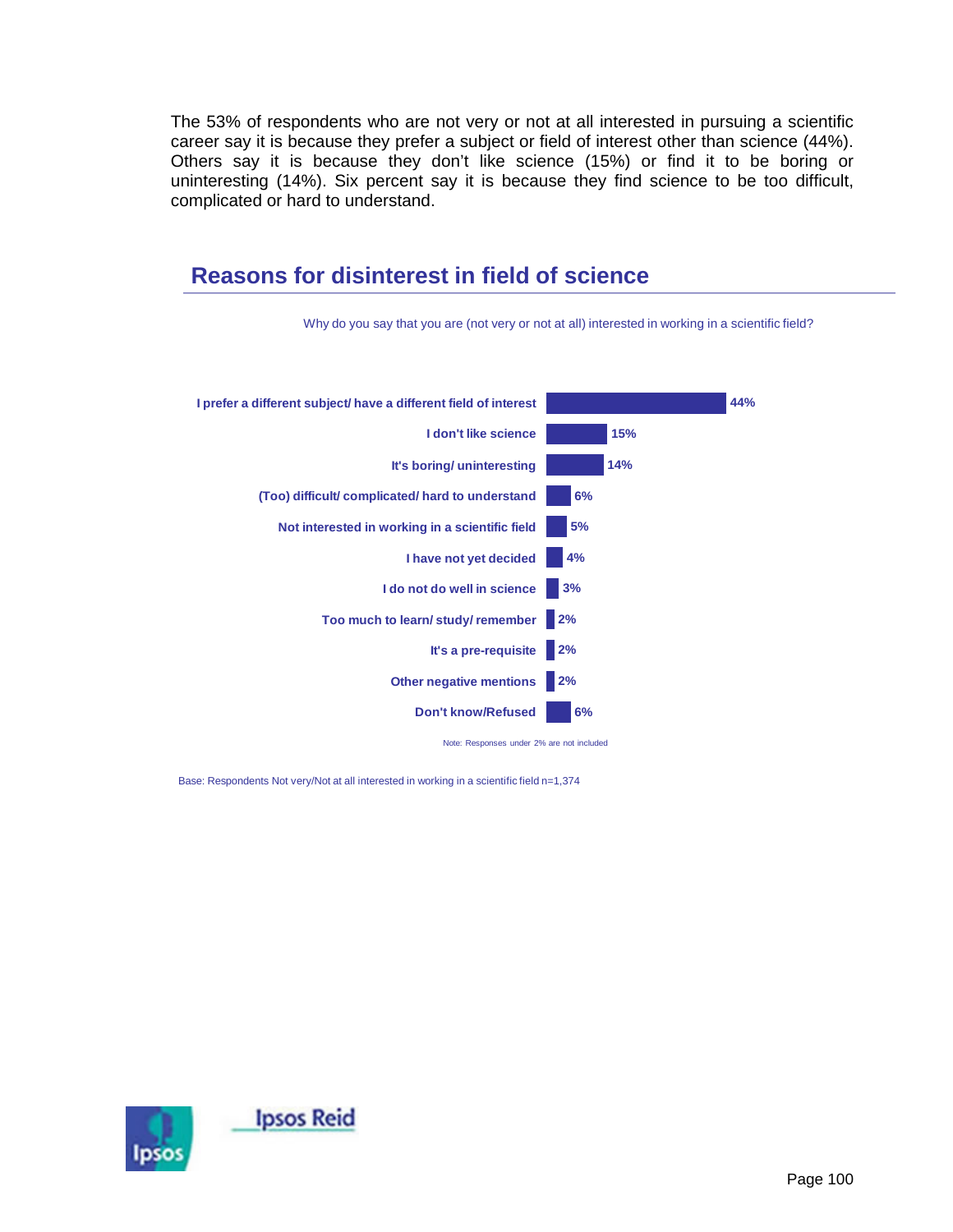### **Views on science as a good field for young people to pursue**

Although only 38% of Canadian youth say they themselves are interested in a scientific career, the majority (62%) think that science would be a good field for young people to go into as a career. Just 4% say science would not be a good field to go into, while one in three (34%) say they don't know.

While interest in pursuing a scientific career declines with age, there is no similar decline in the view that science is a good field for young people to pursue. By gender, females (66%) are significantly more likely than males (57%) to say that science would be a good field to go into as a career.

## **Views on science as a good field for young people to pursue**



Base: All respondents n=2,605

Numbers may not total to 100% due to don't know responses.

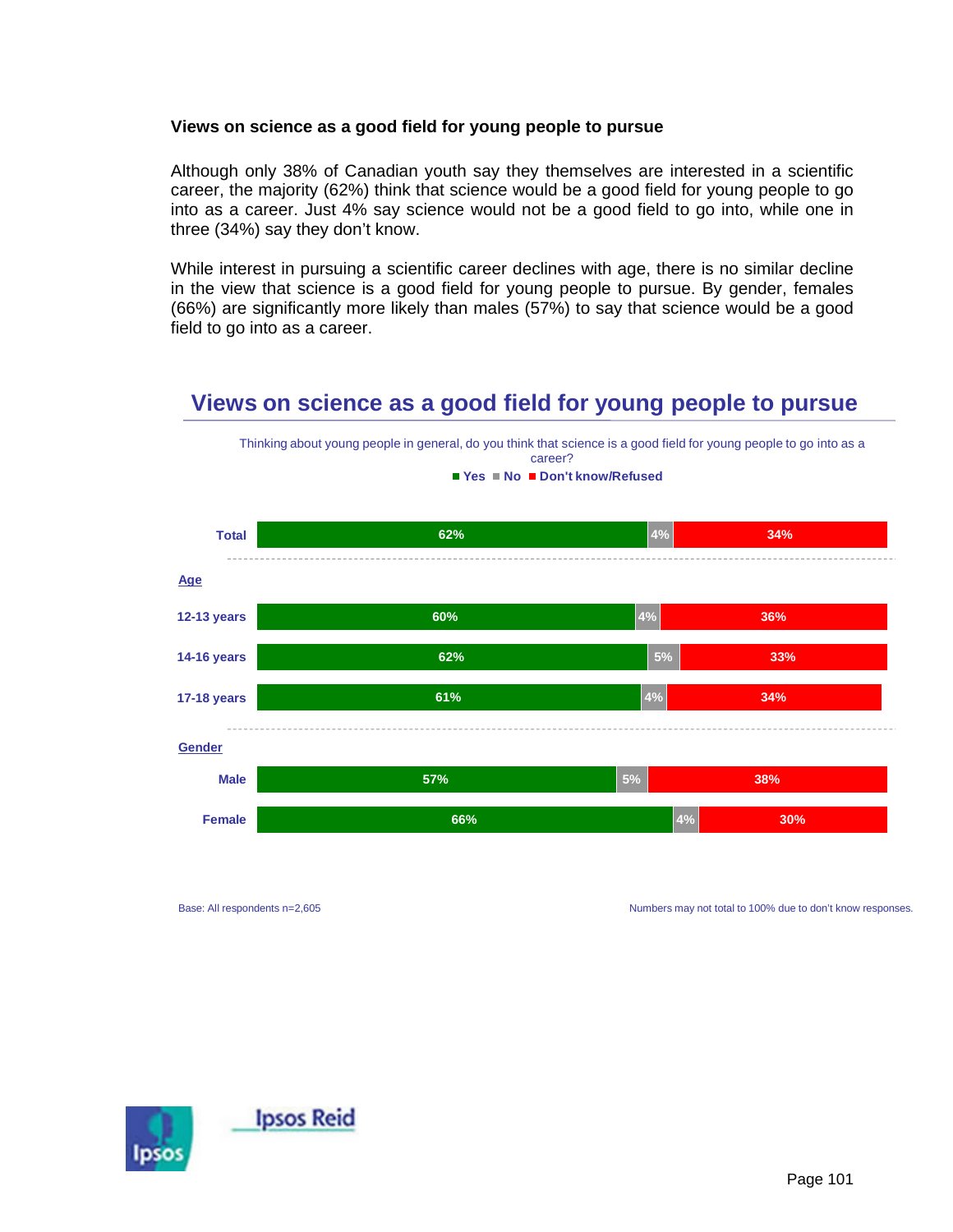Those more likely to see science as a good field to enter include:

- Ontarians (67%) and Atlantic Canadians (68%) compared to residents of Quebec (53%);
- Those with higher household incomes (\$70,000 or more: 67%) compared to those with lower household incomes (less than \$40,000: 52%);
- Those not born in Canada (75%) compared to those born in Canada (62%);
- East Asians (74%) compared to Caucasians (62%);
- Those who have at least one parent with a university degree (72%) compared to those whose parents have no more than a high school degree (51%);
- Those who do at least four hours of science homework per week (71%) compared to those who do no science homework (48%);
- Those whose parents are very involved (67%) compared to those whose parents are least involved (56%);
- Those who say their teachers encourage hard work (66%) and take time to fully explain things (66%) compared to those who do not believe their teachers encourage hard work (50%) or take the time to fully explain things (47%); and,
- Those who say their friends (71%), mother (68%), father (68%) and siblings (69%) are interested in science.

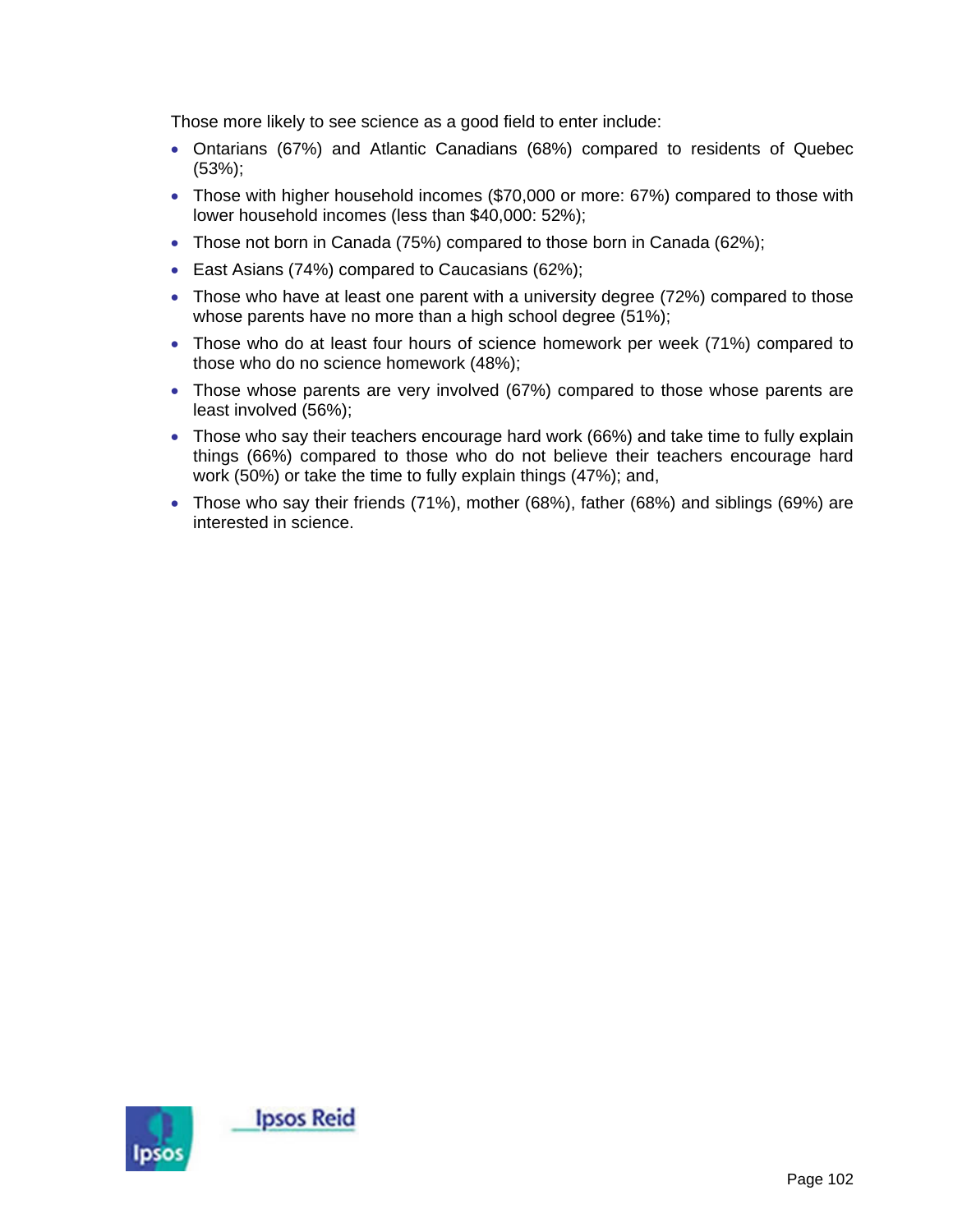#### **Reasons to pursue or not to pursue a scientific career**

The 62% of respondents who consider science a good field for young people to go into were asked which among several different reasons would explain why. Among the possible reasons provided these respondents most often indicate that a scientific career provides opportunities to make new discoveries (74%). About two in three selected the notions that a scientific field offers lots of different types of jobs (69%), is interesting (65%) or provides an opportunity to make a useful contribution to society (65%). About three in five opt for the reason that a scientific career is well paid (59%). Fewer than half indicate that a scientific career would be a good field to enter because it is personally satisfying (44%) or because it is a well-respected, high-status career (42%). The notions that a scientific career affords a good work-life balance (28%) or offers job security (24%) rank lowest among the list of reasons for pursuing a scientific career.



### **Reasons to pursue a scientific career**

Base: Respondents who think that science is a good field for young people to go into as a career n=1,606

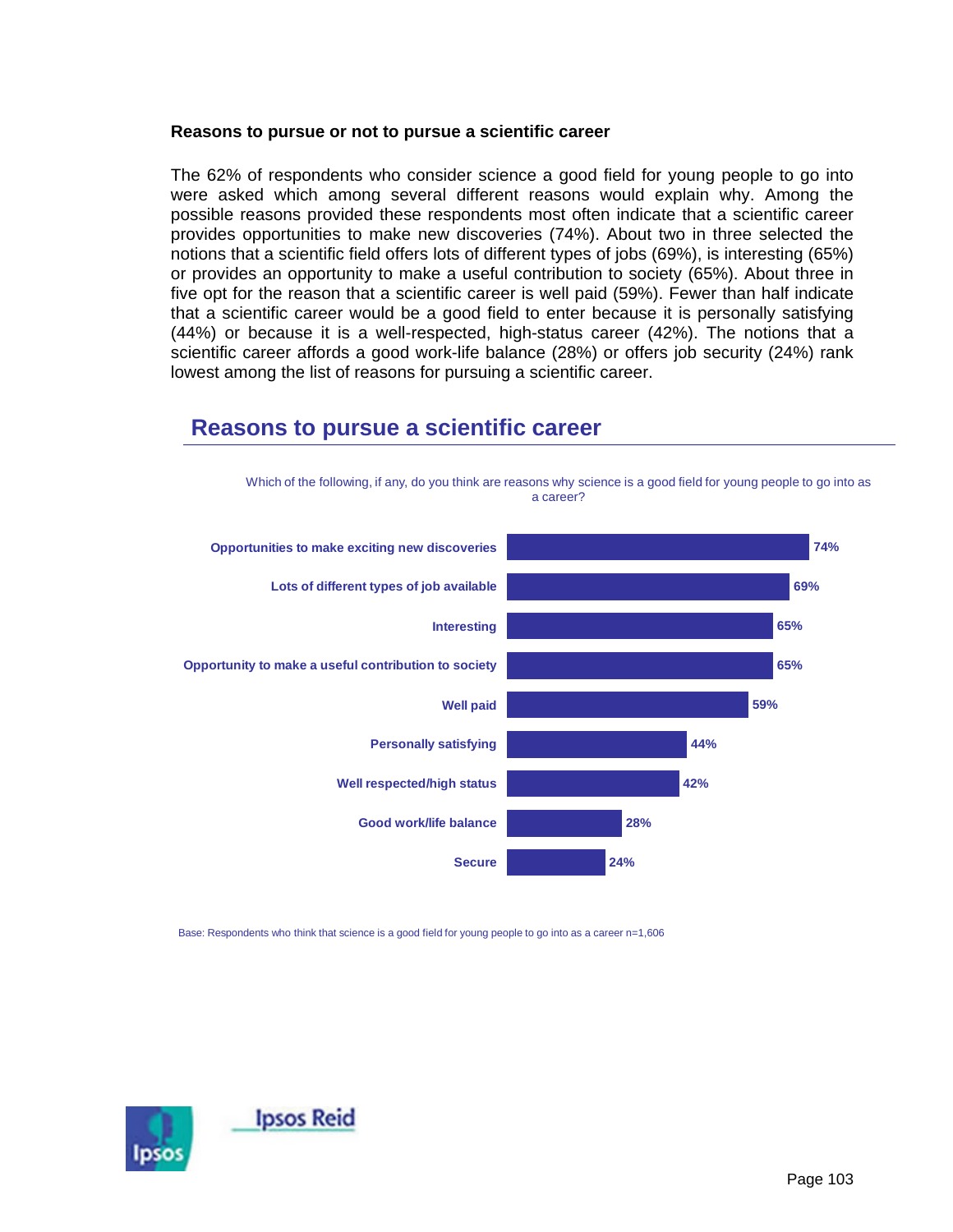Among the demographic subgroups the following differences emerge:

- Residents of British Columbia (77%) are more likely to think of science as a good career because of the wide range of different jobs available. Quebec residents are less likely to view science as a good career because it would be interesting (50%) or personally satisfying (34%).
- Younger respondents (12-13 years) are more likely than older respondents (17-18 years) to think of science as a good career for young people because of the opportunity to make new discoveries (78% versus 72%) and because it would be interesting (69% versus 58%). Older respondents are somewhat more likely to view science as a good career for young people because there are lots of different jobs available (70% versus 65%) and because a scientific career is well respected or high status (45% versus 39%).
- Overall, males and females are similar in the reasons for viewing science as a good career. However, older males (17-18 years) are more likely than older females to say that science would be a good career choice because it is interesting (62% compared to 54%).
- Respondents from higher income households (\$70,000 or more) are more likely than those from lower income households (less than \$40,000) to view science as a good career choice because it is interesting (67% compared to 55%) and well respected (45% compared to 36%). Lower income respondents are more likely to think science would be a good career choice because it would offer a good work-life balance (33% compared to 26% among higher income respondents).
- Those who have at least one parent with a university education are more likely than those whose parents have no more than a high school education to think science would be a good career choice because there are lots of different jobs available (72% versus 64%), because it would be interesting (71% versus 65%), because it would be personally satisfying (49% versus 39%) and because it would be well respected or high status (46% versus 32%).
- Non-Caucasians (50%), and particularly East Asians (56%), are more likely than Caucasians (41%) to say science would be a good career for young people because it is well respected or high status.

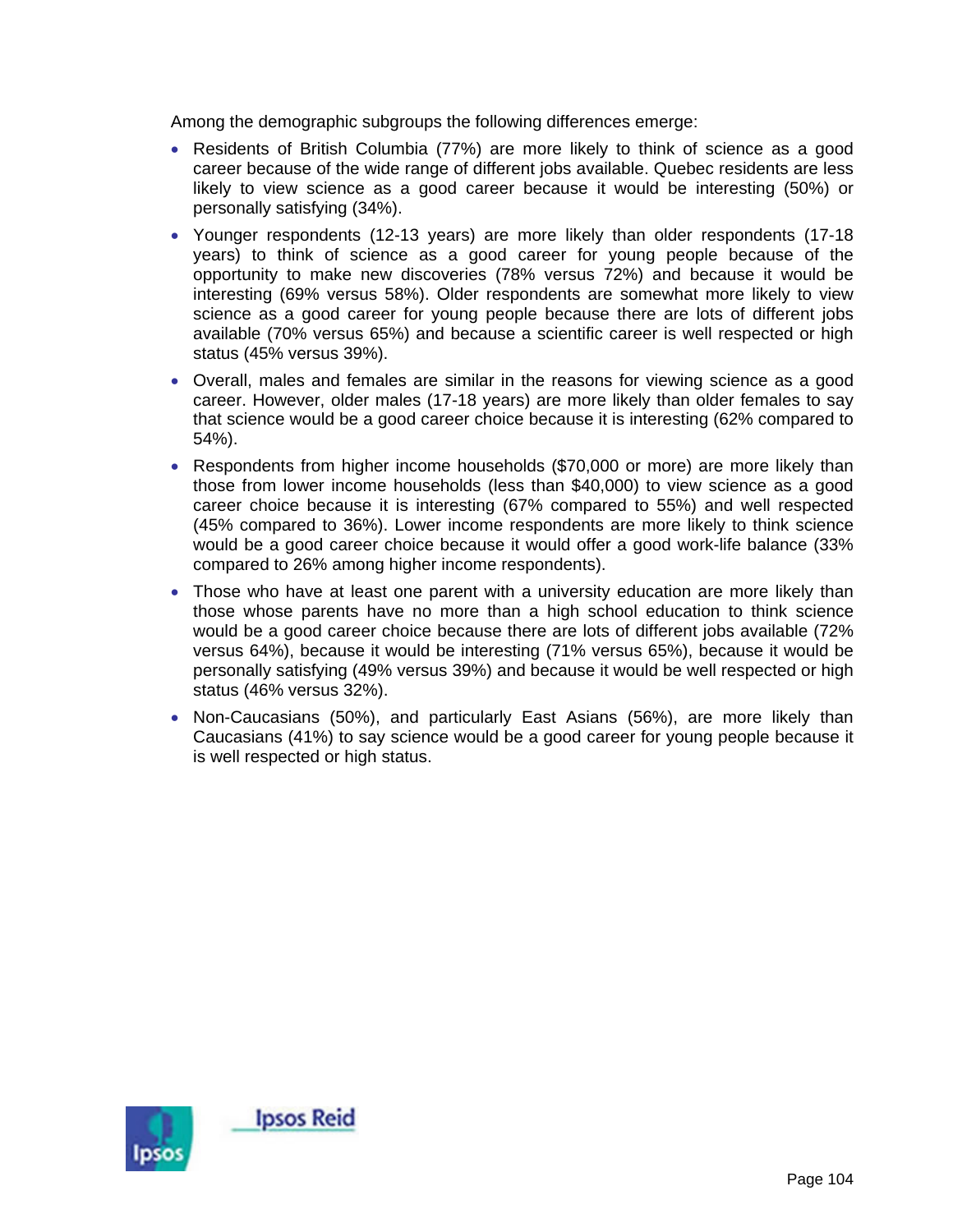The 4% of respondents who do not view science as a good field to enter were asked which among several reasons explains why not. Among the possible reasons provided these respondents most often indicate that science would not be a good field to enter because it is boring (55%) or because too many qualifications are required (54%). Long hours (34%) and a limited range of job opportunities (31%) are selected by at least three in ten. One in four identifies the competition or difficulty getting into a scientific career (24%) and the difficulty for someone of their background to get into a scientific field (23%) as barriers. One in five respondents do not view science as a good career because it has a bad image or is uncool (21%). Those who do not view science as a good career least often believe it is because there is no real chance to make a difference (15%) or because it is poorly paid (12%).

### **Reasons why not to pursue a career in science**

Which of the following, if any, do you think are reasons why science is not a good field for young people to go into as a career?



Base: Respondents who don't think that science is a good field for young people to go into as a career n=107

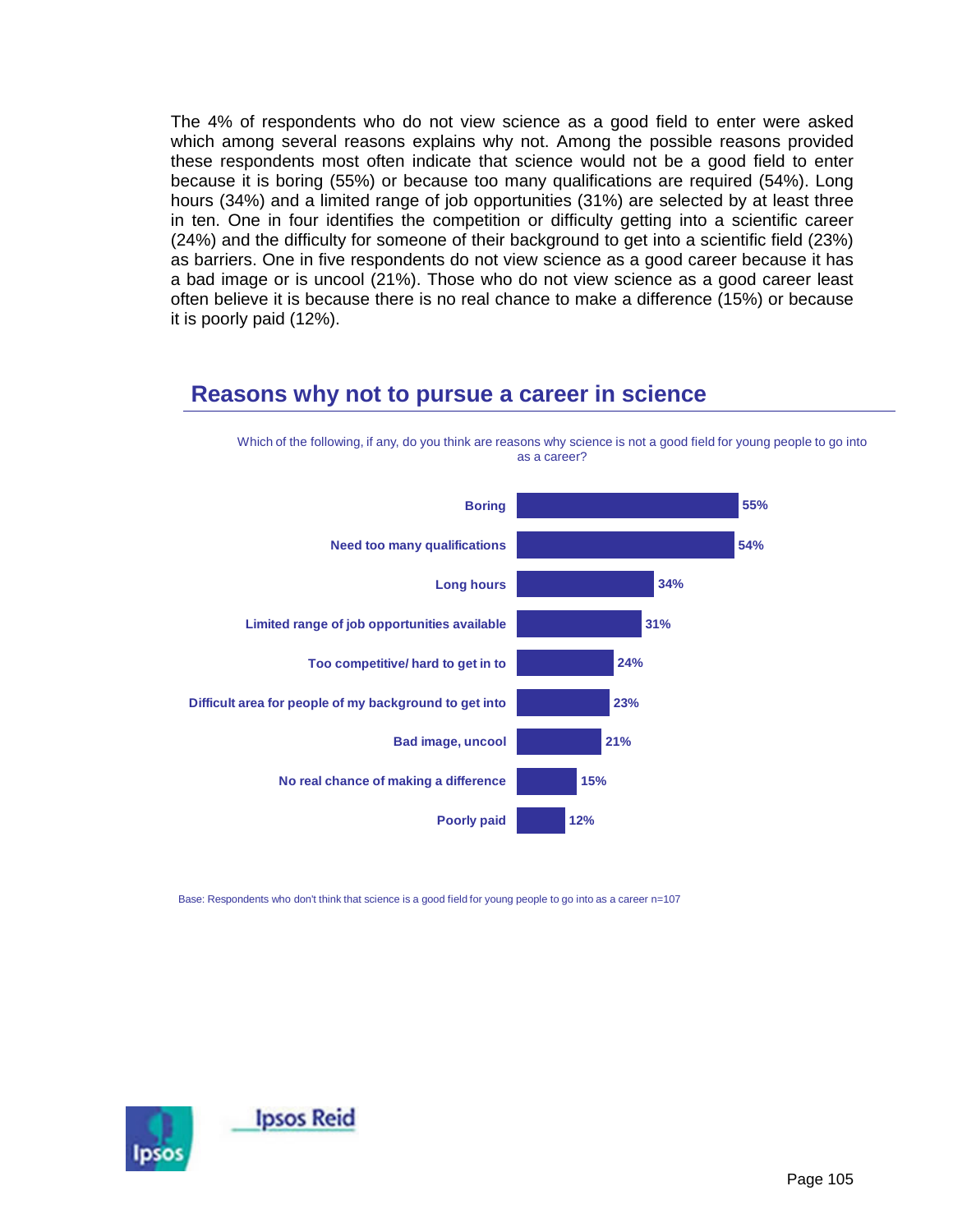### **Perceptions regarding scientists and scientific work**

Canadian youth were asked whether they agree or disagree with several statements about scientists. Among the statements tested, Canadian youth most often agree that scientists make a valuable contribution to society (88% agree, including 50% who strongly agree). Nearly three in four (72%) also agree that scientists come from a wide range of social backgrounds (only 8% disagree with this, while 19% say they don't know). A similar proportion (73%) agree that scientists can find jobs anywhere in the world (only 9% disagree, while 18% say they don't know). Nearly seven in ten (69%) agree that scientists have a wide range of jobs to choose from (again, disagreement is low at 9% while 21% say they don't know).

Respondents are more likely to disagree than agree that there are few jobs for scientists in private companies (34% disagree, 24% agree) or that scientists are poorly paid compared to other jobs (41% disagree, 14% agree). With respect to both statements, respondents most often say they don't know whether or not there are few jobs for scientists in private companies (43% don't know) or whether scientists are poorly paid compared to other jobs (45% don't know).

# **Perceptions regarding scientists and scientific work**



For each of the following statements please indicate whether you strongly agree, somewhat agree, somewhat disagree or strongly disagree

Base: All respondents n=2,605

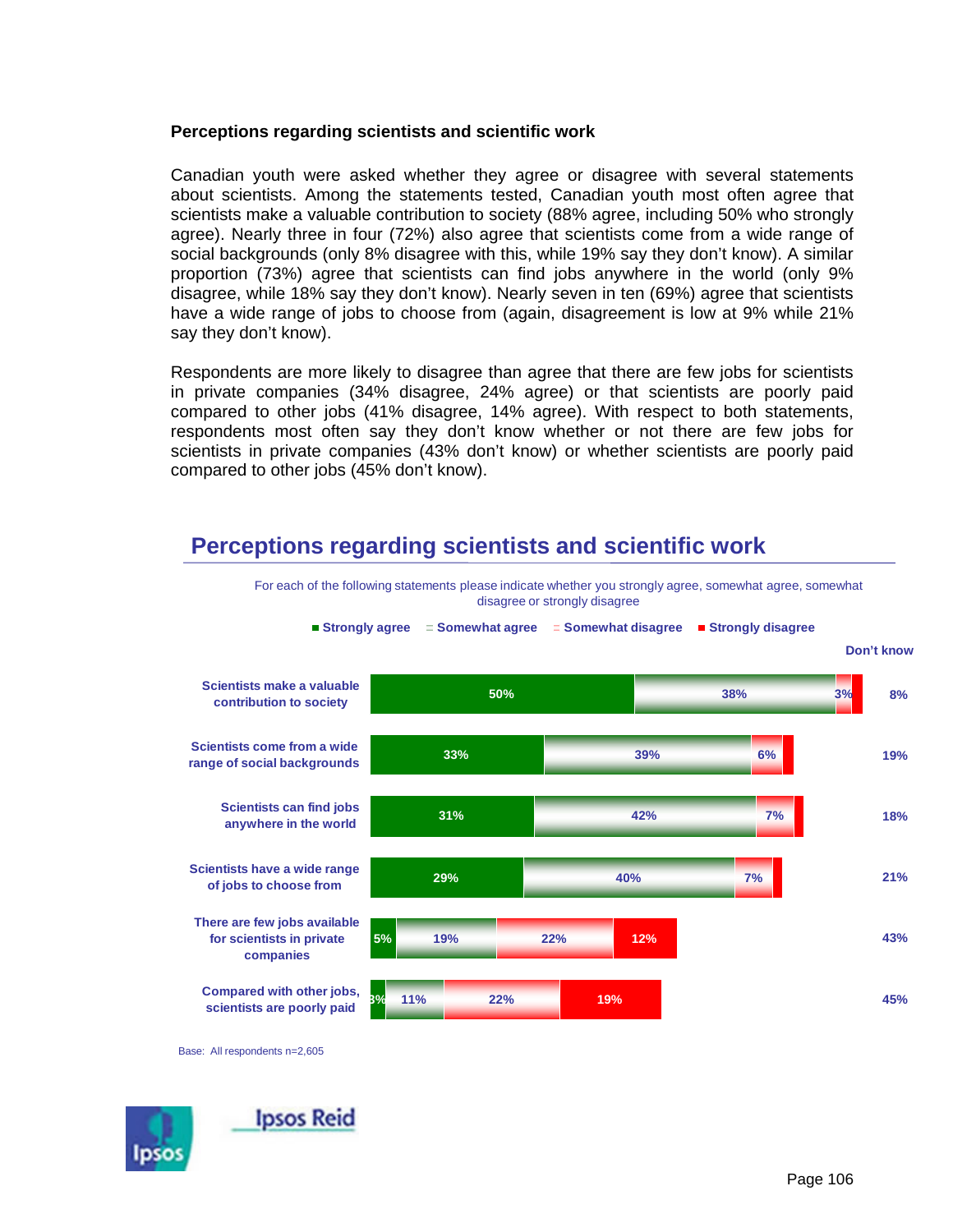## **Scientific literacy**

Respondents were asked a series of nine, factual, multiple choice questions about the sciences, which were selected to include questions about the physical and natural sciences and to reflect a range of difficulty.<sup>19</sup> Of the nine questions asked, just over one in ten (12%) were able to correctly answer six questions or more. About three in five (58%) were able to answer between three and five questions correctly. Three in ten respondents (30%) were able to correctly answer two questions or fewer.

On average, across all questions, three in ten (30%) answered don't know. Don't know responses were much higher than average with respect to two questions, both dealing with physics. Three in five (61%) said they don't know when asked about the difference between radio waves and visible light. A similar proportion, 58%, said they don't know when asked which of several terms are related to the Theory of Relativity.

The overall results do not vary greatly either by age or gender (although respondents 17- 18 years of age are somewhat more likely than those 12-13 years to have answered six or more questions correctly).

 $19$  The questions were selected from among those included in a longer scientific literacy quiz, designed by James Trefil, a U.S. physics professor and noted author of science books intended for the general public.

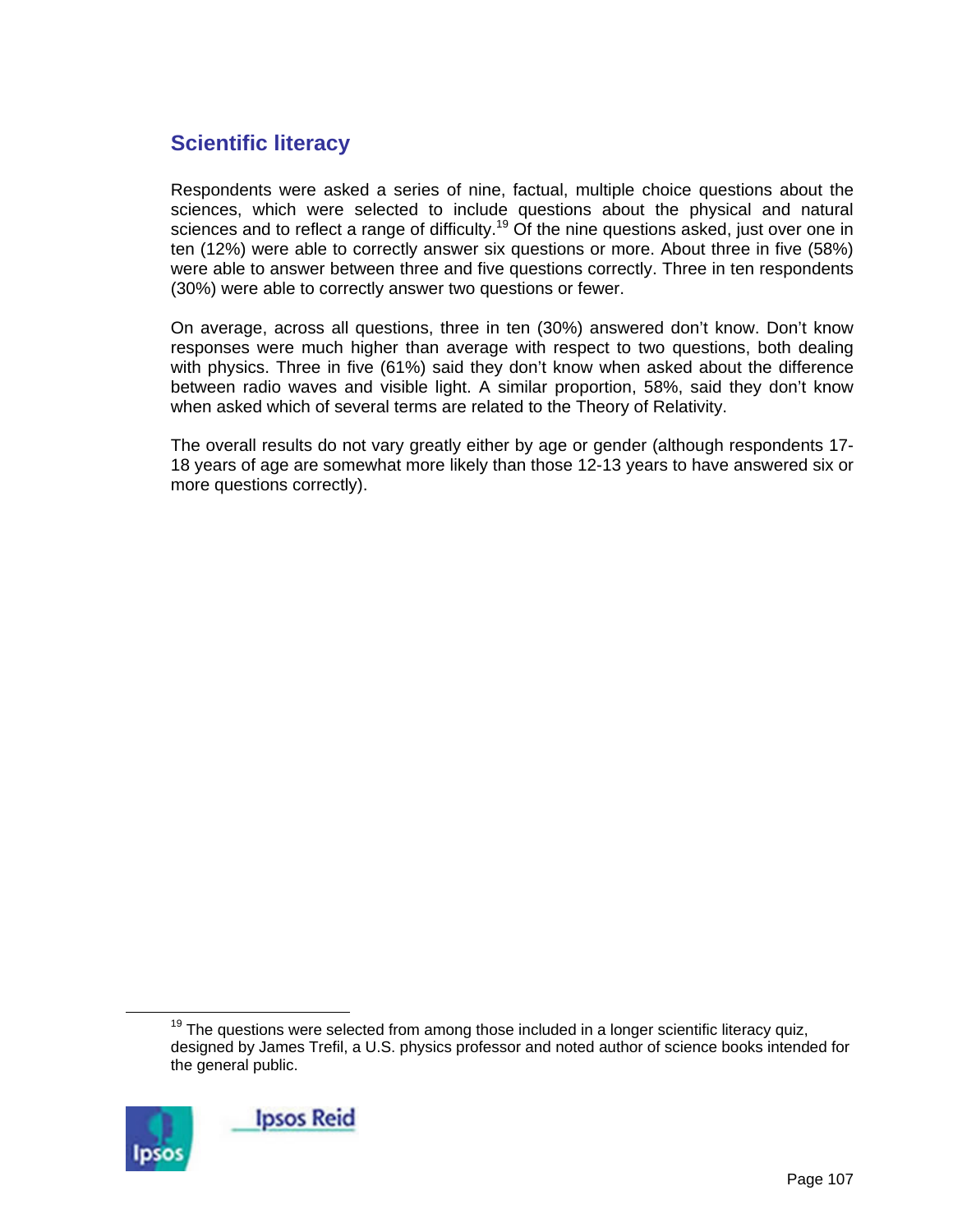# **Scientific literacy**



Base: All respondents n=2,605

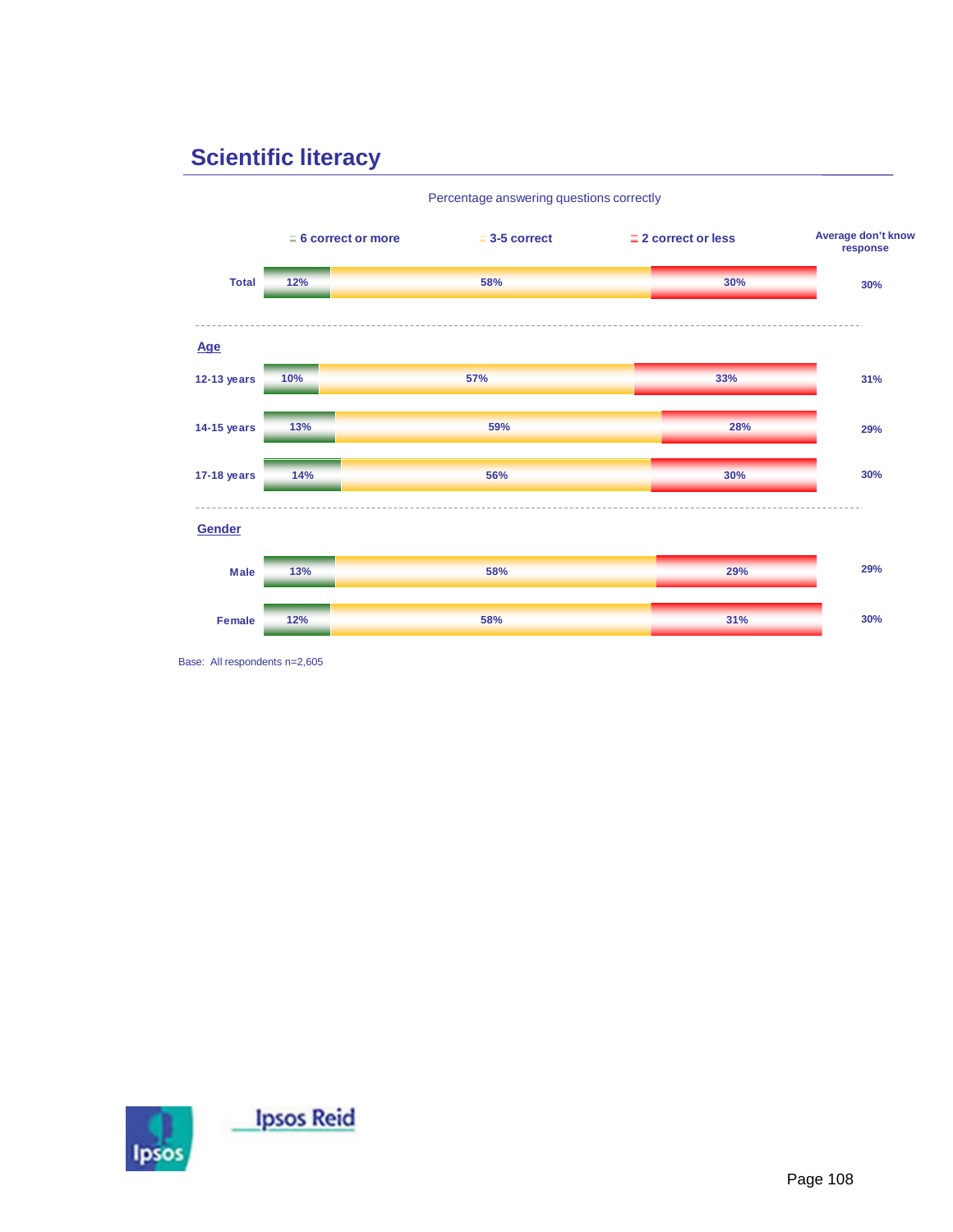The following tables detail the responses to each of the nine scientific literacy questions asked by the overall response and by age and gender. The shaded bar indicates the correct response.

|                                                                   | <b>Total</b> | Age       |           |           | <b>Gender</b> |               |
|-------------------------------------------------------------------|--------------|-----------|-----------|-----------|---------------|---------------|
|                                                                   |              | $12 - 13$ | $14 - 16$ | $17 - 18$ | <b>Male</b>   | <b>Female</b> |
| Careful observation of nature                                     | 3%           | 3%        | 3%        | 2%        | 3%            | 2%            |
| Building theories to explain what<br>you observe                  | 1%           | 1%        | 1%        | 0         | $1\%$         | $1\%$         |
| Testing the predictions of those<br>theories against observations | 1%           | 1%        | 1%        | 1%        | 1%            | 1%            |
| They are all part of the scientific<br>method                     | 81%          | 78%       | 82%       | 83%       | 80%           | 82%           |
| Don't know/ Not sure                                              | 14%          | 16%       | 13%       | 14%       | 15%           | 14%           |

*Which of the following is NOT part of the scientific method?* 

*You touch the inside of a window with a wooden frame on a cold day and find that the glass feels colder than the wood. This is because…* 

|                                               | <b>Total</b> | Age       |           |            | <b>Gender</b> |               |  |
|-----------------------------------------------|--------------|-----------|-----------|------------|---------------|---------------|--|
|                                               |              | $12 - 13$ | $14 - 16$ | $17 - 18$  | <b>Male</b>   | <b>Female</b> |  |
| The glass is at a lower temperature           | 13%          | 15%       | 13%       | 12%        | 13%           | 13%           |  |
| Wood is a poorer heat conductor<br>than glass | 32%          | 32%       | 30%       | 34%        | 33%           | 31%           |  |
| Wood generates more heat than<br>glass        | 21%          | 22%       | 21%       | <b>20%</b> | 21%           | 20%           |  |
| None of the above                             | 10%          | 9%        | 11%       | 9%         | 10%           | 10%           |  |
| Don't know/ Not sure                          | 24%          | 22%       | 25%       | 25%        | 23%           | 25%           |  |

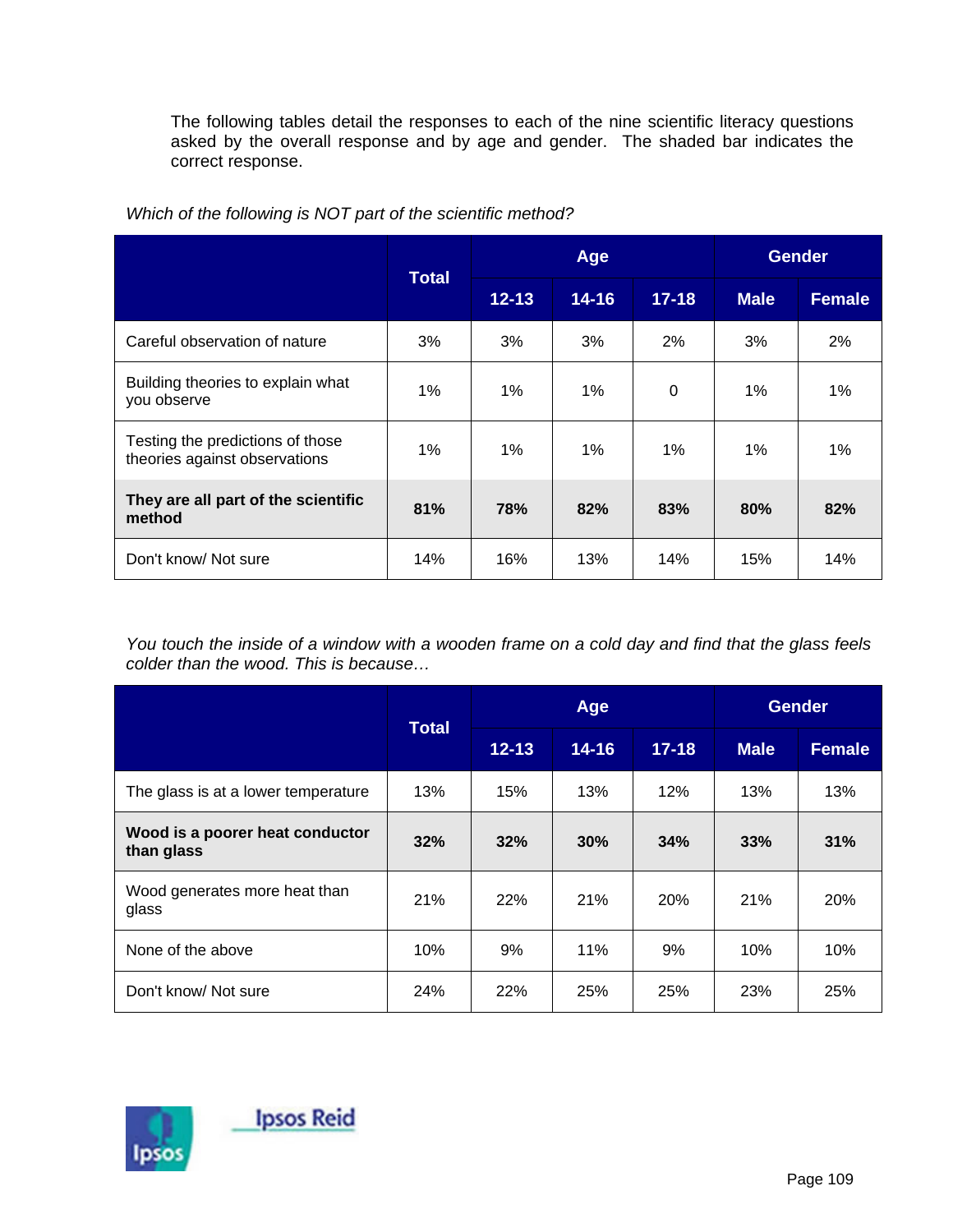|                                                              | Total | Age       |           |           | <b>Gender</b> |               |
|--------------------------------------------------------------|-------|-----------|-----------|-----------|---------------|---------------|
|                                                              |       | $12 - 13$ | $14 - 16$ | $17 - 18$ | <b>Male</b>   | <b>Female</b> |
| Radio waves have electrical fields,<br>visible light doesn't | 6%    | 6%        | 5%        | 6%        | 7%            | 5%            |
| Radio waves have magnetic fields,<br>visible light doesn't   | 9%    | 10%       | 9%        | 9%        | 9%            | 10%           |
| Visible light has a longer<br>wavelength than radio waves    | 12%   | 10%       | 13%       | 12%       | 12%           | 12%           |
| Visible light has a shorter<br>wavelength than radio waves   | 12%   | 10%       | 12%       | 13%       | 13%           | 10%           |
| Don't know/ Not sure                                         | 61%   | 64%       | 61%       | 60%       | 60%           | 63%           |

*The difference between radio waves and visible light is that…* 

*According to the Theory of Relativity…* 

|                                                                              | <b>Total</b> | Age       |           |           | <b>Gender</b> |               |
|------------------------------------------------------------------------------|--------------|-----------|-----------|-----------|---------------|---------------|
|                                                                              |              | $12 - 13$ | $14 - 16$ | $17 - 18$ | <b>Male</b>   | <b>Female</b> |
| No.<br>object<br>massive<br>be<br>can<br>accelerated past the speed of light | 19%          | 19%       | 19%       | 21%       | 20%           | 19%           |
| Moving clocks<br>run slower<br>than<br>stationary ones                       | 2%           | $2\%$     | $1\%$     | 2%        | 2%            | $1\%$         |
| Moving objects are shortened in the<br>direction of motion                   | 5%           | 5%        | 4%        | 5%        | 5%            | 4%            |
| All of the above                                                             | 16%          | 14%       | 18%       | 16%       | 15%           | 17%           |
| Don't know/ Not sure                                                         | 58%          | 61%       | 57%       | 56%       | 57%           | 59%           |

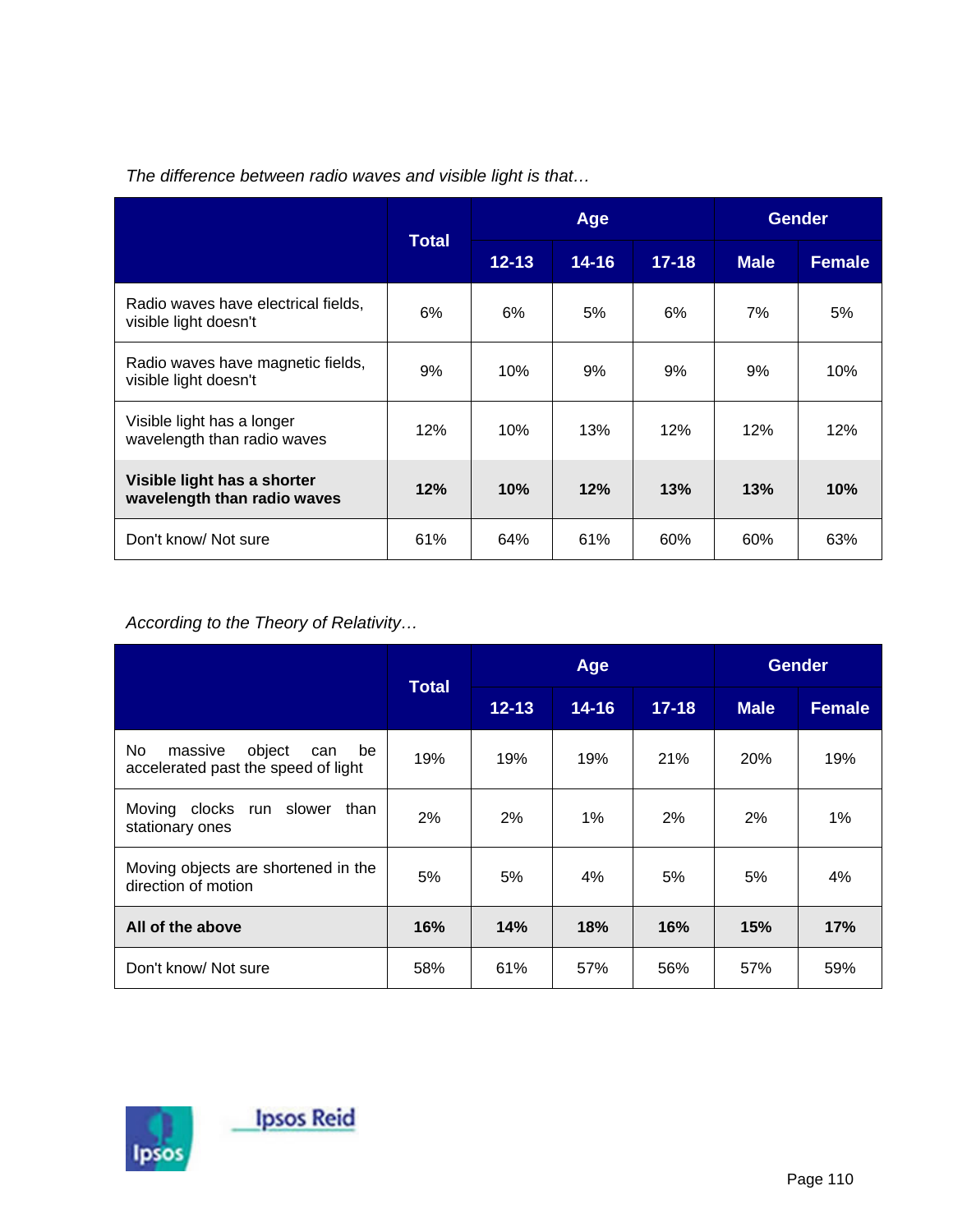|                                                                              | <b>Total</b> |           | Age       |           | <b>Gender</b> |               |
|------------------------------------------------------------------------------|--------------|-----------|-----------|-----------|---------------|---------------|
|                                                                              |              | $12 - 13$ | $14 - 16$ | $17 - 18$ | <b>Male</b>   | <b>Female</b> |
| The Atlantic Ocean                                                           | 6%           | 8%        | 6%        | 6%        | 6%            | 6%            |
| The Rocky Mountains                                                          | 5%           | 6%        | 5%        | 4%        | 5%            | 5%            |
| The Sahara                                                                   | 1%           | 2%        | $1\%$     | $1\%$     | 2%            | $1\%$         |
| geological<br>feature of<br><b>No</b><br>the<br>Earth's surface is permanent | 70%          | 67%       | 71%       | 71%       | 71%           | 69%           |
| Don't know/ Not sure                                                         | 18%          | 18%       | 17%       | 19%       | 17%           | 19%           |

### *Which of the following is a permanent feature of the Earth's surface?*

*Most of the fresh water in the world is located in…* 

|                           | <b>Total</b> |           | Age       |           | <b>Gender</b> |               |
|---------------------------|--------------|-----------|-----------|-----------|---------------|---------------|
|                           |              | $12 - 13$ | $14 - 16$ | $17 - 18$ | <b>Male</b>   | <b>Female</b> |
| The eastern United States | $1\%$        | $1\%$     | $1\%$     | 0         | $1\%$         | $1\%$         |
| Antarctica                | 23%          | 22%       | 25%       | 22%       | 24%           | 22%           |
| The Great Lakes           | 46%          | 44%       | 46%       | 47%       | 45%           | 46%           |
| None of the above         | 7%           | 8%        | 7%        | 8%        | 7%            | 8%            |
| Don't know/ Not sure      | 23%          | 26%       | 22%       | 23%       | 22%           | 24%           |
|                           |              |           |           |           |               |               |

• Respondents from Ontario are more likely to say that most of the world's fresh water is located in the Great Lakes (59% compared to 46% on average).

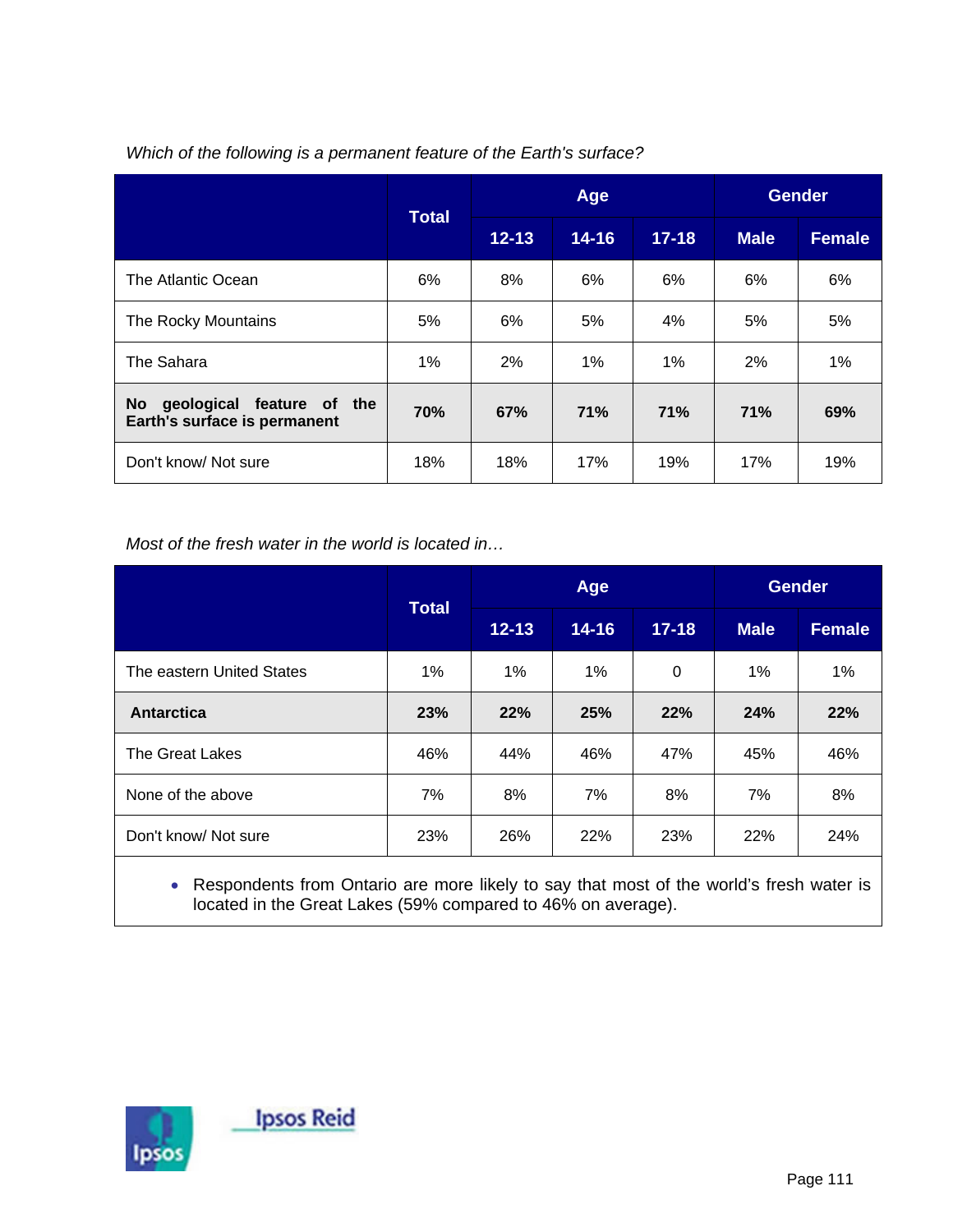## *The most abundant animals in the world are…*

|                      | Total |           | Age       |           | <b>Gender</b> |               |
|----------------------|-------|-----------|-----------|-----------|---------------|---------------|
|                      |       | $12 - 13$ | $14 - 16$ | $17 - 18$ | <b>Male</b>   | <b>Female</b> |
| Mammals              | 20%   | 21%       | 20%       | 19%       | 19%           | 21%           |
| Fish                 | 6%    | 6%        | 6%        | 5%        | 6%            | 6%            |
| <b>Insects</b>       | 55%   | 54%       | 54%       | 56%       | 56%           | 54%           |
| <b>Birds</b>         | 2%    | 2%        | 3%        | 2%        | 2%            | 3%            |
| Don't know/ Not sure | 17%   | 17%       | 17%       | 18%       | 18%           | 17%           |

### *DNA…*

|                                                                                   | <b>Total</b> |           | Age       |           | <b>Gender</b> |               |
|-----------------------------------------------------------------------------------|--------------|-----------|-----------|-----------|---------------|---------------|
|                                                                                   |              | $12 - 13$ | $14 - 16$ | $17 - 18$ | <b>Male</b>   | <b>Female</b> |
| <b>Contains the information that</b><br>allows cells to run chemical<br>reactions | 16%          | 14%       | 16%       | 19%       | 17%           | 16%           |
| Makes up most of the material<br>inside a cell                                    | 16%          | 14%       | 17%       | 15%       | 17%           | 15%           |
| Is almost all composed of genes                                                   | 29%          | 29%       | 30%       | 27%       | 29%           | 29%           |
| None of the above                                                                 | 9%           | 8%        | 9%        | 11%       | 9%            | 10%           |
| Don't know/ Not sure                                                              | 29%          | 35%       | 27%       | 28%       | 29%           | 30%           |